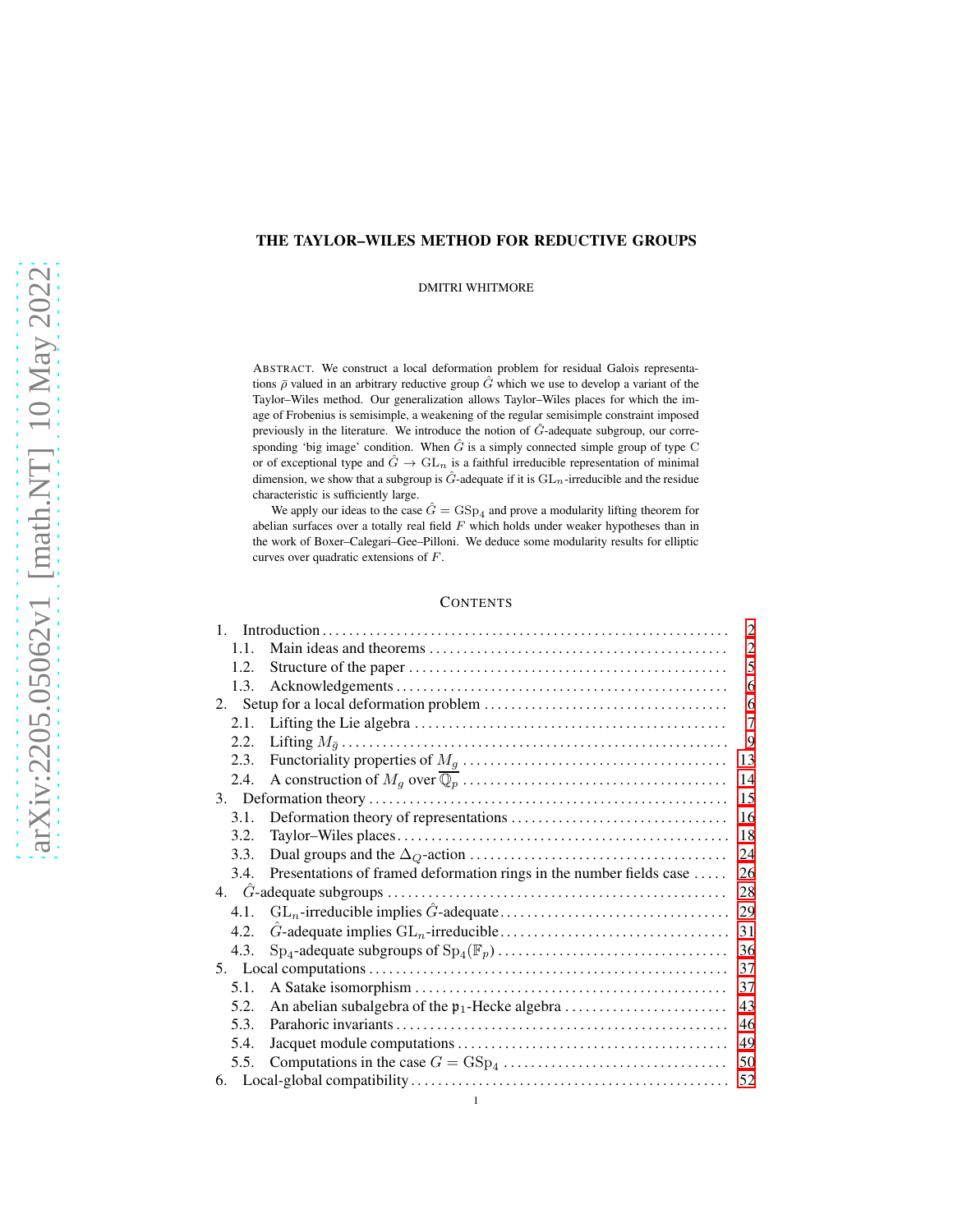## 1. INTRODUCTION

<span id="page-1-1"></span><span id="page-1-0"></span>1.1. Main ideas and theorems. In this paper we introduce a new setup which provides a generalization of the Taylor–Wiles method for an arbitrary reductive group. We show how our constructions may be applied to the context of proving modularity results for abelian surfaces over totally real fields, extending the work of [\[BCGP21\]](#page-81-0).

Let  $\hat{G}$  be a reductive group over  $\mathbb Z$  and let p a prime number not dividing the order of the Weyl group of  $\hat{G}$ . Let F be a number field with absolute Galois group  $G_F$  and fix a continuous representation  $\bar{\rho}: G_F \to \hat{G}(\mathbb{F}_p)$  which is absolutely  $\hat{G}$ -irreducible (see Definition [4.1\)](#page-27-1). The main idea is to consider finite places v of  $\mathcal{O}_F$  for which

- $\bar{\rho}$  is unramified at v
- the residue field  $k(v)$  satisfies  $\#k(v) \equiv 1 \mod p$
- the image of the Frobenius element  $\bar{g} = \bar{\rho}$ (Frob<sub>v</sub>) is semisimple and its centralizer  $M_{\bar{g}} = Z_{\hat{G}_{\mathbb{F}_p}}(\bar{g})$  is connected.

We call such a place  $v$  a Taylor–Wiles place. This is a generalization of previous notions for which  $\bar{g}$  was always taken to be regular semisimple.

The main difficulty arising from our above notion is that the Taylor–Wiles method requires us to consider deformations of  $\bar{\rho}$  for which the inertia subgroup  $I_v$  has image in a torus. While this is automatic in the regular semisimple case, we prove the following theorem to provide us with a 'canonical' torus.

<span id="page-1-2"></span>**Theorem 1.1.** Let A be a complete Noetherian local  $\mathbb{Z}_p$ -algebra of residue field  $\mathbb{F}_p$  and *let*  $g \in \hat{G}(A)$  *be a lift of*  $\bar{g}$ *. Then there is a canonical lift of*  $M_{\bar{g}}$  *to a closed connected reductive subgroup scheme*  $M_q$  *of*  $\hat{G}_A$ *.* 

A more precise statement is given in Theorem [2.14.](#page-11-0) Let  $q$  be the image of a Frobenius lift at v under a lift  $\rho: G_F \to G(A)$  of  $\overline{\rho}$ . We then define a local deformation problem by admitting all lifts  $\rho$  for which  $I_v$  is valued in the torus given by the connected center of  $M_q$ .

In order to control the arising universal deformation rings, one requires the existence sets of Taylor–Wiles places for which a certain Galois cohomology group (the dual Selmer group) is forced to vanish. Consequently, one typically imposes 'big image' hypotheses on the representation  $\bar{\rho}$  (e.g. the G-abundant image condition of [\[BHKT19](#page-81-1)] or vast representations of [\[BCGP21\]](#page-81-0)) to guarantee the existence of such sets of Taylor–Wiles places. In Proposition [3.19](#page-21-0) we show that the dual Selmer group can be killed off under much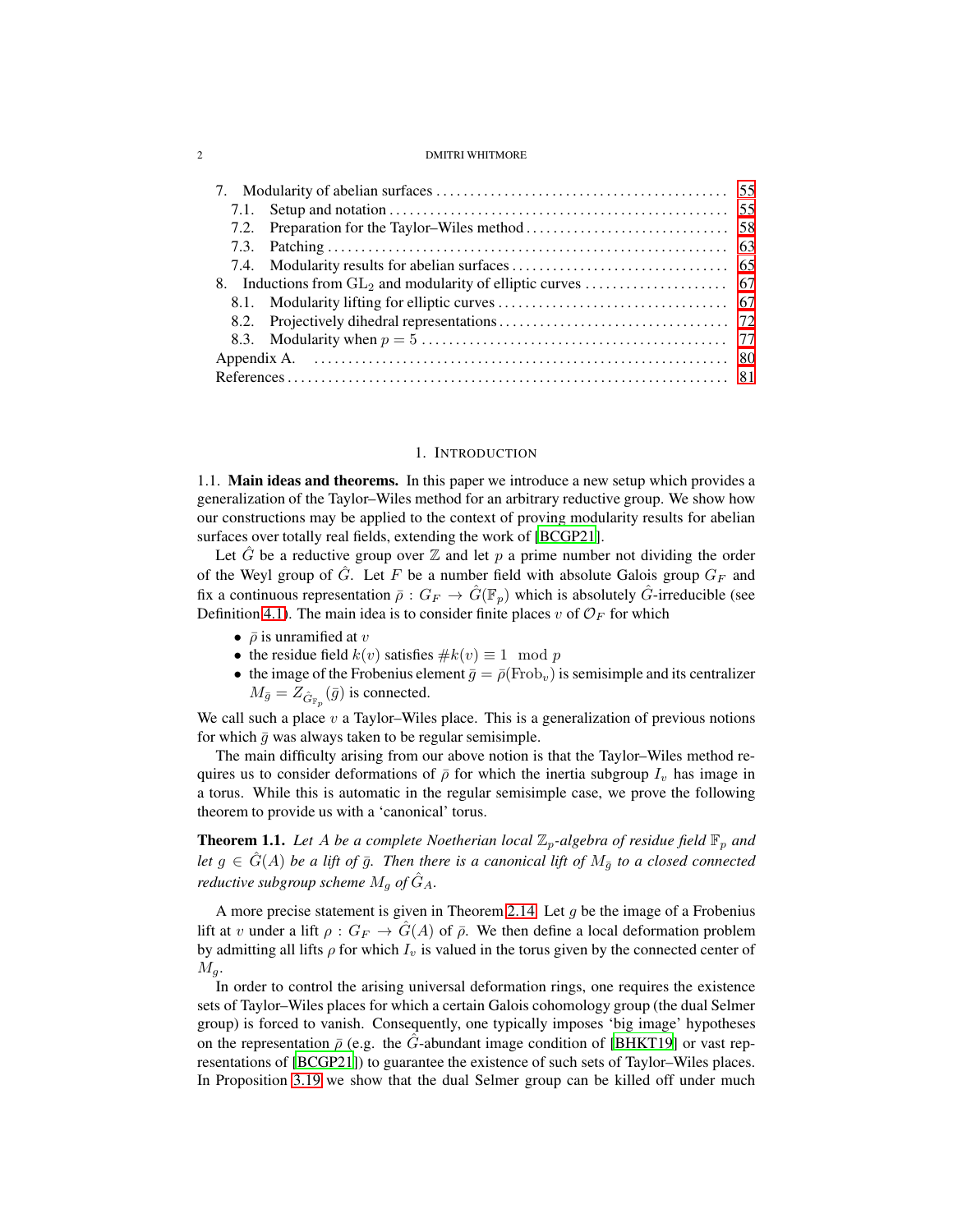weaker assumptions on  $\bar{\rho}$  if one allows our notion of Taylor–Wiles prime. This motivates the following definition, which is our milder 'big image' condition.

<span id="page-2-2"></span>**Definition 1.2.** *We say*  $H \leq \hat{G}(\mathbb{F}_p)$  *is*  $\hat{G}$ *-adequate if the following conditions hold:* 

- *(1) The following groups vanish*
	- $(a)$   $H^0(H, \hat{\mathfrak{g}}^{0,\vee})$
	- (b)  $H^1(H, \mathbb{F}_p)$
	- $(c)$   $H^1(H, \hat{\mathfrak{g}}^{0,\vee})$
- <span id="page-2-1"></span>(2) For every non-zero simple  $\mathbb{F}_p[H]$ -submodule  $W \leq \hat{\mathfrak{g}}^{0,\vee}$  there exists a semisimple  $e$ lement  $h \in H$  whose centralizer  $Z_{\hat{G}_{\mathbb{F}_p}}(h)$  is a connected subgroup of  $\hat{G}$  such that *for some*  $w \in W$  *and*  $z \in \mathfrak{z}((\hat{\mathfrak{g}}^0)^h)$  *we have*  $w(z) \neq 0$ *.*

Here  $\hat{\mathfrak{g}}^0$  denotes the Lie algebra of the derived group of  $\hat{G}$  (over  $\mathbb{F}_p$ ) equipped with the adjoint action of  $\hat{G}(\mathbb{F}_p)$ ,  $\hat{\mathfrak{g}}^{0,\vee}$  denotes the dual module and  $\mathfrak z$  denotes the center of a Lie algebra.

Our notion of Taylor–Wiles and  $\hat{G}$ -adequate subgroup are by analogy with [\[Tho12\]](#page-83-0). There unramified places v are considered for which the  $\bar{\rho}$ (Frob<sub>v</sub>) acts as  $\bar{\psi} \oplus \bar{s}$ , where  $\psi$  is an eigenspace which is acted on semisimply. A local deformation problem is then defined by taking lifts of the form  $\psi \oplus s$ , where the action on  $\psi$  is through a scalar. This itself was a generalization of [\[CHT08\]](#page-81-2), where  $\psi$  was required to be 1-dimensional. Thus our generalization of allowing  $\bar{\rho}$ (Frob<sub>v</sub>) to be any semisimple element, rather than regular semisimple, is analogous to allowing repeated eigenvalues in the case of  $GL_n$ .

An 'irreducibility implies adequacy' result has already been established in the case of  $\hat{G} = GL_n$  when  $p \ge 2(n+1)$  in [\[GHTT11](#page-82-0)]. We use this to deduce an analogous theorem for absolutely irreducible subgroups of some simple linear algebraic groups.

<span id="page-2-0"></span>**Theorem 1.3.** Let  $\hat{G}$  be one of the following simple linear algebraic groups over  $\overline{\mathbb{F}}_p$ .

- *the special orthogonal group*  $SO_n$  *for*  $n \geq 3$
- *the symplectic group*  $\text{Sp}_n$  *for*  $n \geq 2$  *even*
- *the simply connected exceptional groups*  $G_2$ ,  $F_4$ ,  $E_6$ ,  $E_7$ ,  $E_8$ .

Let  $\hat{G} \hookrightarrow GL_n$  *be a faithful irreducible representation of minimal dimension. If*  $p \geq$  $2(n+1)$  and  $\Gamma \subset \hat{G}(\overline{\mathbb{F}}_p)$  is  $\mathrm{GL}_n$ -irreducible, then

(1) (a)  $H^0(\Gamma, \hat{\mathfrak{g}}^\vee) = 0$ (*b*)  $H^1(\Gamma, \hat{\mathfrak{g}}^\vee) = 0$  $(c)$   $H^1(\Gamma, \overline{\mathbb{F}}_p) = 0$ 

 $(2)$   $\sum_{\gamma \in \Gamma^{ss}} \mathfrak{z}((\hat{\mathfrak{g}})^{\hat{\gamma}}) = \hat{\mathfrak{g}}.$ 

*Here* Γ *ss denotes the set of semisimple elements of* Γ*. In particular, if* Gˆ *is not special orthogonal then* Γ *is* Gˆ*-adequate.*

We give a converse to Theorem [1.3](#page-2-0) when  $\hat{G}$  is either  $Sp_{2n}$ ,  $SO_n$  or  $G_2$  in Corollaries [4.11](#page-32-0) and [4.14.](#page-34-0)

Our methods are then applied with the goal of proving modularity results in the case  $\hat{G}$  = GSp<sub>4</sub>. We are able to prove modularity theorems in which the assumption of [\[BCGP21\]](#page-81-0) that  $\bar{\rho}$  is 'vast' is replaced by the assumption that  $\bar{\rho}$  is  $GSp_4$ -reasonable (see Definition [3.20\)](#page-22-0); this holds when  $\bar{\rho}(G_{F(\zeta_p)})$  is  $\text{GSp}_4$ -adequate. This offers a significant upgrade, since condition [2](#page-2-1) in Definition [1.2](#page-2-2) always holds for irreducible subgroups of  $Sp_4(\mathbb{F}_p)$ . In contrast, the corresponding condition with 'semisimple' replaced by 'regular simple' fails for approximately half of the conjugacy classes of irreducible subgroups of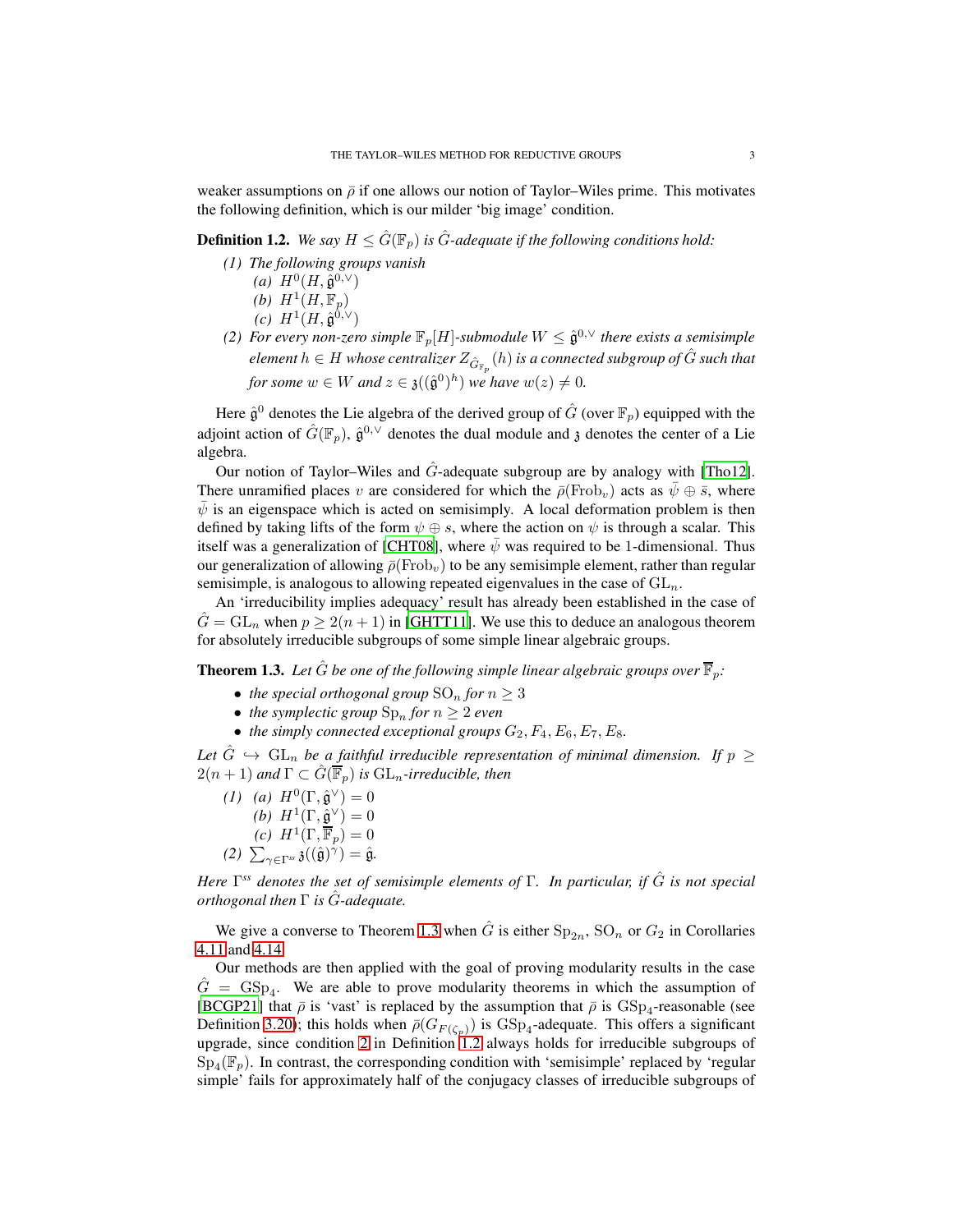$\mathrm{Sp}_4(\mathbb{F}_p)$  (for some small choices of  $p$ ). Many of our preparatory lemmas (such as the study of various Hecke algebras) are proven for an arbitrary reductive group and are therefore applicable in other settings. Here are the modularity lifting theorems we prove.

<span id="page-3-0"></span>**Theorem 1.4.** Let F be a totally real field in which  $p \geq 3$  splits completely. Suppose that  $\rho: G_F \to \mathrm{GSp}_4(\mathbb{Q}_p)$  is a continuous representation satisfying:

- *(1)*  $\nu \circ \rho = \varepsilon^{-1}$
- *(2)*  $\bar{\rho}$  *is*  $\hat{G}$ -reasonable and tidy in the senses of Definition [3.20](#page-22-0) and Definition [7.1](#page-55-0)
- *(3) For every*  $v|p$ *,*  $\rho|_{G_{F_v}}$  *is*  $p$ *-distinguished weight* 2 *ordinary in the sense of Definition [7.2](#page-55-1)*
- (4) There exists an automorphic representation  $\pi$  of  $\mathrm{GSp}_4(\mathbb{A}_F)$  of parallel weight 2 *and central character* | · |<sup>2</sup> *, ordinary in the sense of [\[BCGP21,](#page-81-0) Definition 2.4.25], such that*  $\overline{\rho_{\pi,p}} \cong \overline{\rho}$ *, where*  $\rho_{\pi,p}$  *is as in Corollary* [7.9.](#page-62-1)
- *(5) For every finite place v of F, the representations*  $\rho|_{G_{F_v}}$  and  $\rho_{\pi,p}|_{G_{F_v}}$  are pure.

*Then* ρ *is modular and for every finite place* v *of* F *we have full local-global compatibility.*

Here  $\nu$ :  $GSp_4 \to \mathbb{G}_m$  is the similitude character and  $\varepsilon$  is the p-adic cyclotomic character. A more precise statement of Theorem [1.4](#page-3-0) is given in Theorem [7.12](#page-64-1)

**Theorem 1.5.** Let F be a totally real field in which  $p \geq 3$  splits completely. Let  $A/F$  be *an abelian surface such that*

- *(1)* A has good ordinary reduction at every  $v|p$
- $(2)$  for each  $v|p$ , the unit root crystalline eigenvalues are distinct modulo p
- *(3)* A *admits a polarization of degree prime to* p*.*

*Suppose that the residual Galois representation*  $\overline{\rho_{A,p}}$  *is such that* 

- *(4)*  $\overline{\rho_{A,p}}$  *is G*-reasonable and *tidy*
- (5)  $\overline{\rho_{A,p}}$  is ordinarily modular: there exists  $\pi$  an automorphic representation of  $\mathrm{GSp}_4(\mathbb{A}_F)$ *for which*
	- *(a)*  $\pi$  *has parallel weight* 2 *and central character*  $|\cdot|^2$
	- *(b) for every*  $v|p, \pi_v$  *is unramified and ordinary*
	- *(c)*  $\overline{\rho_{A,p}} \cong \overline{\rho_{\pi,p}}$
	- *(d) for every finite place* v of F,  $\rho_{\pi, p}$  *is pure.*

*Then* A *is modular.*

Here the Galois representation  $\rho_{A,p}$  is given by the *p*-adic cohomology group  $H^1(A_{\bar{F}}, \overline{\mathbb{Q}_p})$ . Now let  $K/F$  be an arbitrary quadratic extension. We apply Theorem [1.4](#page-3-0) to p-adic Galois representations of abelian surfaces arising as the restriction of scalars of an elliptic curve over K and deduce a modularity for lifting theorem for elliptic curves  $E/K$ .

<span id="page-3-1"></span>**Theorem 1.6.** Let F be a totally real field in which  $p \geq 3$  splits completely and let  $K/F$ *be a quadratic extension in which p is unramified with Galois group*  $\{1, \sigma\}$ *. Let*  $E/K$  *is an elliptic curve and let*  $\bar{\varrho} = \overline{\varrho_{E,p}}$  *be the attached mod p Galois representation of determinant* ε −1 *. Suppose that the following conditions hold:*

- *(1)* E *has ordinary good reduction or multiplicative reduction at every place* w|p
- *(2)*  $\bar{\varrho}(G_{K(\zeta_p)})$  *is absolutely irreducible*
- $(3)$   $\bar{\varrho}$  *is ordinarily modular*
- *(4) if*  $p = 3$  *or*  $p = 5$  *then order of the subgroup of*  $GL_2(\mathbb{F}_p) \times GL_2(\mathbb{F}_p)$  *generated by the image of*  $\bar{\varrho} \oplus \bar{\varrho}^{\sigma}$  *together with the matrices*  $\mathrm{diag}(I, -I), \mathrm{diag}(-I, I)$  *is not equal to* 64*.*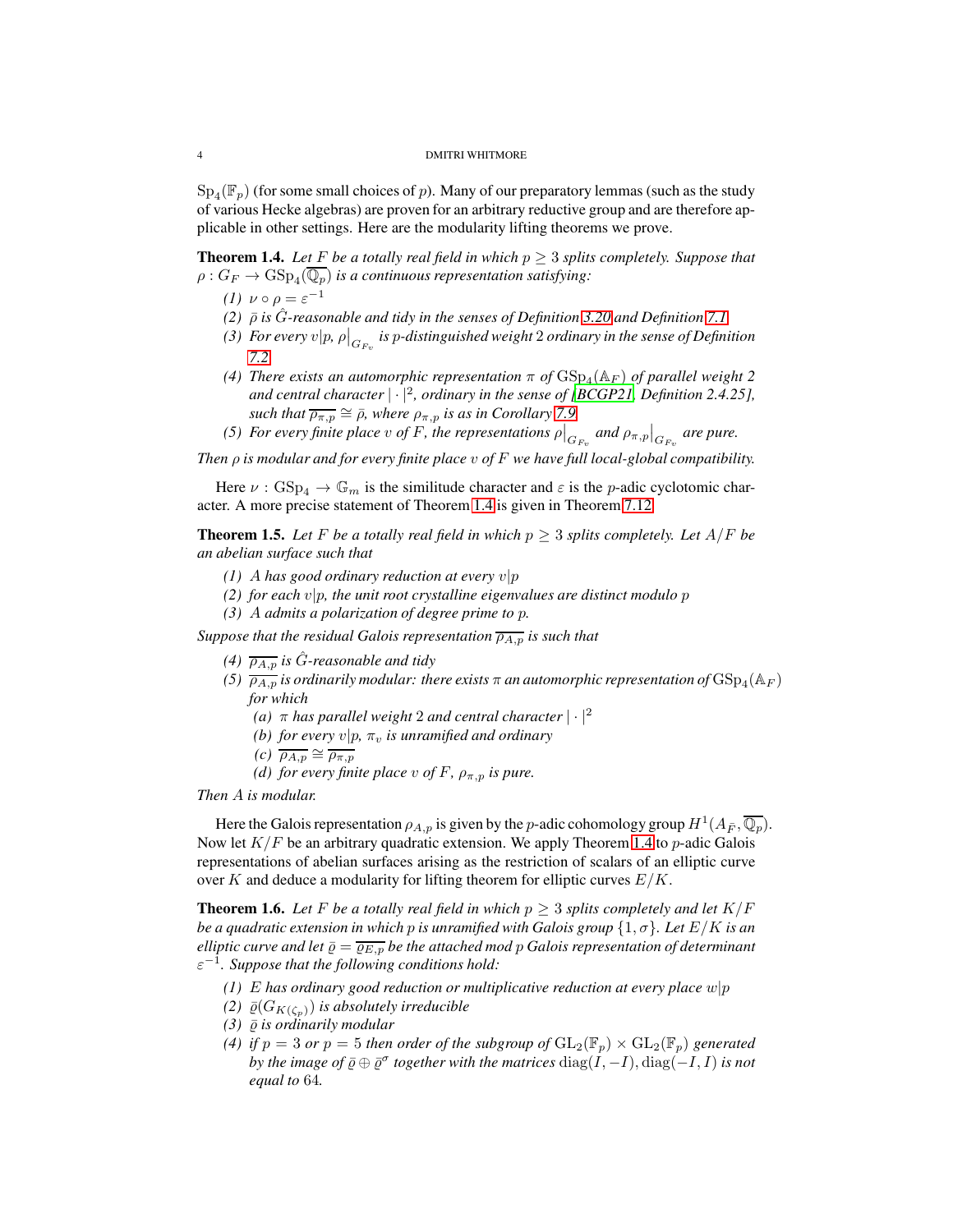## *Then* E *is modular.*

Theorem [1.6](#page-3-1) often applies even when the image  $\overline{\varrho_{E,p}}(G_{K(\zeta_p)})$  is small, such as when it is projectively dihedral. In some such cases we are able to establish ordinary modularity of  $\overline{\varrho_{E,p}}$  via automorphic induction of a character and hence deduce modularity of E (see, for example, Corollary [8.9](#page-73-0) when  $p \ge 7$ ). Here is a precise statement we prove when  $p = 5$ .

Corollary 1.7. *Let* F *be a totally real field in which* 5 *splits completely and let* K/F *be a quadratic extension in which* 5 *is unramified. There exists representations*  $\bar{\rho}$  :  $G_K \rightarrow$  $\widehat{\mathrm{GL}}_2(\mathbb{F}_5)$  which are CM-compositum induced from a character  $\overline{\psi}: G_L \to \mathbb{F}_5^{\times}$  (see Defini- $\frac{1}{2}$ ( $\frac{1}{2}$ ) which are CM-composition matted from a character  $\psi$  .  $GL \to \mathbb{F}_5$  (see Definition [8.7\)](#page-71-1), where  $L/K$  is a quadratic extension, and  $\bar{\psi}$  satisfies  $(\bar{\psi}^2)^{\tau} \big|_{G_{L(\zeta_p)}} \neq \bar{\psi}^2 \big|_{G_{L(\zeta_p)}}$ *for*  $\tau \in G_F \setminus G_K$ *. Fix such a representation*  $\overline{\varrho}$  *and suppose that*  $E/K$  *is an elliptic curve* 

*for which* ̺E,<sup>5</sup> ∼= ̺¯ *and that* E *has ordinary good reduction or multiplicative reduction at every*  $w|5$ *. Then* E *is modular. Moreover, the subset of*  $X_{\bar{\theta}}(K)$  *given by such elliptic curves which in addition do not have complex multiplication nor have* j*-invariant contained in a proper subfield of* K *is of positive density (in the sense of Definition [8.15\)](#page-77-0).*

<span id="page-4-0"></span>1.2. Structure of the paper. In Section [2,](#page-5-1) we prove in Theorem [2.14](#page-11-0) a precise version of Theorem [1.1](#page-1-2) and show that our 'canonical' torus lift given by the connected center of  $M<sub>g</sub>$  satisfies many of the desired functoriality properties. We also give an alternate construction in the case of lifting to the ring of integers of a finite extension of  $\mathbb{Q}_p$ , which is used in Section [6.](#page-51-0)

Then in Section [3](#page-14-0) we define our Taylor-Wiles local deformation problem by requiring that the inertia subgroup  $I_v$  has image in the torus constructed in Section [2.](#page-5-1) We then study the Galois cohomological interpretation of our local deformation problem and give a definition of  $\hat{G}$ -adequate subgroups, which is our weakened 'big image' condition.

In Section [4](#page-27-0) we compare our notion of  $\hat{G}$ -adequate subgroups to absolute irreducibility. From the corresponding result for  $GL_n$ , we show an 'irreducibility implies adequacy' type result for some simple groups. We use computer algebra software magma to study the case of  $Sp_4$  in small characteristic for our applications in Sections [7](#page-54-0) and [8,](#page-66-0) and give a comparison between  $Sp_4$ -adequacy and a 'big image' condition seen previously in the literature using the tables given in Appendix [A.](#page-79-0)

Let G be the reductive group dual to G and let v be a Taylor–Wiles place. In Section [5,](#page-36-0) we explore the representation theory of  $G(F_v)$  in relation to our constructions of Section [3.](#page-14-0) We explain how our semisimple image of Frobenius gives rise to certain compact open groups  $\mathfrak{p}_1$  and  $\mathfrak{p}$  of  $G(F_v)$ , summarized by Construction [5.12.](#page-47-0) We prove Theorem [5.1,](#page-37-0) a generalization of the Satake isomorphism, which we use to define certain abelian subalgebras of the Hecke algebras arising from our compact open subgroups. These abelian subalgebras have maximal ideals corresponding to  $\bar{g}$ , and we study the localizations of modules of our Hecke algebras at these maximal ideals. The results obtained are in full generality, but with the precise statements suited for our applications in the  $\tilde{G} = \text{GSp}_4$ case. To conclude the section, we restrict to the  $GSp_4$  case, where there is the local Langlands correspondence of [\[GT11\]](#page-82-1) available. We show in Proposition [5.18](#page-49-1) and Proposition [5.19](#page-50-0) that if our localized spaces of invariants of irreducible admissible representations of  $GSp_4(F_v)$  are non-zero, then their image under the local Langlands map is a semisimple Weil–Deligne representation.

The main goal of Section [6](#page-51-0) is to prove Proposition [6.3.](#page-53-0) In rough terms, this states that if we have a sufficiently strong local-global compatibility assumption between an automorphic representation  $\pi$  and an associated Galois representation at the Taylor–Wiles places then the Galois representation will satisfy our deformation condition. Moreover, we show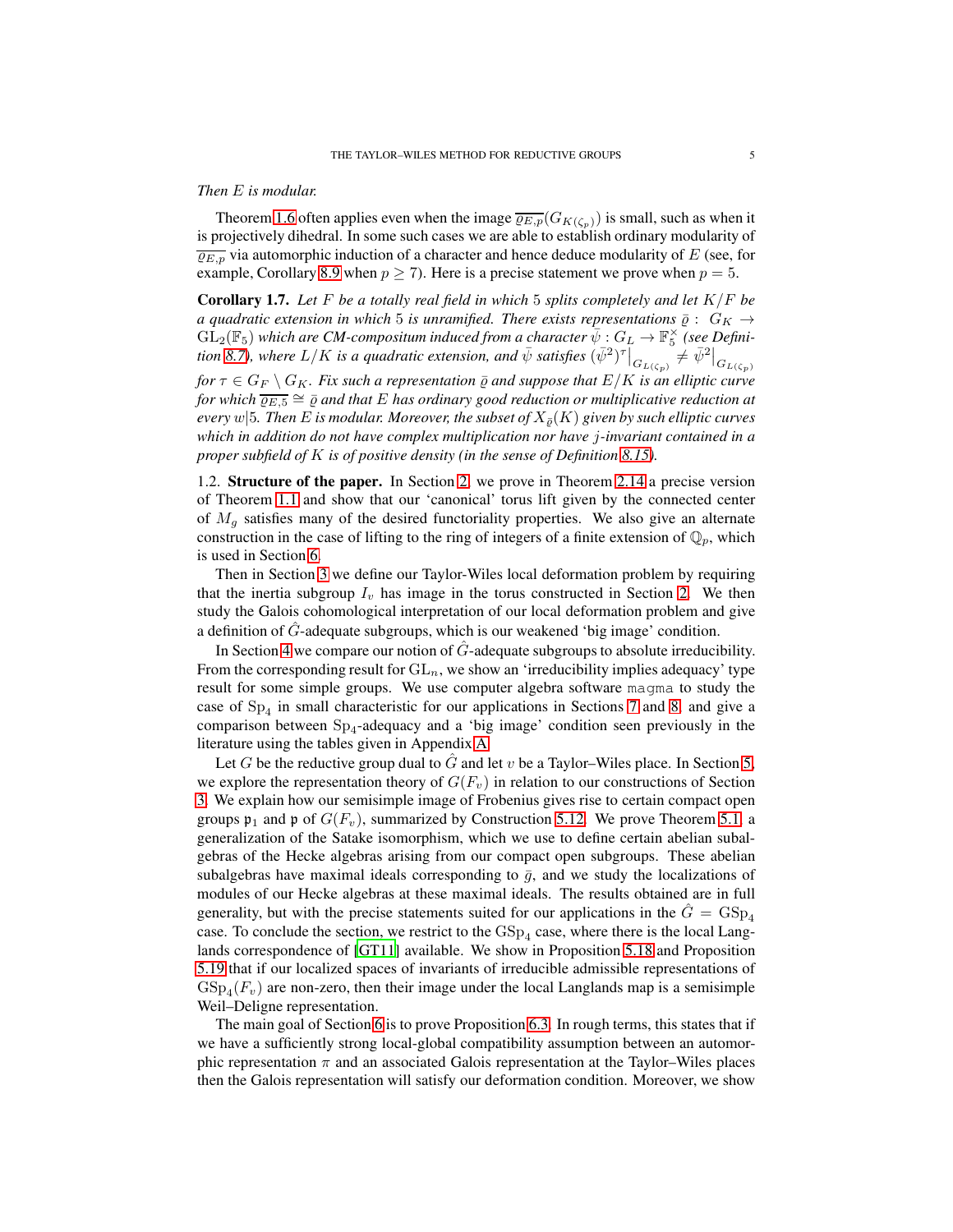the necessary compatibility between the action of inertia and the action of certain Hecke operators holds. Our proof uses the alternate construction of  $M<sub>q</sub>$  of Section [2.4](#page-13-0) to understand the passage to Frobenius-semisimplification of Weil–Deligne representations in the context of our deformation problem.

In Section [7,](#page-54-0) we apply the theory developed in the earlier sections to the case of  $\tilde{G}$  =  $\operatorname{GSp}_4$  in order to extend the partial results on modularity of abelian surfaces over a totally real field  $F$  given in [\[BCGP21\]](#page-81-0). Using the methods of [\[BCGP21](#page-81-0)] as a framework, we explain a setup compatible with our generalized notion of Taylor–Wiles primes. The majority of the work is done in Section [7.2.](#page-57-0) Here we prove analogues of many of the results of [\[BCGP21](#page-81-0), 7] necessary for the Taylor–Wiles patching argument. In particular, we explain the moduli interpretation of working with level structures given by the compact open subgroups of Section [5](#page-36-0) at Taylor–Wiles primes. We use the main result of Section [6](#page-51-0) to prove the existence of a Galois representation valued in a certain Hecke algebra satisfying our deformation condition. The patching construction then goes through from our work in Sections [3](#page-14-0) and [5.](#page-36-0) In Section [7.4](#page-64-0) we deduce our modularity lifting theorems which are analogous to those of [\[BCGP21](#page-81-0)] but hold under our weaker hypotheses on the images of the residual Galois representations.

Finally, in Section [8](#page-66-0) we study representations of  $G_F$  induced from  $GL_2$ -valued representations of the absolute Galois group of quadratic extensions  $K/F$ . From the main modularity lifting theorem of Section [7.4](#page-64-0) we deduce modularity lifting theorems for elliptic curves over  $K$ . We define the notion of CM-compositum induced representations (Definition [8.7\)](#page-71-1), which are certain projectively dihedral residual Galois representations. We give a construction of these representation for every  $p \geq 5$  and prove modularity theorems for some elliptic curves with CM-compositum induced mod  $p$  Galois representation.

<span id="page-5-0"></span>1.3. Acknowledgements. The author is exceptionally grateful to his PhD supervisor Jack Thorne for the inspiration of the topic of this paper, numerous insightful conversations and for his helpful comments on drafts of this paper.

## 2. SETUP FOR A LOCAL DEFORMATION PROBLEM

<span id="page-5-1"></span>Let G be a reductive group defined over  $\mathbb Z$  (that is, a smooth affine group scheme  $\ddot{G} \rightarrow$ Spec  $\mathbb Z$  such that every geometric fibre  $\hat G_{\bar s}$  is a connected reductive group). Let p be a prime number, which we will later assume is pretty good for  $\hat{G}$  (see Definition [2.6\)](#page-9-0). Let  $O$  be the ring of integers of a finite extension of  $E/\mathbb{Q}_p$  with residue field k, a finite field of characteristic  $p$ . Denote by  $\text{CNL}_{\mathcal{O}}$  the category whose objects are complete Noetherian local  $\mathcal{O}$ -algebras together with a fixed isomorphism from the residue field to k, so that we may freely identify them without confusion.

Motivated by wanting to impose constraints on representations valued in  $G(A)$  for  $A \in$ CNL<sub>O</sub>, we will consider the following setup. Fix  $A \in \text{CNL}_{\mathcal{O}}$  with maximal ideal  $m_A$ and let  $\bar{g} \in \hat{G}(k)$  be a semisimple element whose centralizer  $M_{\bar{g}} = Z_{\hat{G}_k}(\bar{g})$  is connected. Denote by  $\hat{g}_k$  the Lie algebra of  $\hat{G}_k$ , and consider the adjoint action of  $\bar{g}$ , a Lie algebra automorphism  $\text{Ad}(\bar{g})$  :  $\hat{g}_k \to \hat{g}_k$ . Let  $\overline{L_0} = \{v \in \hat{g}_k : \text{Ad}(\bar{g})(v) = v\}$  denote the eigenvalue-1 subspace. Let  $\overline{L_1}$  denote the Ad( $\overline{g}$ )-invariant complement in  $\hat{g}_k$ , which will be the direct sum of all other eigenspaces over an algebraic closure. Thus we have an Ad( $\bar{g}$ )-invariant decomposition  $\hat{g}_k = \overline{L_0} \oplus \overline{L_1}$ . The centralizer  $M_{\bar{g}}$  is a reductive group over  $k$ , being the connected centralizer of a semisimple group element, and we have the equality of Lie algebras Lie  $M_{\bar{q}} = \overline{L_0}$  by [\[Bor91,](#page-81-3) 9.1].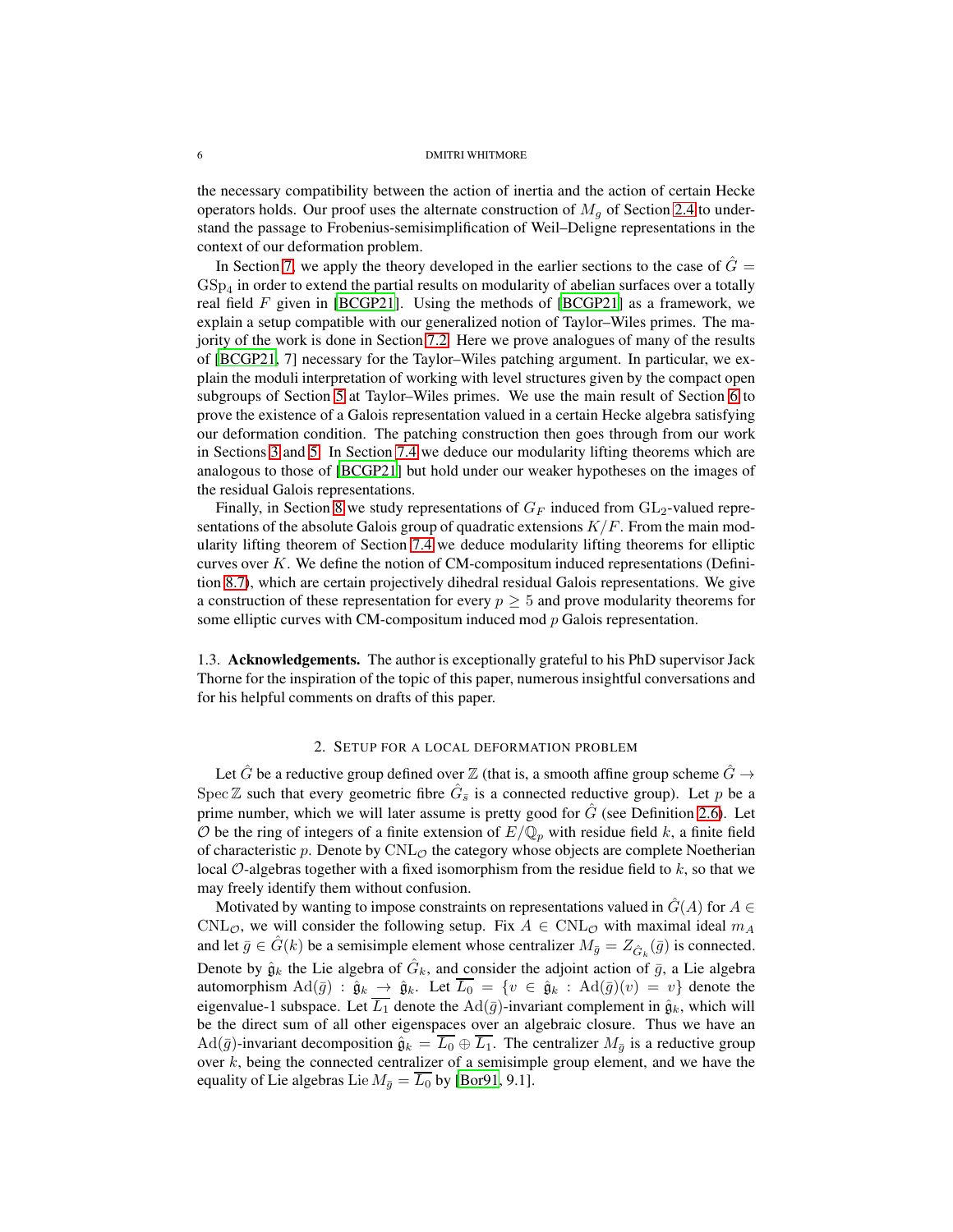Now let  $q \in \hat{G}(A)$  be a fixed choice of lift of  $\bar{q}$  under the natural map  $G(A) \to \hat{G}(k)$ . Our main goal of this section is to show Theorem [2.14,](#page-11-0) which states that the Lie algebra  $\hat{\mathfrak{g}}_A$  admits a unique  $\text{Ad}(g)$ -invariant lift  $\hat{\mathfrak{g}}_A = L_0 \oplus L_1$  of the decomposition  $\hat{\mathfrak{g}}_k = \overline{L_0} \oplus \overline{L_1}$ and that there exists a unique closed reductive subgroup  $M_g \subset \hat{G}_A$  defined over A with the properties that the base change  $(M_q)_k$  is naturally identified with  $M_{\bar{q}}$ , Lie  $M_q = L_0$ and that  $q \in M_q(A)$ .

Throughout this section we will allow ourselves to replace  $k$  (and  $\mathcal{O}$ ) by some finite extension, so long as the choice of extension depends only on  $\bar{g}$ .

### <span id="page-6-0"></span>2.1. Lifting the Lie algebra.

<span id="page-6-1"></span>**Lemma 2.1.** Let  $f : A^n \to A^n$  be an A-linear map inducing  $\bar{f} : k^n \to k^n$ . Suppose we *have a factorisation of the characteristic polynomial of*  $\bar{f}$  *as*  $\det(X - \bar{f}) = \bar{p}(X)\bar{q}(X)$ with  $\bar{p}(X)$  coprime to  $\bar{q}(X)$ . Then letting  $\bar{N} = \ker(\bar{p}(\bar{f}))$ , there exists a unique  $f$ -invariant *direct summand lift* N of  $\overline{N}$  to  $A^n$ . Moreover if M is an f-invariant direct summand of  $A^n$  *with*  $\overline{M} \subset \overline{N}$  *then*  $M \subset N$ *.* 

*Proof.* Since  $\det(X - \bar{f})$  is monic and A is a Henselian local ring (as A is a complete Noetherian local ring) it follows by Hensel's lemma that there exists a factorisation  $f(X)$  =  $p(X)q(X)$  with  $p(X) \mod m_A = \overline{p}(X)$  and  $q(X) \mod m_A = \overline{q}(X)$ . Moreover, since  $\bar{p}(X)$  and  $\bar{q}(X)$  are coprime, we claim we can find power series  $r[X], s[X] \in A[[X]]$ with  $p(X)r(X) + q(X)s(X) = 1$ . Indeed, by coprimality of  $\bar{p}(X)$  and  $\bar{q}(X)$  we can find  $\bar{r}[X], \bar{s}[X] \in k[X]$  such that  $\bar{p}(X)\bar{r}(X) + \bar{q}(X)\bar{s}(X) = 1$ . Then taking arbitrary lifts  $\tilde{r}[X], \tilde{s}[X] \in A[X]$  of  $\bar{r}(X), \bar{s}(X)$  respectively, we have that  $p(X)\tilde{r}(X) + q(X)\tilde{s}(X) =$  $1 + h(X)$  for some polynomial  $h(X)$  whose coefficients all lie in  $m<sub>A</sub>$ . Multiplying both  $\tilde{r}(X)$  and  $\tilde{s}(X)$  by  $\sum_{i=0}^{\infty} (-1)^i h(X)^i$  yields the desired  $r(X)$  and  $s(X)$ .

Now we have  $p(f)r(f)+q(f)s(f) = id_{A^n}$  so letting  $e_1 = p(f)r(f)$  and  $e_2 = q(f)s(f)$ we have  $e_1e_2 = e_2e_1 = r(f)s(f)p(f)q(f) = 0$  by Cayley-Hamilton. Since  $e_1 + e_2 =$  $\mathrm{id}_{A^n}$  we have  $e_1^2 = e_1^2 + e_1 e_2 = e_1$  and  $e_2^2 = e_2$ . Setting  $N = e_2(A^n)$ , we see that N is an f-invariant direct summand, since f commutes with  $e_2$  and  $A^n = N \oplus e_1(A^n)$ . Note  $\overline{e_2}(A^n) = \overline{e_2}(k^n) = \overline{N}$ , so we have constructed a lift.

For uniqueness we show that if N' is any f-invariant direct summand lift with  $\bar{N'} \subset \bar{N}$ then  $N' \subset N$  with equality if and only if  $\overline{N'} = \overline{N}$ . We have that  $N'$  is a free submodule (since projective modules over a local ring are free). Since  $N'$  is  $f$ -invariant, we can consider the decomposition  $N' = e_1(N') \oplus e_2(N')$ . Then  $\overline{N'} = \overline{e_1}(\overline{N'}) \oplus \overline{e_2}(\overline{N'})$ . We supposed that  $\overline{N'} \subset \overline{N}$ , and we know  $\overline{e_1}(\overline{N}) = 0$  and  $\overline{e_2}(\overline{N}) = \overline{N}$ . Thus  $e_1(N')$  is a finite free A-module which is zero on reduction modulo  $m_A$ , so it is equal to 0. Hence  $N' = e_2(N') \subset e_2(A^n) = N$ . Finally, if  $\overline{N'} = \overline{N}$  then we have that  $N'$  is a free Asubmodule direct summand of N of equal rank (as their reductions modulo  $m_A$  have equal dimension), and we therefore have equality.  $\Box$ 

Applying Lemma [2.1](#page-6-1) to the adjoint action of g on  $A<sup>n</sup>$ , we see that  $\overline{L_0}$  admits a unique Ad(g)-invariant direct summand lift to  $\hat{g}_A$ , and we write this decomposition as  $\hat{g}_A$  =  $L_0 \oplus L_1$ . We can also use Lemma [2.1](#page-6-1) to prove a generalisation which will be of use later.

<span id="page-6-3"></span>**Lemma 2.2.** Let  $f_1, \ldots, f_m : A^n \to A^n$  be a commuting family of A-linear maps such *that each*  $\bar{f}_i$  *has all of its eigenvalues lying in k. For each vector*  $\lambda \in k^m$  *let* 

$$
\overline{V_{\lambda}} = \{v \in k^n : (\overline{f_i} - \lambda_i)^n(v) = 0 \text{ for } i = 1, ..., m\}.
$$

<span id="page-6-2"></span>*Then reduction modulo*  $m_A$  *puts the following sets in bijection:* 

(*i*) The set of k-subspaces of  $k^n$  of the form  $\bigoplus_{\lambda \in S} \overline{V_{\lambda}}$  for some  $S \subset k^m$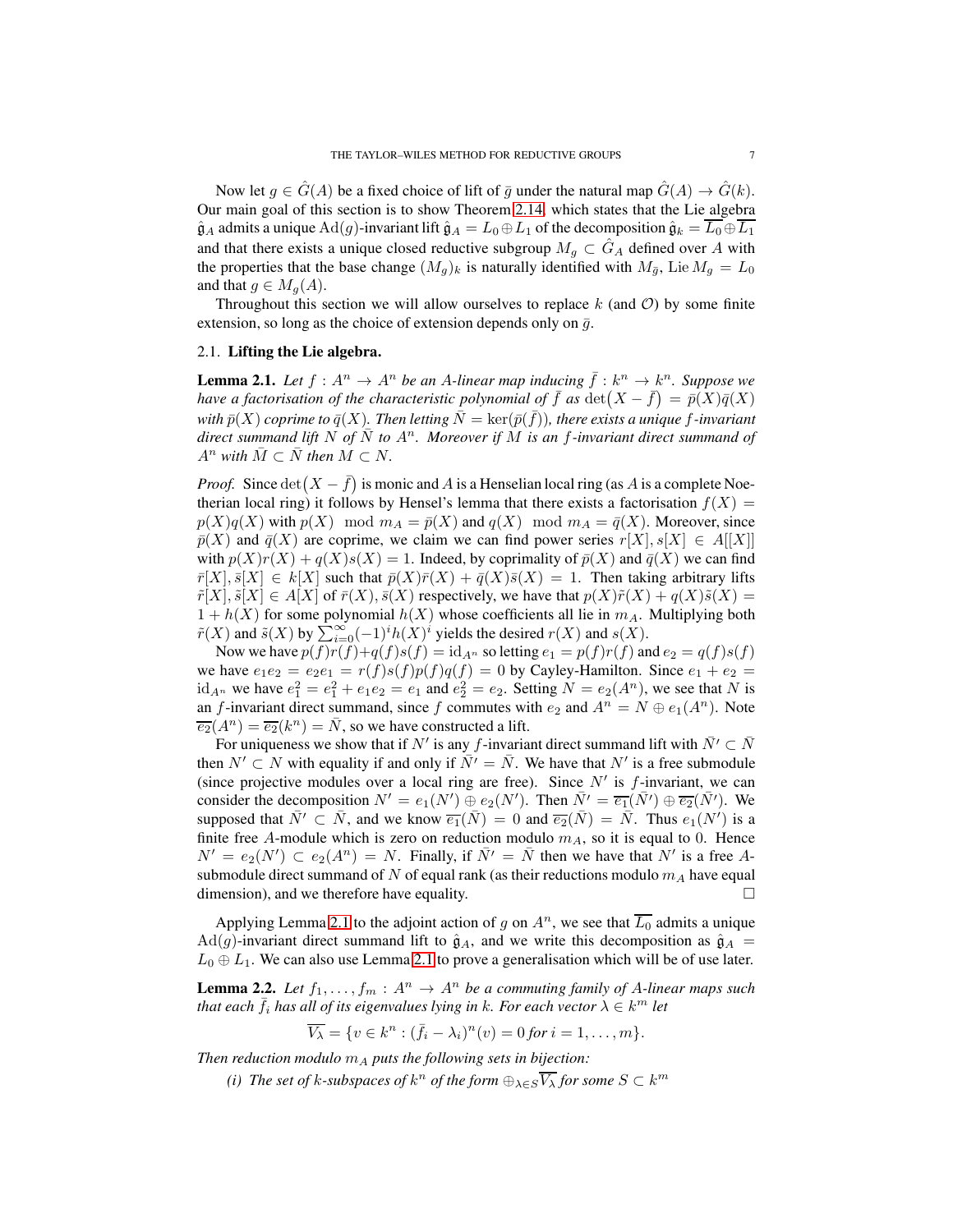## *(ii)* The set of A-submodule direct summands of  $A<sup>n</sup>$  invariant under each  $f<sub>i</sub>$  whose *reduction modulo*  $m_A$  *is of the type defined in [\(i\).](#page-6-2)*

*Proof.* Let  $e_{i,\lambda_i}$  denote the  $f_i$ -invariant projection from  $A^n$  onto the unique  $f_i$ -invariant lift of the generalised  $\lambda_i$ -eigenspace for the action of  $f_i$  on  $k^n$ , as in Lemma [2.1.](#page-6-1) Then  $e_{i,\lambda_i}$  is a polynomial in  $f_i$ , and hence commutes with any other such  $e_{j,\lambda_j}$ . We show firstly that  $\overline{V_{\lambda}}$  admits a lift to a direct summand of  $A^n$  which is invariant under every  $f_i$ , and that this lift is unique.

We have that  $\overline{V_{\lambda}} = \bigcap_{i=1}^{m} \overline{e_{i,\lambda_i}}(k^n)$ . We claim that  $V_{\lambda} = \bigcap_{i=1}^{m} e_{i,\lambda_i}(A^n)$  is such a lift. To see this, let  $e = \prod_{i=1}^{m} e_{i,\lambda_i}$  and observe that  $V'_{\lambda} = e(A^n)$  is equal to  $V_{\lambda}$ . Clearly we have  $V'_\lambda \subset V_\lambda$ , as the projection operators all commute. Now let  $v \in V_\lambda$ . Note that since each  $e_{i,\lambda_i}$  is a projection operator, we have  $v = e_{1,\lambda_1}(v)$ ,  $v = e_{2,\lambda_2}(v) = e_{2,\lambda_2}(e_{1,\lambda_1}(v))$ , and so on. Thus we have  $v = \prod_{i=1}^m e_{i,\lambda_i}(v) \in V'_{\lambda}$ , establishing the claim. We deduce that  $e(A^n)$  is a lift of  $\overline{V_{\lambda}} = \overline{e}(k^n)$ . Moreover, this lift is a direct summand of  $A^n$ . Indeed, the operator  $\tilde{e} = \sum_{\mu \in k^n \setminus \{\lambda\}} \prod_{i=1}^m e_{i,\mu_i}$  satisfies  $\tilde{e}e = 0$ ,  $\tilde{e}^2 = \tilde{e}$  and  $\tilde{e} + e = \text{id}_{A^n}$ . Thus  $\tilde{e}(A^n)$  provides a direct sum complement to  $e(A^n)$ . This lift is invariant under each  $f_i$ , as each  $f_i$  commutes with e and so  $f_i(e(A^n)) = e(f_i(A^n)) \subset e(A^n)$ .

To see uniqueness, observe that if N is a direct summand lift of  $\overline{V_{\lambda}}$  that is invariant under each  $f_i$  then  $N \subset e_{i,\lambda_i}(A^n)$  for every i by Lemma [2.1.](#page-6-1) It follows that  $N \subset V_\lambda$  is a direct summand free A-submodule of the same rank (as their reductions modulo  $m_A$  are equal), and hence are equal.

By taking direct sums of such  $V_{\lambda}$  we have established the existence of  $f_i$ -invariant direct summand lifts. To show uniqueness, suppose that  $N \subset A^n$  is a direct summand  $f_i$ invariant lift of  $\oplus_{\lambda \in S} \overline{V_{\lambda}}$ . Then N is free over A and we can therefore write  $N = \oplus_{\lambda \in S} V'_{\lambda}$ , with each  $V'_{\lambda}$  a direct summand  $f_i$ -invariant lift of  $\overline{V_{\lambda}}$ . Since N itself is a direct summand of  $A^n$ , it follows by the uniqueness of  $V_\lambda$  shown already that  $V'_\lambda = V_\lambda$  and we are done.  $\Box$ 

The following lemma provides another perspective on the lifts of Lemma [2.1](#page-6-1) in terms of topological nilpotents.

<span id="page-7-0"></span>**Lemma 2.3.** Let  $f : A^n \to \underline{A^n}$  be an A-linear map inducing  $\bar{f} : k^n \to k^n$ . The  $\bar{f}$ *invariant decomposition*  $k^n = \overline{V_0} \oplus \overline{V_1}$ , where  $\overline{V_0} = \ker \overline{f^n}$  *admits a unique f-invariant lift*  $A^n = V_0 \oplus V_1$ *. Then* 

$$
V_0 = \{ v \in A^n | f^m(v) \to 0 \text{ as } m \to \infty \},
$$

*where convergence is with respect to the*  $m_A$ -adic topology.

*Proof.* The existence and uniqueness of the decomposition follows from Lemma [2.1.](#page-6-1) Let

$$
V_0' = \{ v \in A^n | f^m(v) \to 0 \text{ as } m \to \infty \}.
$$

If  $v \in V_0$  then  $\bar{f}^n(v \mod m_A) = 0$ , so  $f^n(v) \in m_A A^n \cap V_0 = m_A V_0$ , since  $V_0$  is a direct summand of  $A^n$ . Thus  $f^n(V_0) \subset m_A V_0$  and so  $f^{nu}(V_0) \subset (m_A)^u V_0$  for every  $u \geq 1$ . It follows that  $V_0 \subset V'_0$ .

Now suppose  $v \in V'_0$ , and write  $v = x + y$  with  $x \in V_0$  and  $y \in V_1$ . Then  $y \in V_1 \cap V'_0$ . On the one hand, f acts invertibly on y, since  $\bar{f}$  has trivial kernel on  $\overline{V_1}$ . On the other hand,  $f^{m}(y) \to 0$  as  $m \to \infty$ , so  $y \in (m_A)^{m} \cdot A^{n}$  for every m. We conclude that  $y = 0$  and  $V_0 = V'_0$ .

**Lemma 2.4.**  $L_0$  *is a Lie subalgebra of*  $\hat{\mathfrak{g}}_A$ *.*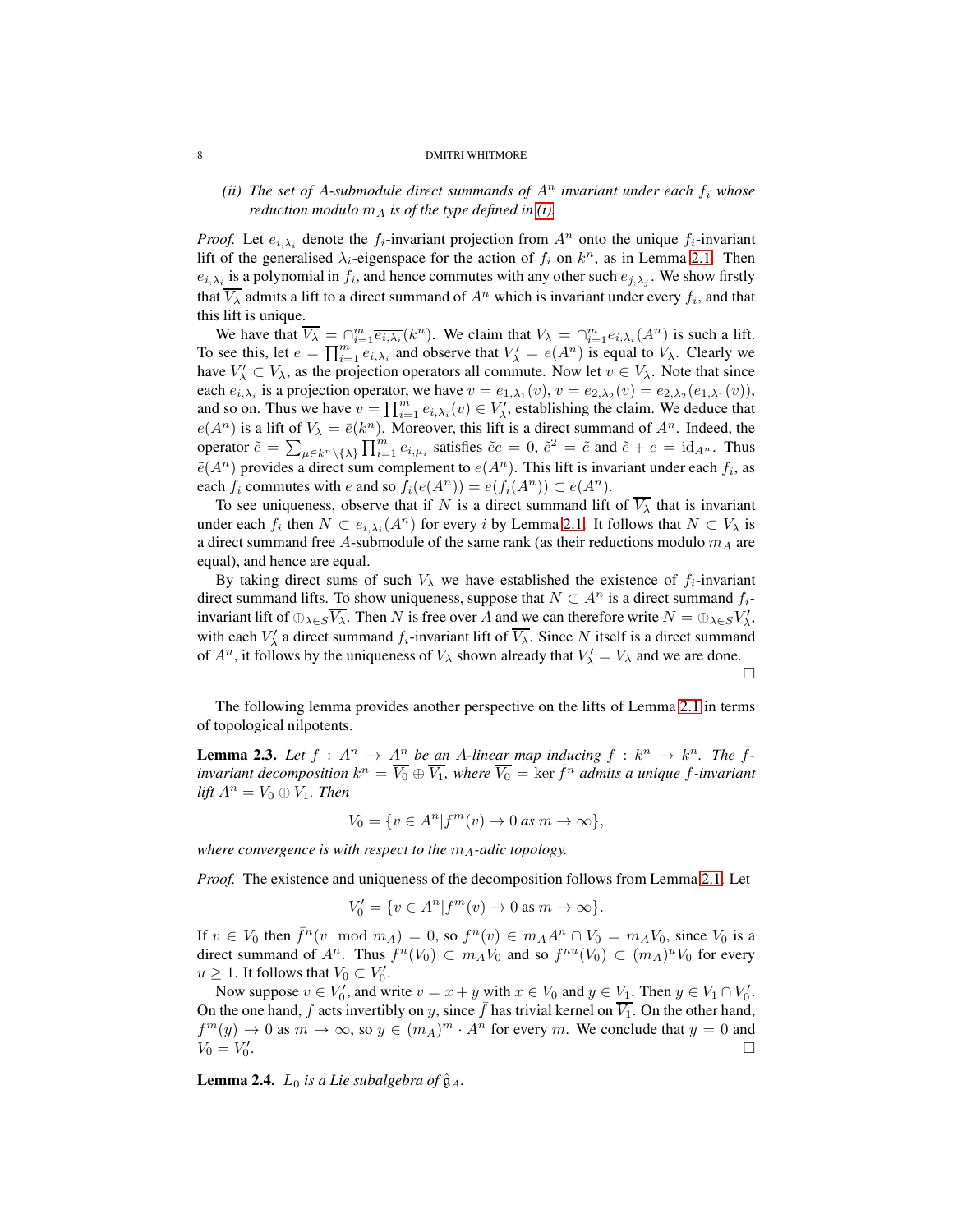*Proof.* We need only check that  $L_0$  is closed under the Lie bracket of  $\hat{g}_A$ . We will firstly consider the case that A is Artinian, so  $(m_A)^u = 0$  for some  $u \ge 1$ . Let  $f : \hat{\mathfrak{g}}_A \to \hat{\mathfrak{g}}_A$ denote the endomorphism  $\text{Ad}(g)$  – id and define the increasing sequence of A-submodules  $L_0^{(m)} = \{v \in L_0 | f^m(v) = 0\}$ . Since  $L_0$  is the f-invariant lift of ker  $\bar{f}$ , we have by Lemma [2.3](#page-7-0) that  $L_0 = \{v \in \hat{\mathfrak{g}}_A | f^m(v) = 0 \text{ for some } m \ge 0\} = \bigcup_{m \ge 0} L_0^{(m)}$ . Let  $x \in L_0^{(n)}$  and  $x' \in L_0^{(m)}$ . We show that  $[x, x'] \in L_0^{(n+m)}$  by induction on  $n+m$ . Notice that in the case  $n = 0$  we have  $x = 0$  and so the result is clear. We need only show the inductive step then, where we may take both  $n, m \neq 0$ . Then write

$$
Ad(g)(x) = x + y
$$

$$
Ad(g)(x') = x' + y'
$$

where  $f^{n-1}(y) = f^{n-1}(f(x)) = 0$  and  $f^{m-1}(y') = 0$ . Thus  $y \in L_0^{(n-1)}$  and  $y' \in L_0^{(n-1)}$  $L_0^{(m-1)}$ . We show  $f([x, x']) \in L_0^{(n+m-1)}$  to deduce then that  $[x, x'] \in L_0^{(n+m)}$ , completing the argument. We have

$$
f([x, x']) = \text{Ad}(g)([x, x']) - [x, x']
$$
  
=  $[\text{Ad}(g)(x), \text{Ad}(g)(x')] - [x, x']$   
=  $[x + y, x' + y'] - [x, x']$   
=  $[y, x'] + [x, y'] + [y, y']$ 

where we have used that  $Ad(g)$  is a Lie algebra homomorphism on  $\hat{g}_A$ . By induction hypothesis, the three terms all lie in  $L_0^{(n+m-1)}$  and we are done in the Artinian case.

Suppose now that A is not necessarily Artinian. Let  $x, x' \in L_0$  and let  $u \geq 1$ . We wish to show that  $f^m([x, x']) \in (m_A)^u \hat{\mathfrak{g}}_A$  for all m sufficiently large. We know that there exists  $M \ge 1$  such that for all  $m \ge M$  we have  $f^m(x)$ ,  $f^m(x') \in (m_A)^u \hat{\mathfrak{g}}_A$ . From the argument above applied to  $A/(m_A)^u$ , we see that  $f^{2m}([x, x']) \in (m_A)^u \hat{\mathfrak{g}}_A$ . So indeed we have for every  $m \ge 2M$  that  $f^m([x, x']) \in (m_A)^u \hat{\mathfrak{g}}_A$  and we are done.

<span id="page-8-0"></span>2.2. Lifting  $M_{\bar{q}}$ . We will frequently wish to take the Lie algebra of a base-changed group scheme, and so we record the following lemma which will be of repeated use.

**Lemma 2.5.** Let  $G \rightarrow S$  be a smooth group scheme over a base scheme S with identity section  $e : S \to G$ . Let  $f : S' \to S$  be a morphism of schemes and let  $G' = G \times_S S'$  be the base change. Let  $e' : G' \to S'$  be the base-change of  $e$ . Then we have an isomorphism

$$
f^*e^*\Omega^1_{G/S} \cong (e')^*\Omega^1_{G'/S'}
$$

*and, in particular, an isomorphism of Lie algebras*

$$
(\mathrm{Lie}\, G)_{S'} \cong \mathrm{Lie}\, G'.
$$

*Proof.* Letting  $g: G' \to G$  be the natural map, there is an isomoprhism  $g^* \Omega^1_{G/S} \cong \Omega^1_{G'/S'}$ ([\[Sta22](#page-83-1), [Tag 01V0\]](https://stacks.math.columbia.edu/tag/01V0)). Pulling back by  $e'$  we have

$$
(e')^* \Omega^1_{G'/S'} \cong (e')^* g^* \Omega^1_{G/S} \cong f^* e^* \Omega^1_{G/S}
$$

by functoriality of pullback. Since pullback of locally free sheaves commutes with taking duals, we deduce the stated isomorphism of Lie algebras.

We will require later that taking centers of certain reductive groups will commute with formation of the Lie algebras. For such statements to hold we need to make assumptions on the characteristic of k. An example where such an equality does not hold is for  $SL_2$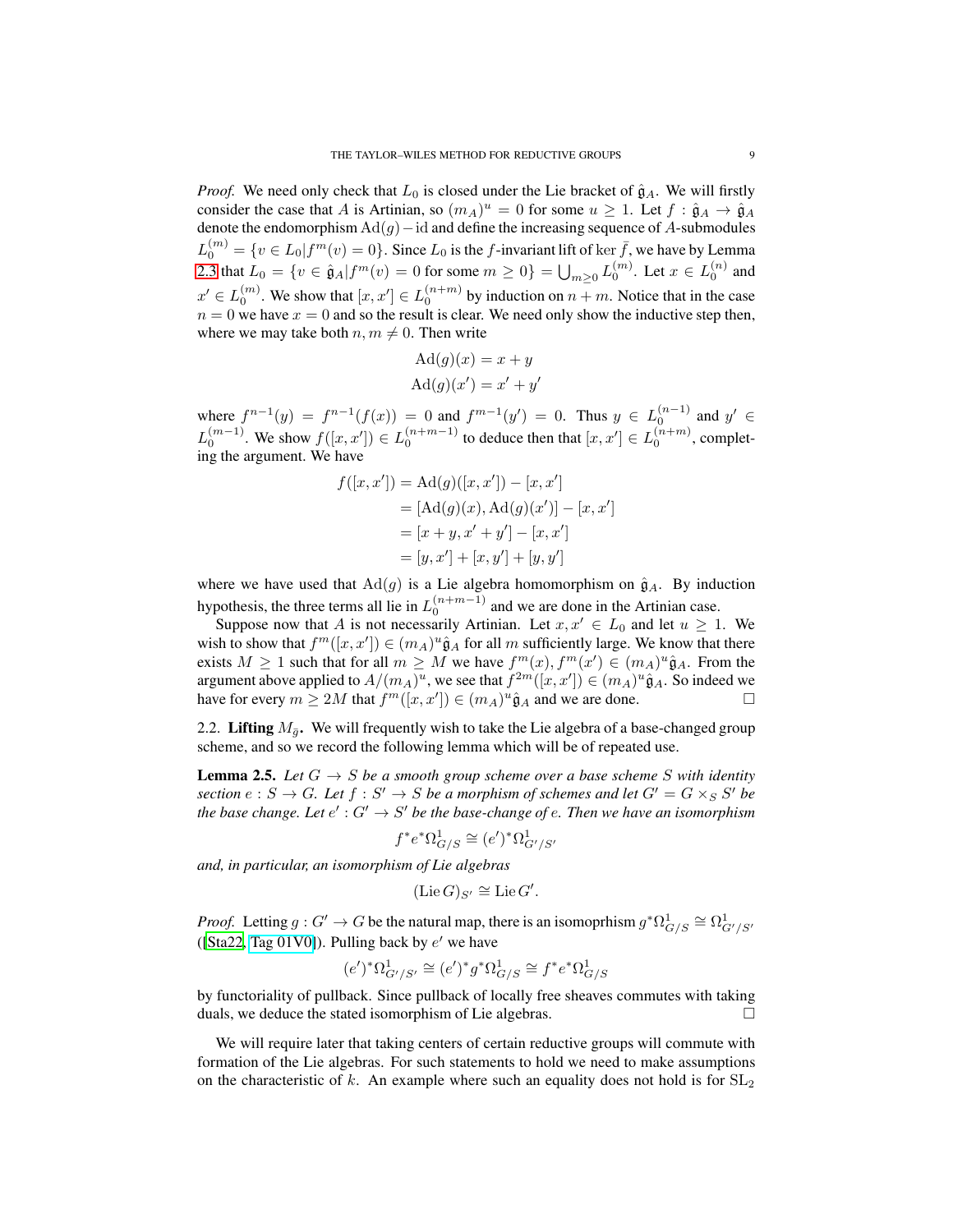in characteristic 2: the Lie algebra has 1-dimensional center spanned by the identity while  $SL<sub>2</sub>$  has 0-dimensional center. We introduce the notion of pretty good characteristic, as in [\[Her13,](#page-82-2) Definition 2.11].

<span id="page-9-0"></span>Definition 2.6. *Let* l *be a prime number and* G *a reductive group over a field* F*. Denote the root datum of* G *(with respect to some maximal torus over an algebraic closure of* F*) by* (X<sup>∗</sup> , Φ, X∗, Φ <sup>∨</sup>)*. We say* l *is a prime of pretty good characteristic for* G *if for any subset*  $\Phi' \subset \Phi$  *the abelian groups*  $X^*/\mathbb{Z}\Phi'$  *and*  $X_*/\mathbb{Z}(\Phi')^\vee$  *are l-torsion free.* 

For a given group  $G$ , we are only considering the *l*-torsion of finitely many finitely generated abelian groups and hence only finitely many primes  $l$  are not of pretty good characteristic for  $G$ . In our setting we have that if  $l$  is a prime of pretty good characteristic for G then it is also of pretty good characteristic for  $M_{\bar{q}}$ , since the roots of  $M_{\bar{q}}$  are a subset of the roots of  $\hat{G}$  (and the character and cocharacter groups are equal). From now on then we assume that  $p = \text{char } k$  is a pretty good prime for  $\hat{G}_k$ .

One use of Definition [2.6](#page-9-0) to us comes from [\[Her13,](#page-82-2) Theorem 3.3] and [\[Her13,](#page-82-2) Lemma 3.1]. Together these imply that if char  $F = l$  is a prime of pretty good characteristic for G, then  $Z_G(G)$  is smooth and in particular the Lie algebra  $\mathfrak{g} = \text{Lie }G$  is separable inside itself, in the sense that

<span id="page-9-1"></span>(2.1) 
$$
\dim Z_G(\mathfrak{g}) = \dim \mathfrak{z}(\mathfrak{g}).
$$

From this discussion we deduce the following lemma.

<span id="page-9-3"></span>**Lemma 2.7.** Let  $\bar{H} = Z(M_{\bar{q}})$ . Then there is an equality of Lie algebras Lie  $\bar{H} = \mathfrak{z}(\overline{L_0})$ .

*Proof.* By [\[Con14](#page-81-4), Proposition 3.3.8] we always have  $\bar{H} = Z_{M_{\bar{g}}}(\overline{L_0})$ , the kernel of the adjoint representation, and hence equality of their Lie algebras. The containment Lie  $\bar{H} \subset$  $\overline{\mathfrak{z}(\overline{L_0})}$  is clear from differentiating the adjoint action of  $\overline{H}$  on  $\overline{L_0}$ . Thus they are equal, as by equality [2.1](#page-9-1) they are k-vector spaces of the same dimension.  $\square$ 

*Remark* 2.8. In our applications in later sections, we will take p to be a prime of order coprime to the Weyl group of  $G$ . This will, in particular, imply that p is a prime of pretty good characteristic for  $\hat{G}$  since p will be a very good prime for  $\hat{G}$  by [\[BHKT19](#page-81-1), Lemma 3.9] and hence a pretty good prime by [\[Her13](#page-82-2), Lemma 2.12].

The next step in the construction of  $M<sub>q</sub>$  is to find an appropriate multiplicative type subgroup, which will be the center of  $M<sub>q</sub>$ . The key will be to find a suitable lift of a maximal torus of  $\hat{G}_k$ . We recall some definitions and results from [\[DG70\]](#page-81-5) which will aid us in this goal.

Let g be a Lie algebra of dimension n over a field F. For any F-algebra R and for any  $a \in \mathfrak{g}_R = \mathfrak{g} \otimes_F R$  we can consider the endomorphism of  $\mathfrak{g}_R$  given by ad(a). We may write its characteristic polynomial as  $P_{\mathfrak{g}}(a,t) = t^{n} + c_{n-1}(a)t^{n-1} + \cdots + c_{0}(a)$ . The nilpotent rank is the maximal r such that  $c_r(a) \neq 0$  for some a. Let r denote the nilpotent rank of g.

## <span id="page-9-2"></span>**Definition 2.9.** With notation as above, we say that  $a \in \mathfrak{g}$  is ad-regular if  $c_r(a) \neq 0$ .

*Remark* 2.10*.* The terminology 'ad-regular' is not standard, but we use it to avoid conflict with the other notion of regular (which is that the centralizer has dimension as small as possible).

If  $a \in \mathfrak{g}$  is any element we let  $\text{Nil}(a,\mathfrak{g}) = \bigcup_{u \geq 0} \ker(\text{ad}(a)^u : \mathfrak{g} \to \mathfrak{g})$ , a Lie subalgebra of g. If  $a \in \mathfrak{g}$  is ad-regular then  $\text{rank}_k(\text{Nil}(a, \overline{\mathfrak{g}})) = r$  and we call  $\text{Nil}(a, \mathfrak{g})$  a Cartan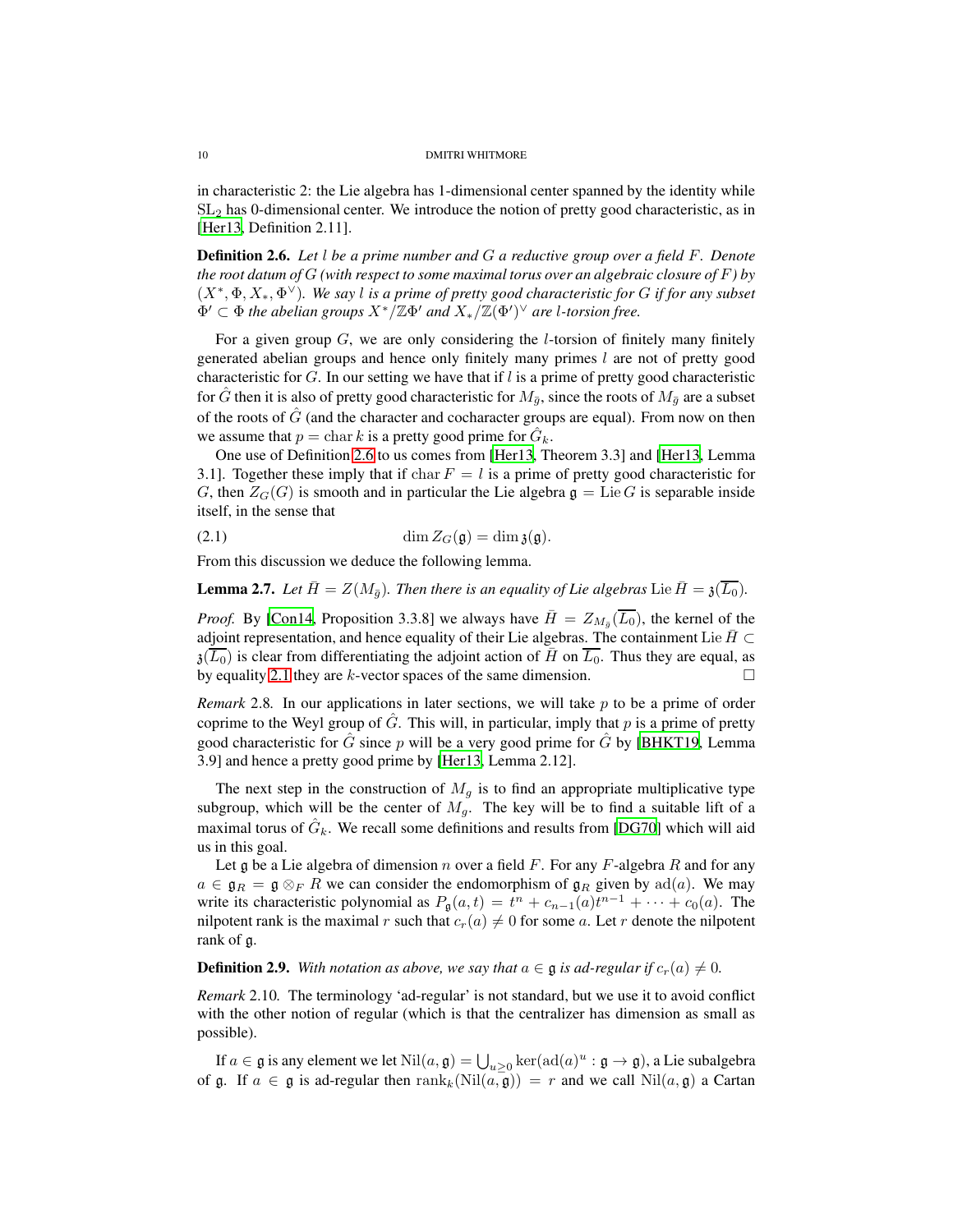subalgebra of g. More generally [\[DG70,](#page-81-5) XIV Définition 2.4], if  $S = \text{Spec } R$  is any affine scheme and g is a Lie algebra over S we say a Lie subalgebra  $\mathfrak{d} \subset \mathfrak{g}$  is a Cartan subalgebra if  $\mathfrak d$  is locally a direct summand of  $\mathfrak g$  and for every  $s \in S$  we have that  $\mathfrak d(s) \subset \mathfrak g(s)$  is a Cartan subalgebra in the sense described above. Here  $\mathfrak{g}(s) = \mathfrak{g} \otimes_R k(s)$  is the fibre over  $k(s)$ .

<span id="page-10-0"></span>**Proposition 2.11.** *Suppose that*  $a \in \hat{\mathfrak{g}}_A$  *is such that*  $\bar{a}$  *is ad-regular in*  $\hat{\mathfrak{g}}_k$ *. Let*  $\mathfrak{d}$  *denote the direct summand*  $ad(a)$ *-invariant lift of*  $Nil(\bar{a}, \hat{g}_k)$  *to*  $\hat{g}_A$ *. Then*  $\mathfrak{d}$  *is a Cartan subalgebra of*  $\hat{\mathfrak{g}}_A$ .

*Proof.* Let  $S = \text{Spec } A$ . Since  $\hat{G}$  admits a maximal torus of rank  $r \geq 0$ ,  $\hat{\mathfrak{g}}_A$  satisfies condition (C<sub>0</sub>) of [\[DG70](#page-81-5), XIV Proposition 2.9] stating that the nilpotent rank of  $\hat{g}(s)$  is a locally constant function of s on S. Then by [\[DG70](#page-81-5), Corollaire 2.10], the set U of  $s \in S$ for which  $a(s)$  is ad-regular in  $\hat{g}(s)$  is an open subset of S. Thus since U contains the closed point of S corresponding to  $m_A$ , we have that  $U = S$ .

Let  $\hat{f} = \text{ad}(a) : \hat{\mathfrak{g}}_A \to \hat{\mathfrak{g}}_A$ , and recall that the unique f-invariant lift of ker $(\bar{f}^{\text{dim}(\hat{\mathfrak{g}}_k)}) =$  $\text{Nil}(\bar{a}, \hat{\mathfrak{g}}_k)$  is given by

(2.2) 
$$
\mathfrak{d} = \{a \in \hat{\mathfrak{g}}_A : \mathrm{ad}(a)^m(x) \to 0 \text{ as } m \to \infty\}
$$

by Lemma [2.3.](#page-7-0) We claim that  $\mathfrak d$  is a Lie subalgebra. Note that f is an A-linear derivation, in the sense that  $f([y, z]) = [f(y), z] + [y, f(z)]$  for every  $y, z \in L_0$ . So suppose  $y, z \in \mathfrak{d}$ , and let  $u \ge 1$ . There exists  $M \ge 1$  such that  $f^m(y), f^m(z) \in (m_A)^u \hat{\mathfrak{g}}_A$  for every  $m \geq M$ . Now suppose  $m \geq 2M$ . Then since f is a derivation,

$$
f^{m}([y,z]) = \sum_{i=0}^{m} {m \choose i} [f^{i}(y), f^{m-i}(z)]
$$

and each term in the sum lies in  $(m_A)^u \hat{\mathfrak{g}}_A$ . Hence  $[y, z] \in \mathfrak{d}$ .

Observe that there are inclusions  $\mathfrak{d}(s) \supset \text{Nil}(a(s), \hat{\mathfrak{g}}(s))$  for every  $s \in S$ . Indeed, let  $\eta$  denote the f-invariant direct sum complement to  $\mathfrak{d}$  in  $\hat{\mathfrak{g}}_A$ . Then f acts invertibly on  $\eta$ . Hence writing  $\hat{\mathfrak{g}}(s) = \mathfrak{d}(s) \oplus \eta(s)$ , we see that  $\text{ad}(a(s))$  acts invertibly on  $\eta(s)$ , which shows the containment. This inclusion is an equality, since both are  $k(s)$ -vector spaces of dimension r, as  $a(s)$  is ad-regular and r is the nilpotent rank of  $\hat{g}(s)$ . We have therefore shown that  $\mathfrak d$  is a Cartan subalgebra of  $\hat{\mathfrak g}_A$ .

Let S be a scheme and G a group-scheme over S. We say [\[DG70,](#page-81-5) IX Définition 1.3]  $G$  is a torus if  $G$  is locally isomorphic in the fpqc topology to a group of the form  $\mathbb{G}_m^r$  for some  $r \geq 0$ . We say [\[DG70,](#page-81-5) XII Définition 1.3] a subgroup-scheme T of G is a maximal torus if  $T$  is a torus whose geometric fibres are maximal tori in the geometric fibres of G, in the classical sense. By [\[DG70,](#page-81-5) X Corollaire 3.3(ii)], reduction modulo  $m_A$  induces an equivalence of categories between the categories of finite type and multiplicative type group schemes over A and those over k. So if we have a torus over A such that its reduction modulo  $m_A$  is split, then our torus over A must also be split.

Now suppose that is  $G$  is a smooth group scheme over  $S$ . We say ([\[BC20,](#page-81-6) 4.1.1]) that G is root-smooth if for every geometric point  $\bar{s}$  of S and maximal torus T of  $G_{\bar{s}}$ , every root  $T \to \mathbb{G}_{m,\bar{s}}$  is a smooth morphism. Equivalently, a root  $\alpha$  is smooth if  $X^*(T)/\mathbb{Z}\alpha$  is char  $k(\bar{s})$ -torsion free. It therefore follows from Definition [2.6](#page-9-0) that  $\tilde{G}$  is root-smooth over A. The following proposition is contained in [\[BC20,](#page-81-6) Proposition 4.1.3] and allows us to pass between Cartan subalgebras and maximal tori in our setting.

<span id="page-10-1"></span>Proposition 2.12. *Let* G *be root-smooth reductive group over a scheme* S*. The Cartan subalgebras of* g *are precisely the Lie algebras of the maximal* S*-tori of* G*.*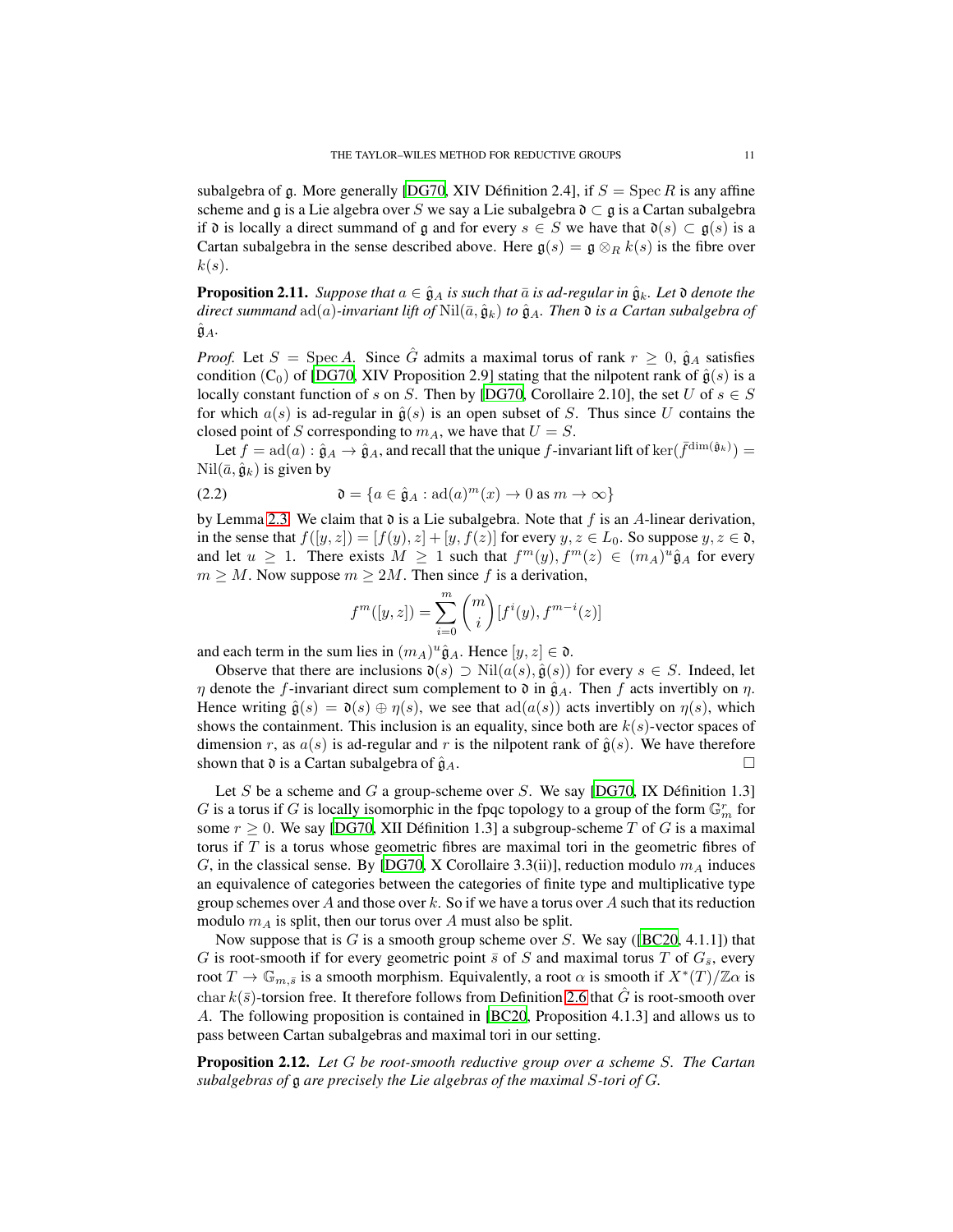<span id="page-11-1"></span>**Corollary 2.13.** *Suppose*  $x \in L_0$  *is any choice of lift of an ad-regular element of*  $\overline{L_0}$ *. Then there exists a Lie subalgebra* t *of*  $L_0$  *containing* x *and a maximal torus* T *of*  $G_A$  *with Lie algebra* t*.*

*Proof.* Let t denote the unique  $ad(x)$ -invariant lift of  $Nil(\bar{x}, \hat{g}_k)$  to  $\hat{g}_A$ . Then t is a Cartan subalgebra of  $\hat{g}_A$  by Proposition [2.11](#page-10-0) and we can find a maximal torus T with Lie T = t by Proposition [2.12.](#page-10-1) Hence we just need to show that  $t \subset L_0$ . Since  $L_0$  is a Lie algebra, the adjoint action of x on  $\hat{g}_A$  restricts to an A-linear endomorphism of  $L_0$ . We can therefore lift  $\bar{t}$  to an ad(x)-invariant direct summand of  $L_0$ . Since  $L_0$  is itself a direct summand of  $\hat{\mathfrak{g}}_A$ , by uniqueness in Lemma [2.1](#page-6-1) this lift must equal t and we are done.

By extending k if necessary, we will assume from now on that  $M_{\bar{g}}$  contains a split maximal torus T whose Lie algebra  $\overline{t}$  contains an ad-regular element  $\overline{x}$  of  $\hat{g}_k$ . Let x be an arbitrary lift of  $\bar{x}$  to  $L_0$  and let T be the maximal torus arising from Corollary [2.13.](#page-11-1) Necessarily T is split, since we assumed T is split. Now recall that  $H = Z(M_{\bar{q}})$  is the scheme-theoretic centre of  $M_{\bar{q}}$ , a subgroup of T of multiplicative type. We claim that there exists a unique subgroup  $H \subset T$  lifting H. Indeed, by [\[DG70,](#page-81-5) VIII Corollaire 1.6] we deduce an antiequivalence of categories between finite Z-modules and split multiplicative groups of finite type on any connected scheme, and that this is compatible with base change to a connected scheme. So  $H$  corresponds to a quotient of the finite free module defining T, and thus under the antiequivalence correspond to subgroup of  $T$  lifting  $H$ .

We are now ready to define  $M<sub>g</sub>$  and show the desired properties.

<span id="page-11-0"></span>**Theorem 2.14.** Let  $\bar{g} \in \hat{G}(k)$  be semisimple with connected centralizer  $M_{\bar{q}}$ *, whose Lie algebra is denoted by*  $\overline{L_0}$ *. Let*  $A \in CNL_{\mathcal{O}}$  *and let*  $g \in \hat{G}(A)$  *be a lift of*  $\overline{g}$ *. There exists a unique connected reductive closed subgroup-scheme*  $M_q$  *of*  $\hat{G}_A$  *with the following properties:*

<span id="page-11-4"></span><span id="page-11-3"></span><span id="page-11-2"></span>*(i)*  $(M_g)_k$  *is naturally identified with*  $M_{\bar{g}}$ (*ii*) Lie  $M_q = L_0$ *(iii)*  $g \in M_q(A)$ .

*Here we recall that*  $\hat{g}_A = L_0 \oplus L_1$  *is the unique*  $\text{Ad}(g)$ *-invariant lift of the*  $\text{Ad}(\bar{g})$ *-invariant decomposition*  $\hat{\mathfrak{g}}_k = \overline{L_0} \oplus \overline{L_1}$ .

*Proof.* Set  $M_g = Z_{\hat{G}_A}(H)$  to be the scheme-theoretic centralizer of H. The group scheme  $M<sub>g</sub>$  is reductive and smooth over A by the discussion preceding [\[Con14,](#page-81-4) Remark 3.1.5]. We show [\(i\)](#page-11-2) firstly. By definition of scheme-theoretic centralizer, we have that  $(M_q)_k =$  $Z_{\hat{G}_k}(H_k)$ . Recalling that  $\bar{H} = H_k$  is the centre of  $M_{\bar{g}}$ , [\(i\)](#page-11-2) would follow if we have  $Z_{\hat{G}_{k}}(Z(M_{\bar{g}})) = M_{\bar{g}}$ . Certainly we have  $M_{\bar{g}} \subset Z_{\hat{G}_{k}}(\bar{H})$ . For the other containment we note that  $\bar{g} \in Z(M_{\bar{g}})(R)$  for every k-algebra R, and hence if  $h \in Z_{\hat{G}_k}(Z(M_{\bar{g}}))(R)$  then  $h\bar{g}h^{-1} = \bar{g}$  (so h is in the centralizer of  $\bar{g}$  giving the other containment).

Next we note that Lie  $M<sub>g</sub>$  is a lift of  $\overline{L_0}$ . Indeed, we have that taking Lie algebras is compatible with base-change, so  $(\text{Lie }M_g)_k = \text{Lie}(M_g)_k = \text{Lie }M_{\bar{g}} = L_0$  by [\(i\).](#page-11-2) We have that Lie  $M_g = \text{Lie } Z_{\hat{G}_A}(H) = (\hat{\mathfrak{g}}_A)^H$  by [\[Con14,](#page-81-4) Lemma 2.2.4] and that Lie  $M_g$ is a direct summand of  $\hat{g}_A$ . Indeed, the action of the split multiplicative group H on the finite free A-module  $\hat{\mathfrak{g}}_A$  induces a grading given by the character group of H (see [\[CGP15,](#page-81-7) A.8.8]). Then  $(\hat{\mathfrak{g}}_A)^H$  is corresponds to the grading given by the trivial character, hence is a direct summand.

So now we have direct summand submodules  $L_0$  and Lie  $M_q$  of  $\hat{g}_A$ , both containing t, with reductions modulo  $m_A$  both equal to  $\overline{L_0}$ . Since  $\overline{T}$  is a split maximal torus in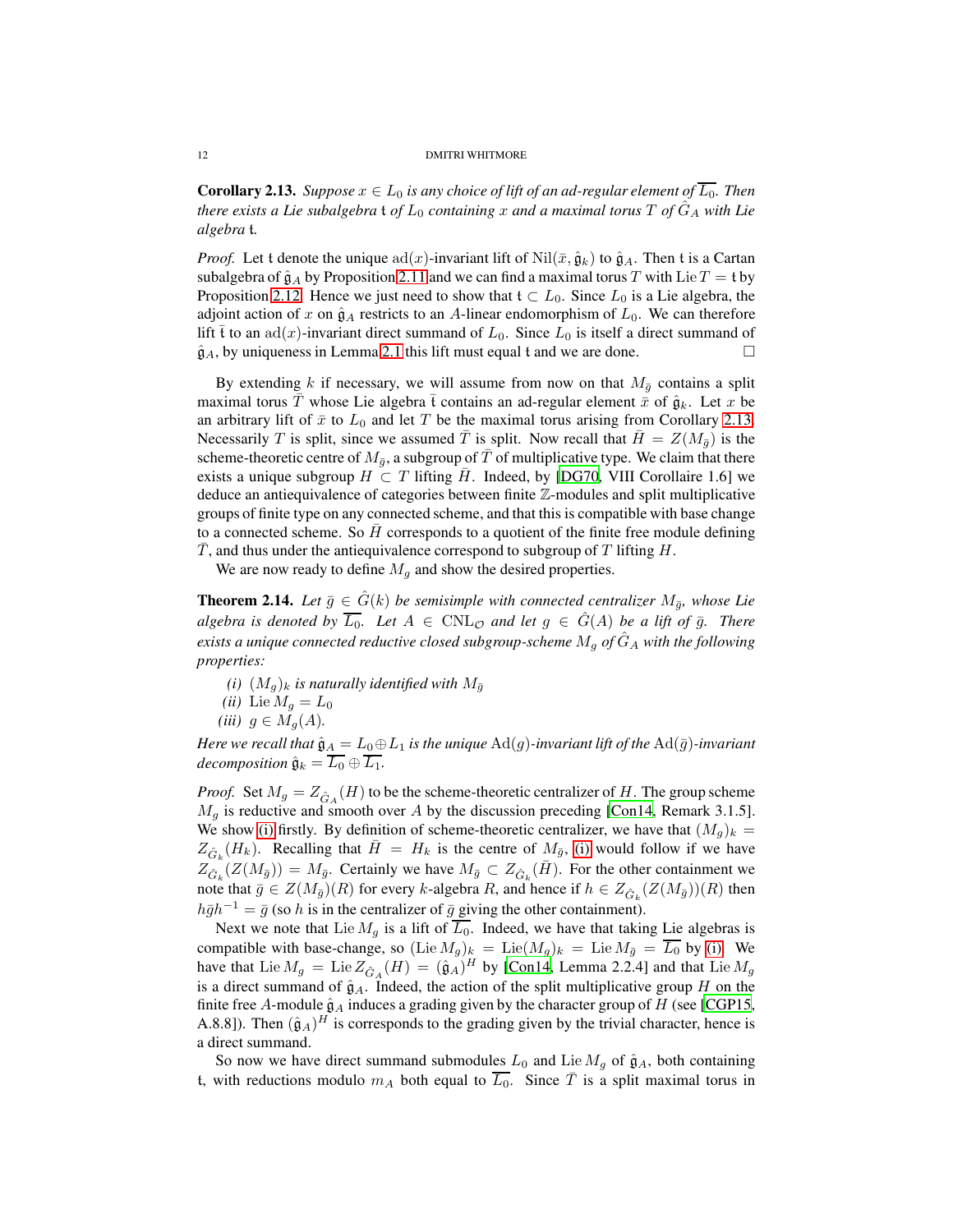$\hat{G}_k$ ,  $\hat{\mathfrak{g}}_k$  admits a root space decomposition  $\hat{\mathfrak{g}}_k = \overline{\mathfrak{t}} \oplus \bigoplus_\alpha \hat{\mathfrak{g}}_\alpha$ . These  $\hat{\mathfrak{g}}_\alpha$  come in pairs, and are distinct subspaces for different pairs (even when  $char k = 2$ ). We also have that  $\overline{L_0}$  = Lie  $M_{\overline{q}}$  admits such a decomposition, hence necessarily corresponding to a subset of pairs of roots. Applying Lemma [2.2](#page-6-3) to the adjoint action of a basis of t on  $\hat{g}_A$ , we see that  $L_0$  must equal Lie  $M_a$ .

We now show ([iii](#page-11-3)). Note firstly that g normalizes  $H = Z(M_q)$ . This follows on noting that  $Z(M_q)$  is the kernel of the adjoint representation of T on its Lie algebra (see [\[Con14,](#page-81-4) Proposition 3.3.8]) and that  $Ad(g) : L_0 \to L_0$  is an automorphism of Lie algebras. Since  $\bar{g} \in H(k)$ , the morphism of split multiplicative type groups  $\text{Ad}(\bar{g}) : H \to H$  is trivial. Thus  $\text{Ad}(g)|_H$  is an automorphism which is trivial mod  $m_A$ . By [\[DG70,](#page-81-5) 1.6, VIII], this implies that the conjugation action of  $g$  on  $H$  is trivial. By definition, we have  $M_g(A) = \{ z \in \hat{G}_A(A) : \text{Ad}(z) \big|_H = \text{id}_H \}$ , so we have indeed shown  $g \in M_g(A)$ .

Uniqueness of such a subgroup  $M_g$  satisfying [\(ii\)](#page-11-4) follows from [\[DG70](#page-81-5), XIV Proposition 3.12] since  $t \subset L_0$  is Cartan subalgebra of  $g_A$ .

<span id="page-12-0"></span>2.3. **Functoriality properties of**  $M<sub>g</sub>$ . Having constructed  $M<sub>g</sub>$ , we now show some properties which will be useful in defining our deformation condition. The following lemma is straightforward from the construction of  $M_q$ .

**Lemma 2.15.** *The center of*  $M_q$ ,  $Z(M_q)$ *, lifts*  $Z(M_{\bar{q}})$ *.* 

*Proof.* Let  $T \leq \hat{G}_A$  be the maximal torus constructed previously and let  $H \subset T$  be the unique closed subgroup scheme lifting  $Z(M_{\bar{q}})$ . We saw in the proof of Theorem [2.14](#page-11-0) that  $M_g = Z_{\hat{G}_A}(H)$ , so necessarily  $H \subset Z(M_g)$ . Since  $M_g$  lifts  $M_{\bar{g}}$  we also have  $Z(M_q)_k \subset Z(M_{\bar{q}}) = H$ , so  $Z(M_q)$  must lift H.

We now show that the construction of  $M<sub>g</sub>$  is compatible with changing g by an element  $h \in \text{ker}(\hat{G}(A) \to \hat{G}(k))$ , in the following senses.

<span id="page-12-3"></span><span id="page-12-1"></span>**Lemma 2.16.** *Let*  $h \in \text{ker}(\hat{G}(A) \rightarrow \hat{G}(k))$ *. Then* 

- <span id="page-12-2"></span> $(i)$   $M_{hgh^{-1}} = \text{Ad}(h)(M_g);$
- *(ii) if additionally*  $h \in M_g(A)$  *then*  $M_{gh} = M_g$ .

*Proof.* We prove [\(i\)](#page-12-1) firstly. We show that the Lie algebras of  $M_{hgh^{-1}}$  and  $\text{Ad}(h)(M_g)$ coincide:

$$
\begin{aligned}\n\text{Lie } M_{hgh^{-1}} &= \{ v \in \hat{\mathfrak{g}}_A : (\text{Ad}(hgh^{-1}) - 1)^u v \to 0 \text{ as } m \to \infty \} \\
&= \{ v \in \hat{\mathfrak{g}}_A : (\text{Ad}(h) \text{Ad}(g) \text{Ad}(h)^{-1} - 1)^u v \to 0 \text{ as } m \to \infty \} \\
&= \{ v \in \hat{\mathfrak{g}}_A : \text{Ad}(h)(\text{Ad}(g) - 1)^u \text{Ad}(h)^{-1} v \to 0 \text{ as } m \to \infty \} \\
&= \text{Ad}(h) \{ v \in \hat{\mathfrak{g}}_A : (\text{Ad}(g) - 1)^u v \to 0 \text{ as } m \to \infty \} \\
&= \text{Ad}(h) (\text{Lie } M_g) \\
&= \text{Lie } \text{Ad}(h) (M_g).\n\end{aligned}
$$

Equality of  $M_{hgh^{-1}}$  and  $\text{Ad}(h)(M_g)$  then follows from this equality of Lie algebras, just as in the proof of uniqueness in Theorem [2.14.](#page-11-0)

Now suppose in addition that  $h \in M_q(A)$ . We have a semisimple element  $\bar{g} \in M_q(k)$ with connected centralizer and a lift  $gh \in M_q(A)$ . Thus we can apply Theorem [2.14](#page-11-0) to the reductive group  $M<sub>g</sub>$  to define a connected, reductive, closed subgroup-scheme N of  $M<sub>g</sub>$ with the properties

• *N* lifts  $Z_{M_{\bar{g}}}(\bar{g}) = M_{\bar{g}}$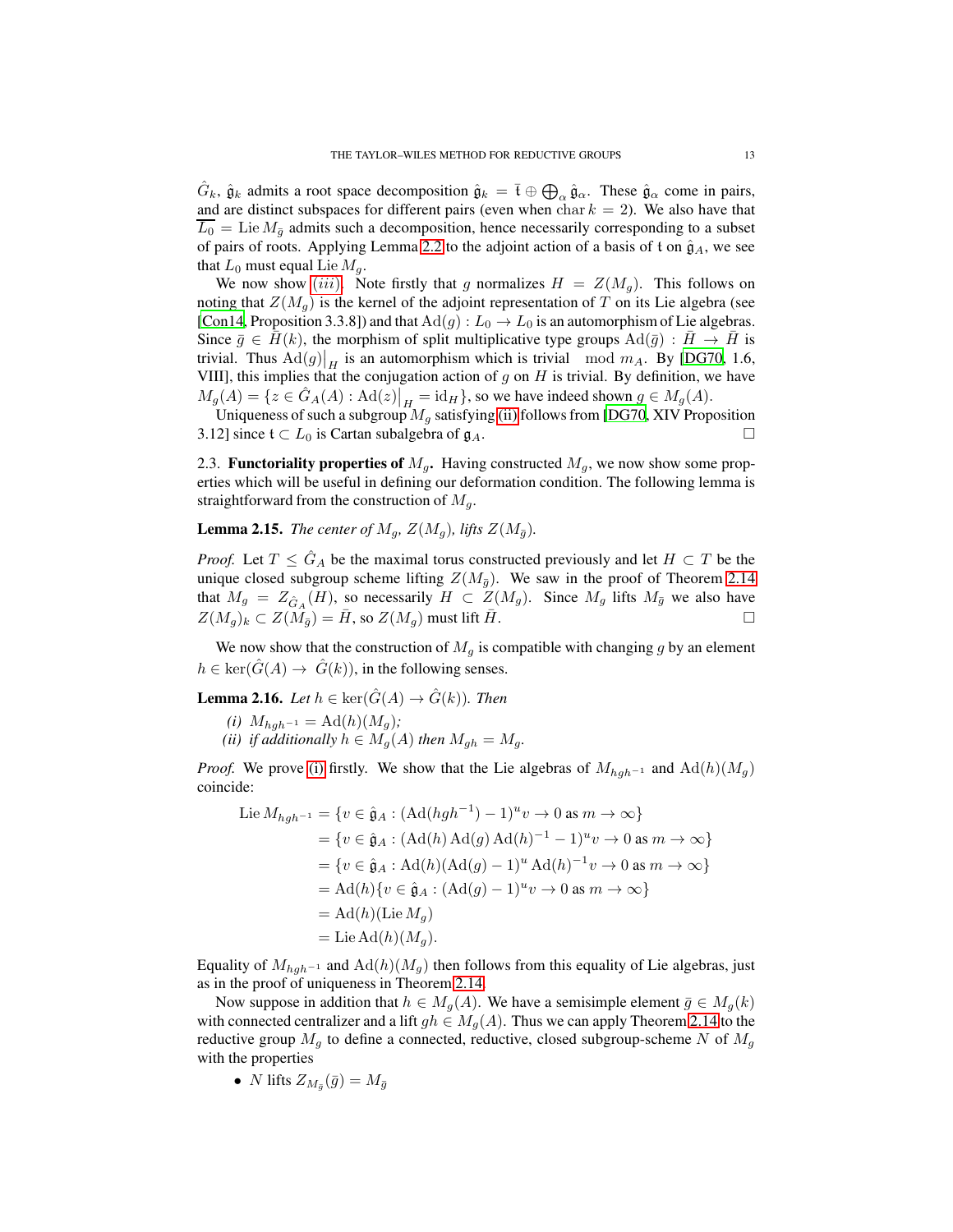• Lie  $N = \{v \in \text{Lie } M_g : (\text{Ad}(gh) - 1)^u v \to 0 \text{ as } u \to \infty\}.$ It follows that  $N = M_g$ , and therefore Lie  $M_g = \text{Lie } N \subset \text{Lie } M_{gh}$ . Thus we have equality of Lie algebras and hence equality of  $M_g$  and  $M_{gh}$  just as above. □ equality of Lie algebras and hence equality of  $M<sub>g</sub>$  and  $M<sub>gh</sub>$  just as above.

As an application, we obtain the following corollary which will be of use in identifying Selmer groups corresponding to our deformation condition in Section [3.](#page-14-0)

<span id="page-13-2"></span>**Corollary 2.17.** *Suppose*  $A = k[\epsilon]$  *and identify*  $\hat{\mathfrak{g}}_k = \text{ker}(\hat{G}(k[\epsilon]) \to \hat{G}(k)) \subset \hat{G}(k[\epsilon])$ *. Then*  $\hat{\mathfrak{g}}_k \cap M_{\overline{q}}(k[\epsilon]) = \hat{\mathfrak{g}}_k \cap M_q(k[\epsilon])$  *and*  $\hat{\mathfrak{g}}_k \cap Z(M_{\overline{q}}(k[\epsilon])) = \hat{\mathfrak{g}}_k \cap Z(M_q)(k[\epsilon]).$ 

*Proof.* Observe firstly that for  $h \in \hat{\mathfrak{g}}_k$  we have  $\hat{\mathfrak{g}}_k \cap M_q(k[\epsilon]) = \hat{\mathfrak{g}}_k \cap M_{hgh^{-1}}(k[\epsilon])$ , since conjugation by h acts trivially on  $\hat{g}_k$ . Since conjugation will also send centers to centers, we may freely replace g by its conjugate under an element of  $\hat{g}_k$ . Now suppose we are in the situation that  $g = \bar{g}\delta$  where  $\delta \in M_{\bar{g}}(k[\epsilon])$ . Then since g is a lift of  $\bar{g}$ , we have  $\delta \in \hat{g}_k$ and so by Lemma [2.16 \(ii\)](#page-12-2) we have  $M_{\bar{g}\delta} = M_{\bar{g}}$ . Thus equality of their centers also holds.

Thus we just need to find some  $h \in \hat{\mathfrak{g}}_k$  such that  $\bar{g}^{-1} hgh^{-1} \in M_{\bar{g}}(k[\epsilon])$ . Writing  $g = \bar{g}\gamma$  for  $\gamma \in \hat{g}_k$  we require, switching now to additive notation, that

$$
\operatorname{Ad}(\bar{g}^{-1})(h) + \gamma - h \in \overline{L_0}.
$$

Letting  $\overline{L_1}$  be the Ad( $\overline{g}$ )-invariant complement to  $\overline{L_0}$ , we know that Ad( $\overline{g}$ ) – id restricts to a vector space automorphism of this subspace. Thus we may write

$$
\mathrm{Ad}(\bar{g})(\gamma) \equiv (\mathrm{Ad}(\bar{g}) - \mathrm{id})(h) \mod \overline{L_0}
$$

for some  $h \in \hat{\mathfrak{g}}_k$ . Taking  $\text{Ad}(\bar{g})^{-1}$  of this equality, we are done.  $□$ 

We now show compatibility under changing the coefficient ring A.

<span id="page-13-1"></span>**Lemma 2.18.** Let  $\varphi : A \rightarrow B$  be a morphism in CNL $\varphi$ . Let  $g' \in \hat{G}(B)$  denote the *image of g under the map*  $\hat{G}(\varphi) : \hat{G}(A) \to \hat{G}(B)$ *. Then under the natural identification of*  $(G_A)_B$  *with*  $\hat{G}_B$ *, we have*  $(M_q)_B = M_{q'}$  *and*  $Z(M_q)_B = Z(M_{q'})$ *. In particular, we have the equality*  $Z(M_q)(B) = Z(M_{q'})(B)$ *.* 

*Proof.* We may identify Lie $(M_q)_B$  with Lie  $M_q \otimes_A B$  by compatibility of Lie algebras under base-change. This isomorphism is also compatible with the action of  $\text{Ad}(g)$  in the sense that  $\text{Ad}(g')(v \otimes b) = \text{Ad}(g)(v) \otimes b$  for any  $v \in \hat{\mathfrak{g}}_A$  and  $b \in B$ . Hence we have a containment of Lie algebras  $\text{Lie}(M_g)_B \subset \text{Lie} M_{g'}$ . Indeed, if  $v \in \text{Lie} M_g$  and  $b \in B$  then  $(Ad(g') - 1)^u (v \otimes b) = (Ad(g) - 1)^u (v) \otimes b \to 0$  as  $u \to \infty$ . The Lie algebras are both free and direct summand B-submodules of equal ranks (as their reductions  $mod m_B$  coincide) and hence are equal. We have by functoriality of basechange that  $(M_g)_B$  reduces to  $M_{\bar{g}}$  modulo  $m_B$  and that  $g' \in M_g(B) = (M_g)_B(B)$ , as  $g \in M_g(A)$ . So by uniqueness in Theorem [2.14,](#page-11-0) they are equal. By definition of scheme-<br>theoretic centre, we have that  $Z((M_a)_B) = Z(M_a)_B$ , and hence the lemma follows. theoretic centre, we have that  $Z((M_g)_B) = Z(M_g)_B$ , and hence the lemma follows.

<span id="page-13-0"></span>2.4. A construction of  $M_g$  over  $\overline{\mathbb{Q}_p}$ . For the remainder of this section suppose that  $A = \mathcal{O}$ . We give a description of  $(M_g)_{\overline{\mathbb{Q}_p}}$  and its center which depend only on the knowledge of the semisimple part of  $q$  in its Jordan decomposition.

**Lemma 2.19.** Let  $g = g_{ss}g_u$  be the multiplicative Jordan decomposition of g in  $G(\mathbb{Q}_p)$ . Let  $T$  be any maximal torus of  $Z_{\hat{G}_{\overline{\mathbb{Q}_p}}}(g_{ss})$  and let

$$
N_{g_{ss}} = \langle T, U_{\alpha} | \alpha \in \Phi(\hat{G}, T), \alpha(g_{ss}) \equiv 1 \mod m_{\overline{\mathbb{Z}_p}} \rangle^{\circ}.
$$

*Then*  $N_{g_{ss}} = (M_g)_{\overline{\mathbb{Q}_p}}$ *.*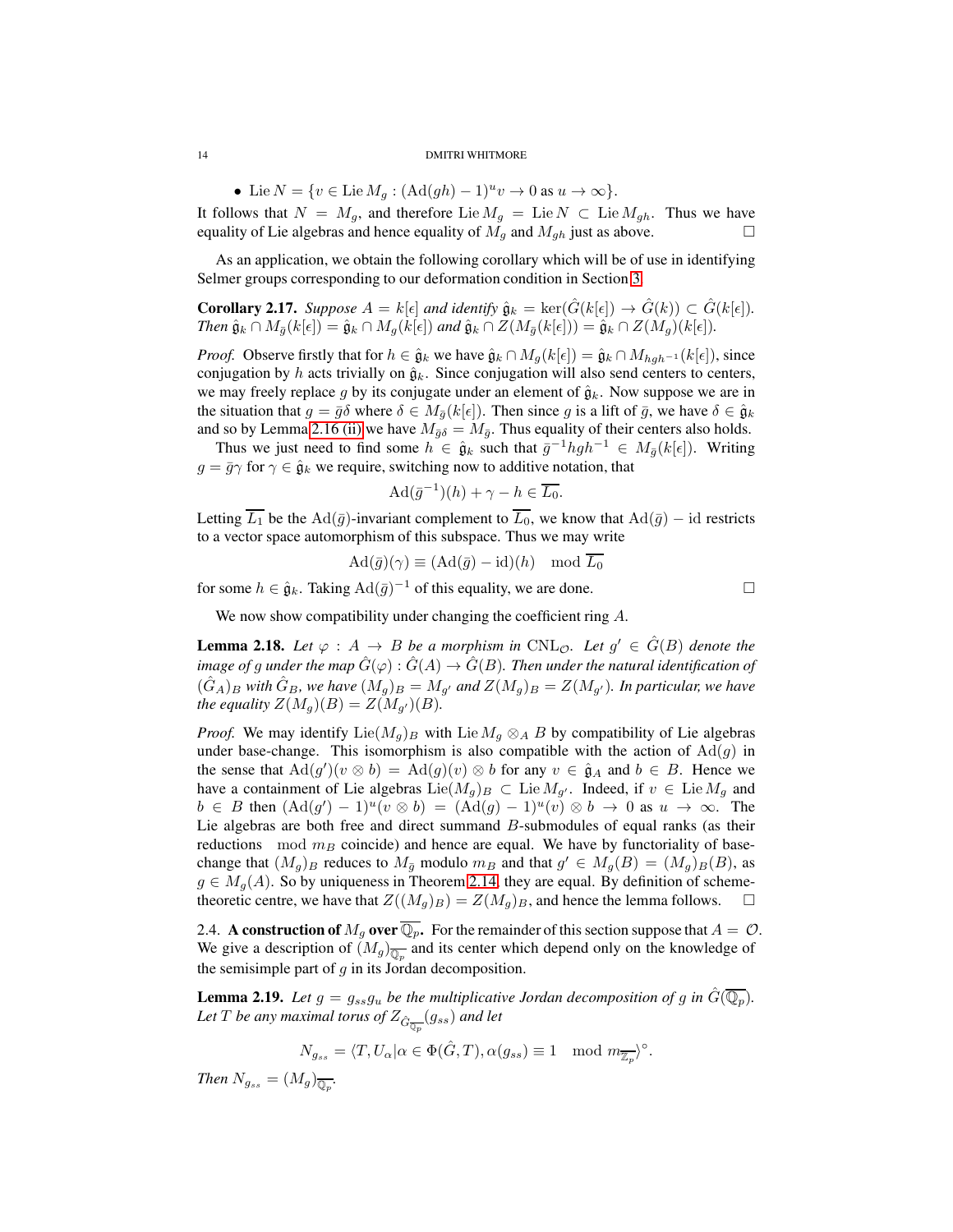*Proof.* Let  $L \leq \hat{\mathfrak{g}}_{\overline{\mathbb{Q}_p}}$  be given by the sum of generalized eigenspaces for the action of  $\text{Ad}(g_{ss})$  on  $\hat{\mathfrak{g}}_{\overline{\mathbb{Q}_p}}$  with eigenvalues congruent to 1 mod  $m_{\overline{\mathbb{Z}_p}}$ . We firstly show that L coincides with (Lie  $M_g)_{\overline{\mathbb{Q}_p}}$ . The generalized eigenspaces for the actions of  $\mathrm{Ad}(g)$  and  $\mathrm{Ad}(g_{ss})$ on  $\hat{\mathfrak{g}}_{\overline{\mathbb{Q}_p}}$  coincide. It then follows because Lie  $M_g = L_0$  is given by the sum of topological nilpotents for the action of  $\text{Ad}(g) - 1$ , while its  $\text{Ad}(g)$ -invariant complement is given by the sum of topological nilpotents for the action of  $\text{Ad}(g) - \lambda$  for all eigenvalues  $\lambda \in \overline{\mathbb{Z}_p}$ × with  $\lambda \not\equiv 1 \mod m_{\overline{\mathbb{Z}_p}}$ .

We next claim that

$$
\mathrm{Lie}\,N_{g_{ss}}=\langle\mathrm{Lie}\,T\oplus\bigoplus_{\alpha\in\Phi(\hat G,T),\alpha(g_{ss})\equiv 1\mod m_{\overline{\mathbb{Z}_p}}}\hat{\mathfrak g}_\alpha\rangle
$$

coincides with L. Since the action of  $\text{Ad}(g_{ss})$  on Lie G is the identity on Lie T and given by  $\alpha(g_{ss})$  on a root space  $\hat{\mathfrak{g}}_\alpha$ , they must coincide as  $L$  is a Lie algebra. Thus  $N_g=(M_g)_{\overline{\mathbb{Q}_p}},$ as their Lie algebras coincide (and contain a Cartan subalgebra of  $\mathfrak{g}_{\overline{\mathbb{Q}_p}}$ .  $\begin{bmatrix} 1 & 1 \\ 1 & 1 \end{bmatrix}$ 

We deduce the following corollary, which we use in Section [6.](#page-51-0)

**Corollary 2.20.** *If*  $g_1, g_2 \in \hat{G}(\mathcal{O})$  *are lifts of*  $\bar{g}$  *and there exists*  $h \in \hat{G}(\overline{\mathbb{Q}_p})$  *for which*  $\mathrm{Ad}(h)(g_{1,ss}) = g_{2,ss}$  then  $\mathrm{Ad}(h)((M_{g_1})_{\overline{\mathbb{Q}_p}}) = (M_{g_2})_{\overline{\mathbb{Q}_p}}$  and  $\mathrm{Ad}(h)(Z(M_{g_1})_{\overline{\mathbb{Q}_p}})$  $\frac{\circ}{\mathbb{Q}_p}$ ) =  $Z(M_{g_2})_{\overline{\mathbb{Q}}}^{\circ}$ Q<sup>p</sup> *.*

## 3. DEFORMATION THEORY

<span id="page-14-0"></span>Continue with notation as in the start of Section [2.](#page-5-1) We make a further assumption on  $p = \text{char } k$  by taking p to be a very good prime for G. Let F be a global field, so F is either a number field or the function field of a smooth, projective, geometrically connected curve X over a finite field  $\mathbb{F}_q$  (whose characteristic we suppose is prime to p). Fix a separable closure F of F and denote the absolute Galois group by  $G_F$ . If S is a finite set of finite places of F, let  $F<sub>S</sub>$  denote the maximal extension of F unramified outside of S with Galois group  $G_{F,S} = \text{Gal}(F_S/F)$ . We let  $S_p$  denote the (possibly empty) set of places dividing  $p$ .

Let  $\bar{\rho}: G_F \to \hat{G}(k)$  be an absolutely  $\hat{G}$ -irreducible representation, continuous with respect to the usual profinite topology on  $G_F$  and discrete topology on  $\hat{G}(k)$ , and unramified outside of fixed finite set S of finite places of F (so that we can, and will, view  $\bar{\rho}$  as a representation of  $G_{F,S}$ ). Recall that absolutely  $\hat{G}$ -irreduciblity means that the image of  $G_F$  is not contained inside (the  $\overline{\mathbb{F}}_p$ -points of) any proper parabolic subgroup of  $\hat{G}_{\overline{\mathbb{F}}_p}$ . By [\[Ric88,](#page-82-3) Theorem 16.4], this implies that  $Z_{\hat{G}}(\bar{\rho}(G_F))$  is finite modulo  $Z(\hat{G})$ , and hence that the invariants of  $\hat{\mathfrak{g}}_k$  under the adjoint action of  $G_F$  via  $\bar{\rho}$  are exactly  $\mathfrak{z}(\hat{\mathfrak{g}}_k)$ . We let  $\hat{\mathfrak{g}}_k^0$  denote the Lie algebra of  $\hat{G}_k^{\text{der}}$ , viewed as a  $G_F$ -module via the adjoint action under  $\bar{\rho}$ . Since we are in very good characteristic for  $\hat{G}$ , we in fact have a decomposition  $\hat{\mathfrak{g}}_k = \hat{\mathfrak{g}}_k^0 \oplus \mathfrak{z}(\hat{\mathfrak{g}}_k)$ as  $G_F$ -modules. By extending k if necessary, we assume throughout this section that for every semisimple element  $\bar{g}$  in the image of  $\bar{\rho}$  there exists a split maximal torus T defined over k such that  $\bar{g} \in T(k)$  and that Lie T contains an ad-regular element, in the sense of Definition [2.9.](#page-9-2)

If v is a place of F, let  $F_v$  denote the completion of F with residue field  $k(v)$  of finite cardinality  $q_v$  and fix embeddings  $\bar{F} \to \bar{F}_v$  defining inertia and decomposition subgroups  $I_v \subset G_{F_v} \subset G_F$ . We will let  $\bar{\rho}_v = \bar{\rho}|_{G_{F_v}}$ . If, for each  $v \in S$ , we are given  $\Lambda_v \in \text{CNL}_{\mathcal{O}}$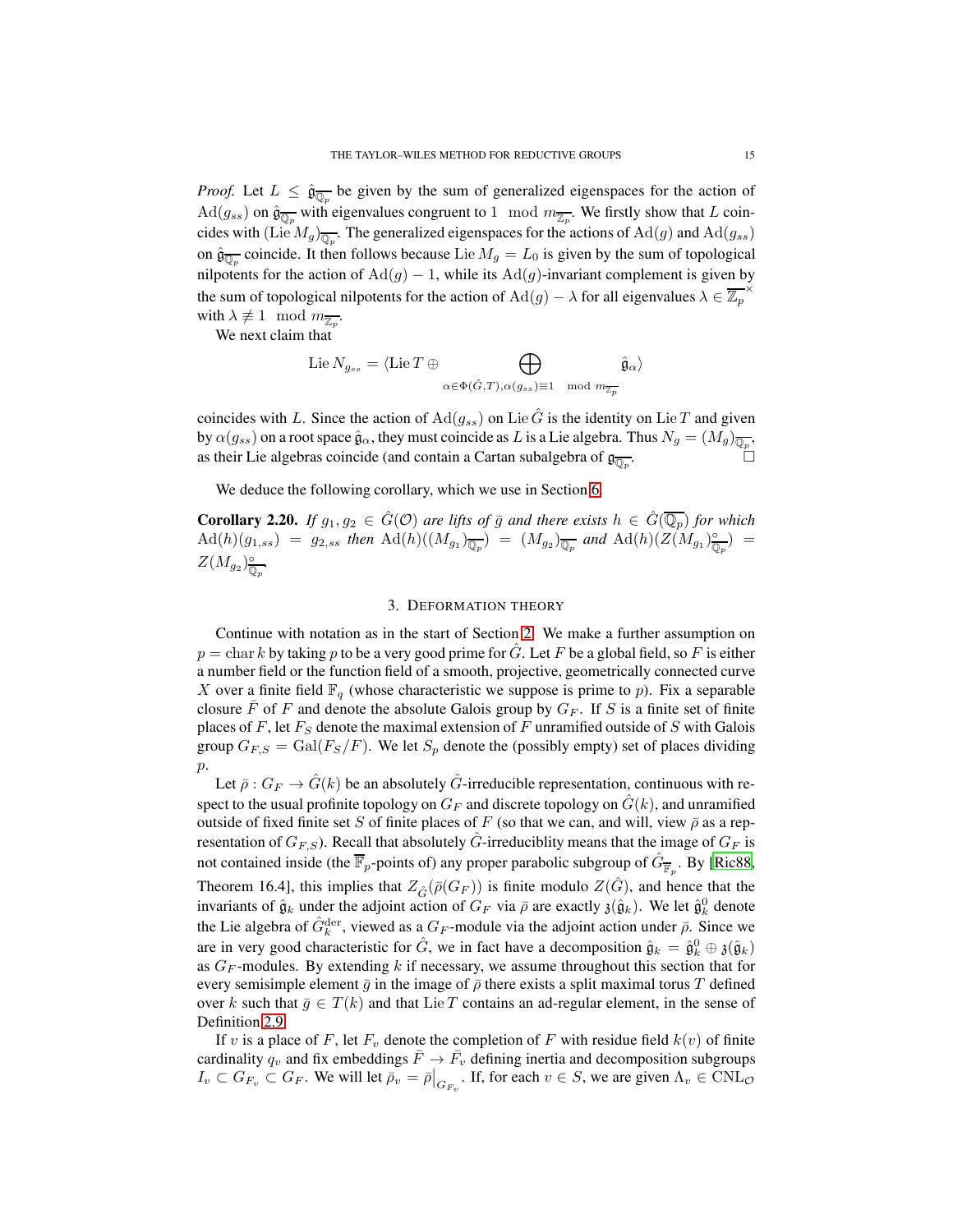then we will let  $\Lambda = \hat{\otimes}_{v \in S, \mathcal{O}} \Lambda_v$  be the completed tensor product and let CNL<sub>A</sub> be the category of complete Noetherian local Λ-algebras with residue field k. Let  $C_{\hat{G}}$  denote the cocenter of  $\hat{G}$ , the quotient of  $\hat{G}$  by its derived group, and let  $\nu : \hat{G} \to C_{\hat{G}}$  be this quotient map. Fix a continuous character  $\psi : G_{F,S} \to C_{\hat{G}}(\mathcal{O})$  such that  $\nu \circ \bar{\rho} = (\psi \mod \lambda)$ , which may be thought of by analogy with fixing the determinant when  $\hat{G} = GL_n$ .

<span id="page-15-0"></span>3.1. Deformation theory of representations. Firstly, let us recall some of the theory of deformation problems, as in [\[CSS13\]](#page-81-8).

**Definition 3.1.** Let  $\Gamma$  *be a profinite group,*  $\bar{\rho} : \Gamma \to \hat{G}(k)$  *be a continuous representation and*  $\Lambda \in \text{CNL}_{\mathcal{O}}$ *.* 

- Let  $(\theta : \Lambda \to A) \in \text{CNL}_{\Lambda}$ . A lift  $\rho : \Gamma \to \hat{G}(A)$  is a continuous homomorphism *satisfying*  $\rho$  mod  $m_A = \overline{\rho}$ *. Such a lift*  $\rho$  *is said to have similitude character*  $\psi$  *if*  $\nu \circ \rho = \theta \circ \psi$ . This defines the functor of lifts (also called framed deformations)  $D_{\overline{\rho}}^{\square}$ :  $\text{CNL}_{\Lambda} \to \textbf{Set}$  *sending*  $A \in \text{CNL}_{\Lambda}$  *to the set of lifts of similitude character* ψ*.*
- *If*  $A \in \text{CNL}_{\Lambda}$ , a deformation is a strict equivalence class of lifts of similitude *character*  $\psi$ , where two lifts in  $D_{\overline{\rho}}^{\square}(A)$  are said to be strictly equivalent if they *are conjugate by an element of*  $\ker(\hat{G}(A) \to \hat{G}(k))$ *. This defines a functor*  $D_{\bar{\rho}}$  :  $\text{CNL}_{\Lambda} \to \text{Set}$  *assigning*  $A \in \text{CNL}_{\Lambda}$  *to the set of deformations valued in A. Note that if any representative of a deformation class has similitude character*  $\psi$ *, then all of representatives do.*

We say a functor  $D: \text{CNL}_{\Lambda} \to \text{Set}$  is representable if there exists  $R \in \text{CNL}_{\Lambda}$  and a natural equivalence between D and the functor  $h_R$  = Hom<sub>CNLA</sub>(R,-). If  $\mathcal{D}, D$  :  $\text{CNL}_{\Lambda} \to \text{Set}$  are two functors with  $\mathcal{D} \subset D$  a subfunctor, we say  $\mathcal{D}$  is relatively representable to D if the following condition holds: for every pair of morphisms  $A \to C \leftarrow B$ in  $\text{CNL}_{\Lambda}$  the diagram

$$
\mathcal{D}(A \times_C B) \longrightarrow \mathcal{D}(A) \times_{\mathcal{D}(C)} \mathcal{D}(B)
$$
  
\n
$$
\downarrow \qquad \qquad \downarrow
$$
  
\n
$$
D(A \times_C B) \longrightarrow D(A) \times_{D(C)} D(B)
$$

is cartesian. By Grothendieck's theorem on representability [\[Gro60,](#page-82-4) Proposition 3.1], we see that if D itself is representable, then D is representable if and only if D is relatively representable to D. If D is represented by R and D is relatively representable then D will be represented by a quotient of R.

We will use notation similar to [\[BCGP21,](#page-81-0) Section 7.1] in defining local and global deformation problems.

**Definition 3.2** (Local Deformation Problem). Let  $v \in S$ . Let  $D_v^{\square}$  : CNL<sub> $\Lambda_v \to \mathbf{Set}$ </sub> denote the functor of liftings for  $\bar{\rho}|_{G_{F_v}}$  :  $G_{F_v} \to \hat{G}(k)$ . A local deformation problem for  $\bar{\rho}|_{G_{F_v}}$  is a subfunctor  $\mathcal{D}_v^{\Box}$  of  $D_v^{\Box}$  which is relatively representable and is closed under *strict equivalence.*

Since  $G_{F_v}$  satisfies Mazur's  $\Phi_p$ -condition (see [\[Maz89,](#page-82-5) 1.1]), the functor of lifts  $D_v^{\square}$ is representable (see [\[Bal12](#page-81-9), Theorem 1.2.2]) by some  $R_v^{\square} \in \text{CNL}_{\Lambda_v}$ . Hence any local deformation problem will be representable by a quotient of  $R_v^{\Box}$ . If  $\mathcal{D}_v^{\Box}$  is any local deformation problem, we will let  $\mathcal{D}_v$  denote the functor of strict equivalence classes of  $\mathcal{D}_v^{\square}$ . In particular,  $D_v$  will denote the functor of all deformations of  $\bar{\rho}_v$ .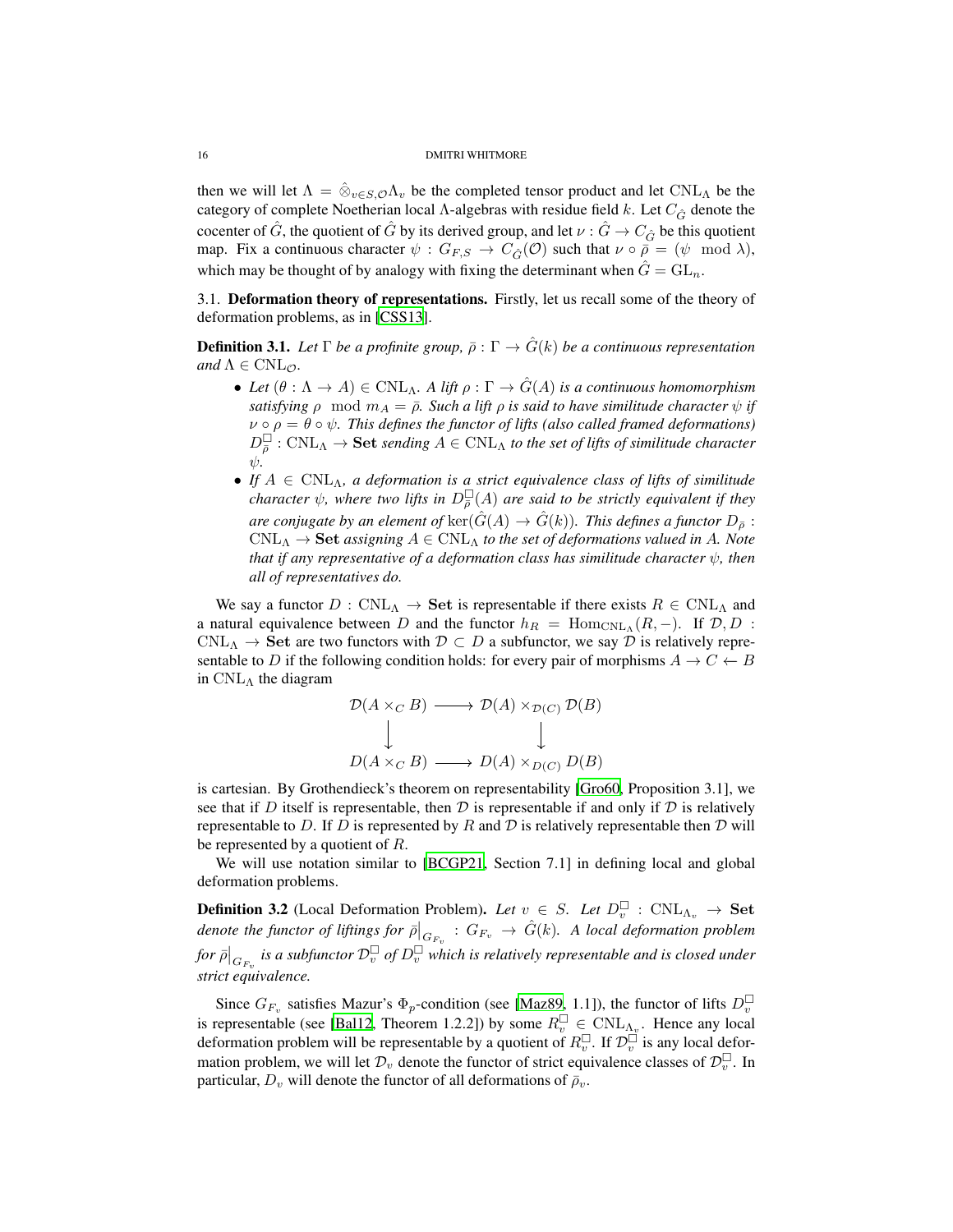Definition 3.3 (Global Deformation Problem). *A global deformation problem is a tuple*

$$
\mathcal{S} = (\bar{\rho}, S, \{\Lambda_v\}_{v \in S}, \psi, \{\mathcal{D}_v^{\square}\}_{v \in S})
$$

*where for*  $v \in S$ ,  $\mathcal{D}_v^{\square}$  is a local deformation problem. For  $A \in \text{CNL}_\Lambda$ , a lift  $\rho : G_{F,S} \to$  $\hat{G}(A)$  *is of type*  $S$  *if*  $\nu \circ \rho$  *equals the image of*  $\psi$  *and*  $\rho|_{G_{F_v}} \in \mathcal{D}_v(A)$  (where we view  $A \in$  $\text{CNL}_{\Lambda_v}$  via the natural map  $\Lambda_v \to \Lambda$ ). We let  $\mathcal{D}_S$  denote the functor sending  $A \in \text{CNL}_{\Lambda_v}$ *to the set of strict equivalence classes of* A*-valued lifts of type* S*.*

<span id="page-16-3"></span>**Definition 3.4** (T-framed deformations). Let  $S = (\bar{\rho}, S, {\Lambda_v}_{v \in S}, \psi, {\mathcal{D}_v}_{v \in S})$  be a *global deformation problem and let*  $T \subset S$ *. If*  $T \subset S$  *and*  $A \in \text{CNL}_\Lambda$ *, a*  $T$ *-framed lift of type* S *is a tuple*  $(\rho, \{\gamma_v\}_{v \in T})$  *where*  $\rho \in \mathcal{D}_{\mathcal{S}}(A)$  *and*  $\gamma_v \in \text{ker}(\hat{G}(A) \to \hat{G}(k))$  *for every*  $v \in T$ *. Two* T-framed lifts  $(\rho, {\{\gamma_v\}_{v \in T}})$  and  $(\rho', {\{\gamma'_v\}_{v \in T}})$  are said to be strictly *equivalent if there exists*  $\alpha \in \ker(\hat{G}(A) \to \hat{G}(k))$  *such that*  $\rho' = \alpha \rho \alpha^{-1}$  *and*  $\gamma'_v = \alpha \gamma_v$  *for every* v ∈ T *. A strict equivalence class of* T *-framed lifts is called a* T *-framed deformation* and the functor sending  $A$  to the set of  $T$  -framed deformations is denoted  $\mathcal{D}_{\mathcal{S}}^{T}.$ 

<span id="page-16-1"></span>**Proposition 3.5.** *Let*  $S = (\bar{\rho}, S, \{\Lambda_v\}_{v \in S}, \psi, {\{\mathcal{D}_v^{\square}\}}_{v \in S})$  *be a global deformation problem. The functor*  $D_S$  *is representable by an object*  $R_S$  *of* CNL<sub>Λ</sub>*. If*  $T \subset S$  *then the functor*  $D_S$ *is representable by an object*  $R_S^T$  *of*  $\text{CNL}_\Lambda$ .

*Proof.* This can be proved in the same way as the proof of [\[Pat15](#page-82-6), Proposition 9.2], since  $\hat{\mathfrak{g}}_{k}^{\bar{\rho}(G_{F,S})} = \mathfrak{z}(\hat{\mathfrak{g}}_{k}). \qquad \qquad \Box$ 

Now suppose  $v \in S \setminus S_p$  is a place and  $\mathcal{D}_v^{\square}$  :  $\text{CNL}_{\Lambda_v} \to \text{Set}$  is a local deformation problem. As explained in [\[NSW13,](#page-82-7) 7.2.6], local Tate duality gives a perfect pairing

$$
H^1(G_{F_v}, \hat{\mathfrak{g}}_k^0) \times H^1(G_{F_v}, \hat{\mathfrak{g}}_k^{0, \vee}(1)) \to H^2(G_{F_v}, \mu),
$$

where  $\mu = \bigcup_{n \in \mathbb{N}} \mu_n$  and

- if F is a number field then  $H^2(G_{F_v}, \mu) \cong \mathbb{Q}/\mathbb{Z}$ ,
- if *F* has positive characteristic *l*, then  $H^2(G_{F_v}, \mu) \cong \bigcup_{l \nmid n} \frac{1}{n} \mathbb{Z}/\mathbb{Z}$ .

We will define the Selmer conditions for  $\mathcal{D}_v$ , which will be subspaces  $\mathcal{L}_v \subset H^1(G_{F_v}, \hat{\mathfrak{g}}_k^0)$ and  $\mathcal{L}_v^{\perp} \subset H^1(G_{F_v}, \hat{\mathfrak{g}}_k^{0,\vee}(1))$  dual to each other under the local Tate pairing.

<span id="page-16-0"></span>**Definition 3.6.** Take v and  $\mathcal{D}_{\nu}^{\square}$  as above and let  $\mathcal{D}_{\nu}$  be the arising functor of deforma*tions. Let*  $\mathcal{D}_v(k[\epsilon])$  *be the tangent space of the functor*  $\mathcal{D}_v$ *. The Selmer condition,*  $\mathcal{L}_v$ *,* is the subspace given by the image of  $\mathcal{D}_v(k[\epsilon])$  in  $H^1(G_{F_v}, \hat{\mathfrak{g}}_k^0)$  under the isomorphism  $D_v(k[\epsilon]) \cong H^1(G_{F_v}, \hat{\mathfrak{g}}_k^0)$ . The dual Selmer condition,  $\mathcal{L}_v^{\perp} \subset H^1(G_{F_v}, \hat{\mathfrak{g}}_k^{0,\vee}(1))$ , is the *annihilator of*  $\mathcal{L}_v$  *under the Tate pairing.* 

Note that any local deformation problem defines a subspace of  $H^1(G_{F_v}, \hat{\mathfrak{g}}^0_k)$  rather than just  $H^1(G_{F_v}, \hat{g}_k)$ , since we have fixed the similitude character  $\psi$  (and hence the arising cocyles will have trivial image under projection to Lie  $C_{\hat{G}}$ ). We can now define the Selmer groups arising from a global deformation problem.

<span id="page-16-2"></span>**Definition 3.7.** *Let*  $S = (\bar{\rho}, S, {\Lambda_v}_{v \in S}, \psi, {\{\mathcal{D}_v^{\square}\}}_{v \in S})$  *be a global deformation problem* and let  $T \subset S$  with  $S_p \subset T$ *. For*  $v \in S \setminus T$  let  $\mathcal{L}_v$  and  $\mathcal{L}^\perp_v$  be the subspaces arising from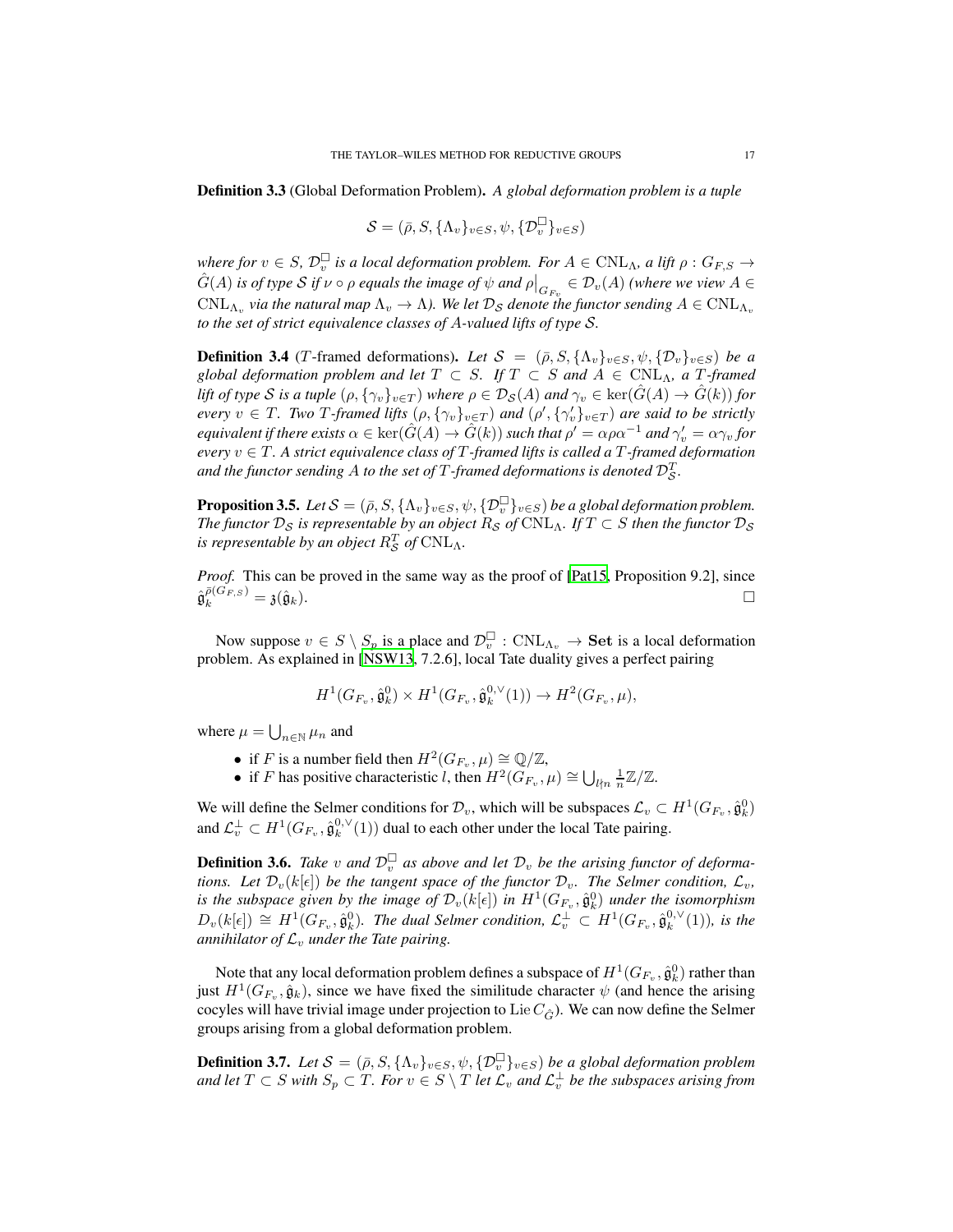Definition [3.6](#page-16-0) applied to  $\mathcal{D}_v^{\square}$  . The Selmer groups for S and T are given by

$$
H_{\mathcal{S},T}^1(\hat{\mathfrak{g}}_k^0) = \ker\left(H^1(G_{F,S},\hat{\mathfrak{g}}_k^0) \to \prod_{v \in S \backslash T} \frac{H^1(G_{F_v},\hat{\mathfrak{g}}_k^0)}{\mathcal{L}_v} \times \prod_{v \in T} H^1(G_{F_v},\hat{\mathfrak{g}}_k^0) \right)
$$

$$
H_{\mathcal{S}^\perp,T}^1(\hat{\mathfrak{g}}_k^{0,\vee}(1)) = \ker\left(H^1(G_{F,S},\hat{\mathfrak{g}}_k^{0,\vee}(1)) \to \prod_{v \in S \backslash T} \frac{H^1(G_{F_v},\hat{\mathfrak{g}}_k^{0,\vee}(1))}{\mathcal{L}_v^\perp} \right).
$$

<span id="page-17-0"></span>3.2. Taylor–Wiles places. We begin this section by giving a modified definition of what it means to be a Taylor–Wiles place.

<span id="page-17-1"></span>**Definition 3.8** (Taylor–Wiles place). *We say a finite place*  $v \notin S$  *of* F *is a Taylor–Wiles place if*  $q_v \equiv 1 \mod p$ ,  $\bar{g}_v := \bar{\rho}(\phi_v) \in \hat{G}(k)$  *is semisimple and the centralizer*  $M_{\bar{g}_v} :=$  $Z_{\hat{G}_k}(\bar{g}_v)$  is a connected subgroup of  $\hat{G}_k$  for any choice of lift of (geometric) Frobenius *element*  $\phi_v \in G_{F_v}$ . Such a place is said to be of level  $n \geq 1$  if  $q_v \equiv 1 \mod p^n$ .

In [\[Tho12](#page-83-0), Definition 4.1], there is no insistence of Taylor–Wiles places having image of Frobenius with a multiplicity one eigenvalue, as was the case for previous work in the  $\hat{G} = GL_n$  case. As explained in the introduction, Definition [3.8](#page-17-1) is an attempt to make an analogous generalization for a general reductive group  $\hat{G}$ , by allowing v for which  $\bar{g}_v$ is only semisimple rather than regular-semisimple. It is therefore necessary for us impose a deformation condition at such Taylor–Wiles places  $v$  to ensure that the image of inertia subgroup at  $v$  is still valued in a torus, as is automatic in the regular-semisimple case.

If v is a Taylor–Wiles place, let  $\phi_v \in G_{F_v}$  be a fixed choice of lift of the Frobenius element at v. Let  $\bar{g}_v$  and  $M_{\bar{g}_v}$  be as in Definition [3.8;](#page-17-1) these are independent of the choice of  $\phi_v$  since  $\bar{\rho}$  is unramified at v.

Definition 3.9 (Taylor–Wiles datum). *A Taylor–Wiles datum is a pair*

 $(Q, \{(\hat{T}_v, \hat{B}_v)\}_{v \in Q})$ 

where  $Q$  is a set of Taylor–Wiles places and, for each  $v \in Q,$   $\hat T_v \subset \hat G_k$  is a split maximal torus defined over  $k$  containing  $Z(M_{\bar{g}_v})^{\circ}$  and  $\hat{B}_v$  is a Borel subgroup of  $\hat{G}_k$  containing  $\hat{T}_v$ .

Fixing a maximal torus and Borel subgroup can be seen as analogous to fixing an ordering on the eigenvalues of  $g_v$ . Now let  $(Q, \{(\hat{T}_v, \hat{B}_v)\}_{v \in Q})$  be a Taylor–Wiles datum. We will set  $\Lambda_v = \mathcal{O}$  for  $v \in Q$  and define a local deformation problem  $\mathcal{D}_v^{\square,\text{TW}}$  for  $v \in Q$ .

<span id="page-17-2"></span>**Definition 3.10.** Let  $v \in Q$  be a Taylor–Wiles place. Define a subfunctor  $\mathcal{D}_v^{\square,\text{TW}} \subset D_v^{\square}$ given by the subfunctor of lifts  $\rho_v : G_{F_v} \to \hat{G}(A)$  for which  $\rho_v(I_v) \subset Z(M_{g_v})(A)$ *. Here*  $g_v = \rho_v(\phi_v)$  and  $M_{g_v}$  is the subgroup constructed in Theorem [2.14.](#page-11-0)

*Remark* 3.11*.* We make the following three remarks on Definition [3.10.](#page-17-2)

- (1) Definition [3.10](#page-17-2) is independent of the choice of lift of Frobenius,  $\phi_v$ , by Lemma [2.16.](#page-12-3)
- (2) For  $\rho_v \in \mathcal{D}_v^{\square,\text{TW}}(A)$  the representation has image in  $M_{g_v}(A)$  since  $G_{F_v}$  is topologically generated by  $\phi_v$  and inertia.
- (3) It is equivalent to ask for  $\rho_v(I_v) \subset Z(M_{g_v})^{\circ}(A)$  in Definition [3.10,](#page-17-2) since  $\rho_v|_{I_v}$ will factor through its  $p$ -power quotient and  $\pi_0(Z(M_{g_v}))$  will have order prime to p, as we are in very good characteristic for  $\hat{G}$ .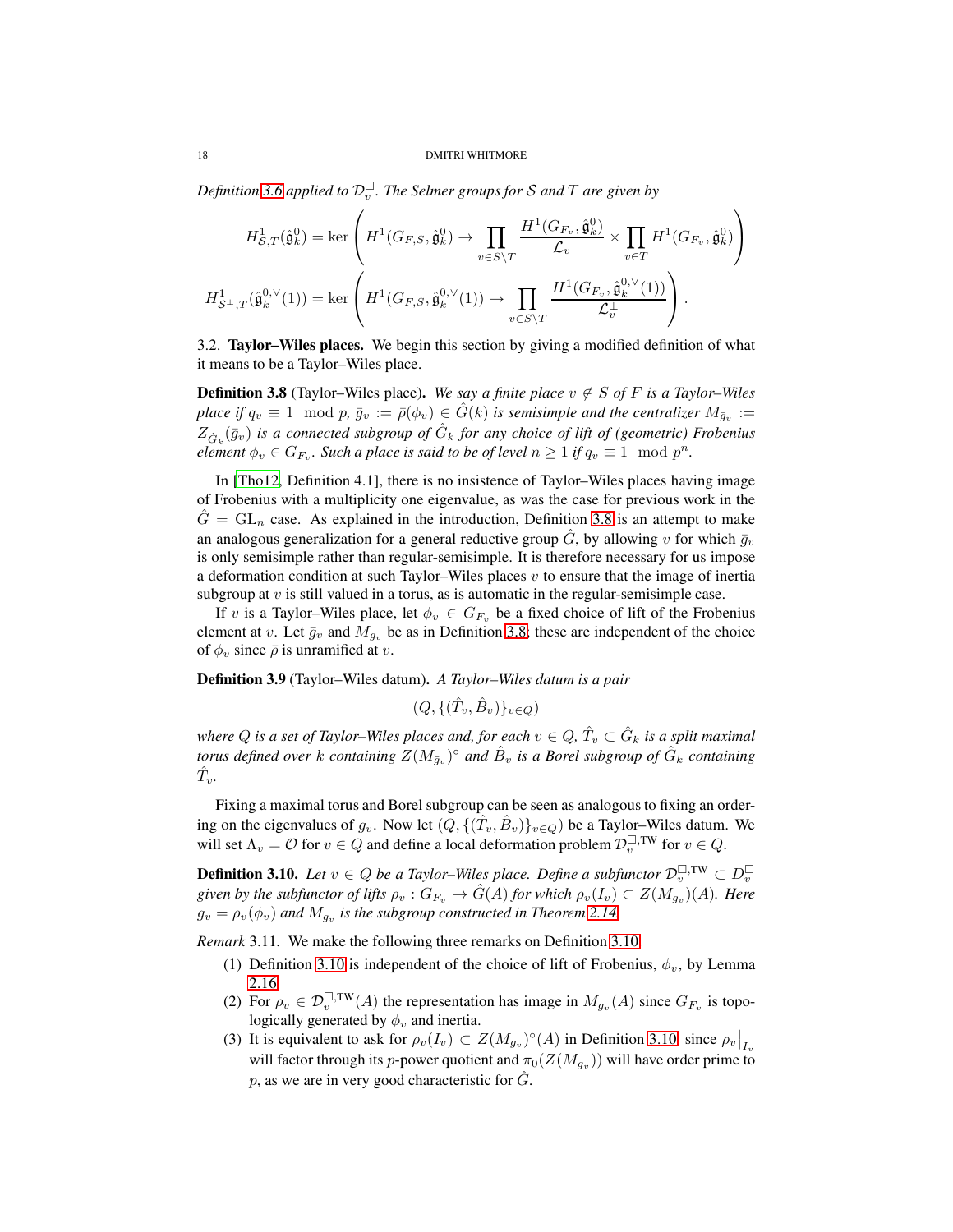We need to show this functor  $\mathcal{D}_v^{\square,\text{TW}}$  is relatively representable to the functor of all liftings.

<span id="page-18-0"></span>**Lemma 3.12.** Let v be a Taylor–Wiles place and  $\rho$  :  $G_{F_v} \to \hat{G}(A)$  be a lift of  $\bar{\rho}_v$  in  $\mathcal{D}_v^{\square,\mathrm{TW}}(A)$ . Then

- *(1)* if  $\phi$  :  $A \to B$  is a morphism in  $\text{CNL}_{\mathcal{O}_\phi}$  and  $\rho'$  :  $G_{F_v} \to \hat{G}(B)$  denotes the *composition of*  $\rho$  *with the induced map*  $\hat{G}(\phi)$  :  $\hat{G}(A) \rightarrow \hat{G}(B)$  *then*  $\rho'$  *lies in*  $\mathcal{D}_v^{\square,\mathrm{TW}}(B)$
- <span id="page-18-1"></span>*(2)* if  $A \to C$  and  $B \to C$  are two morphisms in  $\text{CNL}_{\mathcal{O}}$  and  $\rho_B \in \mathcal{D}_v^{\square,\text{TW}}(B)$  with  $\rho$  and  $\rho_B$  *inducing the same lift to C, then the arising representation to*  $\hat{G}(A \times_C B)$  $B) \cong \hat{G}(A) \times_{\hat{G}(C)} \hat{G}(B)$  *lies in*  $\mathcal{D}_v^{\square,\text{TW}}(A \times_C B)$ *.*

*Proof.* For [1,](#page-18-0) Lemma [2.18](#page-13-1) immediately shows that  $\rho'(I_v) \subset Z(M_{\rho'(\phi_v)})$  and hence  $\rho'$ lies in  $\mathcal{D}_v^{\square,\text{TW}}(B)$ . Let D denote the fibre product  $A \times_C B$ . For [2](#page-18-1) it will suffice to show that under the isomorphism  $\hat{G}(D) \cong \hat{G}(A) \times_{\hat{G}(C)} \hat{G}(B)$  we have  $Z(M_{g_D})(D)$  is mapped to  $Z(M_{g_A})(A) \times_{Z(M_{g_C})(C)} Z(M_{g_B})(B)$ , where  $g_R$  denotes the image of  $\phi_v$  for the aforementioned representations with values in  $\hat{G}(R)$ . By Lemma [2.18](#page-13-1) again we have  $Z(M_{g_D})$  $(A) = Z(M_{g_A})$  $(A)$ , and similarly for B, C. So denoting  $Y = Z(M_{g_D})$  we need  $Y(D) = Y(A) \times_{Y(C)} Y(B)$ , which indeed holds.

From this we deduce  $\mathcal{D}_v^{\square,\text{TW}}$  is relatively representable to  $D_v$  and hence the following corollary.

**Corollary 3.13.** *The functor*  $\mathcal{D}_v^{\square, \text{TW}}$  *defines a local deformation problem, represented by an algebra*  $R_v^{\text{TW}} \in \text{CNL}_{\mathcal{O}}$ .

Now let  $S = (\bar{\rho}, S, \{\Lambda_v\}_{v \in S}, \psi, {\{\mathcal{D}_v\}_{v \in S}})$  be a global deformation problem. We can form the augmented global deformation problem

$$
\mathcal{S}_Q = (\bar{\rho}, S \cup Q, \{\Lambda_v\}_{v \in S \cup Q}, \psi, \{\mathcal{D}_v\}_{v \in S \cup Q}),
$$

where for every  $v \in Q$  we take  $\mathcal{D}_v = \mathcal{D}_v^{\square,\text{TW}}$  (and  $\Lambda_v = \mathcal{O}$ , as before). Hence for any  $T \subset \mathbb{R}$ S, the functors  $\mathcal{D}_{S_Q}$  and  $\mathcal{D}_{S_Q}^T$  are representable by respective objects  $R_{S_Q}, R_{S_Q}^T \in \text{CNL}_{\Lambda}$ by Proposition [3.5.](#page-16-1)

Having now shown our deformation problem is representable, we can explore the Selmer conditions  $\mathcal{L}_v$  and  $\mathcal{L}_v^{\perp}$  arising from our local deformation problem  $\mathcal{D}_v^{\square,\text{TW}}$  at  $v \in Q$ . From this we can find conditions for existence of sets of Taylor–Wiles places with generating sets for the universal deformation rings of our augmented deformation problems as small as possible, by controlling the arising dual Selmer groups.

For  $v \in Q$ ,  $\mathcal{L}_v$  is given by those classes in  $H^1(G_{F_v}, \hat{\mathfrak{g}}_k^0)$  whose restriction to inertia lies in Lie  $Z(M_{\bar{g}_v})$ . Indeed, we have by Corollary [2.17](#page-13-2) that the condition of a deformation to  $k[\epsilon]$  defining a cocycle whose restriction to inertia lies in Lie  $Z(M_{\bar{g}_v})$  is equivalent to a representative lift  $\rho$  having image of inertia in  $Z(M_{\bar{g}_v})(k[\epsilon]).$ 

If M is any  $G_{F_v}$ -module write  $H^1_{ur}(G_{F_v}, M) = \ker(\text{res}: H^1(G_{F_v}, M) \to H^1(I_v, M)).$ Let  $N_v$  denote the  $G_{F_v}$ -submodule Lie  $Z(M_{\bar{g}_v}) \cap \hat{\mathfrak{g}}_k^0$ , equal to  $\mathfrak{z}((\hat{\mathfrak{g}}_k^0)^{\bar{g}_v})$  by Lemma [2.7.](#page-9-3) Then we may write

(3.1) 
$$
\mathcal{L}_v = H^1_{\text{ur}}(G_{F_v}, \hat{\mathfrak{g}}_k^0) + H^1(G_{F_v}, N_v).
$$

Indeed, if  $\xi \in \mathcal{L}_v$  then we can choose a lift  $\gamma$  of res( $\xi$ ) in  $H^1(G_{F_v}, N_v)$  (as  $N_v$  is a trivial  $G_{F_v}$ -module and so identifying  $H^1(G_{F_v}, N_v)$  with continuous group homomorphisms from the abelianisation of  $G_{F_v}$ , we have that the abelianisation of  $I_v$  appears by local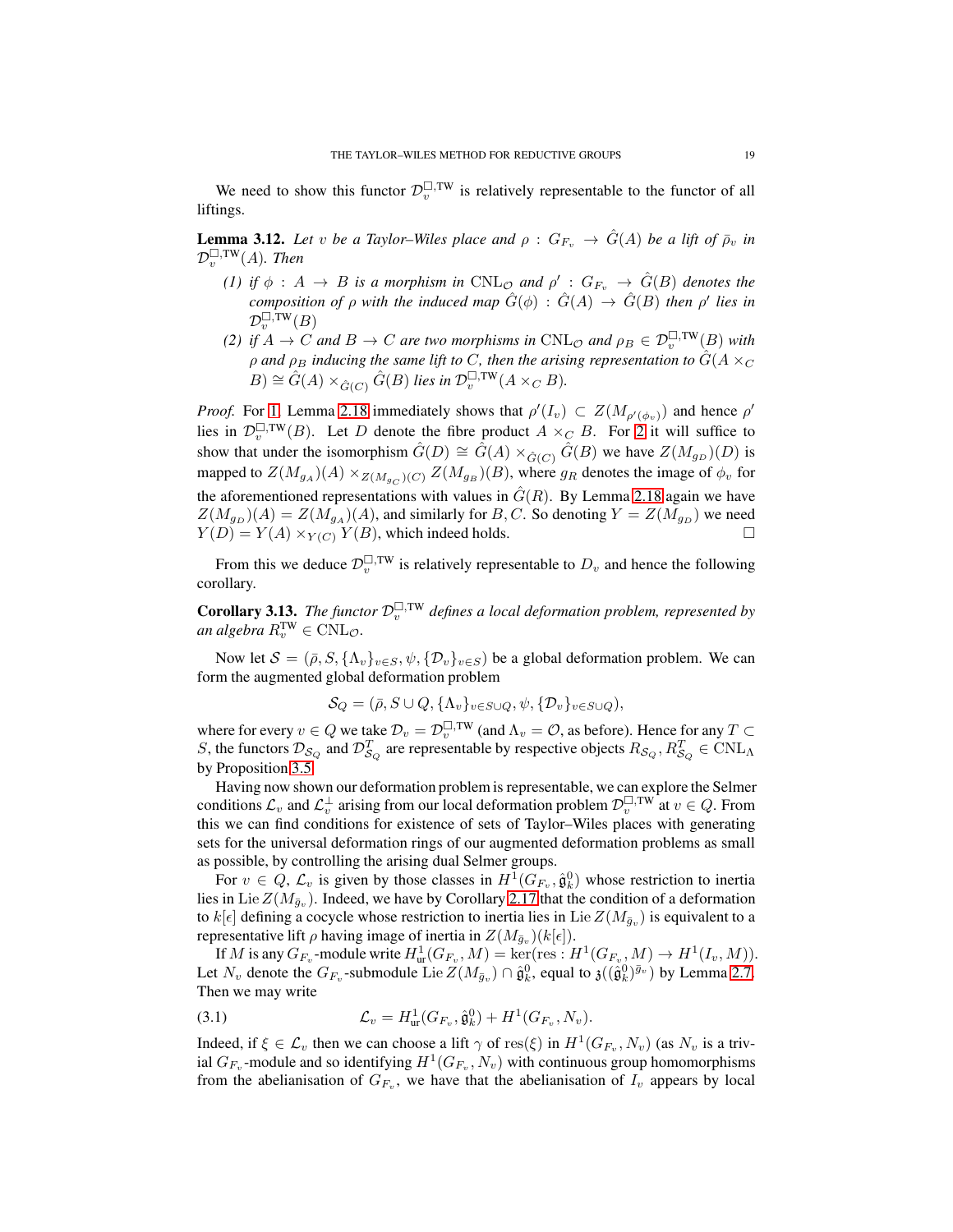class field theory as a non-canonical factor of  $(G_{F_v})^{\text{ab}}$ , and so any homomorphism can be extended). Then  $\xi = (\xi - \gamma) + \gamma$  shows  $\xi \in H^1_{ur}(G_{F_v}, \hat{\mathfrak{g}}_k^0) + H^1(G_{F_v}, N_v)$ .

We will further simplify this to a direct sum of terms whose dimensions can be computed. Consider the following decomposition of  $\hat{\mathfrak{g}}_k$  into  $G_{F_v}$ -submodules:

<span id="page-19-0"></span>
$$
\hat{\mathfrak{g}}_k^0 = N_v \oplus M_v \oplus L_{1,v}
$$

where  $\hat{\mathfrak{g}}_k = L_{0,v} \oplus L_{1,v}$  is the  $\text{Ad}(\bar{g}_v)$ -invariant decomposition of  $\hat{\mathfrak{g}}_k^0$  into its eigenvalue 1 subspace and complement, and  $M_v$  is any choice of vector space complement to  $N_v \subset L_{0,v}$  (necessarily a  $G_{F_v}$ -module, since  $L_{0,v}$  is a trivial  $G_{F_v}$ -module). Note then that since  $Z(\hat{G}_k) \subset M_{\bar{g}_v}$  we have Lie  $M_{\bar{g}_v}/\text{Lie } Z(\hat{G}_k) \cong L_{0,v}$ . We now claim that  $H^1(G_{F_v}, L_{1,v}) = 0$ . Indeed, by the Euler characteristic formula [\[Mil06,](#page-82-8) Lemma 2.9] we have  $h^1(G_{F_v}, L_{1,v}) = h^0(G_{F_v}, L_{1,v}) + h^2(G_{F_v}, L_{1,v})$ . We have in turn by Tate duality that  $h^2(G_{F_v}, L_{1,v}) = h^0(G_{F_v}, L_{1,v}^{\vee}(1))$ . Both  $L_{1,v}$  and its Tate dual have trivial  $\phi_v$ -invariants (as the residual p-adic cyclotomic character is trivial on  $G_{F_v}$ , since  $q_v \equiv 1 \mod p$ ) and so indeed  $h^1(G_{F_v}, L_{1,v}) = 0$ . So we can rewrite

(3.3) 
$$
\mathcal{L}_v = H^1(G_{F_v}, N_v) \oplus H^1_{\text{ur}}(G_{F_v}, M_v).
$$

Now let  $z = \dim Z(\hat{G}_k)$ ,  $l_v = \dim_k(L_{0,v}) = \dim M_{\bar{g}_v} - z$  and  $n_v = \dim_k(N_v) =$  $\dim Z(M_{\bar{g}_v}) - z$ . We will compute  $\dim_k(\mathcal{L}_v)$ . We will firstly show that  $h^1(G_{F_v}, k) = 2$ and  $h_{\text{ur}}^1(\tilde{G}_{F_v}, k) = 1$ . The former follows by the local Euler characteristic formula and Tate duality:

<span id="page-19-1"></span>
$$
h^1(G_{F_v}, k) = h^0(G_{F_v}, k) + h^2(G_{F_v}, k)
$$
  
= 1 + h^0(G\_{F\_v}, k^{\vee}(1)) = 2

since the residual p-adic cyclotomic character is trivial. The latter is exactly  $\dim_k(\text{Hom}(G_{F_v}/I_v,k))$ , which equals 1 since any such homomorphism is determined by the image of Frobenius, of which all may occur. Since  $\mathcal{L}_v = H^1(G_{F_v}, N_v) \oplus H^1_{ur}(G_{F_v}, M_v)$  for trivial  $G_{F_v}$ -modules  $N_v$  and  $M_v$  of respective dimensions  $n_v$  and  $l_v - n_v$ , it follows that

$$
\dim_k \mathcal{L}_v = l_v + n_v.
$$

We will now consider the dual Selmer conditions  $\mathcal{L}_v^{\perp}$ , given by annihilators of  $\mathcal{L}_v$ under the Tate pairing. If M is any  $G_{F_v}$ -module then the annihilator of  $H^1_{ur}(G_{F_v}, M)$ in  $H^1(G_{F_v}, M^{\vee}(1))$  under this pairing is given by the subspace  $H^1_{ur}(G_{F_v}, M^{\vee}(1))$ . We therefore see from equations [3.2](#page-19-0) and [3.3](#page-19-1) that

$$
\mathcal{L}_v^{\perp} = H^1 \left( G_{F_v}, M_v^{\vee}(1) \oplus L_{1,v}^{\vee}(1) \right) \cap \left( H^1_{\text{ur}}(G_{F_v}, M_v^{\vee}(1)) \oplus H^1(G_{F_v}, N_v^{\vee}(1) \oplus L_{1,v}^{\vee}(1) \right)
$$

.

Since we already saw that  $H^1(G_{F_v}, L_{1,v}^{\vee}(1)) = 0$ , we conclude that

(3.5) 
$$
\mathcal{L}_v^{\perp} = H_{\text{ur}}^1(G_{F_v}, M_v^{\vee}(1)).
$$

Having explicitly computed the dual Selmer condition for a Taylor–Wiles deformation, we obtain a better understanding of the arising dual Selmer groups.

<span id="page-19-2"></span>**Lemma 3.14.** Let  $S = (\bar{\rho}, S, \{\Lambda_v\}_{v \in S}, \psi, \{\mathcal{D}_v\}_{v \in S})$  a global deformation problem and  $T ⊂ S$  with  $S_p ⊂ T$ *. Let*  $Q$  *be any set of Taylor–Wiles places and let*  $S_Q$  *denote the augmented global deformation problem. Then*

$$
H^1_{\mathcal{S}_Q^{\perp},T}(\hat{\mathfrak{g}}_k^{0,\vee}(1)) \cong \ker\left(H^1(G_{F,S},\hat{\mathfrak{g}}_k^{0,\vee}(1)) \to \prod_{v \in Q} H^1_{ur}(G_{F_v},N_v^{\vee}(1)) \times \prod_{v \in S \setminus T} \frac{H^1(G_{F_v}),\hat{\mathfrak{g}}_k^{0,\vee}(1)}{\mathcal{L}_v^{\perp}}\right).
$$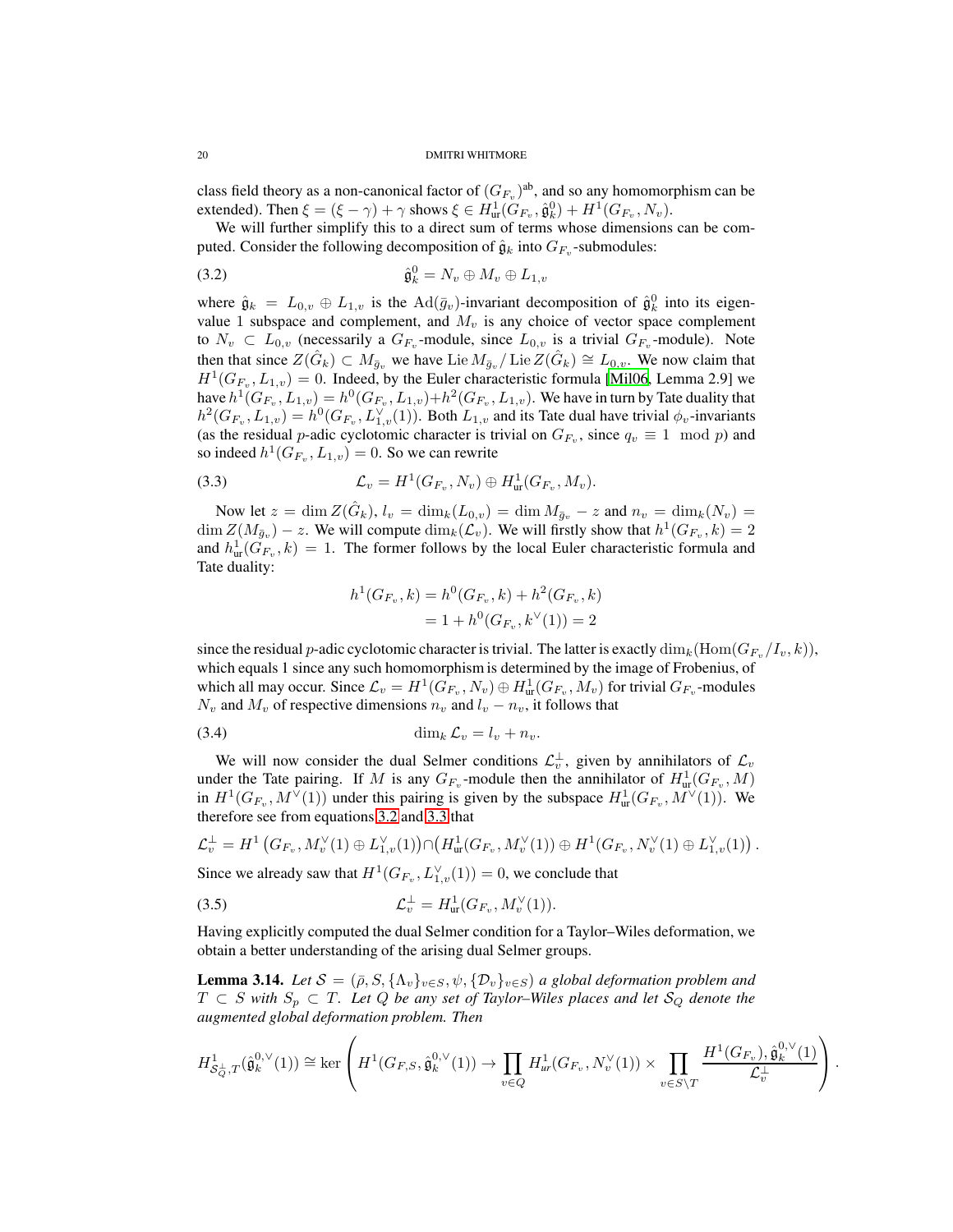*Proof.* Recall by Definition [3.7](#page-16-2) that

$$
H^1_{\mathcal{S}_Q^{\perp},T}(\hat{\mathfrak{g}}_k^{0,\vee}(1))=\ker\left(H^1(G_{F,S\cup Q},\hat{\mathfrak{g}}_k^{0,\vee}(1))\to\prod_{v\in Q\cup S\backslash T}\frac{H^1(G_{F_v},\hat{\mathfrak{g}}_k^{0,\vee}(1))}{\mathcal{L}_v^{\perp}}\right),
$$

where for  $v \in Q$  we saw that  $\mathcal{L}_v^{\perp} = H^1_{ur}(G_{F_v}, M_v^{\vee}(1)) \leq H^1_{ur}(G_{F_v}, \hat{\mathfrak{g}}_k^{0,\vee}(1))$ . We therefore see that any class  $[\psi] \in H^1_{\mathcal{S}_Q^{\perp},T}(\hat{\mathfrak{g}}_k^{0,\vee}(1))$  has  $\text{res}_{G_{F_v}}[\psi] \in H^1_\mathrm{ur}(G_{F_v},\hat{\mathfrak{g}}_k^{0,\vee}(1)).$ 

We will firstly show that any class  $[\psi] \in H^1_{\mathcal{S}^{\perp}_{Q},T}(\hat{\mathfrak{g}}_k^{0,\vee}(1))$  lies in the subgroup  $H^1(G_{F,S},\hat{\mathfrak{g}}_k^{0,\vee}(1)) \leq$  $H^1(G_{F,S\cup Q}, \hat{\mathfrak{g}}_k^{0,\vee}(1))$ . Let  $Q = \{v_1, \ldots, v_r\}$  and for  $0 \le t \le r$  let  $Q_t = \{v_1, \ldots, v_t\}$  We show that if  $[\psi] \in H^1(G_{F, S \cup Q_t}, \hat{\mathfrak{g}}_k^{0, \vee}(1))$  for some  $t \geq 1$  then in fact  $[\psi] \in H^1(G_{F, S \cup Q_{t-1}}, \hat{\mathfrak{g}}_k^{0, \vee}(1)).$ To simplify notation, let  $v$  denote  $v_t$ . Inflation-restriction gives an exact sequence

$$
0 \to H^1(G_{F,S\cup Q_{t-1}}, \hat{{\mathfrak g}}_k^{0,\vee}(1)) \to H^1(G_{F,S\cup Q_t}, \hat{{\mathfrak g}}_k^{0,\vee}(1)) \to H^1(I_{v,t}, \hat{{\mathfrak g}}_k^{0,\vee}(1)),
$$

where  $I_{v,t}$  is an inertia subgroup at a place of  $F_{S\cup Q_{t-1}}$  above  $v$  in  $F_{S\cup Q_t}$ . Since  $I_{v,t}$  may be identified as a quotient of  $I_v$  (noting that, as  $F_{S\cup Q_{t-1}}/F$  is unramified at v, we see that  $I_{v,t}$ is equal to the inertia subgroup at v in  $F_{S\cup Q_t}$ ), we have an inclusion  $H^1(I_{v,t}, \hat{\mathfrak{g}}_k^{0,\vee}(1)) \hookrightarrow$  $H^1(I_v, \hat{\mathfrak{g}}_k^{0,\vee}(1))$ . Under this inclusion,  $res_{I_v,t}[\psi]$  has image 0, since this coincides with  ${\rm res}_{I_v}[\psi]=0$  and we saw that  $[\psi]$  defines an unramified class at  $v.$  Thus  $[\psi]$  naturally lies in  $H^1(G_{F,S\cup Q_{t-1}}, \hat{\mathfrak{g}}_k^{0,\vee}(1))$  completing the induction.

We next claim that if  $v \in Q$ , then

$$
\frac{H^1_{\text{ur}}(G_{F_v}, \hat{\mathfrak{g}}_{k}^{0, \vee}(1))}{H^1_{\text{ur}}(G_{F_v}, \hat{\mathfrak{g}}_{k}^{0, \vee}(1)) \cap \mathcal{L}_{v}^{\perp}} \cong H^1_{\text{ur}}(G_{F_v}, N_v^{\vee}(1)).
$$

The result would then follow, since we already saw that any class in  $H^1_{\mathcal{S}_Q^{\perp},T}(\hat{\mathfrak{g}}_k^{0,\vee}(1))$  is unramified at v. The claim follows immediately on writing  $H^1(G_{F_v}, \hat{\mathfrak{g}}_k^{0,\vee}(1)) = H^1(G_{F_v}, N_v^{\vee}(1)) \oplus$  $H^1(G_{F_v}, M_v^{\vee}(1))$ , where we have recalled that  $H^1(G_{F_v}, L_v^{\vee}(1)) = 0$ .

We now consider conditions under which we can show existence of sets of Taylor–Wiles places of level N with vanishing dual Selmer group. Our first notion is a modification of the definition of an abundant subgroup [\[BHKT19,](#page-81-1) Definition 5.18] to allow for our images of Frobenius elements to be only semisimple elements of  $G(k)$ .

<span id="page-20-0"></span>**Definition 3.15.** *We say*  $H \leq \hat{G}(k)$  *is*  $\hat{G}$ *-adequate if the following conditions hold:* 

- <span id="page-20-2"></span>*(1) The following groups vanish*
	- *(a)*  $H^0(H, \hat{\mathfrak{g}}_k^{0,\vee})$ (*b*)  $H^1(H, k)$
	-
	- $(c) H^{1}(H, \hat{\mathfrak{g}}_{k}^{0,\vee})$
- <span id="page-20-1"></span>(2) For every non-zero simple  $k[H]$ -submodule  $W \leq \hat{\mathfrak{g}}_k^{0,\vee}$  there exists a semisimple  $e$ *lement*  $h \in H$  whose centralizer  $Z_{\hat{G}_k}(h)$  is a connected subgroup of  $\hat{G}_k$  such *that for some*  $w \in W$  *and*  $z \in \mathfrak{z}((\hat{\mathfrak{g}}_k^0)^h)$  *we have*  $w(z) \neq 0$ *.*

*Remark* 3.16. It may be possible to remove the condition that the centralizer  $Z_{\hat{G}_k}(h)$  is connected in Definition [3.15,](#page-20-0) and still construct a local deformation problem which would work equally well. However, since it makes no difference for our application to symplectic groups in Section [7](#page-54-0) (as the centralizer of a semisimple element in a simply connected group is connected), we have not yet tried to do this.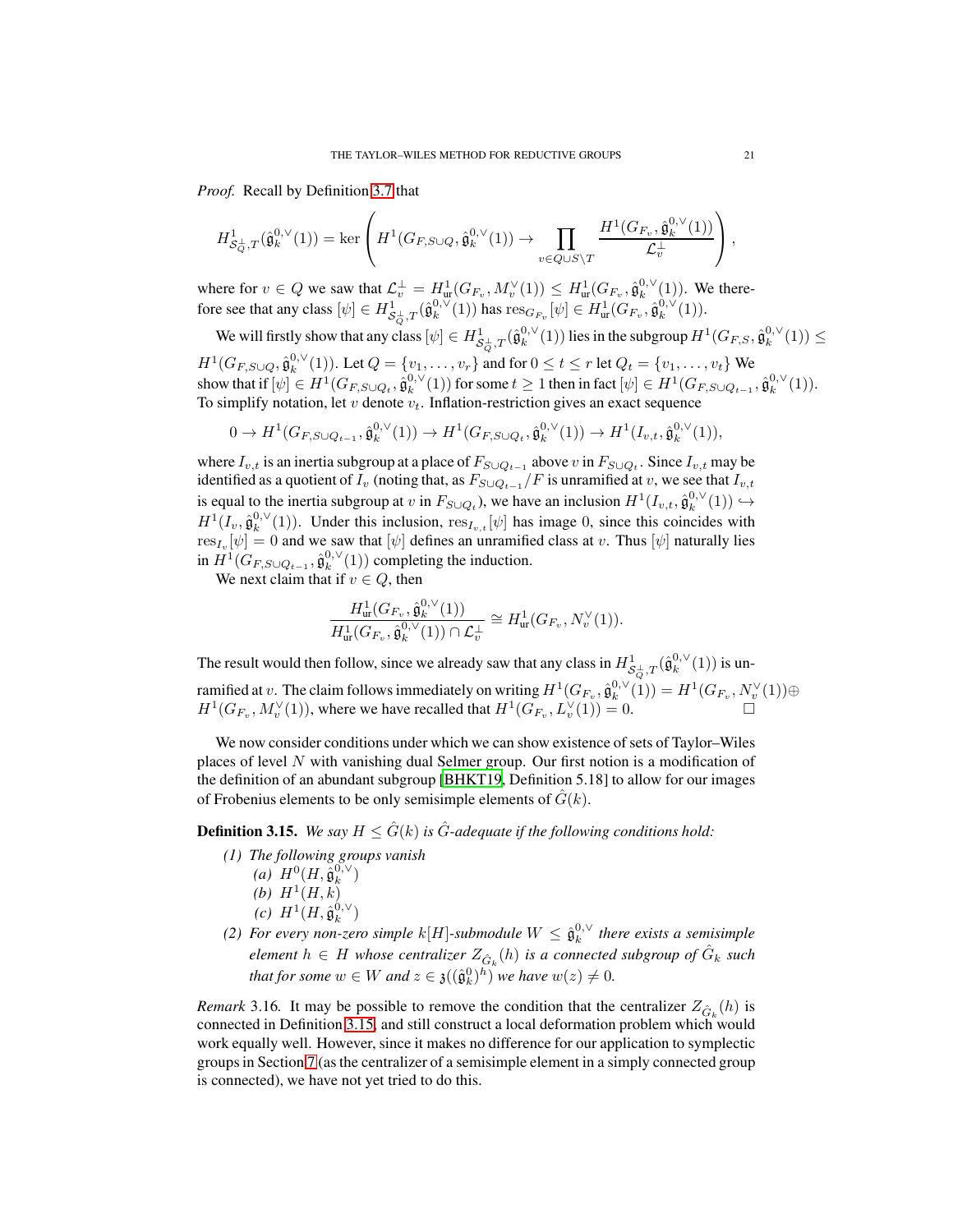Note that in the case of  $h \in H$  being regular semisimple we recover the original definition of  $\hat{G}$ -abundant (when  $\hat{G}$  is semisimple): the centralizer of h is a maximal torus and  $\mathfrak{z}((\hat{\mathfrak{g}}_k^0)^h) = (\hat{\mathfrak{g}}_k^0)^h$ , so taking  $z \in (\hat{\mathfrak{g}}_k^0)^h$  and  $w \in W$  with  $w(z) \neq 0$  shows the restriction of w to  $W^h$  is non-zero.

The following lemma has an identical proof to that of [\[BCGP21,](#page-81-0) Lemma 7.5.9].

<span id="page-21-1"></span>**Lemma 3.17.** Let  $n \geq 1$ . Suppose that  $H^0(\bar{\rho}(G_{F(\zeta_{p^n})}), \hat{\mathfrak{g}}_k^{0, \vee}) = 0$ . Let L be the fixed field of the module  $\hat{\mathfrak{g}}^{0,\vee}_k$ . Suppose that one of the following conditions holds

*(1)*  $\zeta_p \notin L$ 

(2)  $H^1(\bar{\rho}(G_{F(\zeta_{p^n})}), \hat{\mathfrak{g}}_k^{0,\vee}) = 0.$ *Then*  $H^1(\text{Gal}(L(\zeta_{p^n})/F), \hat{\mathfrak{g}}_k^{0,\vee}(1)) = 0.$ 

Let us now recall a form of the Chebotarev density theorem, which we will use to relate the existence of desired semisimple elements to a Frobenius element at some place of  $F$ .

Theorem 3.18 (Chebotarev density theorem). *Let* T *be a finite set of places of* F*. Then the set of Frobenius elements of the form* {Frobw} *for* w *a place of the maximal extension of* F unramified outside T not dividing T is a dense subset of  $G_{F,T}$ .

We are now ready to prove the standard result on the existence of sets of Taylor–Wiles places with vanishing dual Selmer group under suitable conditions on the image of  $\bar{\rho}$ .

<span id="page-21-0"></span>**Proposition 3.19.** *Let*  $S = (\bar{\rho}, S, {\Lambda_v}_{v \in S}, \psi, {\mathcal{D}_v}_{v \in S})$  *a global deformation problem and*  $T \subset S$  *with*  $S_p \subset T$ *. Let*  $n \geq 1$ *. Suppose that*  $\bar{\rho}(G_{F(\zeta_{p^n})}) \subset \hat{G}(k)$  *satisfies condition* [2](#page-20-1) *of Definition* [3.15,](#page-20-0) and if  $\zeta_p$  is in the fixed field of  $\hat{\mathfrak{g}}_k^{0,\vee}$  then suppose further that  $H^1(\bar{\rho}(G_{F(\zeta_{p^n})}), \hat{\mathfrak{g}}_k^{0,\vee}) = 0$ . Let  $q \geq h^1(G_{F,S}, \hat{\mathfrak{g}}_k^{0,\vee}(1))$ . Then there exists a set  $Q$  of *Taylor–Wiles places of level* n *such that*

- $H^1_{\mathcal{S}_Q^{\perp},T}(\hat{\mathfrak{g}}_k^{0,\vee}(1)) = 0$
- $\#Q = q$ .

*Proof.* By Lemma [3.14,](#page-19-2) it will suffice to find for each non-zero class  $[\psi] \in H^1(G_{F,S}, \hat{\mathfrak{g}}_k^{0,\vee}(1))$ infinitely many Taylor–Wiles places  $v$  of level  $n$  with  $[\psi]$  having non-zero image in  $H^1_{\rm ur}(G_{F_v},N_v^\vee(1)).$ Indeed, suppose that  $t < q$  and that we have inductively found Taylor–Wiles places  $Q_t = \{v_1, \ldots, v_t\}$  of level n for which  $h^1_{\mathcal{S}^{\perp}_{Q_t},T}(\hat{\mathfrak{g}}_k^{0,\vee}(1)) \leq q-t$ . If there still exists  $0 \neq [\psi] \in H^1_{\mathcal{S}^{\perp}_{\mathcal{O}},T}(\hat{\mathfrak{g}}_k^{0,\vee}(1))$  then we can find a Taylor–Wiles place  $v_{t+1} \notin Q_t$  of level *n* for which  $[\psi]$  has non-zero image in  $H^1_{ur}(G_{F_v}, N_{v_{t+1}}^{\vee}(1))$ . It then follows that  $h^1_{\mathcal{S}_{Q_{t+1}}^{\perp},T}(\hat{\mathfrak{g}}_k^{0,\vee}(1)) \leq q-t-1$ . So inductively we can always find some  $t \leq q$  and  $Q_t$ for which  $h^1_{\mathcal{S}_{Q_t}^{\perp},T}(\hat{\mathfrak{g}}_k^{0,\vee}(1)) = 0$ , and then we are done on extending  $Q_t$  by any other  $q-t$ choices of Taylor–Wiles places of level  $n$ .

So let  $[\psi] \in H^1(G_{F,S}, \hat{\mathfrak{g}}_k^{0,\vee}(1))$  be a non-zero class and suppose that we can always find  $\sigma \in G_{F(\zeta_{p^n})}$  such that  $\bar{\rho}(\sigma)$  is semisimple with connected centralizer and  $\psi(\sigma)(N) \neq 0$ , where  $N = \mathfrak{z}((\hat{\mathfrak{g}}_k^0)^\sigma)$ . We claim that by the Chebotarev density theorem we can find infinitely many places  $v \notin S$  with  $\bar{\rho}(\sigma) = \bar{\rho}(\text{Frob}_v), \psi(\sigma) = \psi(\text{Frob}_v)$  and  $\text{Frob}_v \in G_{F(\zeta_{p^n})}$ . Such a v would be a Taylor–Wiles place of level n with  $[\psi]$  having non-zero image in  $H^1(G_{F_v}, N_v^{\vee}(1))$ . Indeed, consider the non-empty open subset U of  $G_{F,S}$  given by the intersection of  $\bar{\rho}^{-1}\{\bar{\rho}(\sigma)\}\$ ,  $Gal(F_S/F(\zeta_{p^n}))$  and  $\psi^{-1}\{\psi(\sigma)\}\$ . The Frobenius elements are dense in  $G_{FS}$  by Chebotarev, so there exists (infinitely many) Frobenius elements  $Frob$ <sub>v</sub> satisfying  $\bar{\rho}(\text{Frob}_v) = \bar{\rho}(\sigma)$ ,  $\psi(\text{Frob}_v) = \psi(\sigma)$  and  $\text{Frob}_v \in G_{F(\zeta_{p^n})}$ .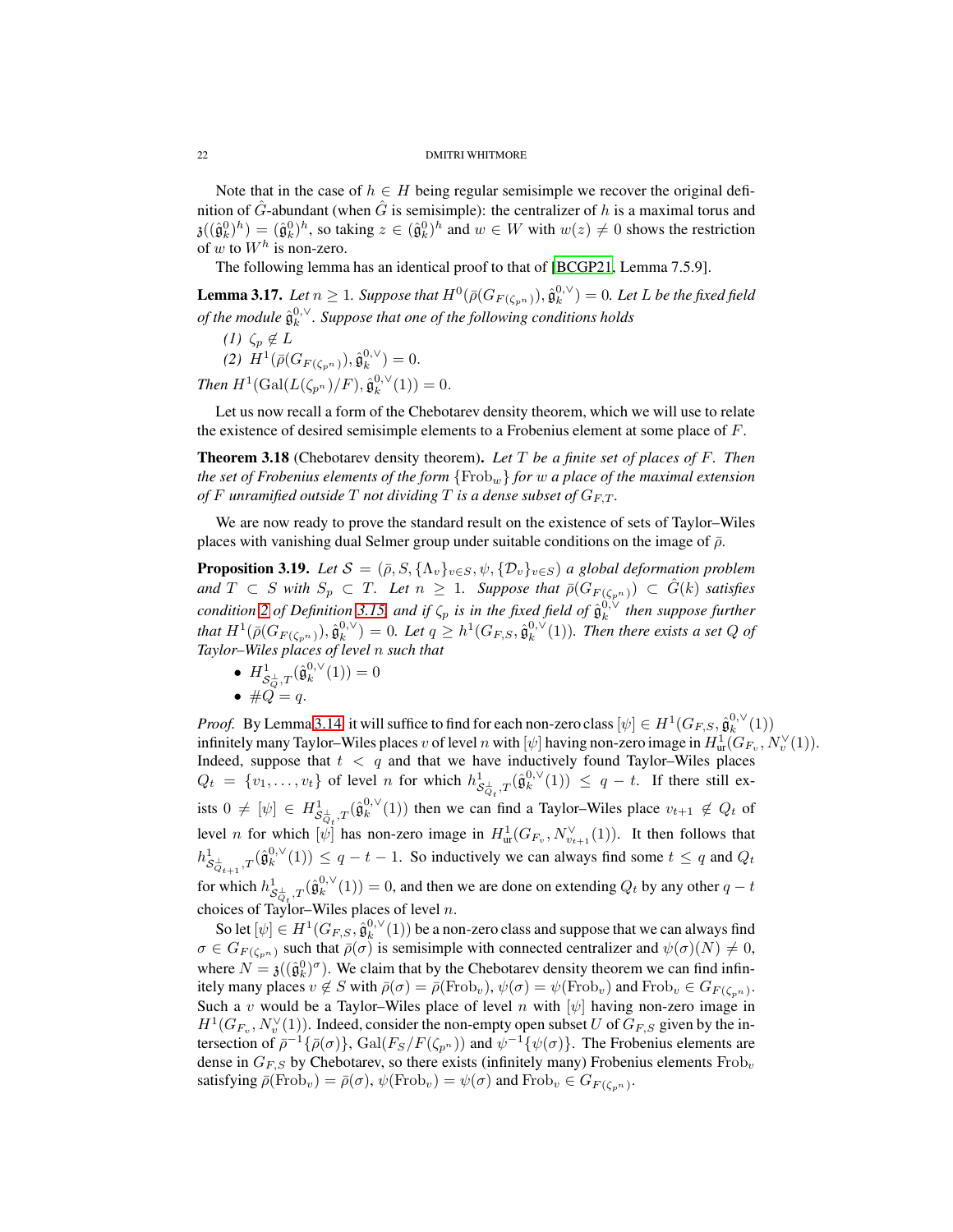We now show the existence of such a  $\sigma$ . Let  $F_n = F(\zeta_{p^n})$  and let  $H = \bar{\rho}(G_{F_n})$ . Let  $L$ be the fixed field of  $\hat{\mathfrak{g}}_k^{0,\vee}(1)$  and let  $L_n = L(\zeta_{p^n})$ . We will show that the restriction of  $\psi$  to  $G_{L_n, S}$  is a non-zero homomorphism which we denote  $f: G_{L_n, S} \to \hat{\mathfrak{g}}_k^{0, \vee}(1)$ . This would follow immediately from injectivity of the restriction map

$$
H^1(G_{F,S}, \hat{\mathfrak{g}}_k^{0,\vee}(1)) \to H^1(G_{L_n,S}, \hat{\mathfrak{g}}_k^{0,\vee}(1))^{G_F}.
$$

By inflation-restriction, the kernel of this map is given by

$$
H^1(\mathrm{Gal}(L(\zeta_{p^n})/F),\hat{\mathfrak{g}}_k^{0,\vee}(1))
$$

which therefore vanishes by Lemma [3.17.](#page-21-1)

Thus  $f(G_{L_n})$  is non-zero and moreover is a  $G_{F_n, S}$ -module, as for  $\sigma \in G_{L_n}$  and  $\tau \in$  $G_{F_n, S}$  we have

$$
\psi(\tau \sigma \tau^{-1}) = \psi(\tau) + \tau \psi(\sigma \tau^{-1})
$$
  
=  $\psi(\tau) + \tau(\psi(\sigma) + \sigma \psi(\tau^{-1}))$   
=  $\psi(\tau) + \tau \psi(\sigma) + \tau \psi(\tau^{-1})$   
=  $\psi(\text{id}) + \tau \psi(\sigma)$   
=  $\tau \psi(\sigma)$ .

Hence we can take a non-zero simple H-submodule  $W \leq f(G_{L_n,S})$ . Now use that H satisfies condition [2](#page-20-1) of Definition [3.15](#page-20-0) to find a  $\sigma_0 \in H$  with  $\bar{\rho}(\sigma_0)$  semisimple whose centralizer is connected, and such that there exists a  $w \in W$  and  $z \in \mathfrak{z}((\hat{\mathfrak{g}}_k^0)^{\sigma_0})$  with  $w(z) \neq 0$ . We may write  $w = \psi(\sigma)$  for some  $\sigma \in G_{L_n, S}$ . We claim that there exists  $\tau \in G_{L_n}$  with  $\psi(\tau \sigma_0)(\mathfrak{z}(\hat{\mathfrak{g}}_k^{\sigma_0})) \neq 0$ . If  $\psi(\sigma_0)(z) \neq 0$  then we're done. Otherwise  $\psi(\tau\sigma_0) = \psi(\tau) + \psi(\sigma_0)$ . So choose  $\tau$  to be such that  $\psi(\tau) = w$  and let  $\sigma = \tau\sigma_0$ . Then  $\psi(\sigma)(z) = \psi(\tau)(z) = w(z) \neq 0$ , and  $\mathfrak{z}((\hat{\mathfrak{g}}_k^0)^{\sigma_0}) = \mathfrak{z}((\hat{\mathfrak{g}}_k^0)^{\sigma})$ , so we're done.

 $\Box$ 

The hypotheses of Proposition [3.19](#page-21-0) motivates the following definition, which is a weakening of the notion of vast Galois representations of [\[BCGP21](#page-81-0), Definition 7.5.6].

<span id="page-22-0"></span>Definition 3.20. *A Galois representation*

$$
\bar{\rho}:G_F\to \hat{G}(k)
$$

*is said to be* Gˆ*-reasonable if the following conditions hold for all sufficiently large* n

 $(1)$   $\bar{\rho}(G_{F(\zeta_{n})}) \subset \hat{G}(k)$  *satisfies conditions [1a](#page-20-2) and [2](#page-20-1) of Definition [3.15](#page-20-0) (2)* if  $\zeta_p$  is in the fixed field of  $\hat{\mathfrak{g}}_k^{0,\vee}$  then  $H^1(\bar{\rho}(G_{F(\zeta_{p^n})}), \hat{\mathfrak{g}}_k^{0,\vee}) = 0$ .

Note that while Definition [3.15](#page-20-0) is a condition on a subgroup, Definition [3.20](#page-22-0) is a condition on a representation  $\bar{\rho}$ . We can relate these notions as follows

**Lemma 3.21.** *Suppose that*  $H^1(\bar{\rho}(G_{F(\zeta_p)}), k) = 0$ *. Then for every*  $n \geq 1$ *,*  $\bar{\rho}(G_{F(\zeta_p)}) = 1$  $\bar{\rho}(G_{F(\zeta_{nn})})$ *. In particular, if*  $\bar{\rho}(G_{F(\zeta_{nn})})$  *is*  $\hat{G}$ *-adequate then*  $\bar{\rho}$  *is*  $\hat{G}$ *-reasonable.* 

*Proof.* We have that  $\bar{\rho}(G_{F(\zeta_{p^n})})$  is a normal subgroup of  $\bar{\rho}(G_{F(\zeta_p)})$  of p-power index. If they weren't equal, there would therefore exist a non-trivial homomorphism  $\bar{\rho}(G_{F(\zeta_p)}) \to$  $\mathbb{Z}/p\mathbb{Z}$ , which would contradict the hypothesis that  $H^1(\bar{\rho}(G_{F(\zeta_p)}), k) = 0$ .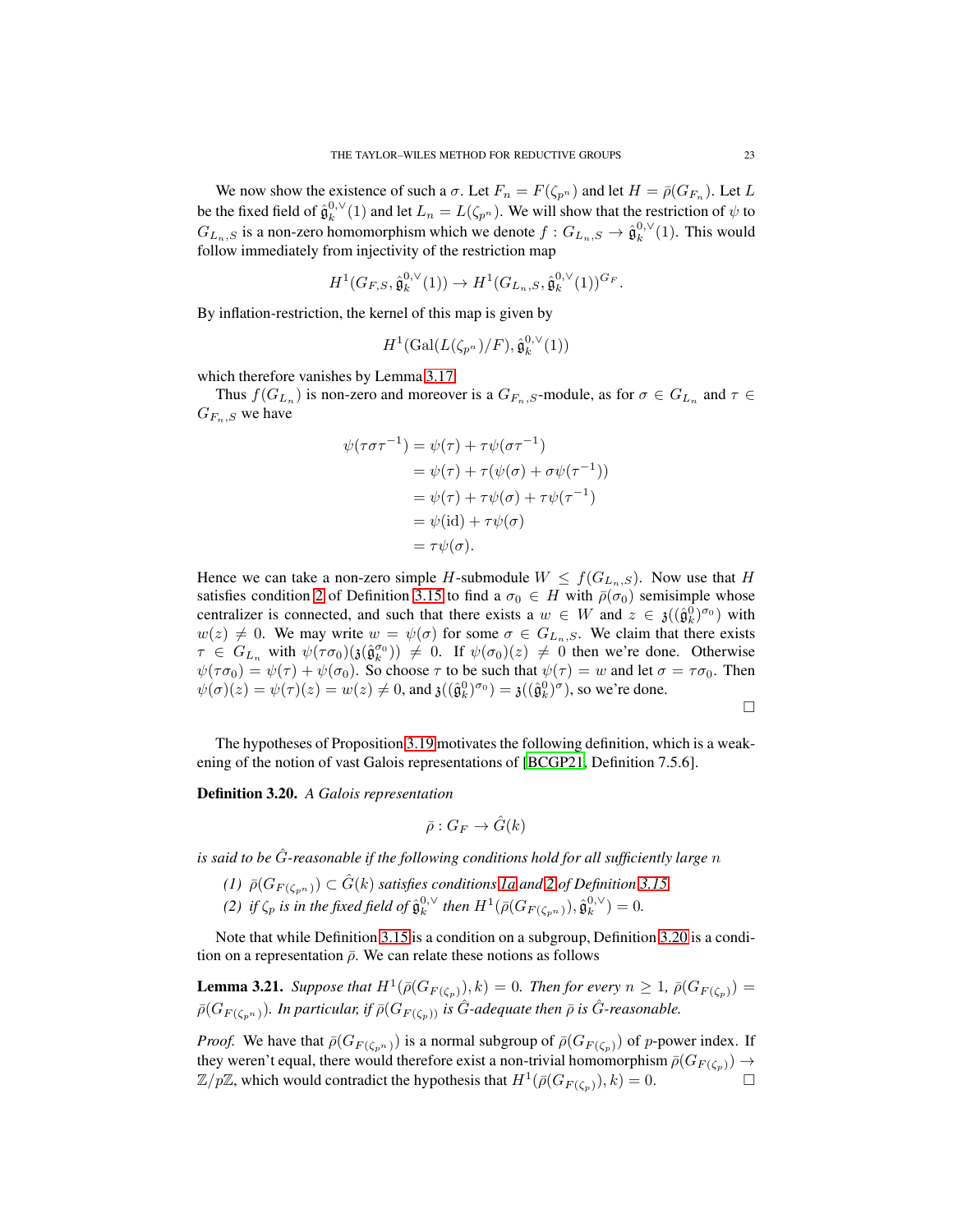<span id="page-23-0"></span>3.3. Dual groups and the  $\Delta_{\mathcal{Q}}$ -action. To begin this section, we will recall some properties of (pinned) root data over a general scheme from [\[DG70\]](#page-81-5) and the relationship to reductive group schemes. Let S be a scheme and T a torus over S. We recall the notion of a root datum in  $T$  over  $S$  from [\[DG70](#page-81-5), Exp XXII Définition 1.9]. This consists of

- a finite subgroup scheme  $\mathcal{R} \subset \text{Hom}_{S-gp}(T, \mathbb{G}_{m,S})$
- a finite subgroup scheme  $\mathcal{R}^{\vee} \subset \text{Hom}_{S-gp}(\mathbb{G}_{m,S},T)$
- an isomorphism  $\mathcal{R} \to \mathcal{R}^{\vee}$  denoted  $\alpha \mapsto \alpha^{\vee}$

such that for every  $S' \to S$ 

- for every  $\alpha \in \mathcal{R}(S')$  we have  $\alpha \circ \alpha^{\vee} = 2$
- for every  $\alpha, \beta \in \mathcal{R}(S')$  we have

$$
\alpha - (\beta^{\vee}, \alpha)\beta \in \mathcal{R}(S') \quad \alpha^{\vee} - (\alpha^{\vee}, \beta)\beta^{\vee} \in \mathcal{R}^{\vee}(S').
$$

The root datum is called reduced if whenever  $S' \to S$  is non-empty and  $\alpha \in \mathcal{R}(S')$  we have  $2\alpha \notin \mathcal{R}(S')$ . Suppose now that the T torus is split, so that we can identify the characters and cocharacters of T with finite free  $\mathbb{Z}$ -modules. Then R (resp. R') can be identified with a finite subset  $\Phi \subset X^*(T)$  (resp.  $\Phi^{\vee} \subset X_*(T)$ ). A set of simple roots  $\Delta \subset \Phi$  is a subset such that each  $\alpha \in \Phi$  can be written uniquely as a linear combination of elements of  $\Delta$  with integral coefficients all of the same sign. A pinned root datum over S is then the data of a root datum together with a system of simple roots ([\[DG70,](#page-81-5) Exp XXIII 1.5]). We can denote such a pinned root datum by a tuple

$$
R = (X^*(T), \Phi, \Delta, X_*(T), \Phi^{\vee}, \Delta^{\vee}),
$$

where  $\Delta^{\vee} = {\alpha^{\vee} : \alpha \in \Delta}$ . We can then form the dual root datum

$$
R^{\vee} = (X_*(T), \Phi^{\vee}, \Delta^{\vee}, X^*(T), \Phi, \Delta)
$$

given by interchanging the roles of  $X^*(T)$  and  $X_*(T)$ .

Suppose now that  $G$  is a reductive group scheme over  $S$  together with a split maximal torus T. A pinning of G with respect to T, as in [\[DG70,](#page-81-5) Exp XXIII Définition 1.1] is the data of a root basis  $\Delta$  of the arising set of roots together with sections  $X_{\alpha} \in \Gamma(S, \mathfrak{g}_{\alpha})^{\times}$ for every  $\alpha \in \Delta$ . The functor assigning a pinned reductive group G over S to its pinned root datum  $R(G)$  defines an equivalence of categories to the category of pinned reduced root data over  $S$ , as stated in [\[DG70,](#page-81-5) Exp XXV Théorème 1.1]. The data of the sections  $X_\alpha$  is to ensure faithfulness of this functor and does not change the arising pinned root datum. If  $B \subset G$  is a Borel subgroup containing T, then B determines a unique choice of root basis  $\Delta$  by insisting  $\Delta \subset \Phi^+$ , the positive roots with respect to B. Hence the choice of B determines a pinned root datum. We note that if we have an isomorphism of pinned root data then it is unique, by [\[DG70](#page-81-5), Exp XXIII Corollaire 5.5]. Given a reduced pinned root datum then, we can view this as a reduced pinned root datum over  $\mathbb Z$  and hence this determines (up to isomorphism) a reductive group scheme over  $\mathbb Z$  together with a split maximal torus and Borel subgroup containing it.

Now let  $\hat{T} \subset \hat{B} \subset \hat{G}$  be a choice of split maximal torus and Borel subgroup of  $\hat{G}$ , determining a pinned root datum  $R(\hat{G})$  and dual root datum  $R(\hat{G})^\vee$ . Let  $G$  be a reductive group scheme defined over either  $\mathcal{O}_F$  in the case that F is a number field, or  $\mathbb{F}_q$  in the function field case, together with a split maximal torus  $T$  and Borel subgroup  $B$  with root datum  $R(G)$  and suppose there exists an isomorphism  $R(G) \cong R(\hat{G})^{\vee}$ . We see that for every such choice of split maximal torus  $\hat{T}$  and Borel subgroup  $\hat{B}$  containing  $\hat{T}$  we get unique isomorphisms  $X^*(\hat{T}) \cong X_*(T)$  and  $X_*(\hat{T}) \cong X^*(T)$ . We will now suppose that we have fixed such a  $\hat{T}$  and  $\hat{B}$  and let  $\iota$  denote this isomorphism of pinned root data.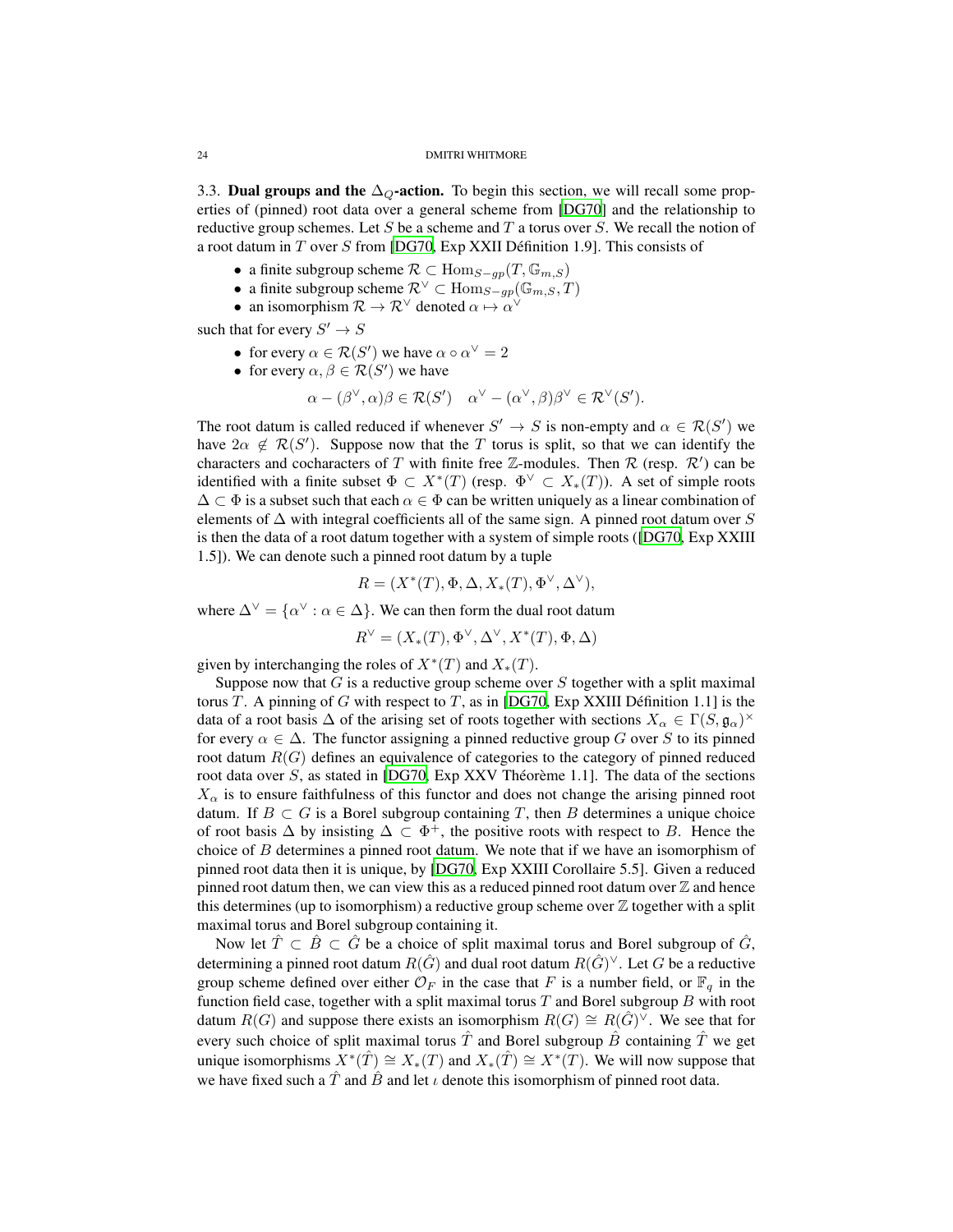Suppose that  $\hat{P}$  is a standard parabolic subgroup of  $\hat{G}$  (so  $\hat{B} \subset \hat{P}$ ) and  $\hat{L}$  is a standard Levi factor of  $\hat{P}$  (so  $\hat{T} \subset \hat{L}$ ). Then the isomorphism of root data determines dual subgroups P and L of G, which are a standard parabolic and standard Levi subgroup respectively. We will explain this now, following the explanation of [\[Sch05,](#page-83-2) 2.3]. Let  $\Delta$  be the set of simple roots of  $\hat{G}$ , and  $\hat{\Delta}_{\hat{P}} \subset \hat{\Delta}$  be the set of simple roots corresponding to  $\hat{P}$  under the bijection between subsets of simple roots and standard parabolic subgroups. We can then form the parabolic subgroup of  $P \subset G$  dual to  $\hat{P}$  by defining P to be the standard parabolic subgroup of  $G$  corresponding to the subset of simple roots given by the image of  $\hat{\Delta}_{\hat{P}}^{\vee}$  under  $\iota$ . The dual Levi subgroup  $L$  can then be taken to be the unique Levi factor containing the maximal torus T. There will then be an isomorphism of pinned root data between that of  $L$ and  $\hat{L}$  induced by  $\iota$ , where the pinned root datum of  $L$  (resp  $\hat{L}$ ) is defined via the maximal torus T (resp. T) and Borel subgroup  $B \cap L$  (resp.  $\overline{B} \cap L$ ).

There is also a duality induced between  $Z(\hat{G})^{\circ}$  and  $C_G$ . Recall here that the cocenter  $C_G = G/G^{\text{der}}$  is the quotient of G by its derived group. We may view  $X_*(Z(\hat{G})^{\circ})$  as a submodule of  $X_*(\hat{T})$  and  $X^*(C_G)$  as a submodule of  $X_*(T)$ ; we claim that these submodules are identified via  $\iota$ . This is immediate from the characterizations of these submodules as the annihilators of the roots of  $G$  (resp. coroots of  $G$ ). This description of the coroots of the connected center follows from viewing  $Z(\widehat{G}) = \bigcap_{\alpha \in \widehat{\Delta}} \ker(\alpha)$ , a consequence of  $Z(\widehat{G})$ being the kernel of the adjoint representation of  $\hat{G}$ . This characterization of the cocenter, on the other hand, follows from the start of the proof of [\[Con14,](#page-81-4) 5.3.1].

Suppose now that  $(Q, \{(\hat{T}_v, \hat{B}_v)\}_{v \in Q})$  is a Taylor–Wiles datum and let  $v \in Q$ . The data of the split maximal torus  $\hat T_v$  and Borel subgroup  $\hat B_v$  thus determines unique isomorphisms  $X^*(T) \cong X_*(\hat{T}_v)$  and  $X_*(T) \cong X^*(\hat{T}_v)$  which we will denote by  $\iota_v$  in both cases. Let  $\bar{g}_v = \bar{\rho}(\phi_v)$  and recall that the centralizer of  $\bar{g}_v$  in  $\hat{G}_k$  is a connected reductive closed subgroup  $M_{\bar{g}_v}$  of  $\hat{G}_k$  containing the torus  $\hat{T}_v$ . It is not, in general, a Levi subgroup of  $\hat{G}_k$  (consider, for example, a semisimple element of  $Sp_4(k)$  of order 2 with char  $k \neq 2$ : its centralizer will be isomorphic to  $SL_2 \times SL_2$ , which is not the centralizer of any torus). However, we can use the connected center of  $M_{\bar{g}_v}$  to construct a Levi subgroup  $\hat{L}_v$  of  $\hat{G}_k$ .

**Definition 3.22**  $(\hat{L}_v$  and  $L_v)$ . Let  $\hat{L}_v = Z_{\hat{G}_k}(Z(M_{\bar{g}_v})^{\circ})$  denote the centralizer of the identity component of the center of  $M_{\bar{g}_v}$ . This is a standard Levi subgroup of  $\hat{G}_k$ . Let  $L_v$ *denote the dual Levi subgroup of G arising from*  $\iota_v$ .

Note that  $\hat{L}_v$  will always contain  $M_{\bar{g}_v}$  and their connected centers will coincide. As above,  $\iota_v$  allows us to identify  $X_*(Z(M_{\bar{g}})^\circ) \subset X_*(\hat{T}_v)$  with  $X^*(C_{L_v}) \subset X^*(T)$ .

Suppose now that  $\rho_v \in \mathcal{D}_v^{\square,\mathrm{TW}}(A)$  for some  $A \in \mathrm{CNL}_{\mathcal{O}}$  and let  $g = \rho(\phi_v)$ . Then since  $\rho_v$  lifts the unramified representition  $\bar{\rho}_v$ , we have by definition of  $\mathcal{D}_v^{\square,\text{TW}}$  that  $\rho|_{I_v}$  is valued in ker $(Z(M_g)(A) \to Z(M_g)(k)$ , where  $M_g$  is as in Theorem [2.14.](#page-11-0) This group is prop and abelian, so  $\rho|_{I_v}$  factors through the maximal p-power quotient of  $k(v)^\times$ , viewing  $k(v)^\times$  as a quotient of  $I_v$ . We thus obtain a map in  $Hom(k(v)^\times, Z(M_g)^\circ(A))$ . Given  $\alpha \in X_*(C_{L_v})$  we have  $\iota_v(\alpha) \in X^*(Z(M_{\bar{g}})^{\circ})$  which lifts to a unique homomorphism of A-tori,  $Z(M_g)^\circ \to \mathbb{G}_{m,A}$ . We can thus define a bijection

$$
Hom(k(v)^{\times}, Z(M_g)^{\circ}(A)) \to Hom(X_*(C_{L_v}) \otimes k(v)^{\times}, A^{\times})
$$
  

$$
\varphi \mapsto (\alpha \otimes x \mapsto \iota_v(\alpha)(\varphi(x)))
$$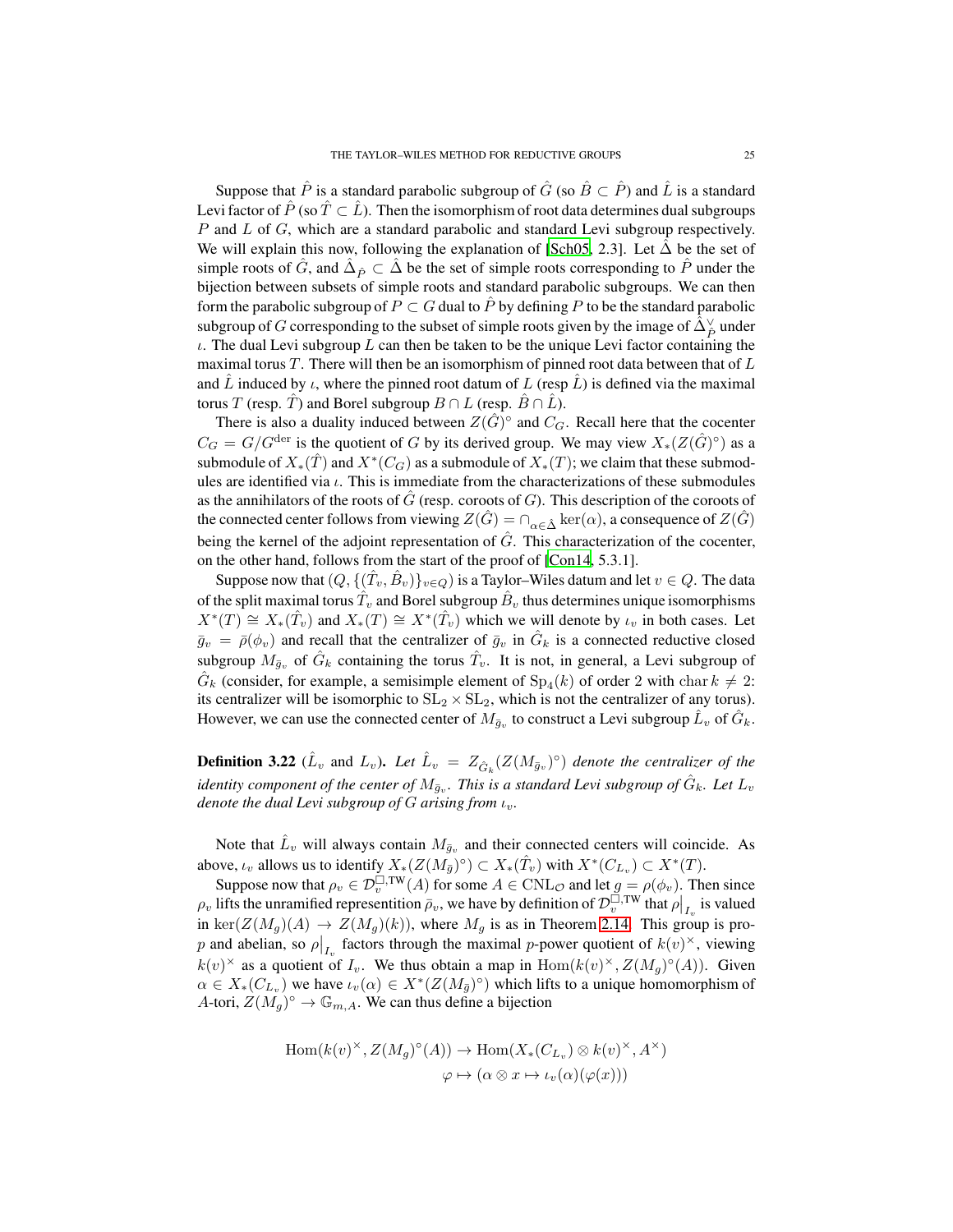which can be thought as an instance of tensor-hom adjunction. Thus we obtain a map  $C_{L_v}(k(v)) \to A^{\times}$ , and it can be checked that this map factors through the maximal ppower quotient of  $C_{L_v}(k(v))$ . Since  $\psi|_{I_v}$  is trivial, this map is also trivial on the image of  $Z(G)(k(v))$  in  $C_{L_v}(k(v))$ , as  $\iota_v$  induces an isomorphism  $X_*(Z(G)^{\circ}) \cong X^*(C_{\hat{G}})$ . Note that since p is a prime of very good characteristic, the images of  $Z(G)^{\circ}(k(v))$  and  $Z(G)(k(v))$  in the maximal p-power order quotient of  $C_{L_v}(k(v))$  coincide.

We thus define  $\Delta_v$  to be the maximal quotient of  $C_{L_v}(k(v))$  which is of p-power order and for which the image of  $Z(G)(k(v))$  is trivial. From this discussion, we see that  $\rho$  induces a group homomorphism  $\Delta_v \to A^{\times}$ , and it is clear that this construction is functorial in A. The assignment of a representation to the  $\Delta_v$ -action is also constant on strict equivalence classes. Indeed, if  $\gamma \in \text{ker}(\hat{G}(A) \to \hat{G}(k))$ , set  $g' = \text{Ad}(\gamma)(g)$ . Then  $\text{Ad}(\gamma)(Z(M_g)) = Z(M_{g'})$  by Lemma [2.16](#page-12-3) and hence  $\gamma$  will define an isomorphism  $X^*(Z(M_g)) \to X^*(Z(M_{g'}))$  which is the identity on reduction modulo  $m_A$ .

Associated to the Taylor–Wiles datum  $(Q, \{(\hat{T}_v, \hat{B}_v)\}_{v \in Q})$ , we can now set  $\Delta_Q = \prod_{v \in Q} \Delta_v$ . Suppose that  $S = (\bar{\rho}, S, \{\Lambda_v\}_{v \in S}, \psi, \{\mathcal{D}_v^{\square}\}_{v \in S})$  is any global deformation  $v \in Q$   $\Delta_v$ . Suppose that  $S = (\bar{\rho}, S, {\{\Lambda_v\}}_{v \in S}, \psi, {\{\mathcal{D}_v^{\Box}\}}_{v \in S})$  is any global deformation problem,  $T \subset S$  is any subset, and consider  $\mathcal{S}_Q$ , the augmented deformation problem. If  $\rho$ defines a class in  $\mathcal{D}_{\mathcal{S}_Q}^T(A)$  then we obtain a map  $\Delta_v \to A^\times$  for every  $v \in Q$ , and hence a map  $\Delta_Q \to A^{\times}$ . In particular, we obtain a map  $\Delta_Q \to (R_{S_Q}^T)^{\times}$ . If we let  $\mathfrak{a}_Q$  denote the ideal of  $(R_{\mathcal{S}_Q}^T)^\times$  generated by the images of  $\delta - 1$  for  $\delta \in \Delta_Q$ , we have an isomorphism  $R_{\mathcal{S}_{Q}}^{T}/\mathfrak{a}_{Q} \to R_{\mathcal{S}}^{T}.$  This is clear from noting that, for  $v \in Q,$  a lift in  $\mathcal{D}_v^{\square,\text{TW}}(A)$  is unramified if and only if the map  $\Delta_v \to A^\times$  is trivial.

<span id="page-25-0"></span>3.4. Presentations of framed deformation rings in the number fields case. In this section let F be a number field and suppose that  $p > 2$ . Let  $T \subset S$  with  $S_p \subset T$ . Suppose that  $S = (\bar{\rho}, S, \{\Lambda_v\}_{v \in S}, \psi, \{\mathcal{D}_v^{\square}\}_{v \in S})$  is a global deformation problem such that for every  $v \in S \setminus T$  we have  $\mathcal{D}_v^{\square} = D_v^{\square}$  and  $\Lambda_v = \mathcal{O}$ . Then for  $v \in S \setminus T$  we have  $\mathcal{L}_v = H^1(G_{F_v}, \hat{\mathfrak{g}}_k^0)$ . Set  $R^{T,\text{loc}} = \hat{\otimes}_{v \in T} R_v^{\square}$ . This has the structure of a  $\Lambda = \otimes_{v \in T} \Lambda_v$ . algebra. Now let  $(Q, \{(\hat{T}_v, \hat{B}_v)\}_{v \in Q})$  be a Taylor–Wiles datum (with  $Q$  possibly empty) and consider the augmented deformation problem  $\mathcal{S}_Q$ . For  $v \in T$  there is a natural transformation of functors  $\mathcal{D}_{S_Q}^T \to \mathcal{D}_v^{\square}$  on  $\text{CNL}_{\Lambda_v}$  given by  $(\rho, {\{\gamma_v\}_{v \in T}}) \mapsto {\gamma_v^{-1}\rho|_{G_{F_v}}} {\gamma_v}$ . Thus for each  $v \in T$  we have a morphism  $R_v^{\square} \to R_{S_Q}^T$  in  $\text{CNL}_{\Lambda_v}$ . Tensoring, we obtain a map  $R^{T,\text{loc}} \to R_{\mathcal{S}_{Q}}^{T}$  in  $\text{CNL}_{\Lambda}$ . The Selmer groups in this case become

$$
H^1_{\mathcal{S}_Q,T}(\hat{\mathfrak{g}}_k^0) = \ker\left(H^1(G_{F,S\cup Q},\hat{\mathfrak{g}}_k^0) \to \left(\prod_{v\in Q} \frac{H^1(G_{F_v},\hat{\mathfrak{g}}_k^0)}{\mathcal{L}_v} \times \prod_{v\in T} H^1(G_{F_v},\hat{\mathfrak{g}}_k^0)\right)\right)
$$
  

$$
H^1_{\mathcal{S}_Q^{\perp},T}(\hat{\mathfrak{g}}_k^{0,\vee}(1)) = \ker\left(H^1(G_{F,S\cup Q},\hat{\mathfrak{g}}_k^{0,\vee}(1)) \to \prod_{v\in S\setminus T} H^1(G_{F_v},\hat{\mathfrak{g}}_k^{0,\vee}(1)) \times \prod_{v\in Q} \frac{H^1(G_{F_v},\hat{\mathfrak{g}}_k^{0,\vee}(1))}{\mathcal{L}_v^{\perp}}\right).
$$

<span id="page-25-1"></span>**Proposition 3.23.** With the above setup, there exists a surjective morphism  $R^{T,\text{loc}}[[X_1,\ldots,X_q]] \rightarrow$  $R_{\mathcal{S}_{Q}}^{T}$  in  $\mathrm{CNL}_{\Lambda}$  with

$$
g = h_{\mathcal{S}_{Q}^{\perp},T}^{1}(\hat{\mathfrak{g}}_{k}^{0,\vee}(1)) - h^{0}(G_{F,S},\hat{\mathfrak{g}}_{k}^{0,\vee}(1)) - \sum_{v|\infty} h^{0}(G_{F_{v}},\hat{\mathfrak{g}}_{k}^{0})
$$

$$
+ \sum_{v \in S\backslash T} h^{0}(G_{F_{v}},\hat{\mathfrak{g}}_{k}^{0,\vee}(1)) + z(\#T - 1) + \sum_{v \in Q} n_{v}.
$$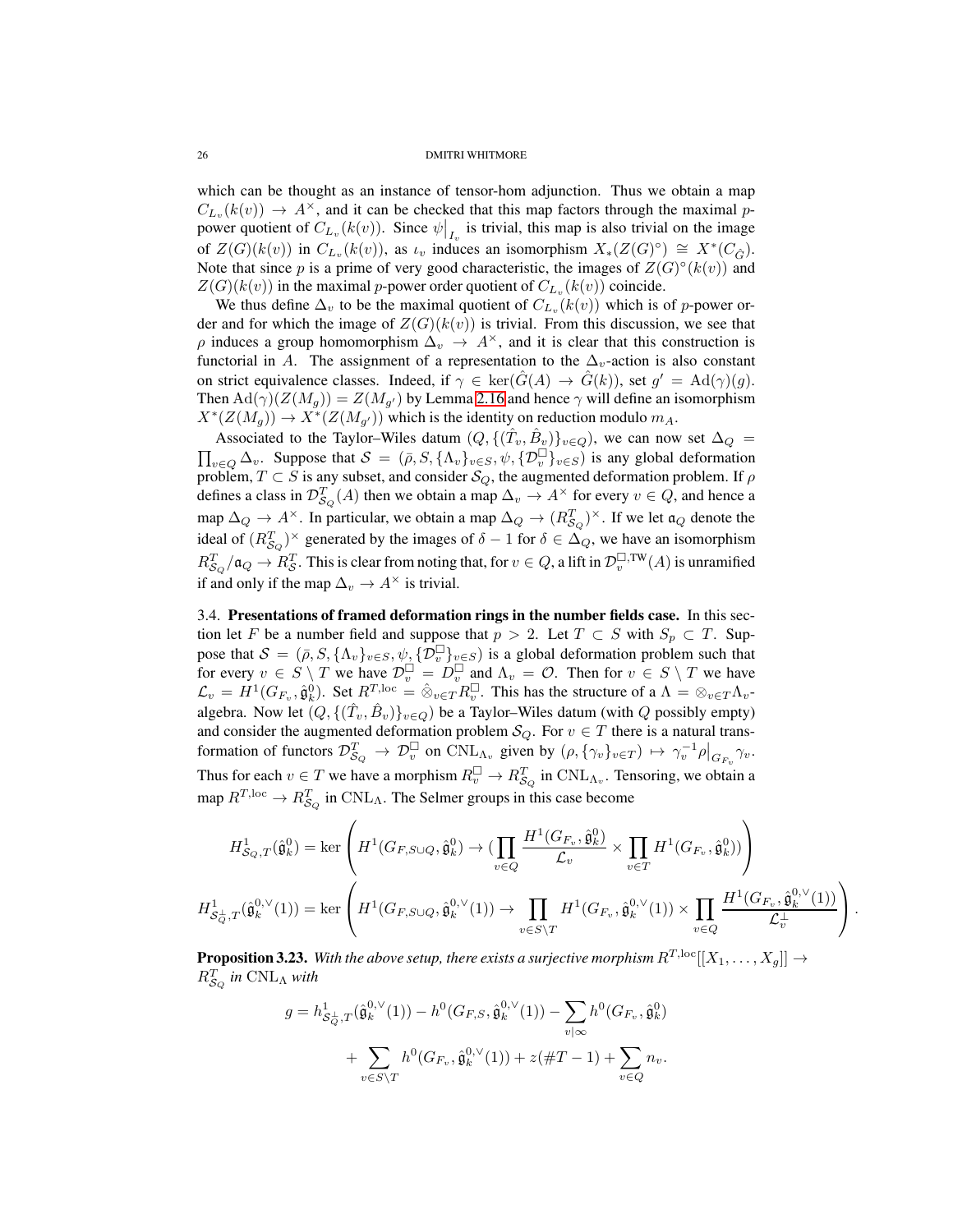*Here*  $z = \dim Z(\hat{G}_k)$  *and for*  $v \in Q$  *we have*  $n_v = \dim Z(M_{\bar{\rho}(\phi_v)}) - z$ *.* 

*Proof.* Note firstly that if  $A \to B$  is a morphism in CNL<sub>A</sub> then taking  $g = \dim_k m_B/(m_A, m_B^2)$ we can find a surjection  $A[[X_1, \ldots, X_g]] \to B$  by sending the  $X_i$  to lifts of a k-basis of  $m_B/(m_A, m_B^2)$ . Viewed in terms of relative tangent spaces we have an exact sequence of k-vector spaces

$$
m_A/(m_A, m_A^2) \to m_B/(m_A, m_B^2) \to m_B/(m_A, m_B^2) \to 0
$$

so it is equivalent to compute the dimension of

$$
\ker \left[ \left( m_B/(m_\Lambda,m_B^2) \right)^* \to \left( m_A/(m_\Lambda,m_A^2) \right)^* \right],
$$

the map on relative cotangent spaces. For  $R \in \text{CNL}_\Lambda$  we can identify  $(m_R/(m_\Lambda, m_R^2))^* \cong$  $\text{Hom}_{\text{CNL}_{\Lambda}}(R, k[\epsilon])$ . Hence taking  $A = R^{T, \text{loc}}$  and  $B = R^{T}_{\mathcal{S}_{Q}}$  now, we can understand these maps explicitly in terms of  $k[\epsilon]$ -points of the functors they represent. By definition, the map will send a strict equivalence class to a tuple  $(\rho, {\gamma_v}_{v \in T}) \mapsto (\gamma_v^{-1} \rho \big|_{G_{F_v}} \gamma_v)_{v \in T}$ . Before continuing further, we introduce the following notation:

$$
Z_Q^1 = \ker\left(Z^1(G_{F_{S\cup Q}}, \hat{\mathfrak{g}}_k^0) \to \prod_{v \in Q} \frac{H^1(G_{F_v}, \hat{\mathfrak{g}}_k^0)}{\mathcal{L}_v}\right)
$$

$$
H_Q^1 = \ker\left(H^1(G_{F_{S\cup Q}}, \hat{\mathfrak{g}}_k^0) \to \prod_{v \in Q} \frac{H^1(G_{F_v}, \hat{\mathfrak{g}}_k^0)}{\mathcal{L}_v}\right).
$$

Since we are working with  $k[\epsilon]$ -points, we can view the assignment above in terms of cocyles as a map

$$
\alpha_2 : \left( Z_Q^1 \times \prod_{v \in T} \hat{\mathfrak{g}}_k \right) / \sim \to \prod_{v \in T} Z^1(G_{F_v}, \hat{\mathfrak{g}}_k^0)
$$

$$
(\psi, (\gamma_v)_{v \in T}) \mapsto (\psi|_{G_{F_v}} - \delta(\gamma_v))
$$

where  $\delta$  is the usual coboundary map and the equivalence relation  $\sim$  is given by  $(\psi,(\gamma_v)_{v\in T}) \sim$  $(\psi', (\gamma'_v)_{v \in T})$  if there exists  $\alpha \in \hat{\mathfrak{g}}_k$  such that  $\psi' = \psi + \delta(\alpha)$  and  $\gamma'_v = \gamma_v + \alpha$  for every  $v \in T$  (see Definition [3.4\)](#page-16-3).

Now consider the following commutative diagram, whose rows are short exact sequences.

$$
\begin{array}{ccccccc}\n0 & \xrightarrow{\hspace{15mm}} & \hat{\mathfrak{g}}_{k}^{0} \times \prod_{v \in T} \hat{\mathfrak{g}}_{k} & \xrightarrow{\delta \times \mathrm{id}} & Z_{Q}^{1} \times \prod_{v \in T} \hat{\mathfrak{g}}_{k} & \xrightarrow{\hspace{15mm}} & H_{Q}^{1} & \xrightarrow{\hspace{15mm}} & 0 \\
& & \downarrow^{\alpha_{1}} & & \downarrow^{\alpha_{2}} & & \downarrow^{\alpha_{3}} \\
0 & \xrightarrow{\hspace{15mm}} & \prod_{v \in T} \frac{Z^{0}(G_{F_{v}}, \hat{\mathfrak{g}}_{k})}{H^{0}(G_{F_{v}}, \hat{\mathfrak{g}}_{k})} & \xrightarrow{\delta} & \prod_{v \in T} Z^{1}(G_{F_{v}}, \hat{\mathfrak{g}}_{k}^{0}) & \xrightarrow{\hspace{15mm}} & \prod_{v \in T} H^{1}(G_{F_{v}}, \hat{\mathfrak{g}}_{k}^{0}) & \xrightarrow{\hspace{15mm}} & 0\n\end{array}
$$

Here the map  $\alpha_1$  is defined by  $(\gamma, \{\gamma_v\}_{v \in T}) \mapsto (\gamma + \gamma_v)_{v \in T}$ . The map  $\alpha_3$  sends  $(\psi, \{\gamma_v\}_{v \in T}) \mapsto$  $[\psi]$ , forgetting the data of the  $\{\gamma_v\}_{v \in T}$ . The final row is then just the product over  $v \in T$ of the exact sequences

$$
0 \to \frac{Z^0(G_{F_v}, \hat{\mathfrak{g}}_k)}{H^0(G_{F_v}, \hat{\mathfrak{g}}_k)} \to Z^1(G_{F_v}, \hat{\mathfrak{g}}_k^0) \to H^1(G_{F_v}, \hat{\mathfrak{g}}_k^0) \to 0,
$$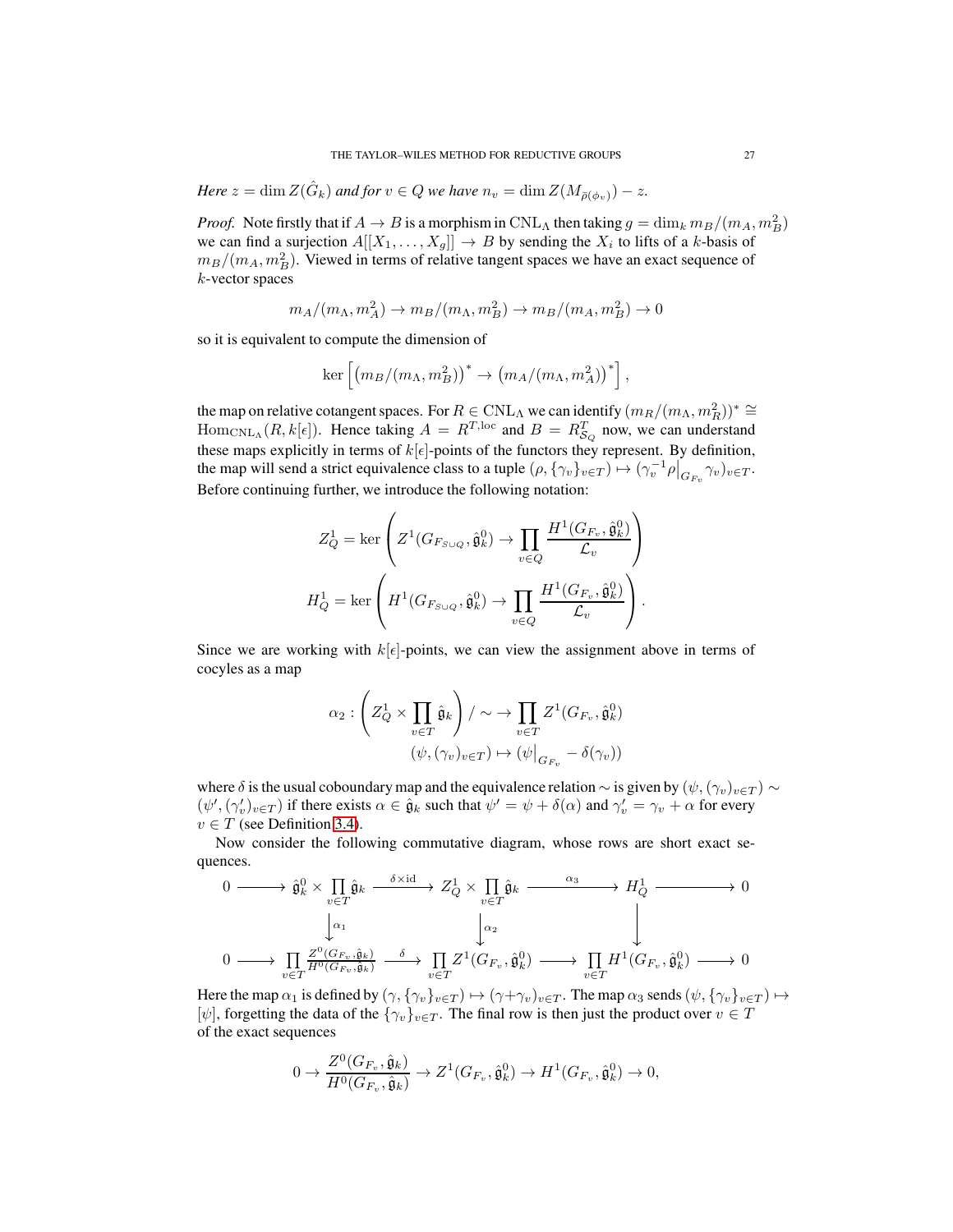where we have used the isomorphism  $\frac{Z^0(G_{F_v}, \hat{\mathfrak{g}}_k^0)}{H^0(G_v, \hat{\mathfrak{g}}_k^0)}$  $\frac{Z^0(G_{F_v},\hat{\mathfrak{g}}_k^0)}{H^0(G_{F_v},\hat{\mathfrak{g}}_k^0)}\cong \frac{Z^0(G_{F_v},\hat{\mathfrak{g}}_k)}{H^0(G_{F_v},\hat{\mathfrak{g}}_k)}$  $\frac{Z(\mathbf{G}_{F_v}, \mathbf{g}_k)}{H^0(G_{F_v}, \hat{\mathbf{g}}_k)}$ . Since  $\alpha_1$  is surjective, it follows by the snake lemma that

$$
g = \sum_{v \in T} h^0(G_{F_v}, \hat{\mathfrak{g}}_k) + \dim_k(\hat{\mathfrak{g}}_k^0) - h^0(G_{F,S}, \hat{\mathfrak{g}}_k^0) + h^1_{S_Q, T} - \dim \hat{\mathfrak{g}}_k
$$
  
= 
$$
\sum_{v \in T} h^0(G_{F_v}, \hat{\mathfrak{g}}_k) - h^0(G_{F,S}, \hat{\mathfrak{g}}_k) + h^1_{S_Q, T},
$$

where we have used the decomposition of  $\hat{g}_k$  as a direct sum of  $\hat{g}_k^0$  and a trivial submodule again and that the equivalence relation ∼ defines a quotient by a subspace of dimension  $\dim_k \hat{\mathfrak{g}}_k$  since  $T \neq \emptyset$ .

We have by [\[DDT95,](#page-81-10) Theorem 2.19] that

$$
h_{\mathcal{S}_Q,T}^1(\hat{\mathfrak{g}}_k^0) = h_{\mathcal{S}_Q^{\perp},T}^1(\hat{\mathfrak{g}}_k^{0,\vee}(1)) + h^0(G_{F,S},\hat{\mathfrak{g}}_k^0) - h^0(G_{F,S},\hat{\mathfrak{g}}_k^{0,\vee}(1)) - \sum_{v|\infty} h^0(G_{F_v},\hat{\mathfrak{g}}_k^0)
$$

$$
- \sum_{v\in T} h^0(G_{F_v},\hat{\mathfrak{g}}_k^0) + \sum_{v\in S\setminus T} \left( h^1(G_{F_v},\hat{\mathfrak{g}}_k^0 - h^0(F_v,\hat{\mathfrak{g}}_k^0)) + \sum_{v\in Q} n_v,
$$

where we have used that  $H^1(G_{F_v}, \hat{g}_k) = 0$  if  $v | \infty$  by the assumption that char  $k > 2$ . The result then follows on applying the local Euler characteristic formula together with Tate duality at those places  $v \in S \setminus T$ .

**Corollary 3.24.** *Continue with the same setup as above, but with*  $T = S$ *. Let*  $n \ge 1$ *.*  $Suppose$  that  $\bar{\rho}$  is  $\hat{G}$ -reasonable. Let  $q \geq h^1(G_{F,S}, \hat{\mathfrak{g}}_k^{0,\vee}(1))$ . Then there exists a set  $Q$  of *Taylor–Wiles places of level* n *such that*

• 
$$
H^1_{\mathcal{S}_Q^{\perp},S}(\hat{\mathfrak{g}}_k^{0,\vee}(1)) = 0
$$

- $\bullet$  # $Q = q$
- *There exists a surjection*  $R^{S,loc}[[X_1, \ldots, X_g]] \to R_{S_Q,S}$  *with*  $g = \sum_{v \in Q} n_v \sum_{v \in Q} n_v$   $(n_v + \sum_{v \in Q} n_v + \sum_{v \in Q} n_v + \sum_{v \in Q} n_v + \sum_{v \in Q} n_v + \sum_{v \in Q} n_v + \sum_{v \in Q} n_v + \sum_{v \in Q} n_v + \sum_{v \in Q} n_v + \sum_{v \in Q} n_v + \sum_{v \in Q} n_v + \sum_{v \in Q} n_v + \sum_{v$  $v_{\infty} h^0(G_{F_v}, \hat{\mathfrak{g}}_k^0) + z(\#S - 1).$

*Here*  $z = \dim Z(\hat{G}_k)$  *and*  $n_v = \dim Z(M_{\bar{\rho}(\phi_v)}) - z$ *, for*  $v \in Q$ *.* 

<span id="page-27-0"></span>*Proof.* Taking *n* sufficiently large as necessary, this is immediate from Proposition [3.19](#page-21-0) together with Proposition [3.23.](#page-25-1)

# 4. Gˆ-ADEQUATE SUBGROUPS

In this section let p be a prime number and let  $\hat{G}$  be a connected reductive group over  $\overline{\mathbb{F}}_p$ . We assume throughout this section that p is a prime of very good characteristic for  $\hat{G}$ . We fix a finite subgroup  $\Gamma \leq G(\overline{\mathbb{F}}_p)$  (so  $\Gamma$  is defined over a finite extension k of  $\mathbb{F}_p$ ). We aim to relate the notions of  $\hat{G}$ -irreducibility and  $\hat{G}$ -adequacy of Γ. We recall these firstly.

<span id="page-27-1"></span>**Definition 4.1.** We say  $\Gamma$  is  $\hat{G}$ -irreducible if for every proper parabolic subgroup P of  $\hat{G}$ , *we have*  $\Gamma \not\subset P(\overline{\mathbb{F}}_n)$ *.* 

Note that this coincides with the usual definition of irreducibility in the case  $\hat{G} = GL_n$ . Now let  $\hat{\mathfrak{g}}^0$  be the Lie algebra of  $\hat{G}^{\text{der}}$ , a finite dimensional  $\overline{\mathbb{F}}_p$ -vector space, and  $\hat{\mathfrak{g}}^{0,\vee}$  its linear dual. Both are Γ-modules, via the adjoint action of  $\hat{G}$  on its Lie algebra.

**Definition 3.15.** *We say*  $H \leq G(k)$  *is G*-adequate if the following conditions hold:

*(1) The following groups vanish (a)*  $H^0(H, \hat{\mathfrak{g}}_k^{0,\vee})$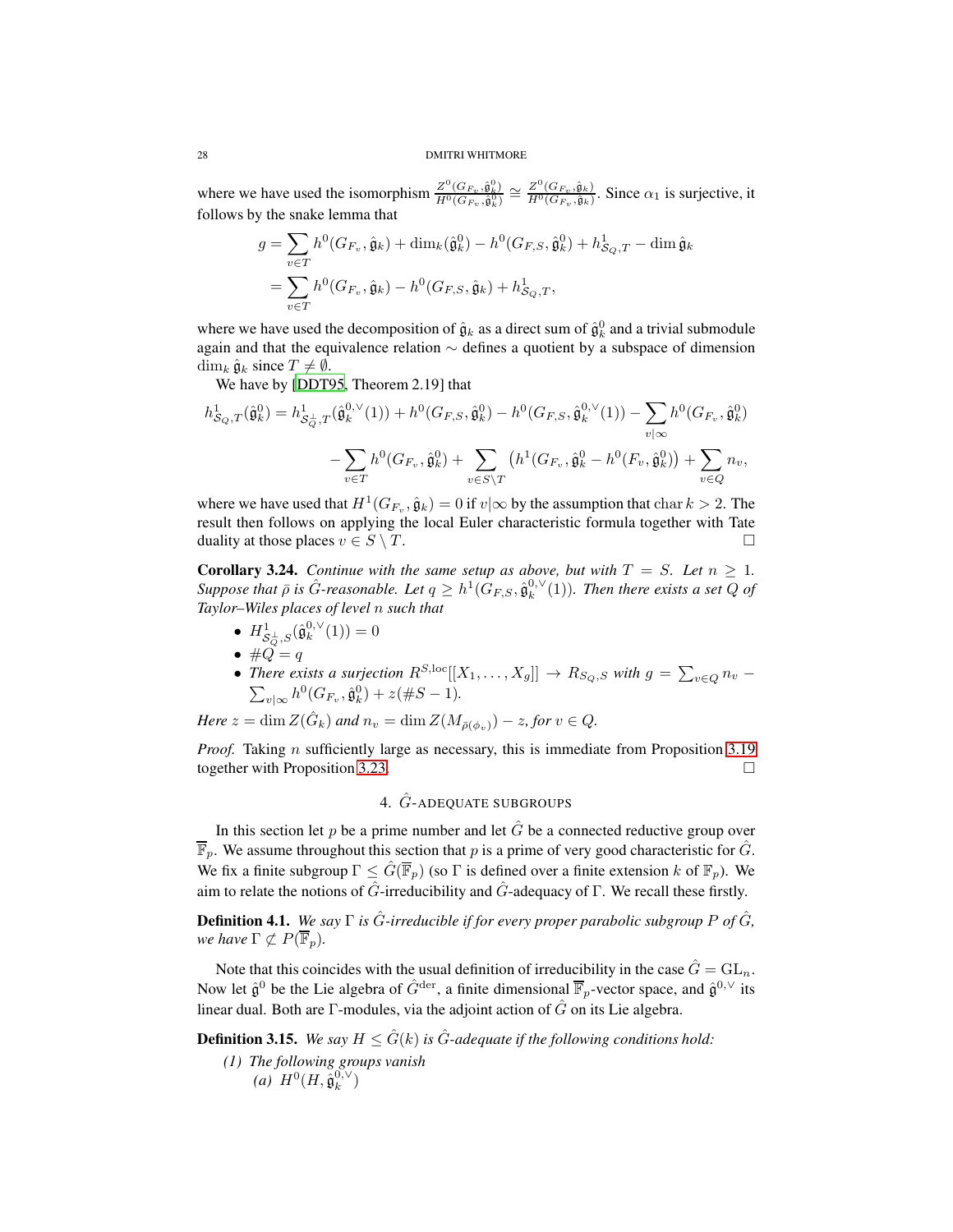- (*b*)  $H^1(H, k)$
- $(c) H^{1}(H, \hat{\mathfrak{g}}_{k}^{0,\vee})$
- (2) For every non-zero simple  $k[H]$ -submodule  $W \leq \hat{\mathfrak{g}}_k^{0,\vee}$  there exists a semisimple  $e$ *lement*  $h \in H$  whose centralizer  $Z_{\hat{G}_k}(h)$  is a connected subgroup of  $\hat{G}_k$  such *that for some*  $w \in W$  *and*  $z \in \mathfrak{z}((\hat{\mathfrak{g}}_k^0)^h)$  *we have*  $w(z) \neq 0$ *.*

Here  $(\hat{\mathfrak{g}}^0)^h = \{v \in \hat{\mathfrak{g}}^0 | \text{Ad}(h)(v) = v\}$  is the Lie algebra centralizer of h, a Lie subalgebra of  $\hat{g}$ , and  $\mathfrak{z}((\hat{g}^0)^h)$  its center. It suffices to check these conditions when we replace each instance of k with  $\overline{\mathbb{F}}_p$  in Definition [3.15,](#page-20-0) and we will do so throughout this section.

Let  $\Gamma$ <sup>ss</sup> denote the set of semisimple elements of  $\Gamma$ ; since we are working over a finite field these are exactly the elements of order prime to p. Let  $\Gamma^c$  denote the subset of  $\Gamma^{ss}$ given by those  $\gamma \in \Gamma^{ss}$  for which the centralizer of  $\gamma$  in  $\hat{G}$  is a connected subgroup. An equivalent characterisation of condition [2](#page-20-1) in Definition [3.15](#page-20-0) is as follows:

(4.1) 
$$
\sum_{\gamma \in \Gamma^c} \mathfrak{z}((\hat{\mathfrak{g}}^0)^\gamma) = \hat{\mathfrak{g}}^0.
$$

Indeed, letting  $U \leq (\hat{\mathfrak{g}}^0)^\vee$  be the annihilator of  $\sum_{\gamma \in \Gamma^c} \mathfrak{z}((\hat{\mathfrak{g}}^0)^\gamma)$ , this is non-zero if and only if there exists a non-zero simple  $\overline{\mathbb{F}}_p[\Gamma]$ -submodule  $W \leq (\hat{\mathfrak{g}}^0)^\vee$  such that for every  $\gamma \in \Gamma^c$ , every  $w \in W$  and  $z \in \mathfrak{z}((\hat{\mathfrak{g}}^0)^\gamma)$  we have  $w(z) = 0$ .

We record the following observation relating the center of the centralizer of a semisimple element  $\gamma$  to the centralizer of  $\gamma$  in the Weyl group of  $\ddot{G}$  with respect a choice of maximal torus containing  $\gamma$ .

<span id="page-28-2"></span>**Lemma 4.2.** Let  $T \subset \hat{G}$  be a maximal torus with Weyl group  $W = N_{\hat{G}}(T)/T$  and *let*  $\gamma \in \hat{T}(\overline{\mathbb{F}}_p)$  *with connected centralizer in*  $\hat{G}$ *. Then the subgroups*  $Z(Z_{\hat{G}}(\gamma))$  *and*  $T^{\text{Stab}_W(\gamma)}$ , the fixed points of T under the conjugation action of  $\text{Stab}_W(\gamma)$ , coincide *on taking identity components. Hence we have an equality of Lie algebras*  $\mathfrak{z}((\hat{\mathfrak{g}}^0)^\gamma) =$  $(\text{Lie } T \cap \hat{\mathfrak{g}}^0)^{\text{Stab}_W(\gamma)}.$ 

*Proof.* The centralizer  $Z_{\hat{G}}(\gamma)$  is reductive with maximal torus T and Weyl group Stab<sub>W</sub> ( $\gamma$ ). It follows from [\[29\]](#page-82-9) that the center of  $Z_{\hat{G}}(\gamma)$  is a finite index subgroup of  $T^{\text{Stab}_W(\gamma)}$ , and these subgroups therefore coincide on identity components. Since we are in very good characteristic for  $\hat{G}$  we deduce the statement on Lie algebras.

<span id="page-28-0"></span>4.1.  $GL_n$ -irreducible implies  $\tilde{G}$ -adequate. We firstly try to answer the question of when does irreducibility imply adequacy. In the case  $\hat{G} = GL_n$  these notions are already known to be equivalent in sufficiently large characteristic:

<span id="page-28-1"></span>**Theorem 4.3.** *Suppose that*  $p \geq 2(n+1)$ *. Then*  $\Gamma \leq \mathrm{GL}_n(\overline{\mathbb{F}}_p)$  *is*  $\mathrm{GL}_n$ *-adequate if and only if* Γ *is absolutely irreducible.*

*Proof.* This is immediate from combining [\[GHTT11,](#page-82-0) Lemma 1, Theorem 9] on noting that each semisimple element  $\gamma$  of  $GL_n(\overline{\mathbb{F}}_p)$  has connected centralizer and that  $\mathfrak{z}(\mathfrak{gl}_n^{\gamma})$  is exactly the span of the projections to the eigenspaces of  $\gamma$ .

In the rest of this section, let  $\hat{G}$  be one of the following simple linear algebraic groups over  $\overline{\mathbb{F}}_p$ :

- the special orthogonal group  $SO_n$  for  $n \geq 3$
- the symplectic group  $\text{Sp}_{2n}$  for  $n \geq 1$
- the simply connected exceptional groups  $G_2, F_4, E_6, E_7, E_8$ .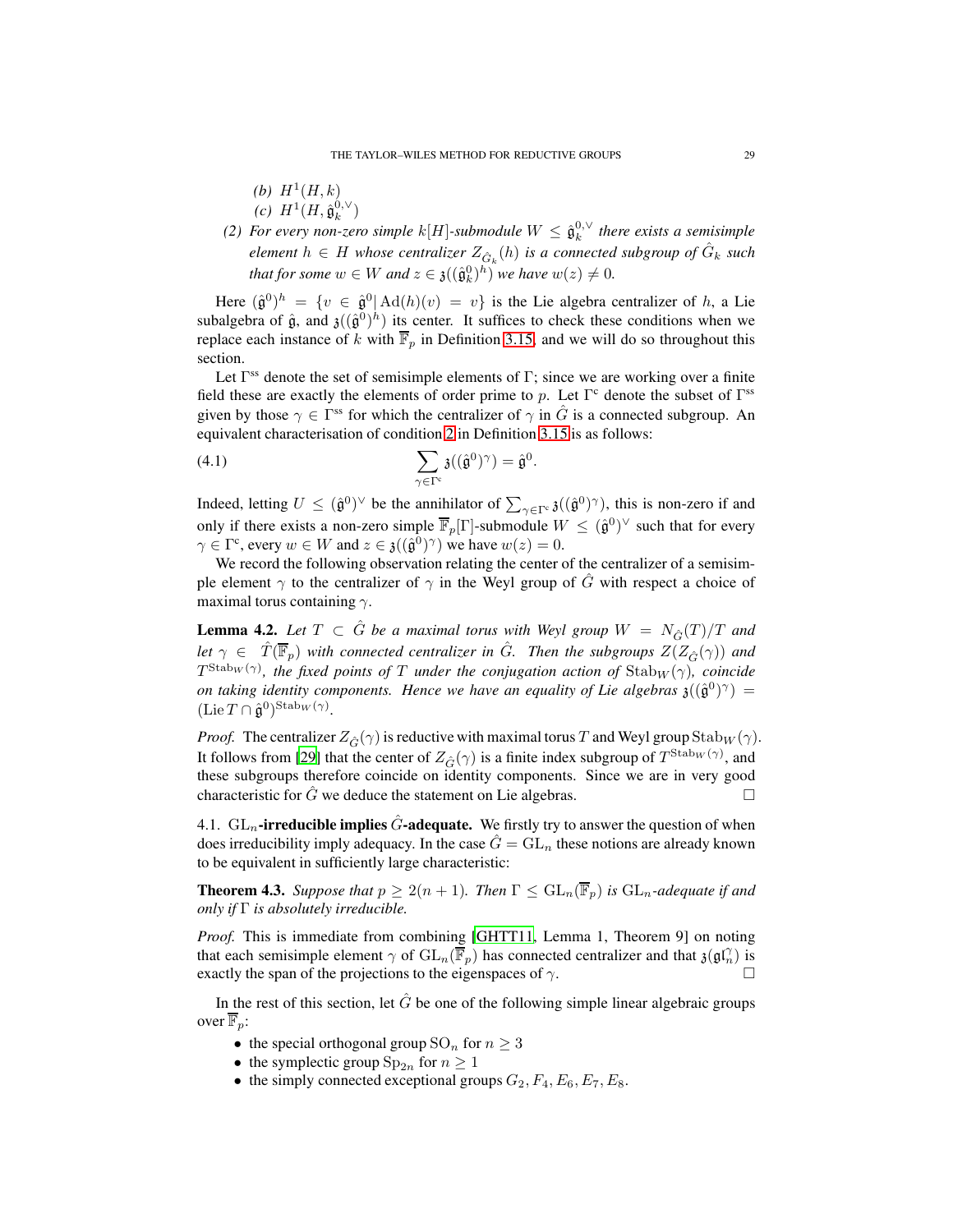We will use Theorem [4.3](#page-28-1) to prove an analogous theorem for  $\hat{G}$ , viewing  $\hat{G}$  as a subgroup of  $GL_n$ . We firstly prove some lemmas which will allow us to verify that a finite subgroup of  $\hat{G}(\overline{\mathbb{F}}_p)$  is  $\hat{G}$ -adequate by working in  $\mathfrak{gl}_n$ .

<span id="page-29-0"></span>**Lemma 4.4.** Let  $\hat{G}$  be as above. View  $\hat{G} \subset GL_n$  via an irreducible faithful representation *of* Gˆ *of minimal dimension. If* p *is a prime of very good characteristic for* Gˆ *then the Lie*  $a$ *lgebra*  $\hat{\mathfrak{g}} \leq \mathfrak{gl}_n$  *admits a*  $\hat{G}$ *-module complement.* 

*Proof.* In the proof of [\[Hum11,](#page-82-10) Theorem 3.9], it is shown that for some embedding  $\hat{G} \rightarrow$  $GL_n$  there is a G-module complement to  $\hat{\mathfrak{g}}$  inside  $\mathfrak{gl}_n$ . For the cases of the classical simple groups, these embeddings are of minimal dimension. However, the cases of the exceptional groups are instead handled by considering the inclusion  $\hat{\mathfrak{g}} \to \mathfrak{gl}(\hat{\mathfrak{g}})$  given by the adjoint representation. There it is shown that  $\hat{g}$  admits a  $\hat{G}$ -module complement by showing that the trace form  $(X, Y) \mapsto \text{tr}(XY)$  on  $\mathfrak{gl}(\hat{\mathfrak{g}})$  is invertible on restriction to  $\hat{\mathfrak{g}}$  in primes of very good characteristic by computing the determinant of the restriction. We perform a similar computation with respect to the faithful irreducible representation of minimal dimension, computing the restriction of the trace form B on  $\mathfrak{gl}_n$  to  $\hat{\mathfrak{g}}$ .

Note that  $\hat{G}$  is defined over  $\mathbb Z$  by means of a Chevalley basis for the Lie algebra. Let V be a highest weight module giving rise to such a faithful irreducible representation. Then V is defined over  $\mathbb Q$  and there exists a finite set S of primes such that this representation is defined over the localization  $\mathbb{Z}_S$ . The set S can be taken to consist of those primes appearing in the denominators of the images of the Chevalley basis in  $\mathfrak{gl}(V)$ . This minimal set  $S$  together with the determinant of the Killing form is computed in magma and displayed below in Table [4.1.](#page-29-0) In the case  $\hat{G} = E_8$ , the smallest dimension faithful irreducible representation is given by the 248-dimensional adjoint representation and is computed in the proof of [\[Hum11,](#page-82-10) Theorem 3.9]. We are done on observing that the prime numbers not appearing in  $S \cup \{p : v_p(\det\left(B\right)_{\hat{\mathfrak{g}}}$  $() > 0$ } are exactly the primes of very good characteristic for  $\hat{G}$ .

TABLE 1. Determinant of the trace form on restriction to  $\hat{g}$ 

| Ĝ           | $\eta$ | $\det(B _{\hat{\mathfrak{g}}})$       | S       |
|-------------|--------|---------------------------------------|---------|
| G2          | 7      | $2^{14} \cdot 3^7$                    |         |
| $F_{\rm A}$ | 26     | $2^{78} \cdot 3^{52}$                 | Ø       |
| $E_6$       | 27     | $2^{78} \cdot 3^{77}$                 | $\{3\}$ |
| Ŀ7          | 56     | $-2^{265} \cdot 3^{133}$              | $\{2\}$ |
| Еs          | 248    | $2^{496} \cdot 3^{248} \cdot 5^{248}$ | Ø       |

<span id="page-29-1"></span>**Lemma 4.5.** Let  $\hat{G}$  be an arbitrary closed reductive smooth subgroup of  $GL_n$  over  $\overline{\mathbb{F}}_p$  and *suppose that there exists a decomposition*  $\mathfrak{gl}_n = \hat{\mathfrak{g}} \oplus \mathfrak{m}$  *as*  $\hat{G}$ *-modules. Let*  $\pi : \hat{\mathfrak{g}} \oplus \mathfrak{m} \to \hat{\mathfrak{g}}$ *be the projection onto the first factor. Then for any set* S *of semisimple elements of*  $\hat{G}(\overline{\mathbb{F}}_n)$ *we have*

$$
\pi\big(\sum_{\gamma\in S}\mathfrak{z}(\mathfrak{gl}_n^\gamma)\big)\subset \sum_{\gamma\in S}\mathfrak{z}(\hat{\mathfrak{g}}^\gamma).
$$

 $\Box$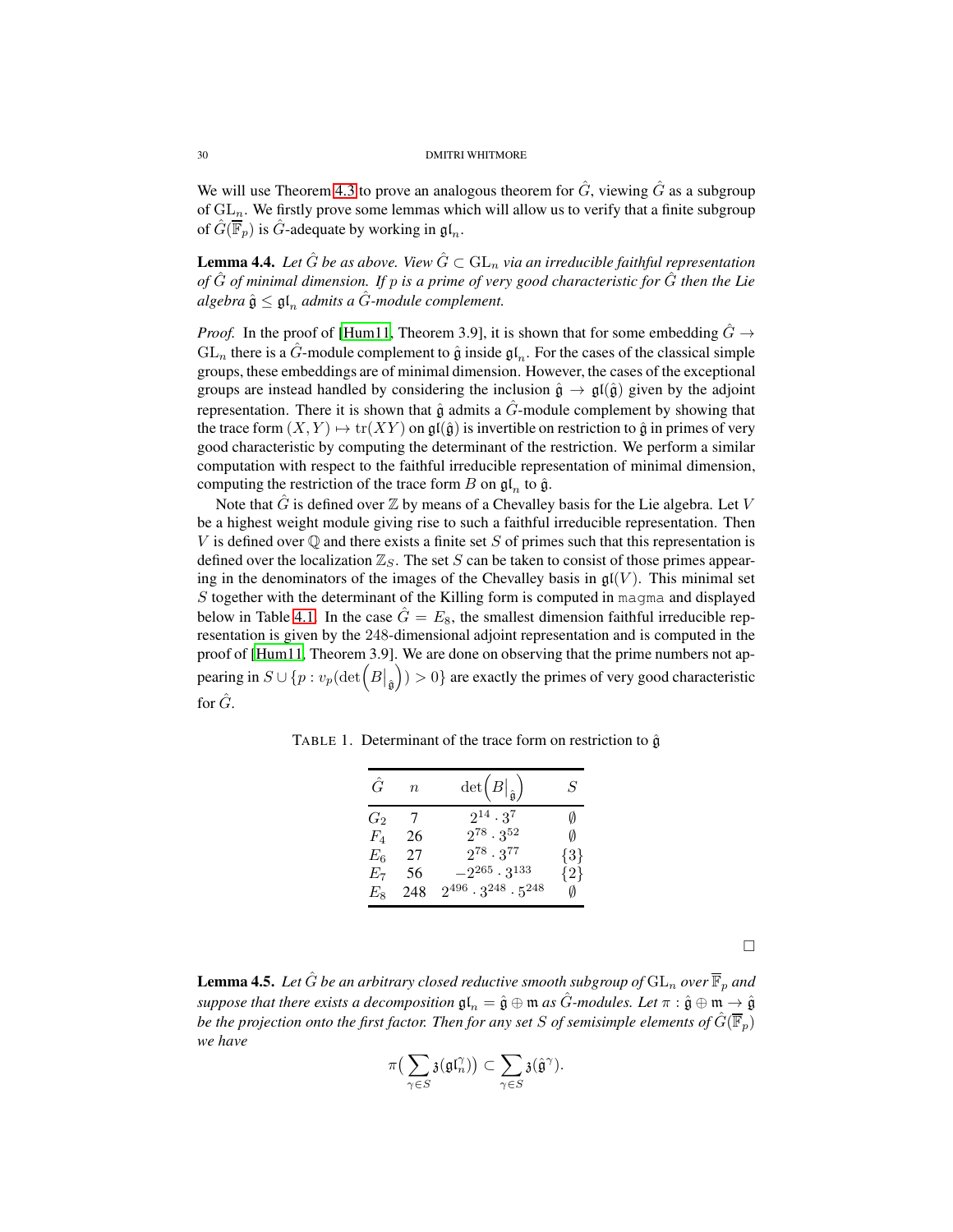*Proof.* Observe that it suffices to show the inclusion

$$
\pi(\mathfrak{z}(\mathfrak{gl}_n^{\gamma})) \subset \mathfrak{z}(\hat{\mathfrak{g}}^{\gamma})
$$

for any  $\gamma \in \hat{G}(\overline{\mathbb{F}}_p)$  semisimple. Now suppose that  $x + y \in \mathfrak{z}(\mathfrak{gl}_n^{\gamma})$  with  $x \in \hat{\mathfrak{g}}$  and  $y \in \mathfrak{m}$ . We just need to show that  $\pi(x + y) = x \in \mathfrak{z}(\hat{\mathfrak{g}}^{\gamma})$ . If  $w \in \hat{\mathfrak{g}}^{\gamma}$ , then  $w \in \mathfrak{gl}_n^{\gamma}$  and hence

<span id="page-30-2"></span>
$$
0 = [x + y, w] = [x, w] + [y, w].
$$

Differentiating the action of  $\hat{G}$  on  $\mathfrak{gl}_n$ , we see that  $[\hat{\mathfrak{g}}, \hat{\mathfrak{g}}] \subset \hat{\mathfrak{g}}$  and  $[\hat{\mathfrak{g}}, \mathfrak{m}] = [\mathfrak{m}, \hat{\mathfrak{g}}] \subset \mathfrak{m}$ . Therefore  $[x, w] \in \hat{\mathfrak{g}}$  and  $[y, w] \in \mathfrak{m}$ , so since these subspaces are disjoint both terms in the above sum must equal zero. We deduce that  $x \in \mathfrak{z}(\hat{\mathfrak{g}}^{\gamma})$ , as desired.

 $\Box$ 

<span id="page-30-1"></span>**Theorem 4.6.** Let  $\hat{G}$  be as in the start of Section [4.1](#page-28-0) and let  $\hat{G} \hookrightarrow GL_n$  be a faithful *irreducible representation of minimal dimension. If*  $p \geq 2(n + 1)$  *and*  $\Gamma \subset \hat{G}(\overline{\mathbb{F}}_p)$  *is* GLn*-irreducible, then*

(1) (a) 
$$
H^0(\Gamma, \hat{\mathfrak{g}}^{\vee}) = 0
$$
  
\n(b)  $H^1(\Gamma, \hat{\mathfrak{g}}^{\vee}) = 0$   
\n(c)  $H^1(\Gamma, \overline{\mathbb{F}}_p) = 0$   
\n(2)  $\sum_{\gamma \in \Gamma^{ss}} \mathfrak{z}((\hat{\mathfrak{g}})^{\gamma}) = \hat{\mathfrak{g}}$ .

*In particular, if*  $\hat{G}$  *is not special orthogonal then*  $\Gamma$  *is*  $\hat{G}$ *-adequate.* 

*Proof.* By Theorem [4.3](#page-28-1) we know that  $\Gamma$  is  $GL_n$ -adequate, hence

$$
\sum_{\gamma\in \Gamma^{\text{ss}}} \mathfrak{z}(\mathfrak{gl}_n^\gamma)=\mathfrak{gl}_n\,.
$$

By Lemma [4.4](#page-29-0) we may write  $\mathfrak{gl}_n = \hat{\mathfrak{g}} \oplus \mathfrak{m}$  as  $\Gamma$ -modules and we let  $\pi$  denote the  $\hat{G}$ equivariant projection  $\mathfrak{gl}_n \to \hat{\mathfrak{g}}$ . Then by Lemma [4.5](#page-29-1) it follows that

$$
\hat{\mathfrak{g}}=\pi\big(\sum_{\gamma\in\Gamma^{\text{ss}}}\mathfrak{z}(\mathfrak{gl}_n^\gamma)\big)\subset\sum_{\gamma\in\Gamma^{\text{ss}}}\mathfrak{z}(\hat{\mathfrak{g}}^\gamma)
$$

and the spanning condition therefore holds on all semisimple elements of Γ. If  $\hat{G}$  is not special orthogonal then  $\Gamma^c = \Gamma^{ss}$ , which follows as the centralizers of the semisimple elements of  $\hat{G}(\overline{\mathbb{F}}_p)$  are always connected since  $\hat{G}$  is then simply connected. Thus in that case, the spanning condition in the definition of  $\hat{G}$ -adequacy holds.

We now check the cohomological conditions of Definition [3.15](#page-20-0) using the  $\hat{G}$ -module decomposition of  $\mathfrak{gl}_n$  once again. For  $0 \le i \le 1$  we have

$$
0 = H^i(\Gamma, \mathfrak{gl}_n) = H^i(\Gamma, \mathfrak{gl}_n^{\vee}) = H^i(\Gamma, \hat{\mathfrak{g}}^{\vee}) \oplus H^i(\Gamma, \mathfrak{m}^{\vee})
$$
  
and 
$$
H^1(\Gamma, \overline{\mathbb{F}}_p) = 0
$$
 by  $GL_n$ -adequacy of  $\Gamma$ .

<span id="page-30-0"></span>4.2.  $\hat{G}$ -adequate implies  $GL_n$ -irreducible. In some cases, a converse to Theorem [4.6](#page-30-1) holds. In all of the results in this section, we will show a converse only by considering the spanning condition and ignore the cohomological conditions of  $\tilde{G}$ -adequacy. We firstly show that  $\hat{G}$ -adequacy implies  $\hat{G}$ -irreducibility in general.

<span id="page-30-3"></span>**Proposition 4.7.** *Let*  $\hat{G}$  *be an arbitrary reductive group over*  $\overline{\mathbb{F}}_p$ *. If*  $\Gamma$  *is not*  $\hat{G}$ *-irreducible then*

$$
\sum_{\gamma\in\Gamma^{ss}}\mathfrak{z}((\hat{\mathfrak{g}}^{0})^{\gamma})\neq \hat{\mathfrak{g}}^{0}.
$$

*Thus if*  $\Gamma \subset \hat{G}(\overline{\mathbb{F}}_p)$  *is*  $\hat{G}$ *-adequate then*  $\Gamma$  *is*  $\hat{G}$ *-irreducible.*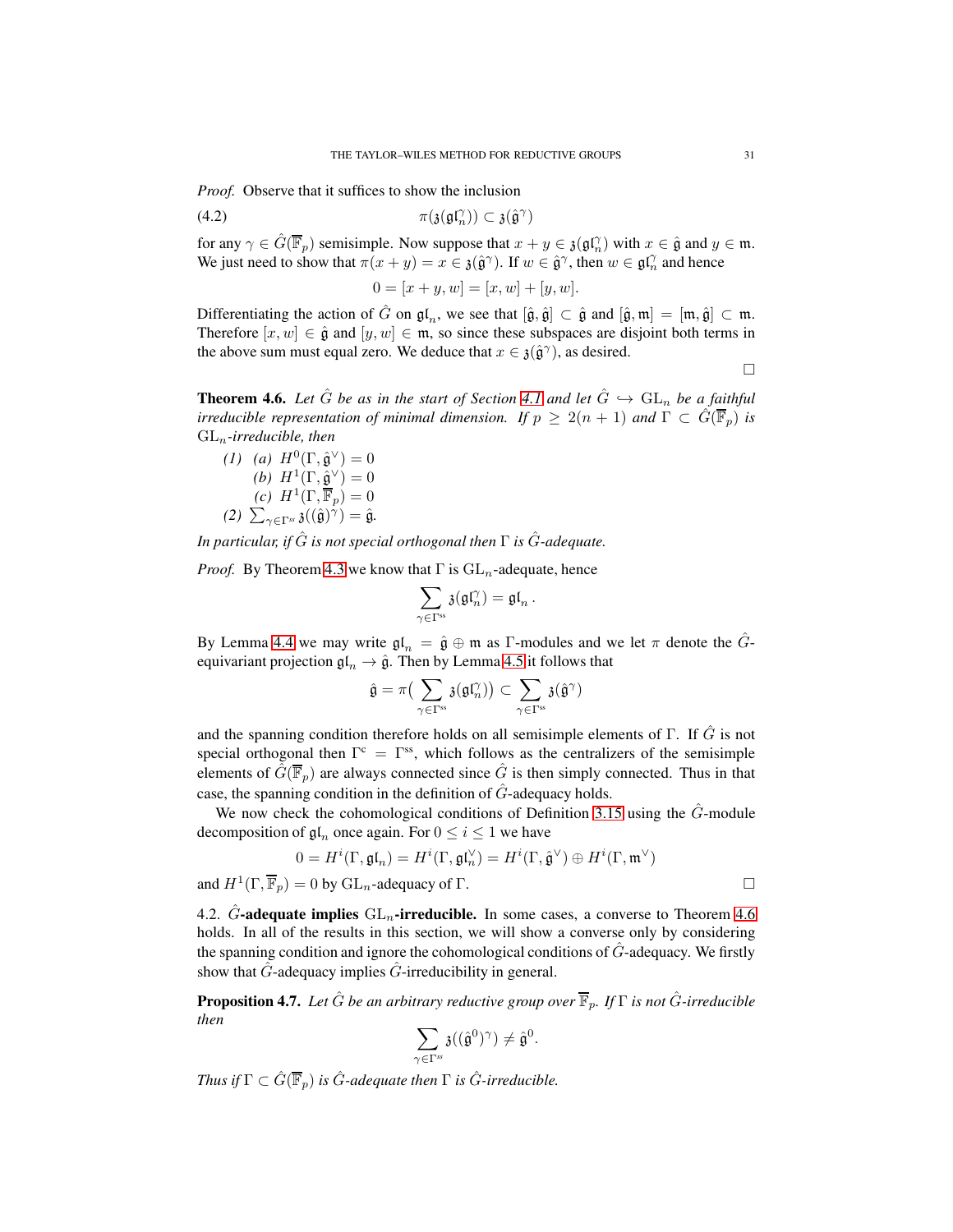*Proof.* If  $\Gamma$  is not  $\hat{G}$ -irreducible, there must exist a proper parabolic subgroup  $P \leq \hat{G}$  with  $\Gamma \leq P(\overline{\mathbb{F}}_p)$ . Now let  $\gamma \in \Gamma^{ss}$ . We claim that  $\mathfrak{z}((\hat{\mathfrak{g}}^0)^\gamma) \leq \text{Lie } P$  and it would therefore follow that

$$
\sum_{\gamma \in \Gamma^{\text{ss}}} \mathfrak{z}((\hat{\mathfrak{g}}^0)^\gamma) \leq \operatorname{Lie} P \cap \hat{\mathfrak{g}}^0 \subsetneq \hat{\mathfrak{g}}^0.
$$

Since  $\gamma$  is semisimple we can find a maximal torus T of P for which  $\gamma \in T(\overline{\mathbb{F}}_p)$ , as is true in any connected linear algebraic group. It follows that  $\mathfrak{z}((\hat{\mathfrak{g}}^0)^\gamma) \subset \text{Lie } T$  by Lemma [4.2,](#page-28-2) from which deduce the claim.

4.2.1. *The case of classical simple groups*. We firstly suppose that  $p > 2$  and  $\hat{G}$  is either  $\text{SO}_n$  or  $\text{Sp}_n$ , defined as a subgroup of  $\text{GL}_n$  by a choice of non-degenerate symmetric or alternating bilinear form J on a vector space  $V = \overline{\mathbb{F}}_p^n$  $\int_{p}^{b}$  (so *n* is necessarily even in the case of Sp<sub>n</sub>). Thus we have an irreducible faithful representation  $\hat{G} \to GL_n = GL(V)$ . We assume that  $n \geq 3$  if  $\hat{G} = SO_n$ . We say a subspace  $U \leq V$  is isotropic if  $J|_{U \times U} = 0$ .

An explicit realisation of  $\hat{\mathfrak{g}}$  as a subalgebra of  $\mathfrak{gl}_n$  is given by

$$
\hat{\mathfrak{g}} = \{ A \in \mathfrak{gl}_n : A^T J + JA = 0 \}.
$$

It follows that a  $\hat{G}$ -invariant complement to  $\hat{\mathfrak{g}}$  inside  $\mathfrak{gl}_n$  is given by

$$
\mathfrak{m} = \{ A \in \mathfrak{gl}_n : A^T J - JA = 0 \},
$$

since we assumed  $p > 2$ . We let  $\pi : \mathfrak{gl} = \hat{\mathfrak{g}} \oplus \mathfrak{m} \to \hat{\mathfrak{g}}$  denote the arising  $\hat{G}$ -equivariant projection. It is easy to verify that  $[\hat{\mathfrak{g}}, \mathfrak{m}] \subset \mathfrak{m}$  and  $[\mathfrak{m}, \mathfrak{m}] \subset \hat{\mathfrak{g}}$ . The following lemma makes the computation of projections of centers of centralizers more straightforward.

**Lemma 4.8.** *For*  $\gamma \in \hat{G}(\overline{\mathbb{F}}_p)$  *semisimple we have* 

$$
\pi(\mathfrak{z}(\mathfrak{gl}_n^{\gamma})) = \mathfrak{z}(\mathfrak{gl}_n^{\gamma}) \cap \hat{\mathfrak{g}}.
$$

*Proof.* We only show that  $\pi(\mathfrak{z}(\mathfrak{gl}_n^{\gamma})) \subset \mathfrak{z}(\mathfrak{gl}_n^{\gamma}) \cap \hat{\mathfrak{g}}$  since the reverse containment is clear. Suppose that  $x + y \in \mathfrak{z}(\mathfrak{gl}_n^{\gamma})$  with  $x \in \hat{\mathfrak{g}}$  and  $y \in \mathfrak{m}$ . We just need to show that whenever  $z \in \mathfrak{gl}_n^{\gamma} = \hat{\mathfrak{g}}^{\gamma} \oplus \mathfrak{m}^{\gamma}$  we have  $[x, z] = 0$ . Suppose that  $z \in \hat{\mathfrak{g}}^{\gamma}$  firstly. Then

$$
0 = [x + y, z] = [x, z] + [y, z]
$$

with  $[x, z] \in \hat{\mathfrak{g}}$  and  $[y, z] \in \mathfrak{m}$ . It follows that  $[x, z] = 0$ . Similarly if  $z \in \mathfrak{m}^{\gamma}$  we have  $[x, z] \in \mathfrak{m}$  and  $[y, z] \in \hat{\mathfrak{g}}$  summing to 0, so both must equal 0.  $[x, z] \in \mathfrak{m}$  and  $[y, z] \in \hat{\mathfrak{g}}$  summing to 0, so both must equal 0.

The following lemma shows that the inclusion [4.2](#page-30-2) is an equality in most cases and thereby allows us to compute centers of centralizers by working inside  $\mathfrak{gl}_n$ .

<span id="page-31-0"></span>**Lemma 4.9.** *Suppose that*  $\gamma \in \hat{G}(\overline{\mathbb{F}}_p)$  *is semisimple. Then the inclusion* 

$$
\pi(\mathfrak{z}(\mathfrak{gl}_n^{\gamma})) \subset \mathfrak{z}(\hat{\mathfrak{g}}^{\gamma}).
$$

*is an equality if and only if either*

- $(1)$   $\hat{G} = \text{Sp}_n$ , or
- *(2)*  $\hat{G} = SO_n$  *and the multiplicities of* 1 *and* −1 *as eigenvalues of*  $\gamma \in GL_n(\overline{\mathbb{F}}_p)$  *are both not equal to 2.*

*Proof.* For  $\alpha \in \overline{\mathbb{F}}_p^{\times}$  $\hat{p}$ , let  $m_{\alpha}$  denote the multiplicity of  $\alpha$  as an eigenvalue of  $\gamma$ . The bilinear form J is non-degenerate on restriction to the sum of eigenspaces  $V_{\alpha} + V_{\alpha^{-1}}$ . Since the centralizer of  $\gamma$  inside  $GL_n$  is equal to  $\prod_{\alpha} GL(V_{\alpha})$ , we can assume without loss of generality that the only eigenvalues of  $\gamma$  are  $\alpha^{\pm 1}$ .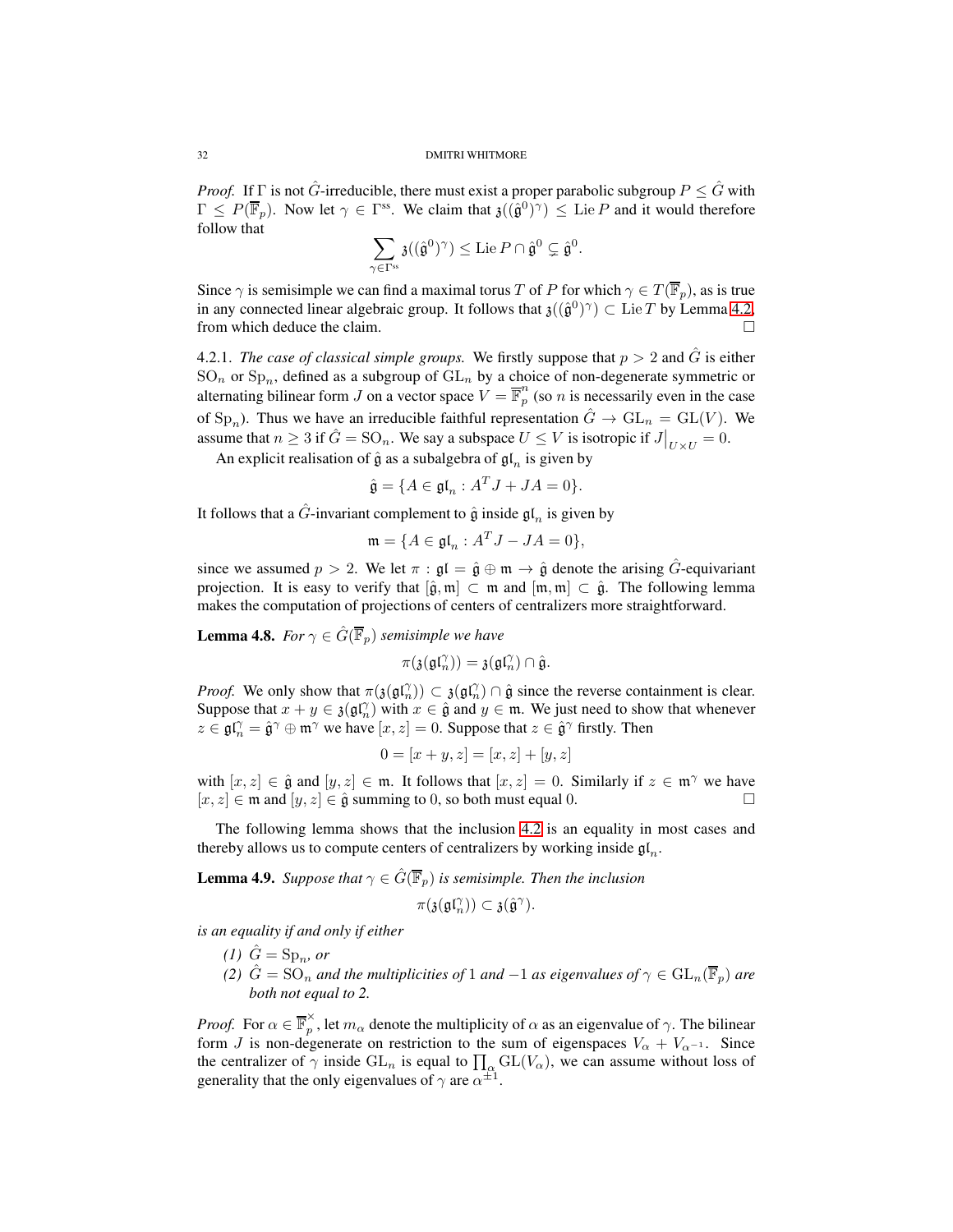Suppose firstly that  $\alpha \neq \alpha^{-1}$ . Then  $V = V_{\alpha} \oplus V_{\alpha^{-1}}$  and the center of the centralizer of  $\gamma$  inside  $GL_n$  is given by diagonal matrices on the two factors. We must also have that  $V_{\alpha}$  and  $V_{-\alpha}$  are isotropic subspaces and thus the intersection of  $\mathfrak{z}(\mathfrak{gl}_n^{\gamma})$  with  $\hat{\mathfrak{g}}$  is given by matrices of the form  $\lambda \text{id}_{V_{\alpha}} \oplus (-\lambda) \text{id}_{V_{\alpha^{-1}}}$ . The centralizer of  $\gamma$  in  $\hat{G}$  is given by a copy of  $GL_n$ , whose center also has dimension 1. So since the inclusion  $\pi(j(\mathfrak{gl}_n^{\gamma})) \subset j(\hat{\mathfrak{g}}^{\gamma})$  always holds, we must have an equality.

Now suppose that  $\alpha = \pm 1$ , so that  $\alpha$  is the only eigenvalue of  $\gamma$ . Then the center of the  $GL_n$ -centralizer of  $\gamma$  is exactly the scalar matrices. The scalar matrices in  $\hat{G}$  are a subset of  $\{\pm \operatorname{id}\}$  and therefore  $\pi(\mathfrak{z}(\mathfrak{gl}_n^{\gamma})) = 0$ . On the other hand, the centralizer of  $\gamma$  in  $\hat{G}$  is clearly  $\hat{G}$  itself. The center of  $\hat{G}$  is then finite, unless  $\hat{G} = SO_2$  equals its own center. Hence equality holds exactly when  $\hat{G} \neq SO_2$ , as desired.

In order to handle the case when J is symmetric and  $\gamma$  has  $\pm 1$  as an eigenvalue of multiplicity 2 we will use the following result on semisimplicity of  $V$ . Recall that the parabolic subgroups of  $\hat{G}$  are exactly the stabilizers of flags of isotropic subspaces of  $V$ . Thus a finite subgroup  $\Gamma \leq \hat{G}(\overline{\mathbb{F}}_p)$  is  $\hat{G}$ -irreducible if and only if there does not exist a non-zero isotropic  $\overline{\mathbb{F}}_p[\Gamma]$ -submodule U of V.

<span id="page-32-1"></span>**Lemma 4.10.** *Let*  $\Gamma \subset \hat{G}(\overline{\mathbb{F}}_p)$  *be a finite group. Then either V is a direct sum of simple*  $\overline{\mathbb{F}}_p[\Gamma]$ -submodules  $V = \bigoplus_i U_i$ , with  $J\big|_{U_i \times U_i}$  non-degenerate for every i, or  $\Gamma$  is not  $\hat{G}$ *irreducible.*

*Proof.* Let  $U \leq V$  be a simple submodule. If  $J|_{U \times U}$  is non-degenerate then the annihilator of U with respect to J provides a Γ-invariant complement and we are done by induction on dim V. Suppose instead that  $J|_{U\times U}$  is degenerate. Since U is irreducible, Schur's lemma implies that J induces the zero map  $U \to U^{\vee}$ . Thus U is a non-zero isotropic  $\overline{\mathbb{F}}_p[\Gamma]$ -submodule and  $\Gamma$  is not  $\hat{G}$ -irreducible.

We are now ready to show the converse to Theorem [4.6](#page-30-1) in this setting.

<span id="page-32-0"></span>**Corollary 4.11.** Let  $p \geq 3$ , let  $\hat{G}$  be either  $SO_n$  with  $n \geq 3$  or  $Sp_n$  with  $n \geq 2$  even.  $Let \Gamma \subset \hat{G}(\overline{\mathbb{F}}_p)$  *be a finite subgroup. If*  $\sum_{\gamma \in \Gamma^{\text{ss}}} \mathfrak{z}(\hat{\mathfrak{g}}^{\gamma}) = \hat{\mathfrak{g}}$  *then*  $\Gamma$  *is*  $\text{GL}_n$ -irreducible. In *particular, if*  $\hat{G} = \text{Sp}_n$  *then*  $\hat{G}$ -adequacy of  $\Gamma$  *implies*  $\text{GL}_n$ -irreducibility of  $\Gamma$ *, and the converse holds if*  $p \geq 2(n + 1)$ *.* 

*Proof.* By Theorem [4.6,](#page-30-1) we just need to show that if  $\Gamma$  is  $GL_n$ -reducible then

$$
\sum_{\gamma\in\Gamma^{ss}}\mathfrak{z}(\hat{\mathfrak{g}}^{\gamma})\neq\hat{\mathfrak{g}}.
$$

Without loss of generality, we can assume that  $\Gamma$  is  $\hat{G}$ -irreducible, else we are done by Proposition [4.7.](#page-30-3) Thus by Lemma [4.10](#page-32-1) we may write  $V = U \oplus W$ , where  $U, W \leq V$  are proper, Γ-invariant subspaces such that  $J$  has non-degenerate restriction to both  $U$  and  $W$ . Let P be the proper parabolic subgroup of  $GL_n$  defined by the stabilizer of U. Since the inclusion  $\hat{G} \hookrightarrow GL_n$  is an irreducible representation,  $\hat{G}$  is not a subgroup of P, and hence  $\hat{\mathfrak{g}}$  is not a subalgebra of Lie  $P = \mathfrak{p}$ . On the other hand, we claim that

$$
\sum_{\gamma\in\Gamma^{ss}}\mathfrak{z}(\hat{\mathfrak{g}}^{\gamma})\leq\mathfrak{p},
$$

in which case  $\Gamma$  cannot be  $\hat{G}$ -adequate.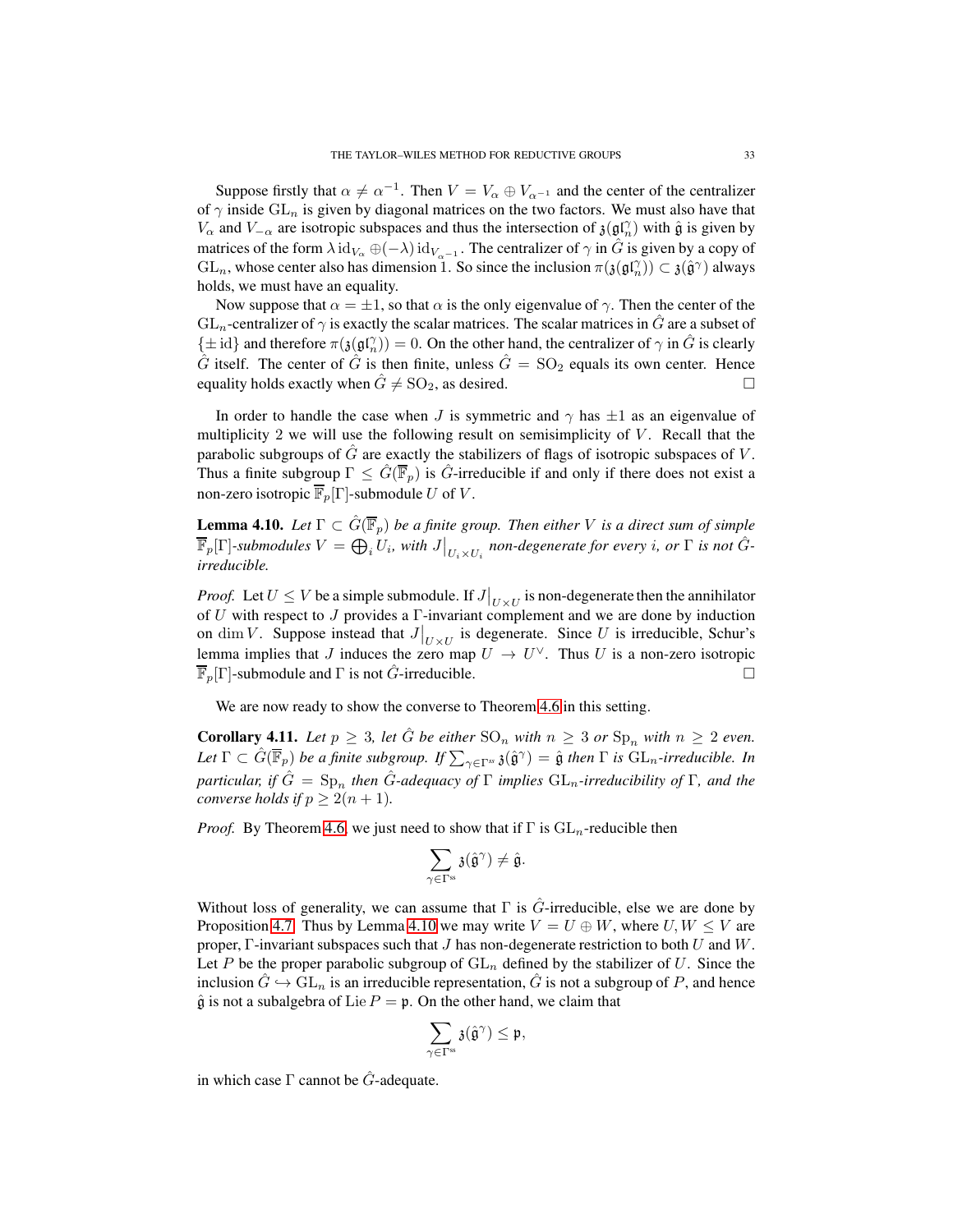Let  $\gamma \in \Gamma$ <sup>ss</sup> and consider the eigenspace decomposition of  $V = \bigoplus_{\alpha} V_{\alpha}$  with respect to the action of  $\gamma$ . As in the proof of Lemma [4.9,](#page-31-0)

$$
\mathfrak{z}(\widehat{\mathfrak{g}}^{\gamma})\subset \bigoplus_{\alpha}\mathfrak{z}(\mathfrak{gl}_{V_{\alpha}})\subset \mathfrak{gl}_{U}\oplus \mathfrak{gl}_{W}
$$

except in the case that  $\hat{G} = SO_n$  and  $\alpha = \pm 1$  occurs with multiplicity 2. Let us therefore assume we are in this case. We can suppose that  $V_{\alpha}$  has 1-dimensional intersection with both U and W as otherwise  $\mathfrak{gl}_{V_{\alpha}} \subset \mathfrak{p}$  similarly to above. Let u (resp. w) span  $V_{\alpha} \cap U$ (resp.  $V_\alpha \cap W$ ). The restriction of J to  $V_\alpha$  has diagonal entries which are zero with respect to the basis  $\{u, w\}$  of  $V_\alpha$ . Then  $\mathfrak{z}(\hat{\mathfrak{g}}^\gamma) \cap \mathfrak{gl}_{V_\alpha}$  is spanned by the matrix  $diag(1, -1)$  in this basis. Thus we always have  $\mathfrak{z}(\hat{\mathfrak{g}}^{\gamma}) \subset \mathfrak{gl}_U \oplus \mathfrak{gl}_W \subset \mathfrak{p}$  and we are done.

For completeness, we include the following proposition which relates  $GL_n$ -irreducibility (and hence  $\hat{G}$ -adequacy by Corollary [4.11\)](#page-32-0) to properties more intrinsic to  $\hat{G}$ .

**Proposition 4.12.** Let  $\hat{G}$  be either  $\text{SO}_n$  or  $\text{Sp}_n$ , let  $\Gamma \subset \hat{G}(\overline{\mathbb{F}}_p)$  be a finite subgroup and *let*  $p \geq 3$ *. Let*  $\hat{H} = \mathcal{O}_n$  *and suppose that*  $n \geq 3$  *if*  $\hat{G} = \text{SO}_n$ *, and let*  $\hat{H} = \hat{G}$  *if*  $\hat{G} = \text{Sp}_n$ *. Then the following are equivalent:*

- <span id="page-33-0"></span>*(1)*  $\Gamma$  *is*  $\hat{G}$ -*irreducible and*  $Z_{\hat{H}}(\Gamma) = Z(\hat{H}) \cong \mu_2$
- *(2)*  $\Gamma$  *is an irreducible subgroup of*  $GL_n(\overline{\mathbb{F}}_n)$ *.*

*Proof.* Suppose that [1](#page-33-0) does not hold. If  $\Gamma$  is not  $\hat{G}$ -irreducible then it must be contained inside the  $\overline{\mathbb{F}}_p$ -points of a proper parabolic subgroup P, which stabilizes some non-zero isotropic subspace of V. Thus V is not irreducible as a Γ-module. Otherwise, if  $Z_{\hat{H}}(\Gamma) \neq$  $Z(\hat{H})$  then  $Z_{\mathrm{GL}_n}(\Gamma) \neq Z(\mathrm{GL}_n)$  since  $Z(\mathrm{GL}_n) \cap \hat{H} = Z(\hat{H})$ . By Schur's lemma,  $\Gamma$  is therefore not  $GL_n$ -irreducible.

Now suppose that  $\Gamma \subset GL_n(\overline{\mathbb{F}}_p)$  is reducible. We may suppose that  $\Gamma$  is  $\hat{G}$ -irreducible; we then have to show that  $Z_{\hat{H}}(\Gamma) = \mu_2$ . Since  $\Gamma$  is (GL<sub>n</sub>-)reducible, by Lemma [4.10](#page-32-1) we may therefore write  $V = X \oplus Y$  where  $X, Y$  are non-zero  $\overline{\mathbb{F}}_p[\Pi]$ -modules such that the restrictions of  $J$  to both  $X$  and  $Y$  are non-degenerate. Consider the automorphisms of  $V$ given by all choices of  $\pm$  id on each summand. Such maps will commute with the action of Γ and preserve J and thus define elements of  $\hat{H}(\overline{\mathbb{F}}_p)$ . We have shown  $Z_{\hat{H}}(\Gamma)(\overline{\mathbb{F}}_p)$  has order at least 4 and hence  $Z_{\hat{H}}(\Gamma)$  cannot equal  $\mu_2$ .

4.2.2. *The case*  $\hat{G} = G_2$ . Now let  $p \geq 5$  and  $\hat{G} = G_2$ . We will view  $G_2$  as the automorphisms of the split octonion algebra O and use notation similar to that of [\[GG06,](#page-82-11) 4]. Fix a 3-dimensional  $\overline{\mathbb{F}}_p$ -vector space W with basis  $\{e_1, e_2, e_3\}$  and cross product  $e_i \times e_{i+1} = e_{i+2}$  where indices are taken modulo 3. Let  $\{e_1^*, e_2^*, e_3^*\} \subset W^*$  be the dual basis and similarly define a cross product by  $e_i^* \times e_{i+1}^* = e_{i+2}^*$ . An explicit model for  $\mathbb O$  is given by Zorn's vector matrix algebra. Let  $\mathbb O$  be the set of matrices of the form

$$
A=\begin{pmatrix} a & v \\ v^* & b \end{pmatrix}
$$

where  $a, b \in \overline{\mathbb{F}}_p$ ,  $v \in W$  and  $v^* \in W^*$ . Multiplication in  $\mathbb{O}$  is defined by matrix multiplication, where the product of a pair of vectors both in W or both in  $W^*$  is given by the cross product and the product of a vector in W with a vector in  $W^*$  is given by evaluation. The trace of  $A \in \mathbb{O}$  as above is given by  $a+b$  and let  $V \subset \mathbb{O}$  denote the 7-dimensional subspace where the trace vanishes. Fix an ordered basis of V given by  $(e_1, e_2, e_3, e_0, e_1^*, e_2^*, e_3^*)$ , where  $e_0 = \text{diag}(1, -1)$ . The group  $G_2$  preserves V and our choice of basis defines an embedding  $G_2 \hookrightarrow GL_7$  (which is a faithful representation of  $G_2$  of minimal dimension).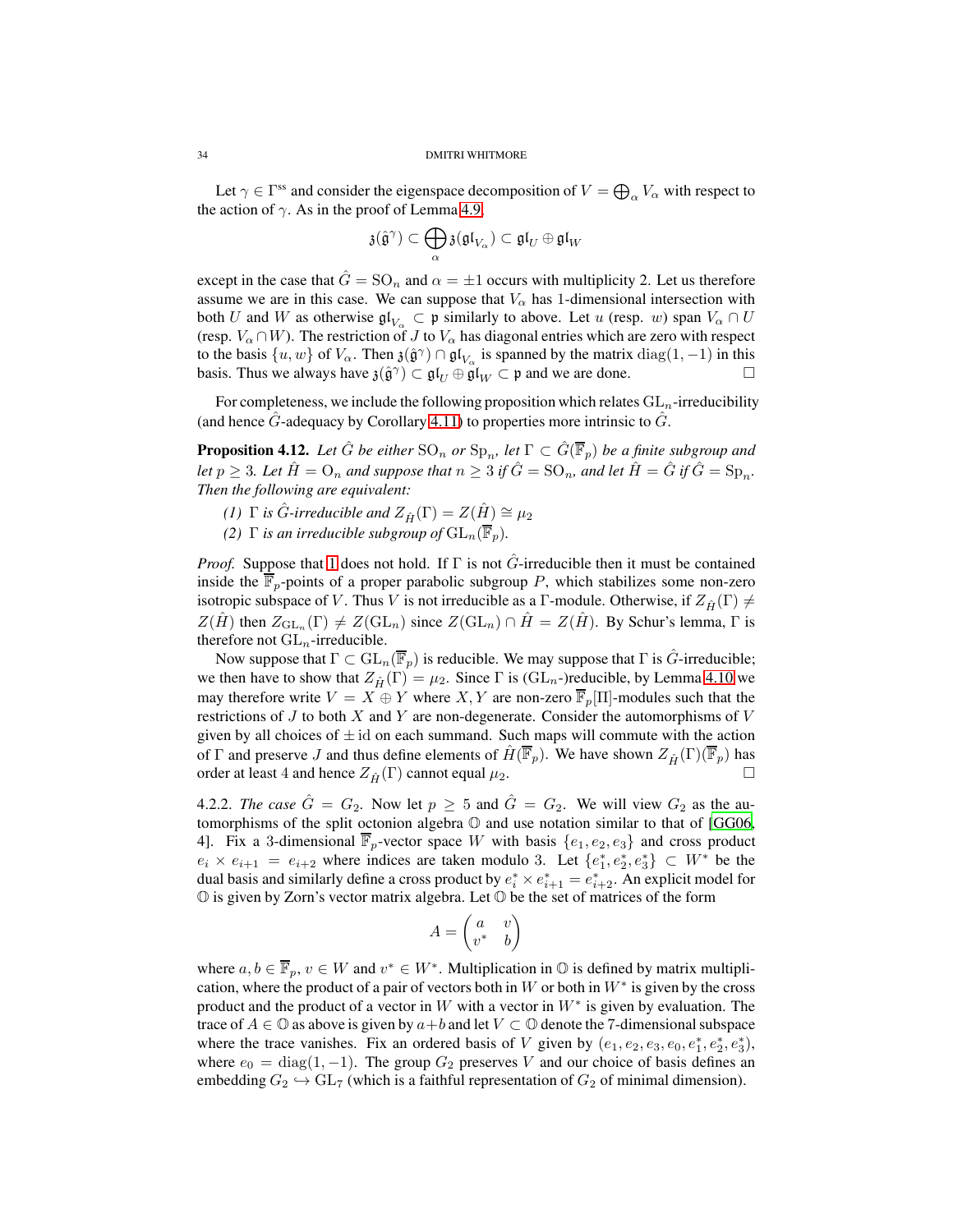The norm of  $A \in \mathbb{O}$  is given by  $\det A = ab - \langle v, v^* \rangle$ . This gives rise to a nondegenerate,  $G_2$ -invariant symmetric bilinear form on V through which we can view  $G_2$ as a subgroup of SO<sub>7</sub>. The Lie algebra  $\mathfrak{so}_7$  decomposes as a  $G_2$ -module into the 14dimensional adjoint representation together with a copy of the 7-dimensional standard representation  $V$ . Our aim is to use Corollary [4.11](#page-32-0) (or rather, its proof) to deduce a corresponding statement for  $G_2$  by working inside the Lie algebra  $\mathfrak{so}_7$ .

<span id="page-34-1"></span>**Lemma 4.13.** *For every semisimple element*  $\gamma \in G_2(\overline{\mathbb{F}}_p)$  *we have the equality* 

$$
\mathfrak{z}(\mathfrak{g}_2^{\gamma}) = \mathfrak{z}(\mathfrak{so}_7^{\gamma}) \cap \mathfrak{g}_2.
$$

*Proof.* Since  $\mathfrak{so}_7 = \mathfrak{g}_2 \oplus V$  as  $G_2$ -modules, we have  $\mathfrak{so}_7^\gamma = \mathfrak{g}_2^\gamma \oplus V^\gamma$ . Thus it suffices to show that if  $z \in \mathfrak{z}(\mathfrak{g}_2)$  and  $v \in V^\gamma$  then  $[z, v] = 0$ . By differentiating, it suffices to show that for every  $g \in Z(Z_{G_2}(\gamma))(\overline{\mathbb{F}}_p)$  and  $v \in V^{\gamma}$  we have  $g \cdot v = v$ . Now recall that the image of a maximal torus T of  $G_2$  in  $GL_7$  is, in our basis, given by matrices of the form  $diag(\alpha, \beta, \alpha^{-1}\beta^{-1}, 1, \alpha^{-1}, \beta^{-1}, \alpha\beta)$ . By conjugating, it suffices to consider the case that  $\gamma \in T(\mathbb{F}_p)$ , in which case  $Z(Z_{G_2}(\gamma)) \subset T$  (just as in Lemma [4.2\)](#page-28-2).

Consider the possibilities for the multiplicity  $m_1 = \dim V^{\gamma}$ :  $m_1$  must be odd, and cannot equal 5 (as if  $m_1 \geq 5$  then automatically  $m_1 = 7$ ). If  $m_1 = 1$  then  $e_0$  is the corresponding eigenvector of  $\gamma$  and  $e_0$  an eigenvector for every element of  $T(\overline{\mathbb{F}}_p)$  with eigenvalue 1. If  $m_1 = 3$  then by conjugating  $\gamma$  we may suppose that  $e_2$  and  $e_2^*$  both lie in  $V^{\gamma}$ . Now consider the matrix



which defines an element of  $N_{G_2}(T)(\mathbb{F}_p)$  lying in  $Z_{G_2}(\gamma)(\mathbb{F}_p)$ . Any matrix in T which commutes with g must act trivially on  $e_2$ . Thus  $Z(Z_{G_2}(\gamma))$  must act trivially on  $V^{\gamma}$ . Finally, when  $m_1 = 7$  we have that  $\mathfrak{g}_2^{\gamma} = \mathfrak{g}_2$  and  $\mathfrak{z}(\mathfrak{g}_2^{\gamma}) = 0$  so there is nothing more to show.  $\Box$ 

<span id="page-34-0"></span>**Corollary 4.14.** Let  $\hat{G} = G_2$  viewed as a subgroup of  $GL_7$  by the standard representation *and let*  $\Gamma \subset G_2(\overline{\mathbb{F}}_p)$  *be a finite subgroup. If*  $p \geq 5$  *and*  $\Gamma$  *is*  $G_2$ *-adequate then*  $\Gamma$  *is* GL<sub>7</sub>-irreducible. In particular, if  $p \geq 17$ , then  $\Gamma$  is GL<sub>7</sub>-irreducible if and only if  $\Gamma$  is G2*-adequate.*

*Proof.* Once again, by Theorem [4.6](#page-30-1) we just need to show that if  $p > 5$  and  $\Gamma$  is  $GL_7$ reducible then  $\Gamma$  is not  $G_2$ -adequate. The proof of Corollary [4.11](#page-32-0) showed that there exists a proper parabolic subgroup P of  $GL_7$  such that  $\sum_{\gamma \in \Gamma^{ss}} \mathfrak{z}(\mathfrak{so}_7^\gamma) \subset \text{Lie } P$  (note that this holds in the case when  $\Gamma$  is not  $SO_7$ -irreducible by taking P to be the stabilizer of a nonzero isotropic  $\overline{\mathbb{F}}_p[\Gamma]$ -submodule of V). By Lemma [4.13](#page-34-1) we deduce that

$$
\sum_{\gamma\in\Gamma^{ss}}\mathfrak{z}(\mathfrak{g}_2^{\gamma})=\left(\sum_{\gamma\in\Gamma^{ss}}\mathfrak{z}(\mathfrak{so}_7^{\gamma})\right)\cap\mathfrak{g}_2.
$$

Since  $\mathfrak{g}_2$  is not contained in Lie P (as  $G_2 \to GL_7$  is an irreducible representation) we deduce that  $\sum_{\alpha \in \Gamma S} \mathfrak{z}(\mathfrak{g}_2^{\gamma}) \neq \mathfrak{g}_2$ , which concludes the proof. deduce that  $\sum_{\gamma \in \Gamma^{ss}} \mathfrak{z}(\mathfrak{g}_2^{\gamma}) \neq \mathfrak{g}_2$ , which concludes the proof.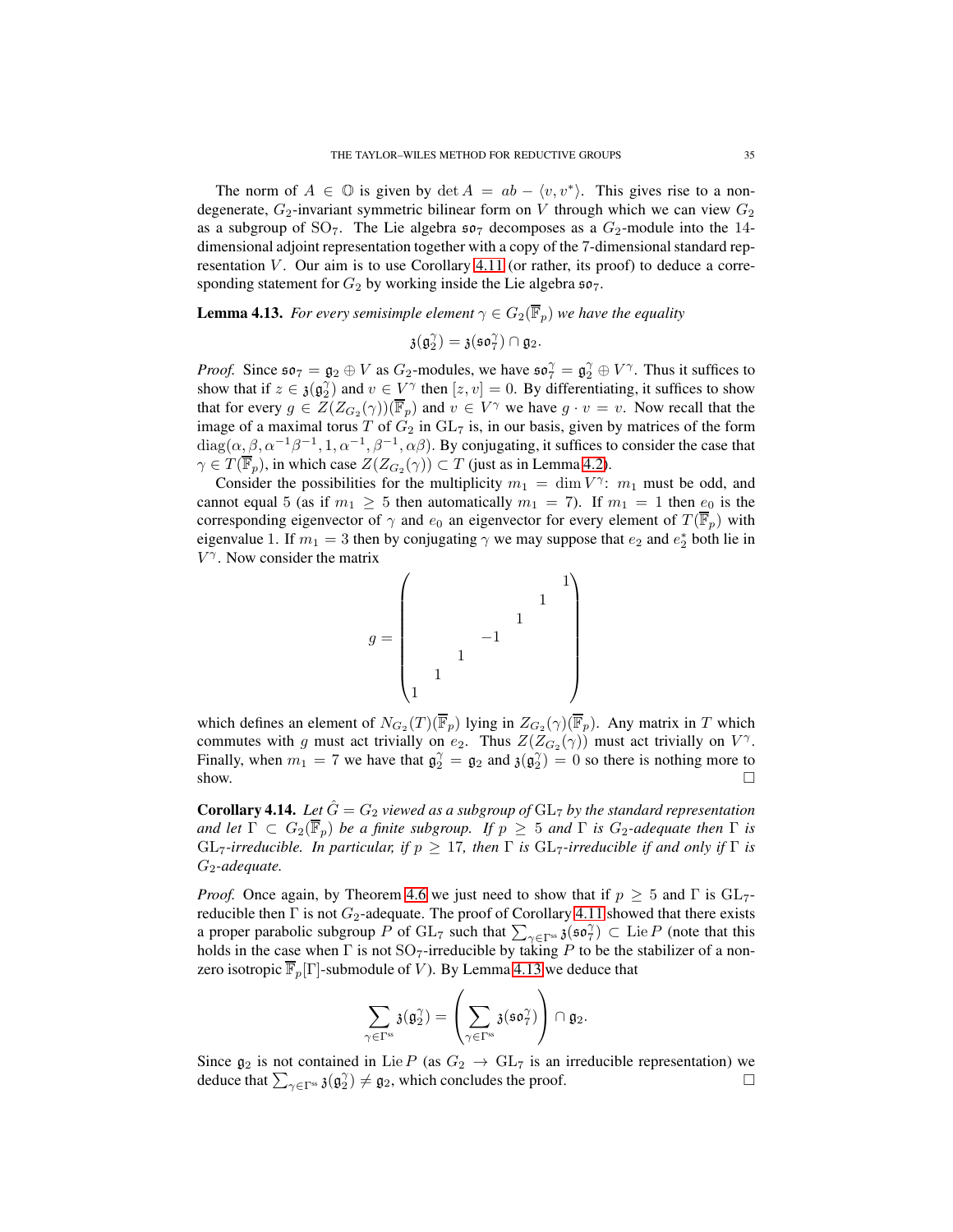*Remark* 4.15*.* It seems unlikely that a similar argument to the one presented above would be possible for the other exceptional simple groups. For example, consider  $F_4$  as a subgroup of  $SO_{26}$  via the standard faithful irreducible representation of  $F_4$ . Then there are many examples of conjugacy classes  $\gamma \in F_4(\overline{\mathbb{F}}_p)$  for which  $\mathfrak{z}(\mathfrak{f}_4^{\gamma}) \neq \mathfrak{z}(\mathfrak{so}_{26}^{\gamma}) \cap \mathfrak{f}_4$ . There is therefore no reason to believe that a converse to Theorem [4.6](#page-30-1) would hold for the remaining exceptional simple groups.

<span id="page-35-0"></span>4.3. Sp<sub>4</sub>-adequate subgroups of  $Sp_4(\mathbb{F}_p)$ . For our applications in Section [7,](#page-54-0) we now focus on the case  $\hat{G} = \text{Sp}_4$  and study the extent to which Theorem [4.6](#page-30-1) fails when p is small. The following lemma provides an answer. It is the result of computations carried out via the computer algebra software magma when  $p \in \{3, 5, 7\}$  and otherwise follows from Theorem [4.6.](#page-30-1) We use Lemma [4.9](#page-31-0) to verify the spanning condition by working inside  $\mathfrak{gl}_4$ , where  $\mathfrak{z}(\mathfrak{gl}_4^{\gamma})$  is given by the span of powers of  $\gamma$ .

<span id="page-35-3"></span>**Lemma 4.16.** Let  $p > 2$  be prime. Suppose  $\Gamma \leq \text{Sp}_4(\mathbb{F}_p)$ . If  $\Gamma$  is GL<sub>4</sub>-absolutely *irreducible then* Γ *is* Gˆ*-adequate, unless* Γ *is one of the finitely many groups listed in Table [3](#page-80-1) in the appendix. Here* . *refers to a non-split extension,* wr *the wreath product and* : *a semidirect product. In all cases, the spanning condition of* Gˆ*-adequacy holds and*  $H^0(\Gamma, \mathfrak{sp}_4)$  *vanishes.* 

We now give an example in the setting of subgroups of  $GSp_4(\mathbb{F}_3)$  of how our spanning condition compares to the similar but more restrictive conditions seen previously in the literature. Let  $\Gamma' \leq GSp_4(\mathbb{F}_3)$  be such that  $\Gamma = \Gamma' \cap Sp_4(\mathbb{F}_3)$  is absolutely  $GL_4$ -irreducible. Suppose that the similitude character  $\nu$  defines a surjection  $\Gamma' \to \mathbb{F}_3^{\times}$ , so that  $\Gamma$  is an index 2 subgroup of Γ ′ . In Table [4](#page-80-2) of the Appendix, we record some properties of the conjugacy classes of such Γ ′ . The column headings (A) and (B) refer to whether the following conditions on  $H$  hold:

- <span id="page-35-2"></span>(A) For every simple  $\overline{\mathbb{F}}_p[\Gamma]$ -submodule  $W \leq \mathfrak{sp}_4^{\vee}$  there exists a semisimple element  $\gamma \in \Gamma$  such that for some  $w \in W$  and  $z \in \mathfrak{z}(\mathfrak{sp}_4^{\gamma})$  we have  $w(z) \neq 0$ .
- <span id="page-35-1"></span>(B) For every simple  $\overline{\mathbb{F}}_p[\Gamma]$ -submodule  $W \leq \mathfrak{sp}_4^{\vee}$  there exists a regular semisimple element  $\gamma \in \Gamma$  such that  $W^{\gamma} \neq 0$ .

Condition [\(B\)](#page-35-1) in some form is seen in both the definition of enormous subgroup of [\[BCGP21,](#page-81-0) Definition 7.5.3 (E3)] and  $G$ -abundant subgroup of [\[BHKT19,](#page-81-1) Definition 5.18(ii)]. Condition [\(A\),](#page-35-2) equivalent to our spanning condition, appears in Definition [3.15](#page-20-0) and is implied by condition [\(B\)](#page-35-1) (since  $\mathfrak{sp}_4 \cong \mathfrak{sp}_4^{\vee}$  as  $\Gamma$ -modules). The column 'Adequate' refers to whether *H* is  $Sp_4$ -adequate, in the sense of Definition [3.15.](#page-20-0)

The remaining columns are included for applications to modularity of abelian surfaces. The column heading 'Tidy' indicates whether  $G$  is a tidy subgroup in the sense of Definition [7.1.](#page-55-0) The column 'Induced' refer to whether the underlying 4-dimensional module for  $G$  is no longer absolutely irreducible on restriction to some index 2 subgroup of  $G$ , and 'Split-induced' refers to whether this reducibility may take place over  $\mathbb{F}_p$  (so it is split induced).

As already noted in Lemma [4.16,](#page-35-3) condition [\(A\)](#page-35-2) holds in every case, while condition [\(B\)](#page-35-1) holds for only 12 of the possible 25 choices of Γ ′ . A similar computation shows that when  $p = 5$  (resp.  $p = 7$ ) condition [\(A\)](#page-35-2) always holds while condition [\(B\)](#page-35-1) holds for 36/69 (resp. 41/86) possible images. The importance of these conditions on simple submodules is that to prove an analogue of Proposition [3.19](#page-21-0) in which the Frobenius image at a Taylor–Wiles place is required to be regular semisimple, it would be very difficult to weaken condition [\(B\)](#page-35-1) on some image of the representation. Moreover, the failure of the cohomological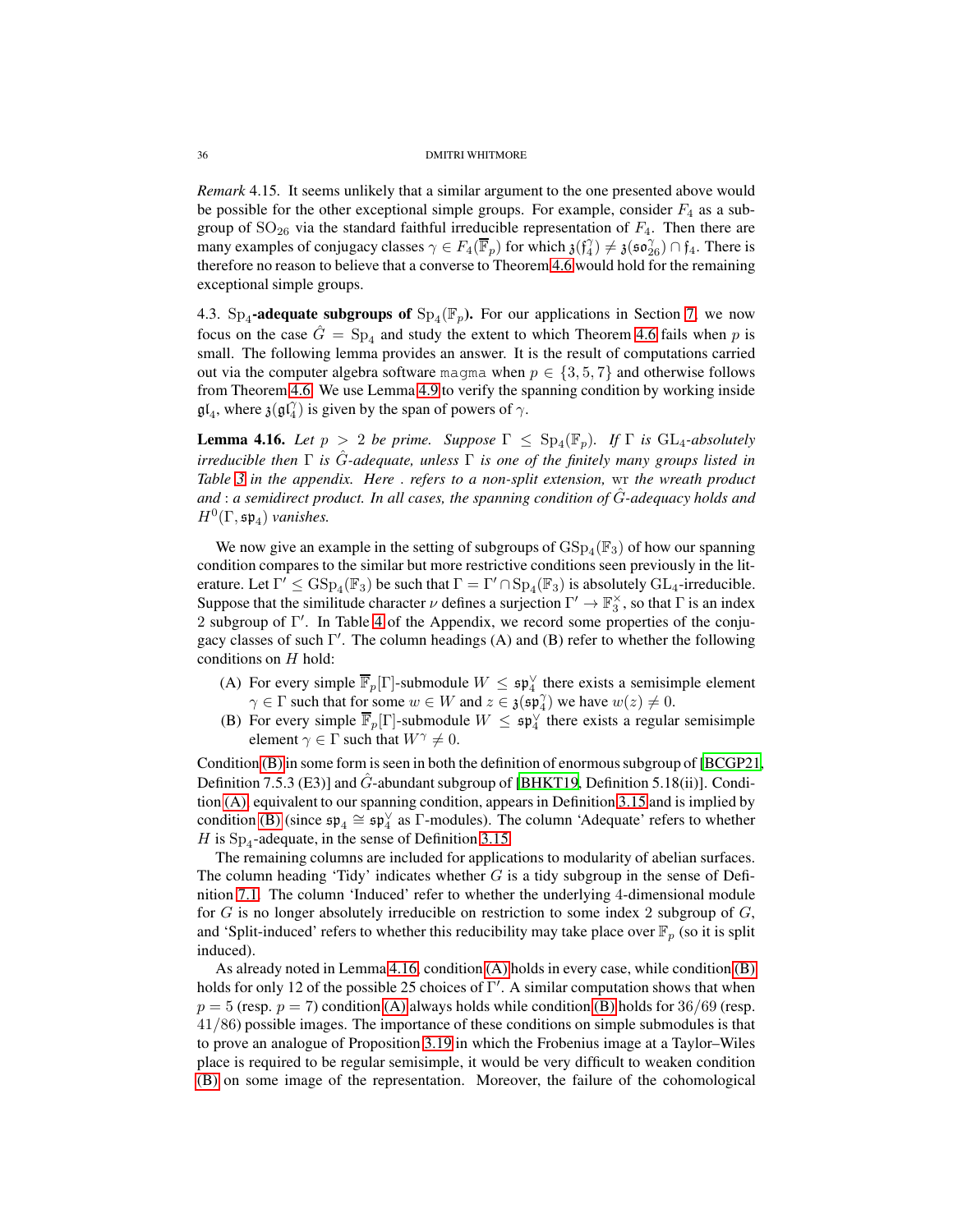vanishing conditions in small characteristic do not automatically eliminate representations with image  $\Gamma'$ , as we saw with the definition of  $\hat{G}$ -reasonable representations (Definition [3.20\)](#page-22-0).

## 5. LOCAL COMPUTATIONS

<span id="page-36-1"></span>In this section, we will carry out computations with Hecke algebras of reductive groups over a local field with respect to various compact open subgroups. We will firstly prove a version of the Satake isomorphism at a slightly deeper level in Theorem [5.1](#page-37-0) and compose it with the maps of [\[BK98](#page-81-0)] to define certain abelian subalgebras of Hecke algebras. We will then use the Bernstein presentation of the Iwahori-Hecke algebra to prove a variation of a standard result about modules over this algebra in Section [5.3.](#page-45-0) We will also define various data attached to a semisimple element of the dual group in Construction [5.12.](#page-47-0) Finally, we will use Jacquet modules to deduce properties of parabolically induced representations and relate these to the local Langlands correspondence for  $\mathrm{GSp}_4$  in Propositions [5.18](#page-49-0) and [5.19.](#page-50-0)

<span id="page-36-0"></span>5.1. A Satake isomorphism. Throughout this section, we will let  $F_v$  be a local field with ring of integers  $\mathcal{O}_{F_v}$ , uniformizer  $\varpi_v$  and residue field  $k(v)$  of order  $q_v$ . Let  $\mathcal O$  be as in Section [2,](#page-5-0) the ring of integers of a finite extension of  $\mathbb{Q}_p$  with residue field k of characteristic p. We will assume that  $q_v$  is coprime to p and suppose that  $\mathcal O$  contains a fixed squareroot  $q_v^{\frac{1}{2}}$  of  $q_v$ . Let  $|\cdot|_v$  denote the absolute value on  $F_v$ ; its squareroot has image in  $q_v^{\frac{1}{2}\mathbb{Z}}$ , which we will view as a subgroup of either  $\mathbb{R}_{\geq 0}^{\times}$  or  $\mathcal{O}^{\times}$ .

For now, let G be a reductive group defined over  $\mathcal{O}_{F_v}$  with a split maximal torus T and Borel subgroup  $B$  containing  $T$  with unipotent radical  $N$ . We will often abuse notation and write G for  $G(F_v)$  (and similarly for other groups) when it is clear from context. We will consider various Hecke algebras  $\mathcal{H}(H, U)$  for closed algebraic subgroups  $H \leq G$  and compact open subgroups  $U \leq H$ ; these are the algebras of compactly supported, locally constant, U-biinvariant functions  $H \to \mathcal{O}$  which form an  $\mathcal{O}$ -algebra under convolution.

Let  $G^{\text{der}}$  be the derived subgroup of G, defined over  $\mathcal{O}_{F_v}$  and compatible with base change by [\[Con14](#page-81-1), Theorem 5.3.1]. Let  $C_G = G/G^{\text{der}}$  be the cocenter of G, a torus which we will assume is split. Fix a quotient  $\Delta$  of the finite abelian group  $C_G(k(v))$  of order coprime to  $|W_G|$ . We may then consider the composition  $\theta$  of the natural maps

$$
G(\mathcal{O}_{F_v}) \to G(k(v)) \to C_G(k(v)) \to \Delta
$$

and define  $K_1 = \ker \theta$ , a finite index subgroup of  $K = G(\mathcal{O}_{F_v})$ . We may realise  $C_G$  as the quotient of the maximal torus  $T$  by a split subtorus  $T'$ , as described in Section [3.3.](#page-23-0) It follows that  $T(k(v))$  surjects onto  $C_G(k(v))$ , and thus we may take coset representatives for  $K_1$  which lie inside  $T(\mathcal{O}_{F_v})$ .

The Satake isomorphism [\[Car79,](#page-81-2) Theorem 4.1] is an isomorphism

$$
S: \mathcal{H}(G(F_v), K) \to \mathcal{H}(T(F_v), T(F_v) \cap K)^{W_G}
$$

$$
f \mapsto (t \mapsto \delta_B(t)^{\frac{1}{2}} \int_N f(tn) dn).
$$

We will show that the same formula gives an isomorphism

$$
S_1: \mathcal{H}(G(F_v), K_1) \to \mathcal{H}(T(F_v), T(F_v) \cap K_1)^{W_G}.
$$

Here  $\delta_B: T(F_v) \to \mathbb{R}_{\geq 0}^\times$  is the homomorphism given by  $\delta_B(t) = |\det(\text{Ad}(t)|_{\text{Lie }N})|_v$ , where n is the Lie algebra of N acted on by the adjoint action of  $t \in T(\mathcal{O}_{F_v})$ .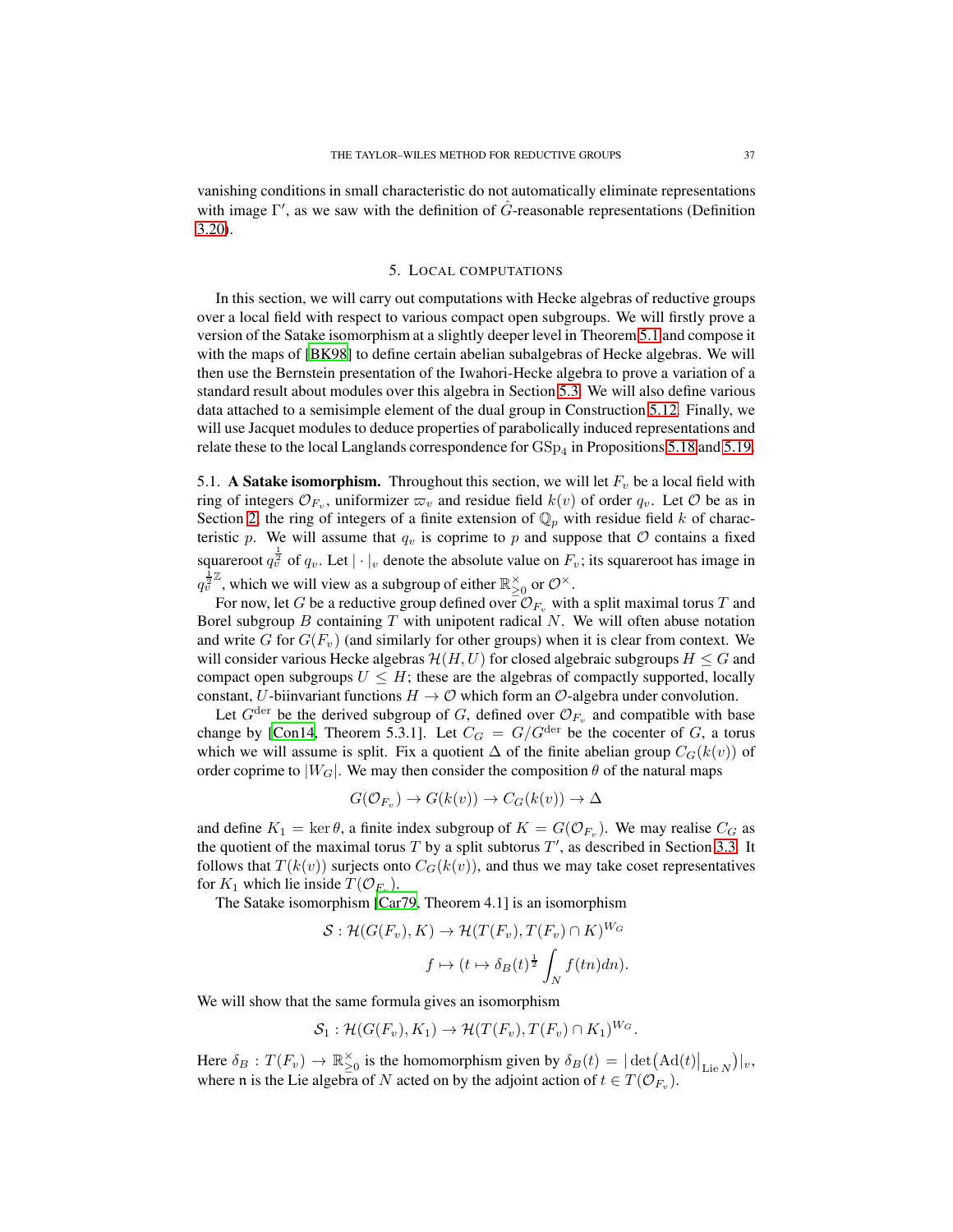Let  $\Phi^+$  denote the positive roots of G with respect to the choice of Borel subgroup B and  $\Lambda^+ = \{ \lambda \in X_*(T) : \langle \lambda, \alpha \rangle \geq 0 \text{ for all } \alpha \in \Phi^+ \}.$  Let  $\rho \in X_*(T) \otimes \mathbb{Q}$  be the halfsum of all positive coroots of G. Then for  $\mu \in X_*(T)$  we have  $\delta_B(\mu(\varpi_v))^{\frac{1}{2}} = q_v^{-\langle \mu, \rho \rangle},$ so that  $(\delta_B)^{\frac{1}{2}}$  is valued in  $q_v^{\frac{1}{2}\mathbb{Z}}$ . Fix for each  $\delta \in \Delta$  a preimage  $\delta \in T(\mathcal{O}_{F_v})$ . The wellknown variation of the Cartan decomposition  $G(F_v) = \bigsqcup_{\lambda \in \Lambda^+} K \lambda(\varpi_v) K$  yields a further decomposition

$$
G(F_v) = \bigsqcup_{\lambda \in \Lambda^+, \delta \in \Delta} K_1 \lambda(\varpi_v) \dot{\delta} K_1.
$$

Indeed,  $K_1 \triangleleft K$  is a normal subgroup with coset representatives given by  $\{\delta\}_{\delta \in \Delta}$ , and these coset representatives all commute with  $\lambda(\varpi_v) \in T(\mathcal{O}_{F_v})$ . Thus we have a basis of  $H(G(F_v), K_1)$  given by the characteristic functions  $\phi_{(\lambda, \delta)} = [K_1 \lambda(\varpi_v) \dot{\delta} K_1]$  for  $\lambda \in \Lambda^+$ and  $\delta \in \Delta$ .

<span id="page-37-0"></span>Theorem 5.1. *The Satake map*

$$
S_1: \mathcal{H}(G(F_v), K_1) \to \mathcal{H}(T(F_v), T(F_v) \cap K_1)^{W_G}
$$

$$
f \mapsto (t \mapsto \delta_B(t)^{\frac{1}{2}} \int_N f(tn)dn)
$$

*is an isomorphism of* O*-algebras.*

*Proof.* We will follow the approach of the usual Satake isomorphism presented in [\[Car79,](#page-81-2) Theorem 4.1]. We will normalise all Haar measures on subgroups  $\Gamma \leq G(F_v)$  to give  $\Gamma \cap K_1$  measure 1 and write  $T_1 = T(F_v) \cap K_1$ . The groups  $G, N, T, K$  and  $K_1$  are all unimodular. For the group  $B$  we may define a left Haar measure by the formula

<span id="page-37-2"></span>(5.1) 
$$
\int_{B} f(b) d_{l}b = \int_{T} \int_{N} f(tn) dt dn
$$

with the required normalisation. The map  $S_1$  has image in  $\mathcal{H}(T, T \cap K_1)$ , as f is biinvariant under  $K_1$  and due to the fact that  $S_1 f(t) = \delta_B(t)^{-\frac{1}{2}} \int_N f(nt)dn$  by [\[Car79,](#page-81-2) IV (19)].

We firstly show the map defines a homomorphism. To do this, we may write  $S_1$  as the composition of restricting functions to  $\mathcal{H}(B, B \cap K_1)$  and then applying the same integral formula. The proof that the second map is a homomorphism is exactly as in the usual case, since it is largely independent of choice of compact open subgroup. So we show restriction  $\mathcal{H}(G, K_1) \to \mathcal{H}(B, B \cap K_1)$  is a homomorphism. If  $f \in \mathcal{H}(G, K_1)$  we have by [\[Car79,](#page-81-2) IV $(4)$ ] that

$$
\int_G f(u)du = \frac{1}{|\Delta|} \int_K \int_B f(bk)dkd_l b,
$$

recalling we have normalised the Haar measures with respect to intersections with  $K_1$ . Decomposing  $K$  into  $K_1$ -cosets then we have

$$
\int_G f(u)du = \sum_{\delta \in \Delta} \frac{1}{|\Delta|} \int_{K_1} \int_B f(b\dot{\delta}k)dk d_b.
$$

The modular function for B is given by  $\Delta_B(tn) = \delta_B(t)^{-1}$  for  $t \in T$  and  $n \in N$  by [\[Car79,](#page-81-2) Equation (11)]. So right translation by  $\dot{\delta} \in T(\mathcal{O}_{F_v})$  has no effect since  $\delta_B(\dot{\delta}) = 1$ . It follows that

<span id="page-37-1"></span>(5.2) 
$$
\int_G f(u) du = \int_{K_1} \int_B f(bk) dk d_l b.
$$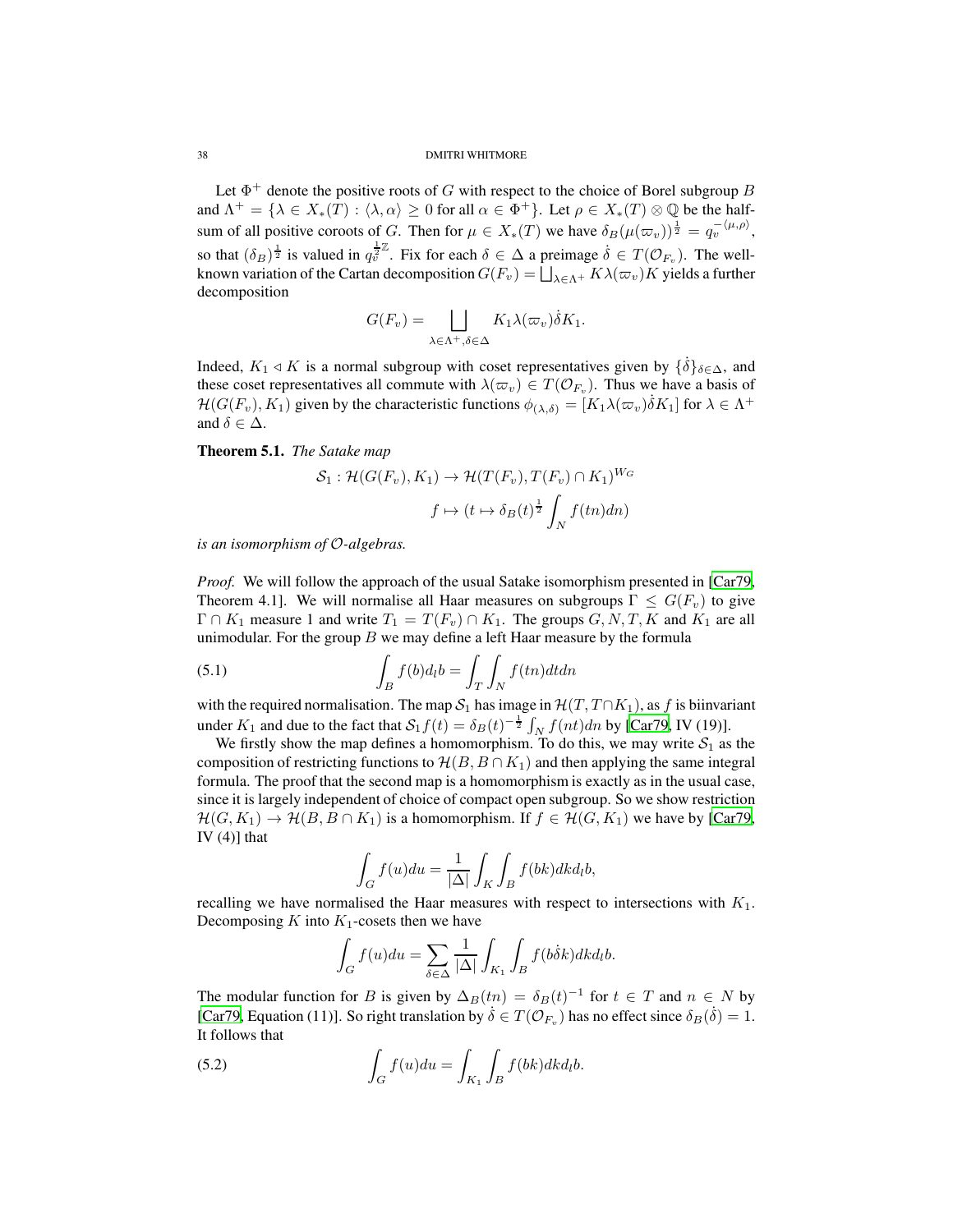If  $g \in \mathcal{H}(G, K_1)$  and  $x \in B$  then

$$
(f \star g)(x) = \int_G f(u)g(u^{-1}x)du
$$
  
= 
$$
\int_{K_1} \int_B f(bk)g((bk)^{-1}x)dkd_lb
$$
  
= 
$$
\int_B f(b)g(b^{-1}x)d_lb
$$
 by  $K_1$  biinvariance,

which is exactly the convolution of the restrictions of f and g to  $\mathcal{H}(B, B \cap K_1)$  evaluated on x.

Next we show that the image of  $S_1$  is contained inside  $\mathcal{H}(T(F_v), T(F_v) \cap K_1)^{W_G}$ . Since G is defined over  $\mathcal{O}_{F_v}$ , the Weyl group is also defined over  $\mathcal{O}_{F_v}$ . Since our coset representatives for  $\Delta$  lie in  $T(\mathcal{O}_{F_v})$  we can take representatives of the Weyl group to lie in  $N_G(T)(F_v) \cap K_1$  by taking any representatives in  $G(\mathcal{O}_{F_v})$  and multiplying through by suitable  $\dot{\delta}$ . It then would suffice to show that  $S_1f(xtx^{-1}) = S_1f(t)$  for every  $x \in$  $N_G(T)(F_v) \cap K_1$ . This can then be proved in exactly the same way as [\[Car79](#page-81-2)] by firstly showing that this holds for  $t \in T(\mathcal{O}_{F_v})$  regular.

Finally, we show that we do indeed have a bijection. We recall that the functions  $\phi_{(\lambda,\delta)} = [K_1 \lambda(\varpi_v) \delta K_1]$  for  $\lambda \in \Lambda^+$  and  $\delta \in \Delta$  form a basis for  $\mathcal{H}(G, K_1)$ . Letting  $\Phi_{(\lambda,\delta)} = [T_1 \lambda(\varpi_v) \dot{\delta} T_1]$ , we have a basis of  $\mathcal{H}(T,T_1)$  given by  $\{\Phi_{(\lambda,\delta)}\}_{(\lambda,\delta) \in X_*(T) \times \Delta}$ . Summing up  $\Phi_{(\lambda,\delta)}$  over  $\lambda$  in a Weyl orbit gives a basis  $\Phi'_{(\lambda,\delta)}$  for  $\mathcal{H}(T,T_1)^{W_G}$ , which may be paramaterized by  $(\lambda, \delta) \in \Lambda^+ \times \Delta$ . Recall there is a partial ordering on  $\Lambda^+$  given by  $\lambda \ge \mu$  if and only if  $\lambda - \mu$  is a sum of positive coroots.

We may write  $S_1 \phi_{(\lambda,\delta)} = \sum_{(\mu,\epsilon) \in \Lambda^+ \times \Delta} c(\lambda,\mu,\delta,\epsilon) \Phi'_{(\mu,\epsilon)}$ . We will show that the coefficients  $c(\lambda, \mu, \delta, \epsilon)$  satisfy the following:

- <span id="page-38-1"></span><span id="page-38-0"></span>(1)  $c(\lambda, \lambda, \delta, \epsilon) = 0$  for  $\epsilon \neq \delta$
- <span id="page-38-2"></span>(2)  $c(\lambda, \lambda, \delta, \delta) \in \mathcal{O}^{\times}$
- (3) If  $c(\lambda, \mu, \delta, \epsilon) \neq 0$  then  $\lambda \geq \mu$ .

Together these give imply the map is an isomorphism. Indeed, if  $0 \neq \sum \alpha_{(\lambda,\delta)} \phi_{(\lambda,\delta)} \in$  $\mathcal{H}(G, K_1)$  then let  $\lambda \in \Lambda^+$  and  $\delta \in \Delta$  be such that  $\alpha_{(\lambda,\delta)} \neq 0$  and for every  $\mu > \lambda$  and  $\epsilon \in \Delta$  we have  $\alpha_{(\mu,\epsilon)} = 0$ . Then the coefficient of  $\Phi'_{(\lambda,\delta)}$  in the image under  $S_1$  is non-zero and this shows injectivity. For surjectivity, induction on  $\lambda$  shows that  $\Phi'_{(\lambda,\delta)}$  is in the image of  $S_1$ .

We have

<span id="page-38-4"></span>(5.3)  
\n
$$
c(\lambda, \mu, \delta, \epsilon) = S_1 \phi_{(\lambda, \delta)}(\mu(\varpi_v) \dot{\epsilon})
$$
\n
$$
= \delta_B(\mu(\varpi_v))^{-\frac{1}{2}} \int_N \phi_{(\lambda, \delta)}(n\mu(\varpi_v) \dot{\epsilon}) dn
$$

<span id="page-38-3"></span>(5.4)  
\n
$$
= q_v^{\langle \mu, \rho \rangle} \mu_N(N \mu(\varpi_v) \dot{\epsilon} \cap K_1 \lambda(\varpi_v) \dot{\delta} K_1)
$$
\n
$$
= q_v^{\langle \mu, \rho \rangle} \mu_G(N \mu(\varpi_v) \dot{\epsilon} K_1 \cap K_1 \lambda(\varpi_v) \dot{\delta} K_1)
$$

where  $\mu_N$  and  $\mu_G$  denote the respective Haar measures on N and G, and with the final equality following from the bijection

$$
(Ns \cap K_1 t K_1)/(N \cap K_1) \leftrightarrow (Ns K_1 \cap K_1 t K_1)/K_1
$$

for any  $s, t \in T$ . For [1](#page-38-0) we need to show that for  $\epsilon \neq \delta$  that

$$
N\lambda(\varpi_v)\dot{\epsilon}K_1 \cap K_1\lambda(\varpi_v)\dot{\delta}K_1 = \emptyset.
$$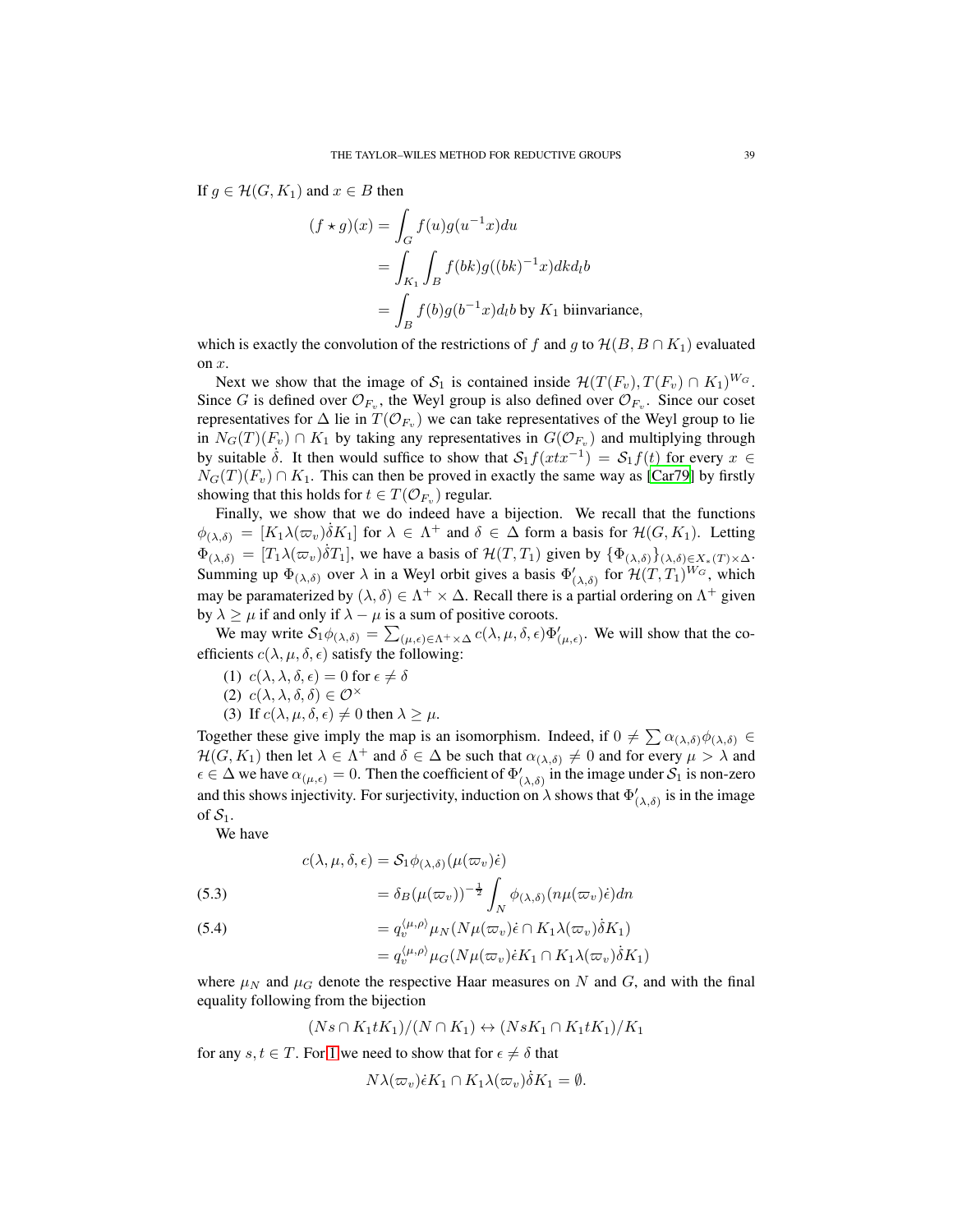Suppose then that there exists  $x, y \in K_1$  and  $n \in N$  with  $x\lambda(\varpi_v)\dot{e}y = n\lambda(\varpi_v)\dot{\delta}$ ; we will show  $\delta = \epsilon$ . Then since N is a normal subgroup of B we may write

$$
\dot{\epsilon}y\dot{\delta}^{-1} = \lambda(\varpi_v)^{-1}x^{-1}\lambda(\varpi_v)n'
$$

for some  $n' \in N$ . Applying the quotient map  $\pi : G \to C_G$  to the above equality, we obtain

$$
\pi(\dot{\epsilon})\pi(y)\pi(\dot{\delta}^{-1}) = \pi(x)^{-1},
$$

where we have used that  $\pi(N(F_v)) = \{1\}$ . Both sides have image contained in  $C_G(\mathcal{O}_{F_v})$ , and passing to the images under the map  $C_G(\mathcal{O}_{F_v}) \to \Delta$ , we are left with  $\epsilon \delta^{-1} = 1$ .

Now we show [2.](#page-38-1) Since  $\dot{\delta}K_1 = K_1 \dot{\delta}$  we have that

$$
c(\lambda, \lambda, \delta, \delta) = q_v^{\langle \lambda, \rho \rangle} \mu_G(N\lambda(\varpi_v) K_1 \cap K_1 \lambda(\varpi_v) K_1).
$$

Certainly the inclusion  $N\lambda(\varpi_v)K_1 \cap K_1\lambda(\varpi_v)K_1 \supset \lambda(\varpi_v)K_1$  holds, so

$$
\mu_G(N\lambda(\varpi_v)K_1\cap K_1\lambda(\varpi_v)K_1)\geq 1.
$$

We have by [\[BT72,](#page-81-3) 4.4.4(ii)] that  $N\lambda(\varpi_v)K \cap K\lambda(\varpi_v)K = \lambda(\varpi_v)K$ , so

$$
N\lambda(\varpi_v)K_1 \cap K_1\lambda(\varpi_v)K_1) \subset \bigsqcup_{\epsilon \in \Delta} \lambda(\varpi_v)\epsilon K_1 = \lambda(\varpi_v)K.
$$

If  $\lambda(\varpi_v)^{-1}x\lambda(\varpi_v)y \in \epsilon K_1$  for  $x, y \in K_1$  and  $\epsilon \in \Delta$ , then applying  $\pi$  and taking images in  $\Delta$  we see that  $\epsilon = 1$ . Thus  $c(\lambda, \lambda, \delta, \delta) = q_v^{\langle \lambda, \rho \rangle} \in \mathcal{O}^{\times}$ .

Finally, to show [3](#page-38-2) we can reduce to the case of  $K_1 = K$  since if

$$
N\mu(\varpi_v)\dot{\epsilon}K_1 \cap K_1\lambda(\varpi_v)\dot{\delta}K_1 \neq \emptyset
$$

then  $N\mu(\varpi_v)K \cap K\lambda(\varpi_v)K \neq \emptyset$ . It is shown in [\[BT72](#page-81-3), (4.4.4)(i)] that if this latter intersection is non-empty then  $\lambda > \mu$ . intersection is non-empty then  $\lambda > \mu$ .

From the proof of the isomorphism, we see that the Satake map is compatible with passage to a quotient  $\tilde{\Delta}$  of  $\Delta$  (inducing a compact open subgroup  $\tilde{K_1}$ ), in the following sense.

<span id="page-39-0"></span>Lemma 5.2. *The following diagram of* O*-algebras commutes:*

$$
\phi_{(\lambda,\delta)} \qquad \mathcal{H}(G,K_1) \xrightarrow{\mathcal{S}_1} \mathcal{H}(T,T \cap K_1)^{W_G} \qquad \Phi'_{(\lambda,\delta)}
$$
\n
$$
\downarrow \qquad \qquad \downarrow \qquad \qquad \downarrow
$$
\n
$$
\phi_{(\lambda,\tilde{\delta})} \qquad \mathcal{H}(G,\tilde{K_1}) \xrightarrow{\tilde{S}_1} \mathcal{H}(T,T \cap \tilde{K_1})^{W_G} \qquad \Phi'_{(\lambda,\tilde{\delta})}
$$

*where*  $\lambda \in \Lambda^+$  *and*  $\tilde{\delta}$  *denotes the image in*  $\tilde{\Delta}$  *of*  $\delta \in \Delta$ *.* 

*Proof.* We may write

$$
\mathcal{S}_1(\phi_{(\lambda,\delta)}) = \sum_{(\mu,\epsilon) \in \Lambda^+ \times \Delta} c_{(\lambda,\mu,\delta,\epsilon)} \Phi'_{(\mu,\epsilon)}
$$

$$
\tilde{\mathcal{S}}_1(\phi_{(\lambda,\tilde{\delta})}) = \sum_{(\mu,\tilde{\epsilon}) \in \Lambda^+ \times \tilde{\Delta}} \tilde{c}_{(\lambda,\mu,\tilde{\delta},\tilde{\epsilon})} \Phi'_{(\mu,\tilde{\epsilon})},
$$

as in the proof of Theorem [5.1.](#page-37-0) Letting  $\theta : \Delta \to \tilde{\Delta}$  be the quotient map, we must show that the coefficients satisfy the following relation

$$
\sum_{(\delta,\epsilon)\in \theta^{-1}(\tilde{\delta})\times \theta^{-1}(\tilde{\epsilon})}c_{(\lambda,\mu,\delta,\epsilon)}=\tilde{c}_{(\lambda,\mu,\tilde{\delta},\tilde{\epsilon})}.
$$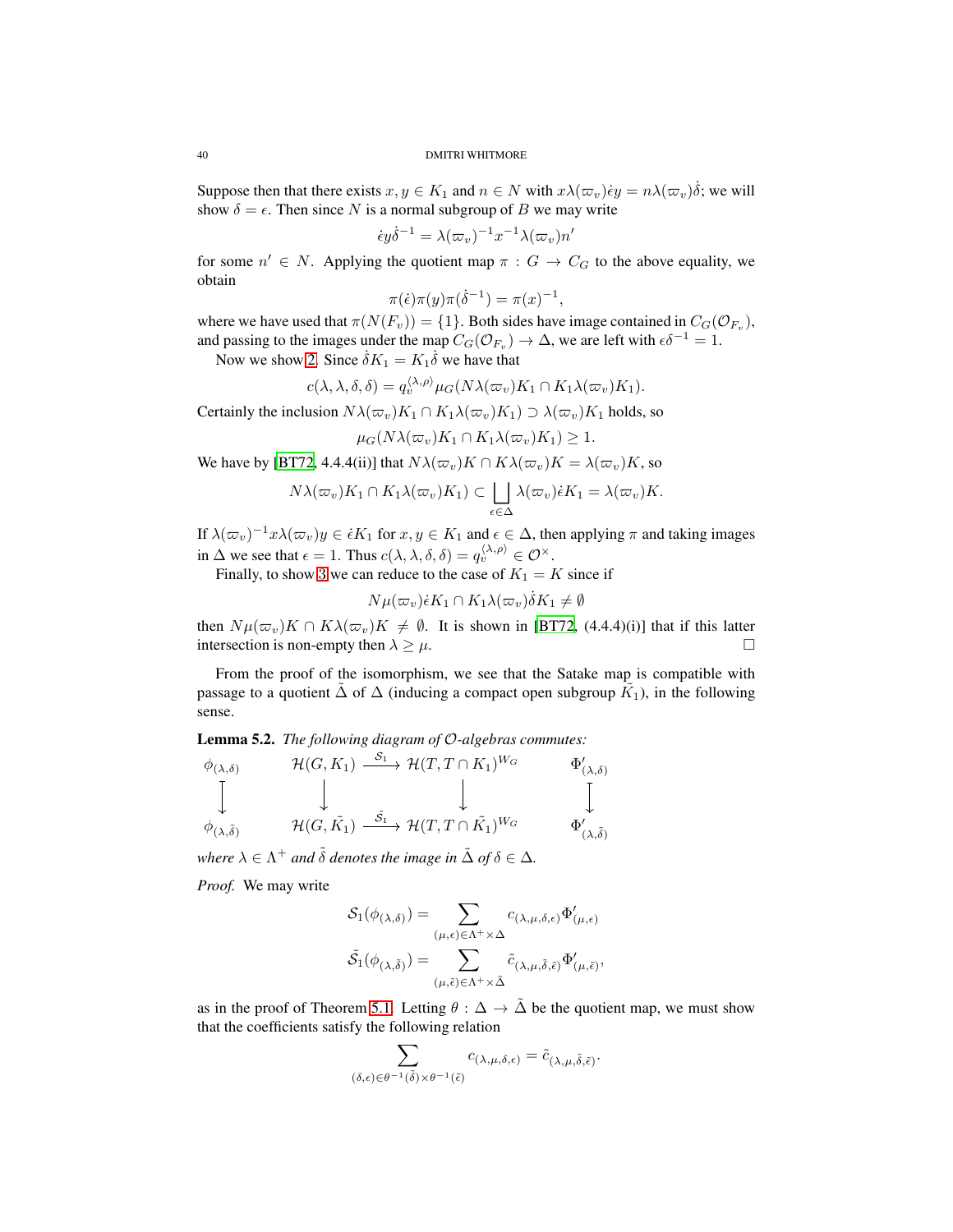We saw in equality [5.4](#page-38-3) that these coefficients are given by

$$
c_{(\lambda,\mu,\delta,\epsilon)} = q_v^{\langle\mu,\rho\rangle} \mu_N(N\mu(\varpi_v)\epsilon \cap K_1 \lambda(\varpi_v)\dot{\delta}K_1)
$$
  
=  $q_v^{\langle\mu,\rho\rangle} \mu_N(N\mu(\varpi_v) \cap K_1 \lambda(\varpi_v)\dot{\delta}\epsilon^{-1}K_1),$ 

where  $\mu_N(K_1 \cap N) = 1$ . We can write

$$
\tilde{K_1}\lambda(\varpi_v)\dot{\tilde{\delta}}\dot{\tilde{\epsilon}}^{-1}\tilde{K_1} = \bigsqcup_{\eta \in \ker(\theta)} K_1\lambda(\varpi_v)\dot{\delta}\dot{\epsilon}^{-1}\dot{\eta}K_1.
$$

It follows that

$$
\sum_{(\delta,\epsilon)\in\theta^{-1}(\tilde{\delta})\times\theta^{-1}(\tilde{\epsilon})}c_{(\lambda,\mu,\delta,\epsilon)}=\frac{\#\Delta}{\#\tilde{\Delta}}q_v^{\langle\mu,\rho\rangle}\mu_N(\tilde{K_1}\lambda(\varpi_v)\dot{\tilde{\delta}}\dot{\tilde{\epsilon}}^{-1}\tilde{K_1}).
$$

This in turn equals  $\tilde{c}_{(\lambda,\mu,\tilde{\delta},\tilde{\epsilon})}$ , as this factor of  $\#\Delta/\#\tilde{\Delta}$  is exactly the ratio between the respective Haar measures on N for which either  $K_1 \cap N$  or  $\tilde{K_1} \cap N$  have measure 1.

Finally, all the maps in the diagram are maps of commutative  $\mathcal{O}$ -algebras, since the horizontal maps are algebra isomorphisms and the map  $\mathcal{H}(T, T \cap K_1)^{W_G} \to \mathcal{H}(T, T \cap \tilde{K_1})^{W_G}$  is clearly an algebra homomorphism.  $(\tilde{K}_1)^{W_G}$  is clearly an algebra homomorphism.

We will now offer a different perspective on the map  $S_1$ , following arguments similar to those of [\[HKP10\]](#page-82-0). Our goal will be to show that  $S_1$  will respect formation of  $K_1$ -invariants of parabolic inductions of characters of  $T$ . For the rest of this section only, we will take all Hecke algebras to have  $\mathbb{Q}_p$ -coefficients.

Firstly we will introduce some more notation. Let  $\mathfrak{t}_1 = K_1 \cap T(F_v) = \ker(T(\mathcal{O}_{F_v}) \to$  $\Delta$ ). Let  $\mathcal{H}_{K_1} = \mathcal{H}(G, K_1)$  and  $\mathcal{A}_1 = \overline{\mathbb{Q}_p}[T/\mathfrak{t}_1]$ . If  $\chi : T(F_v) \to \overline{\mathbb{Q}_p}^{\times}$  is a smooth characterwe will let  $i_B^G(\chi)$  denote the normalized parabolic induction, given by those smooth functions  $\phi : G(F_v) \to \overline{\mathbb{Q}_p}$  satisfying  $\phi(bg) = \delta_B(b)^{\frac{1}{2}} \chi(b)\phi(g)$  for every  $b \in B$  and  $g \in G$ .

Let  $M_1 = C_c(\mathfrak{t}_1 N \backslash G / K_1)$  denote the space of compactly supported  $\overline{\mathbb{Q}_p}$ -valued functions on  $G(F_v)$ , left-invariant under  $t_1N(F_v)$  and right-invariant under  $K_1$ . Then  $M_1$ naturally has the structure of a right  $\mathcal{H}_{K_1}$ -module via the convolution giving  $K_1$  measure 1. The Iwasawa decomposition  $G = BK$  implies that

$$
(5.5) \tG = BK_1 = TNK_1
$$

and the elements  $m^{(\lambda,\delta)} := 1_{\mathfrak{t}_1 N \lambda(\varpi_v) \delta K_1}$  for  $\lambda \in X_*(T)$  and  $\delta \in \Delta$  form a  $\overline{\mathbb{Q}_p}$ -vector space basis for  $M_1$ . There is also a left  $A_1$ -module structure on  $M_1$ , defined by

<span id="page-40-1"></span><span id="page-40-0"></span>
$$
\lambda(\varpi_v)\dot{\delta} \cdot m^{(\mu,\epsilon)} = \delta_B(\lambda(\varpi_v))^{\frac{1}{2}} m^{(\mu+\lambda,\delta\epsilon)}.
$$

These actions are compatible, and from the above basis we see that  $M_1$  is a free module over  $A_1$  of rank 1. This induces a homomorphism  $\mathcal{H}_{K_1} \to \mathcal{A}_1$  sending  $h \mapsto h^{\vee}$ , where

$$
(5.6) \t\t m * h = h^{\vee} \cdot m.
$$

**Lemma 5.3.** *The map*  $h \mapsto h^{\vee}$  *is given by*  $S_1$ *.* 

*Proof.* Let  $\lambda \in \Lambda^+$  and  $\delta \in \Delta$ . Let  $h = \phi_{(\lambda,\delta)}$  and write

$$
h^\vee=\sum_{(\mu,\epsilon)\in X_*(T)\times\Delta}d(\lambda,\mu,\delta,\epsilon)\Phi_{(\mu,\epsilon)}.
$$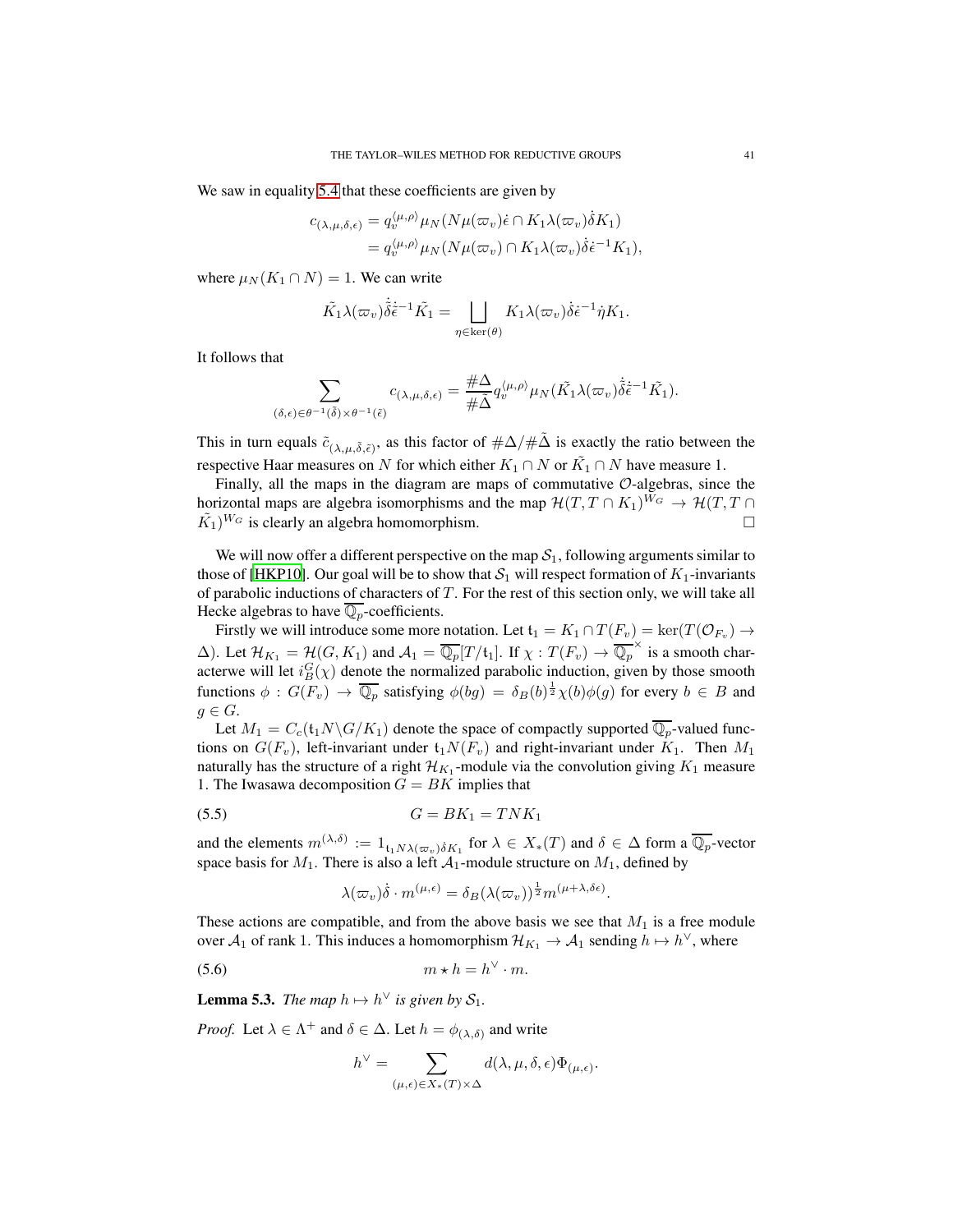We will show that the coefficients  $d(\lambda, \mu, \delta, \epsilon)$  are exactly given as in the proof of Theorem [5.1.](#page-37-0) Consider applying the equality [5.6](#page-40-0) to  $m = m^{(1,1)}$  and evaluating these functions at  $\mu(\varpi_v)\dot{\epsilon}$ . We obtain

<span id="page-41-0"></span>(5.7) 
$$
\int_{G} 1_{\mathfrak{t}_{1}NK_{1}}(g)\phi_{(\lambda,\delta)}(g^{-1}\mu(\varpi_{v})\epsilon)dg
$$

$$
= \sum_{(\nu,\gamma)\in X_{*}(T)\times\Delta} d(\lambda,\nu,\delta,\gamma)\delta_{B}(\nu(\varpi_{v}))^{\frac{1}{2}}m^{(\nu,\gamma)}(\mu(\varpi_{v})\epsilon).
$$

By [5.2](#page-37-1) and [5.1,](#page-37-2) the left hand side of [5.7](#page-41-0) becomes

$$
\int_{K_1} \int_T \int_N \mathbf{1}_{\mathfrak{t}_1 N K_1} (tnk) \phi_{(\lambda, \delta)}((tnk)^{-1} \mu(\varpi_v) \dot{\epsilon}) dk dt dn
$$
  
= 
$$
\int_N \phi_{(\lambda, \delta)}(n^{-1} \mu(\varpi_v) \dot{\epsilon}) dn = \int_N \phi_{(\lambda, \delta)}(n \mu(\varpi_v) \dot{\epsilon}) dn,
$$

since  $\phi_{(\lambda,\delta)}$  is bi-invariant under  $K_1 \supset \mathfrak{t}_1$  and N is unimodular. The right hand side of [5.7](#page-41-0) equals  $d(\lambda, \mu, \delta, \epsilon) \delta_B(\mu(\varpi_v))^{\frac{1}{2}}$ . We therefore see that

$$
d(\lambda, \mu, \delta, \epsilon) = \delta_B(\mu(\varpi_v))^{-\frac{1}{2}} \int_N \phi_{(\lambda, \delta)}(n\mu(\varpi_v)\dot{\epsilon})dn,
$$

which is exactly formula [5.3](#page-38-4) (which is still valid for computing the coefficient of  $\Phi_{(\lambda,\delta)}$ , even when  $\mu \notin \Lambda^{+}$ ).  $^{+}$ ).

We will now describe involutions of the algebras  $\mathcal{H}_{K_1}$  and  $\mathcal{A}_1$ , and show that these are compatible with  $S_1$ . This will allow us to convert between left and right  $\mathcal{H}_{K_1}$ -modules. Let  $\iota_{K_1}$  be the involution on  $\mathcal{H}_{K_1}$  defined by  $\iota_{K_1}(f)(x) = f(x^{-1})$  for every  $x \in G(F_v)$  and  $f \in \mathcal{H}_{K_1}$ . A special case of this will be the involution  $\iota_{\mathcal{A}_1}$  of  $\mathcal{A}_1$ , given by  $\iota_{\mathcal{A}_1}(\Phi_{(\lambda,\delta)}) =$  $\Phi_{(-\lambda,\delta^{-1})}$ .

<span id="page-41-1"></span>**Lemma 5.4.** *The involutions*  $\iota_{K_1}$  *and*  $\iota_{A_1}$  *are compatible with the Satake map*  $S_1$ *, in the sense that*

$$
\mathcal{S}_1 \circ \iota_{K_1} = \iota_{\mathcal{A}_1} \circ \mathcal{S}_1.
$$

*Proof.* We will prove this directly from the coefficient formulas [5](#page-38-3).3 and 5.4. We just need to show that

$$
c(\lambda, \mu, \delta, \epsilon) = c(-\lambda, -\mu, \delta^{-1}, \epsilon^{-1})
$$

for every  $\lambda, \mu \in \Lambda^+$  and  $\delta, \epsilon \in \Delta$ . By [\[Car79,](#page-81-2) IV (19)] and our coefficient formulas, we can write

$$
c(\lambda, \mu, \delta, \epsilon) = \delta_B(\mu(\varpi_v))^{-\frac{1}{2}} \int_N \phi_{(\lambda, \delta)}(n\mu(\varpi_v)\epsilon)dn
$$
  
\n
$$
= \delta_B(\mu(\varpi_v))^{\frac{1}{2}} \int_N \phi_{(\lambda, \delta)}(\mu(\varpi_v)\epsilon n)dn
$$
  
\n
$$
= \delta_B(\mu(\varpi_v))^{\frac{1}{2}} \mu_N(\mu(\varpi_v)\epsilon N \cap K_1\lambda(\varpi_v)\delta K_1)
$$
  
\n
$$
= \delta_B(\mu(\varpi_v)^{-1})^{-\frac{1}{2}} \mu_N(N\mu(\varpi_v)^{-1}\epsilon^{-1} \cap K_1\lambda(\varpi_v)^{-1}\delta^{-1}K_1),
$$

where we have used unimodularity of  $N$  in the final line. Since these formulas do not depend on the choice of representatives of  $\Delta$  in  $T(\mathcal{O}_{F_v})$ , the final line is exactly  $c(-\lambda, -\mu, \delta^{-1}, \epsilon^{-1})$ and we are done.  $\Box$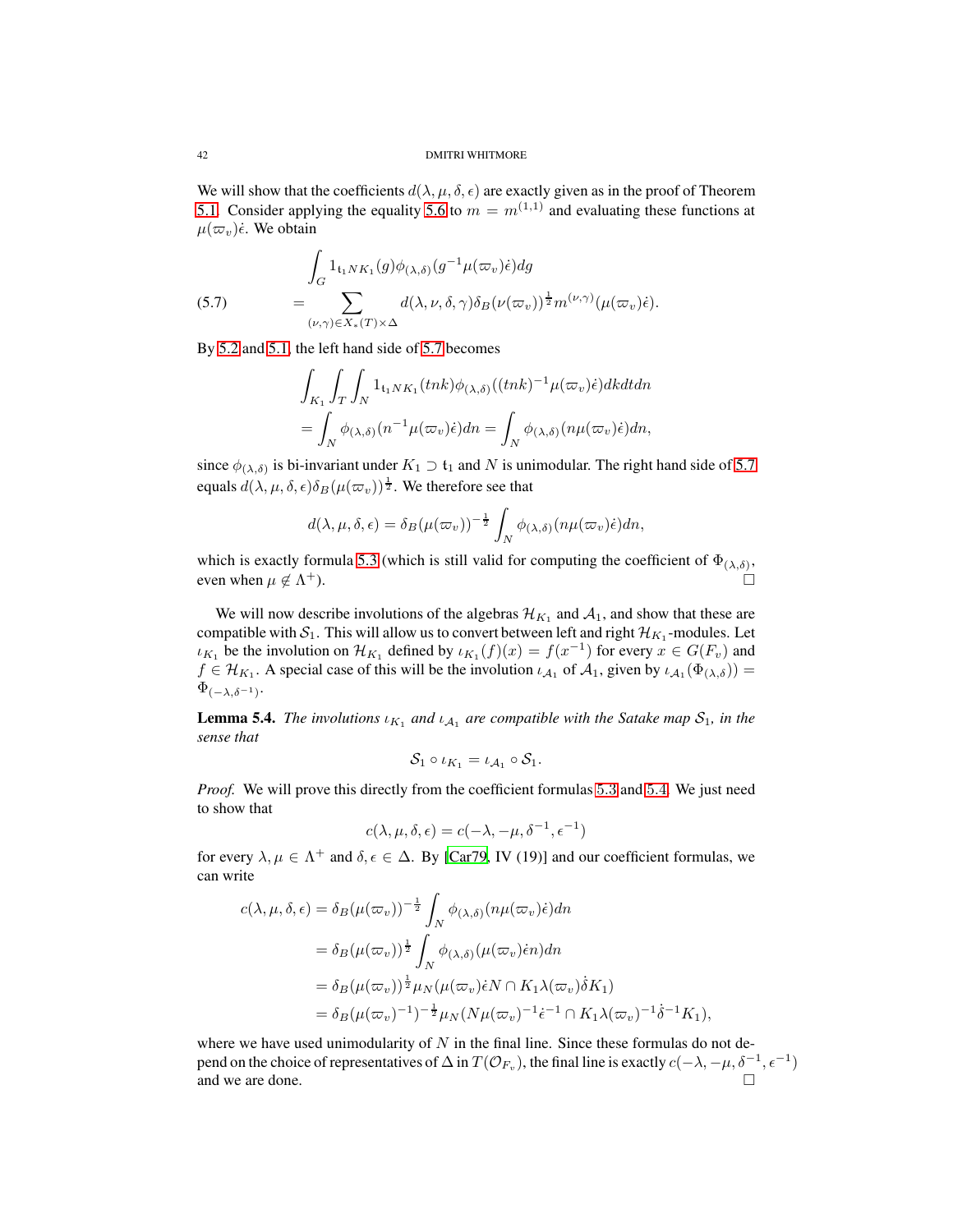*Remark* 5.5*.* A proof of Lemma [5.4](#page-41-1) similar to that of [\[HKP10,](#page-82-0) 4.4] should also be possible by creating a  $A_1$ -valued, G-invariant perfect  $A_1$ -sesquilinear pairing on a module  $M \supset M_1$  and applying the relation [5.6.](#page-40-0)

Now let  $\chi: T(F_v) \to \overline{\mathbb{Q}_p}^{\times}$  be a smooth character. There is an isomorphism of right  $\mathcal{H}_{K_1}$ -modules

(5.8) 
$$
\overline{\mathbb{Q}_p} \otimes_{\chi,A_1} M_1 \xrightarrow{\sim} i_B^G (\chi^{-1})^{K_1},
$$

where the action of  $\mathcal{H}_{K_1}$  on the  $K_1$ -invariants of the parabolically induced representation is by first applying  $\iota_{K_1}$  followed by the usual left-action. We can now prove the desired compatibility between our Satake isomorphism and such parabolic inductions.

<span id="page-42-1"></span>**Proposition 5.6.** Let  $\chi: T(F_v) \to \overline{\mathbb{Q}_p}^{\times}$  be a smooth character and  $\pi = i_B^G \chi$ . The space *of*  $K_1$ -invariants,  $\pi^{K_1}$ , is at most one-dimensional, and if  $\pi^{K_1} \neq 0$  then  $\chi\Big|_{\tau_1}$  is trivial and *for every*  $f \in \mathcal{H}_{K_1}$  and  $v \in \pi^{K_1}$  we have

<span id="page-42-0"></span>
$$
fv = \chi(\mathcal{S}_1 f)v.
$$

*Proof.* Suppose that  $0 \neq \varphi \in \pi^{K_1}$ . Then writing  $G = T N K_1$  as in [5.5,](#page-40-1) we see that  $\varphi(tnk) = \delta_B(t)^{\frac{1}{2}} \chi(t)\varphi(1)$ . Since  $\varphi$  is determined by  $\varphi(1)$ , we see that  $\dim \pi^{K_1} = 1$  and  $\varphi(1) = \varphi(t) = \chi(t)\varphi(1)$  if  $t \in T(F_v) \cap K_1 = \mathfrak{t}_1$ .

Now let  $f \in \mathcal{H}_{K_1}$  and let  $m \in \mathbb{Q}_p \otimes_{\chi^{-1}, \mathcal{A}_1} M_1$ . If we can show that  $m \star \iota_{K_1}(f) =$  $\chi(S_1(f))$ m then we would be done using the isomorphism [5.8.](#page-42-0) By equation [5.6,](#page-40-0) we have

$$
m * \iota_{K_1}(f) = S_1(\iota_{K_1}(f))m
$$
  
=  $\iota_{A_1}(S_1(f))m$  by Lemma 5.4  
=  $\chi^{-1}(\iota_{A_1}(S_1(f)))m$   
=  $\chi(S_1(f))m$ ,

where we have used that  $\chi^{-1} \circ \iota_{\mathcal{A}_1} = \chi$  as maps  $\mathcal{A}_1 \to \overline{\mathbb{Q}_p}$ , which can be checked on basis elements  $\Phi_{(\lambda,\delta)}$  for  $\mathcal{A}_1$ .

 $\Box$ 

5.2. An abelian subalgebra of the  $p_1$ -Hecke algebra. Now consider the following setup. Let G be a reductive group over  $\mathcal{O}_{F_v}$ , with  $T \subset B \subset G$  a split maximal torus contained in a Borel subgroup of G and continue with the notation of writing H for  $H(F_v)$  when  $H \leq G$  is a closed algebraic subgroup. Let  $P = LN$  be a standard parabolic subgroup of G, with unipotent radical N, and L a Levi factor containing T. Let  $W_G$  (resp.  $W_L$ ) denote the Weyl group of G (resp. L). Let  $\delta_P : P(F_v) \to \mathcal{O}^\times$  be the modulus character for P, defined by  $\delta_P(p) = |\det(\text{Ad}(p)|_{\text{Lie }N})|_v$ . Let  $(X^*(T), \Phi, X_*(T), \Phi^{\vee})$  denote the root datum of  $G$  with respect to this choice of maximal torus and let  $\Phi^+$  denote the positive roots with respect to the Borel subgroup  $B$ . We assume that  $p$  is coprime to the order of  $W_G$  (and hence of  $W_L$ ).

Let p be the parahoric subgroup given by the preimage of  $P(k(v))$  in  $G(\mathcal{O}_{F_v})$ . We will apply the Satake map of Section [5.1](#page-36-0) to the reductive group L, defined over  $\mathcal{O}_{F_v}$ . Let  $C_L = L/L^{der}$  be the cocenter of L and let  $\Delta$  be a quotient of  $C_L(k(v))$  of order coprime to the order of  $W_G$ . Define the further compact open subgroup  $\mathfrak{p}_1 \subset \mathfrak{p}$  given by the kernel of the composition

$$
\mathfrak{p} \to P(k(v)) \to L(k(v)) \to \Delta.
$$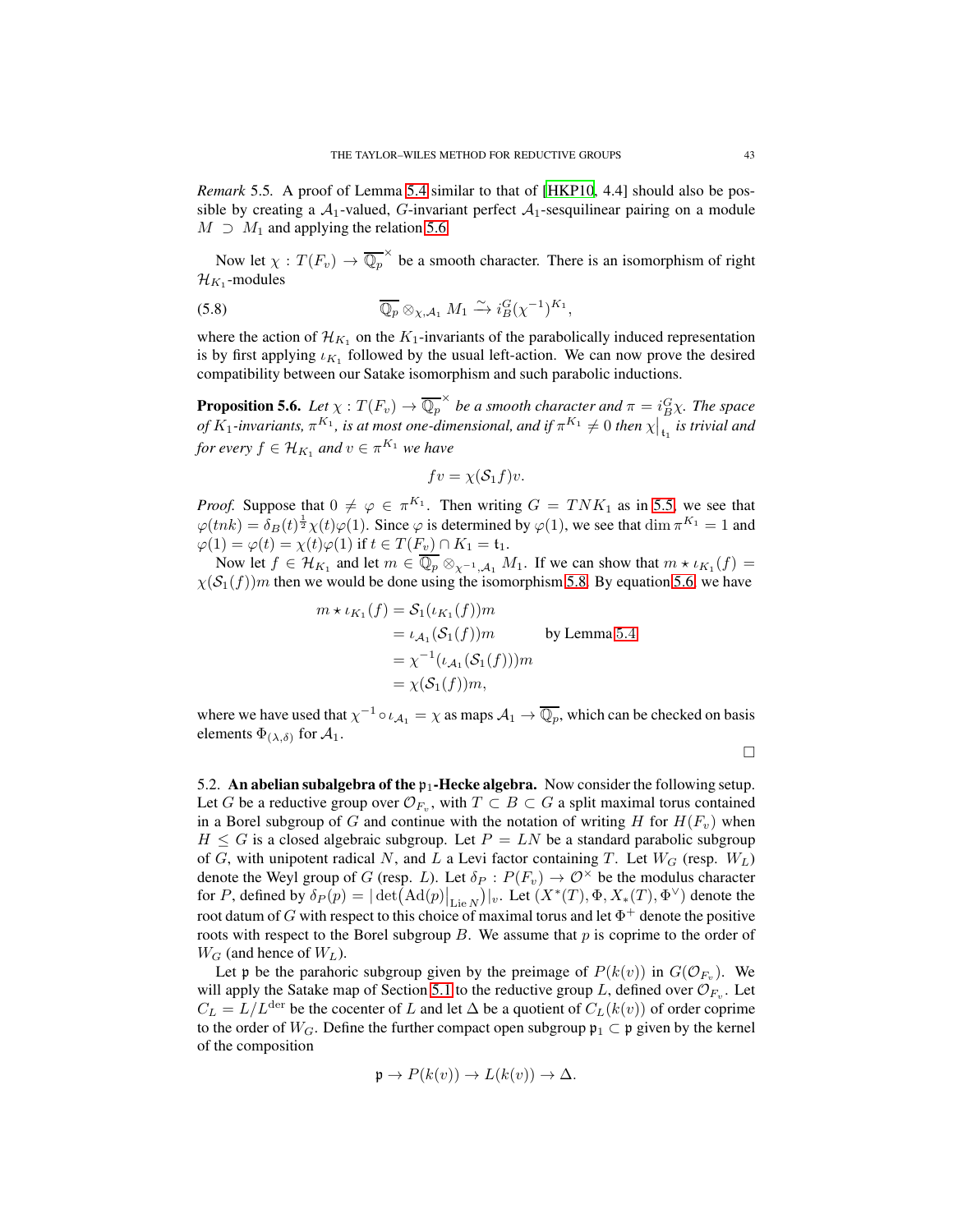Thus we have an isomorphism  $S_1^{-1}$ :  $\mathcal{H}(T, T \cap \mathfrak{p}_1)^{W_L} \to \mathcal{H}(L, L \cap \mathfrak{p}_1)$  by Theorem [5.1.](#page-37-0) We will show the existence of an injective algebra homomorphism  $\mathcal{T}_1 : \mathcal{H}(L, L \cap \mathfrak{p}_1) \to$  $\mathcal{H}(G, \mathfrak{p}_1)$ , so that the composition will allow us to view  $\mathcal{H}(T, T \cap \mathfrak{p}_1)^{W_L}$  as an abelian subalgebra of  $\mathcal{H}(G, \mathfrak{p}_1)$ .

To do this, we will use the notion of strongly  $(P, \mathfrak{p}_1)$ -positive elements as in [\[BK98,](#page-81-0) 6.16]. We say  $z \in L$  is positive if  $z(N \cap \mathfrak{p}_1)z^{-1} \subset N \cap \mathfrak{p}_1$  and  $z^{-1}(\bar{N} \cap \mathfrak{p}_1)z \subset \bar{N} \cap \mathfrak{p}_1$ , where  $\overline{N}$  denotes the unipotent radical of the opposite parabolic subgroup to  $\overline{P}$ . We say further that  $\zeta \in Z(L)$  is strongly positive if  $\zeta$  is positive and for all pairs of compact open subgroups  $H_1, H_2 \leq N$  and  $K_1, K_2 \leq \overline{N}$  there exists  $n, m \geq 0$  such that

$$
\zeta^n H_1 \zeta^{-n} \le H_2
$$
  

$$
\zeta^{-m} K_1 \zeta^m \le K_2.
$$

Write  $L^+$  for the set of positive elements of L. Our homomorphism will come from [\[BK98,](#page-81-0) Theorem 7.2] provided we can find a strongly  $(P, \mathfrak{p}_1)$ -positive element  $\zeta \in Z(L)$  whose characteristic function  $[\mathfrak{p}_1 \zeta \mathfrak{p}_1]$  is invertible in  $\mathcal{H}(G, \mathfrak{p}_1)$ .

# <span id="page-43-0"></span>Proposition 5.7. *The map*

$$
\mathcal{T}_1: \mathcal{H}(L^+, \mathfrak{p}_1 \cap L^+) \to \mathcal{H}(G, \mathfrak{p}_1)
$$

$$
[(\mathfrak{p}_1 \cap L^+)z(\mathfrak{p}_1 \cap L^+)] \mapsto \delta_P(z)^{\frac{1}{2}}[\mathfrak{p}_1 z \mathfrak{p}_1]
$$

*is an injective algebra homomorphism. Let*  $\lambda \in X_*(T)$  *take values in*  $Z(L)$  *and be such that*  $\langle \lambda, \alpha \rangle > 0$  *for every*  $\alpha \in \Phi^+ \setminus \Phi_L$ . Then  $\lambda(\varpi_v)$  is a strongly  $(P, \mathfrak{p}_1)$ *-positive element and*  $[\mathfrak{p}_1 \lambda(\varpi_v) \mathfrak{p}_1]$  *is invertible in*  $\mathcal{H}(G, \mathfrak{p}_1)$ *. The map*  $\mathcal{T}_1$  *extends to an injective algebra homomorphism*

$$
\mathcal{T}_1: \mathcal{H}(L, \mathfrak{p}_1 \cap L) \to \mathcal{H}(G, \mathfrak{p}_1).
$$

*Proof.* The map on the Hecke algebra with positive support is a twist of the injective algebra homomorphism stated in [\[BK98,](#page-81-0) 6.12]. The proof of [\[BK98,](#page-81-0) Lemma 6.14] shows that  $\lambda(\varpi_v)$  is strongly  $(P, \mathfrak{p}_1)$ -positive for  $\lambda$  as in the statement of the proposition. By [\[CGP15,](#page-81-4) 2.2.9, 2.18], we can find such a  $\lambda \in X_*(T)$ .

Next we show that  $[p_1\lambda(\varpi_v)p_1]$  is invertible. Letting Iw<sup>(1)</sup> be the pro-p-Iwahori subgroup (given by the preimage of  $U(k(v))$  in  $G(\mathcal{O}_{F_v})$ , where U is the unipotent radical of the Borel subgroup B) and  $\mathcal{H}^{(1)} = \mathcal{H}(G, Iw^{(1)})$ , we have by [\[Vig05,](#page-83-0) Corollary 1] that  $[\text{Iw}^{(1)} \lambda(\varpi_v) \text{Iw}^{(1)}]$  is invertible in  $\mathcal{H}^{(1)}$ . Let  $W^{(1)} = W_G \rtimes (T(F_v)/T(\mathcal{O}_{F_v}) \times T(k(v)),$ which we will view as a quotient of  $N_G(T)(F_v)$ . We will extend the usual length function on  $(W_G \rtimes T(F_v)/T(\mathcal{O}_{F_v}))$  to  $l: W^{(1)} \to \mathbb{Z}_{\geq 0}$  satisfying  $l(\alpha w \beta) = l(w)$  for any  $w \in W^{(1)}$  and  $\alpha, \beta \in T(k(v))$ , as in [\[Vig05](#page-83-0), Proposition 1]. If  $w \in W^{(1)}$ , choose a representative  $n \in N_G(T)(F_v)$  and let  $T_w = [\text{Iw}^{(1)} \ w \text{Iw}^{(1)}]$ . The Iwahori-Matsumoto presentation of  $\mathcal{H}^{(1)}$  [\[Vig05,](#page-83-0) Theorem 1] states that  $\mathcal{H}^1$  has  $\{T_w\}_{w\in W^{(1)}}$  as a basis with multiplication defined by the braid relations

$$
T_w T_{w'} = T_{ww'}
$$
 whenever  $w, w' \in W^{(1)}$  satisfy  $l(ww') = l(w) + l(w')$ 

and certain quadratic relations. By definition of  $l$  and the same proof of [\[Lus89,](#page-82-1) Lemma 2.2], it can be seen that for every  $w \in W_L$  and  $\alpha \in T(k(v))$  the basis elements  $T_{w\alpha}$  and  $T_{\lambda(\varpi_v)}$  commute.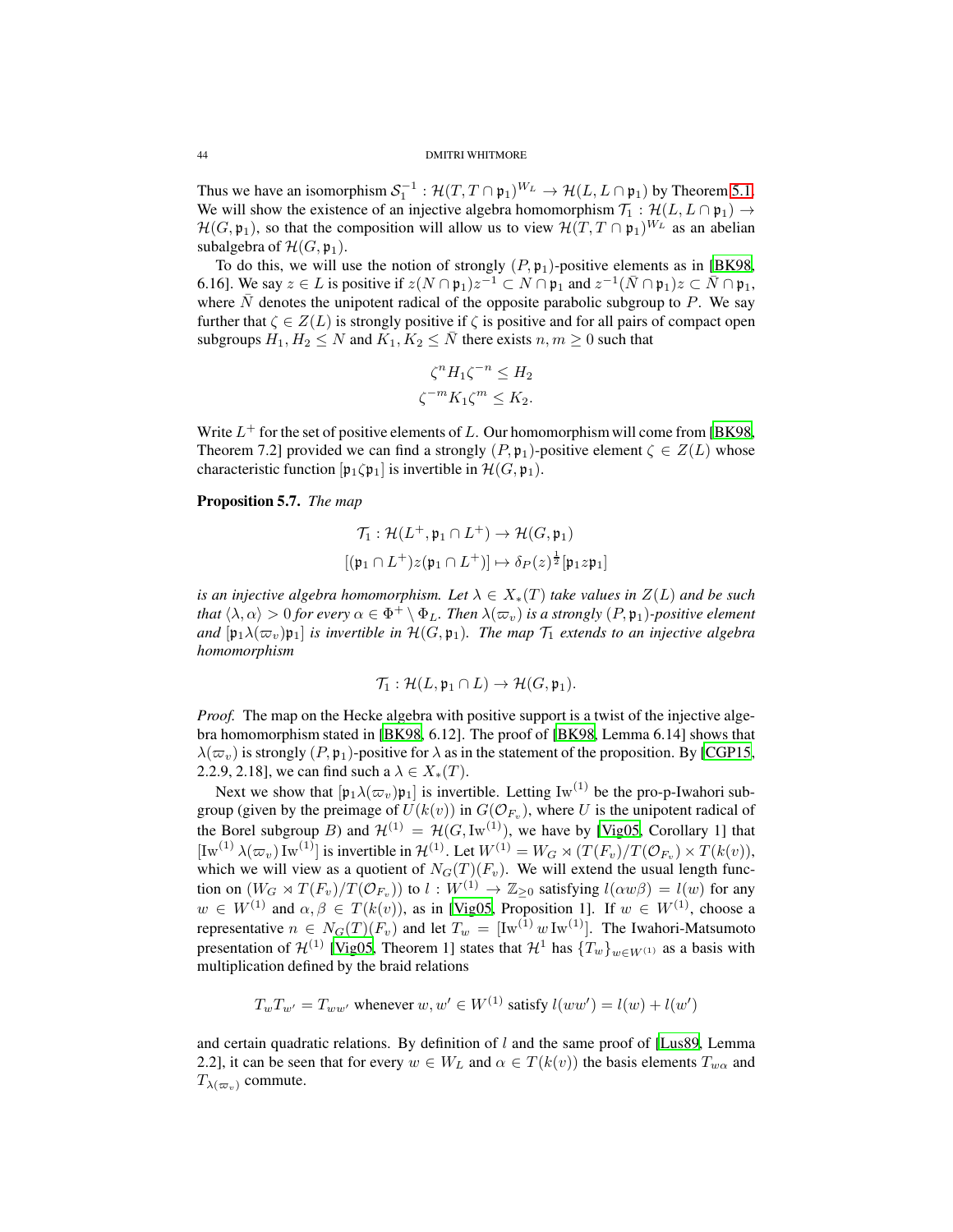Let  $\Gamma = \ker(\pi : L(k(v)) \to \Delta)$ . If we choose representatives w lying in  $L^{\text{der}}(k(v)) \subset$ Γ for  $w \in W_L$ , we claim there is a decomposition of the group

$$
\Gamma \cdot N(k(v)) = \bigsqcup_{w \in W_L, \alpha \in T(k(v)) \cap \Gamma} U(k(v)) \dot{w} \alpha U(k(v)).
$$

Firstly, observe that the right hand side is actually a disjoint union. Indeed, suppose that  $u\dot{w}\alpha v = \dot{x}\beta$  with  $u, v \in U(k(v))$ ,  $\alpha, \beta \in T(k(v))$  and  $w, x \in W_L$ . Then by the Bruhat decomposition for G we have that  $w = x$ . Writing the equality as  $(\dot{w}\alpha)(\dot{w}\alpha)^{-1}u(\dot{w}\alpha)v =$  $\dot{w}\beta$ , we deduce that  $y^{-1}uyv = \alpha^{-1}\beta$  for some y. It follows that  $y^{-1}uy \in B(k(v))$ , so must lie in  $U(k(v))$ , as it is unipotent. Therefore  $\alpha^{-1}\beta \in T(k(v)) \cap U(k(v))$ , so  $\alpha = \beta$ as required.

Suppose that  $m \in \Gamma$  and  $n \in N(k(v))$ . By the Bruhat decomposition for  $L(k(v))$ , we may write  $m = x\dot{w}y$  where  $x, y \in (B \cap L)(k(v))$  and  $w \in W_L$ . Then since  $B = TU$ , we may write  $x = sx'$  and  $y = ty'$  with  $x', y' \in L(k(v))$  unipotent and  $s, t \in T(k(v))$ . It follows that we can write  $m = z\dot{w}\alpha y'$  with  $z \in L(k(v))$  unipotent and  $\alpha \in T(k(v))$ . Applying  $\pi$  to both sides, we see that  $1 = \pi(m) = \pi(zt'wy') = \pi(t')$ . We deduce that  $t' \in \Gamma \cap T(k(v))$  and since  $N \subset U$  we have  $mn \in U(k(v))\dot{w}\alpha U(k(v))$ .

To show the other containment, we just need to show  $U(k(v)) \subset \Gamma N(k(v))$ , so let  $u \in$  $U(k(v))$ . Since  $u \in P(k(v)) = L(k(v))N(k(v))$ , we can write  $u = \ln \text{ with } l \in L(k(v))$ and note that l is necessarily unipotent. Therefore  $\pi(l) = 1$  and  $l \in \Gamma$ , as required.

We see that

$$
\mathfrak{p}_1 = \bigsqcup_{w \in W_L, \alpha \in \Gamma \cap T(k(v))} \text{Iw}^{(1)} \dot{w} \dot{\alpha} \text{Iw}^{(1)},
$$

where for each  $\alpha \in \Gamma \cap T(k(v))$ ,  $\dot{\alpha}$  is a choice of lift of  $\alpha$  to  $T(\mathcal{O}_{F_v})$ . Therefore the indicator function [p<sub>1</sub>] in  $\mathcal{H}^{(1)}$  commutes with  $\left[ \mathrm{Iw}^{(1)} \lambda(\varpi_v) \, \mathrm{Iw}^{(1)} \right]$ , and they have product  $[p_1\lambda(\varpi_v)p_1]$ . Taking the product of the inverse in  $[Iw^{(1)}\lambda(\varpi_v)Iw^{(1)}]$  in  $\mathcal{H}^{(1)}$  with  $[p_1]$ then yields the desired inverse in  $\mathcal{H}(G, \mathfrak{p}_1)$ .

To conclude the proof then, we apply [\[BK98](#page-81-0), Theorem 7.2] with our invertible element to see that  $\mathcal{T}_1$  does indeed extend to an algebra homomorphism on  $\mathcal{H}(L, \mathfrak{p}_1 \cap L)$ .

 $\Box$ 

We have constructed our desired abelian subalgebra.

Corollary 5.8. *The composition*

$$
\mathcal{T}_1 \circ \mathcal{S}_1^{-1} : \mathcal{H}(T, T \cap \mathfrak{p}_1)^{W_L} \to \mathcal{H}(G, \mathfrak{p}_1)
$$

*is an injective* O*-algebra homomorphism.*

Now suppose that  $\Delta$  has p-power order (note that p is coprime to  $#W_G$  by assumption). Consider the Hecke algebras of the torus T at levels  $T \cap \mathfrak{p}$  and  $T \cap \mathfrak{p}_1$ : these are just group algebras of suitable quotients of T, and we have a natural map of  $\mathcal{O}$ -algebras

$$
\mathcal{O}[T/(T\cap\mathfrak{p}_1)]\to\mathcal{O}[T/(T\cap\mathfrak{p})]
$$

which also restricts to a map of  $W_L$ -invariants. The maps induce bijections on maximal ideals. Indeed, we can find a section of the above map which gives a presentation  $\mathcal{O}[T/(T\cap$  $|\mathfrak{p}_1| \cong \mathcal{O}[T/(T \cap \mathfrak{p})] |\Delta|$  using the Teichmuller map. It suffices to show there is a bijection modulo  $\lambda$ ; but then the presentation reduces to one of the form  $k[T/(T \cap \mathfrak{p})][y_1, \ldots, y_r]/(y_i^{p^{a_i}})$  $i^{p-i}$ , where  $y_i + 1$  are generators of  $\Delta$  and  $a_i \geq 1$ , since k is characteristic p. The bijection follows, as the residual map is given by quotienting of nilpotents.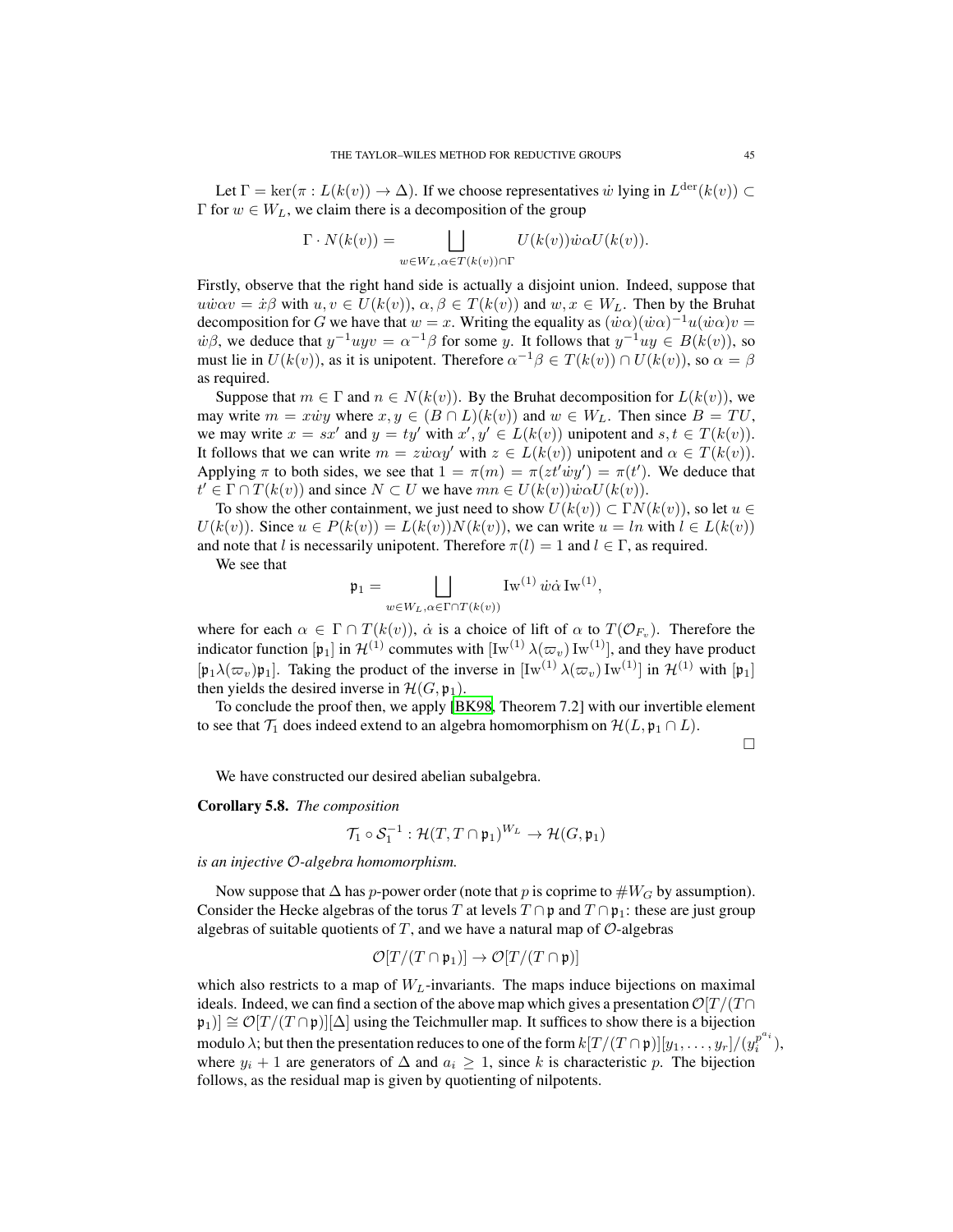Now suppose N is any  $\mathcal{H}(G, \mathfrak{p}_1)$ -module which is finite free over  $\mathcal{O}$ . Then N receives the structure of a module over  $\mathcal{O}[T/(T \cap \mathfrak{p}_1)]^{W_L}$  via the composition  $\mathcal{T}_1 \circ \mathcal{S}_1^{-1}$ :  $\mathcal{O}[T/(T \cap \mathfrak{p}_1)]^{W_L}$  $(\mathfrak{p}_1)|^{W_L} \hookrightarrow \mathcal{H}(G, \mathfrak{p}_1)$ . Similarly, the invariants  $N^{\mathfrak{p}} = N^{\Delta}$  (viewing  $\Delta = \mathfrak{p}/\mathfrak{p}_1$ ) receive the structure of a module over  $\mathcal{O}[T/(T \cap \mathfrak{p})]^{W_L}$ . We can relate the module to the algebra at level p in the following way.

**Proposition 5.9.** Let  $\mathfrak{n}_1$  be any maximal ideal of  $\mathcal{O}[T/(T \cap \mathfrak{p}_1)]^{W_L}$  and  $\mathfrak{n}_0$  the corre*sponding maximal ideal of*  $\mathcal{O}[T/(T \cap \mathfrak{p})]^{W_L}$ *. The localisations*  $N_{\mathfrak{n}_1}$  *and*  $(N^{\mathfrak{p}})_{\mathfrak{n}_0}$  *are sub*modules of N and N<sup>p</sup> respectively, and under this identification we have the equality  $(N_{\mathfrak{n}_1})^{\Delta} = (N^{\mathfrak{p}})_{\mathfrak{n}_0}.$ 

*Proof.* The proposition is clear provided we know that the two actions of  $\mathcal{O}[T/(T \cap \mathfrak{p}_1]^W_L$ (viewing either as a subalgebra of  $\mathcal{H}(G, \mathfrak{p}_1)$  or passing to  $\mathcal{O}[T/(T \cap \mathfrak{p})]^{W_L}$  and viewing as a subalgebra of  $\mathcal{H}(G, \mathfrak{p})$  on  $N^{\mathfrak{p}}$  coincide. By Lemma [5.2](#page-39-0) it suffices to show the actions of the  $\phi_{(\lambda,\delta)} \in \mathcal{H}(L, L \cap \mathfrak{p}_1)$  and  $\phi_{\lambda} \in \mathcal{H}(L, L \cap \mathfrak{p}_1)$  agree. We know the maps  $\mathcal T$  and  $\mathcal T_1$  on positive elements, and the respective maps extend uniquely, so it suffices to show that for  $z = \lambda(\varpi_v)\delta \in L^+$  we have a bijection  $\mathfrak{p}_1 z \mathfrak{p}_1/\mathfrak{p}_1 \to \mathfrak{p}_2 \mathfrak{p}/\mathfrak{p}$ . Decomposing  $\mathfrak{p}_1 z \mathfrak{p}_1 = \bigsqcup_i z_i \mathfrak{p}_1$ , it is easy to see that  $\mathfrak{p} z \mathfrak{p} = \bigsqcup_i z_i \mathfrak{p}$ , as z commutes with the representatives  $\delta$  and  $\mathfrak{p}_1 \triangleleft \mathfrak{p}$ .

 $\Box$ 

<span id="page-45-0"></span>5.3. Parahoric invariants. Continue with notation as in the previous subsection. Assume for the rest of Section [5](#page-36-1) that  $q_v \equiv 1 \mod p$ . Let  $\mathfrak{b} = \{g \in G(\mathcal{O}_{F_v}) : g \mod (\varpi_v) \in G(\mathcal{O}_{F_v})\}$  $B(k(v))$  denote the Iwahori-subgroup of  $G(F_v)$  and let  $\mathcal{H} = \mathcal{H}(G, \mathfrak{b})$  denote the Iwahori-Hecke algebra of compactly supported, O-valued functions on the double coset space  $\mathfrak{b}\backslash G(F_v)/\mathfrak{b}$ . We will make use of the Bernstein presentation of H. This presents H as a twisted tensor product of  $\mathcal{A} := \mathcal{O}[X_*(T)]$  and  $\mathcal{O}[\mathfrak{b} \setminus \mathfrak{g}/\mathfrak{b}]$ . We refer the reader to [\[HKP10\]](#page-82-0) for more details, but note that the inclusion  $A \rightarrow H$  arises from sending  $\lambda \mapsto q_v^{-\langle \rho, \lambda \rangle}[\mathfrak{b} \lambda(\varpi_v)\mathfrak{b}],$  where  $\lambda$  is a dominant cocharacter and  $\rho$  is the usual half sum of positive roots. Since  $q_v \equiv 1 \mod p$ , the Bernstein presentation of H allows us to identify the reduction of H modulo ( $\lambda$ ) as  $\overline{\mathcal{H}} = k[X_*(T) \rtimes W_G]$  (see for example [\[BHKT19,](#page-81-5) Lemma 7.5]).

Continue to let  $P \supset B$  be a standard parabolic subgroup of G with standard Levi factor L  $\supset T$ . Let  $\mathfrak{p} = \{g \in G(\mathcal{O}_{F_v}) : g \mod \lambda \in P(k(v))\}$  be the parahoric subgroup associated to the parabolic subgroup  $P$  (and similarly g with respect to  $G$ ). For each  $w \in W_G$  we will fix a coset representative  $\dot{w} \in G(F_v)$ . For  $U \subset G(F_v)$  a compact open subset biinvariant under b, let  $[U] \in \mathcal{H}$  denote the indicator function on U. The Bruhat decompositions for  $L(k(v))$  and  $G(k(v))$  imply the following equalities in H:

$$
\begin{aligned} [\mathfrak{p}]&=\sum_{w\in W_L}[\mathfrak{b} \dot{w}\mathfrak{b}] \\ [\mathfrak{g}]&=\sum_{w\in W_G}[\mathfrak{b} \dot{w}\mathfrak{b}]. \end{aligned}
$$

The choice of parabolic subgroup  $P$  determines an injective algebra homomorphism  $\mathcal{T}_P : \mathcal{H}(L, \mathfrak{p} \cap L) \to \mathcal{H}(G, \mathfrak{p})$ , as in Proposition [5.7](#page-43-0) applied to the case where  $\Delta$  is trivial (so  $\mathfrak{p}_1 = \mathfrak{p}$ ). Thus  $\mathcal{T}_B$  allows us to view A as a subalgebra of H, and this map is easily seen to agree with the inclusion of A via the Bernstein presentation. Consider the further subalgebra  $\mathcal{B} = \mathcal{O}[X_*(T)]^{W_L} \leq \mathcal{A}$ . If we let  $\mathcal{S}_P$  denote the isomorphism in Proposition [5.1](#page-37-0) applied to the case where the reductive group is the Levi subgroup M and the group  $\Delta$ is trivial, the composition  $\mathcal{T}_P \circ \mathcal{S}_P^{-1} : \mathcal{B} \to \mathcal{H}(G, \mathfrak{p})$  is an injective algebra homomorphism.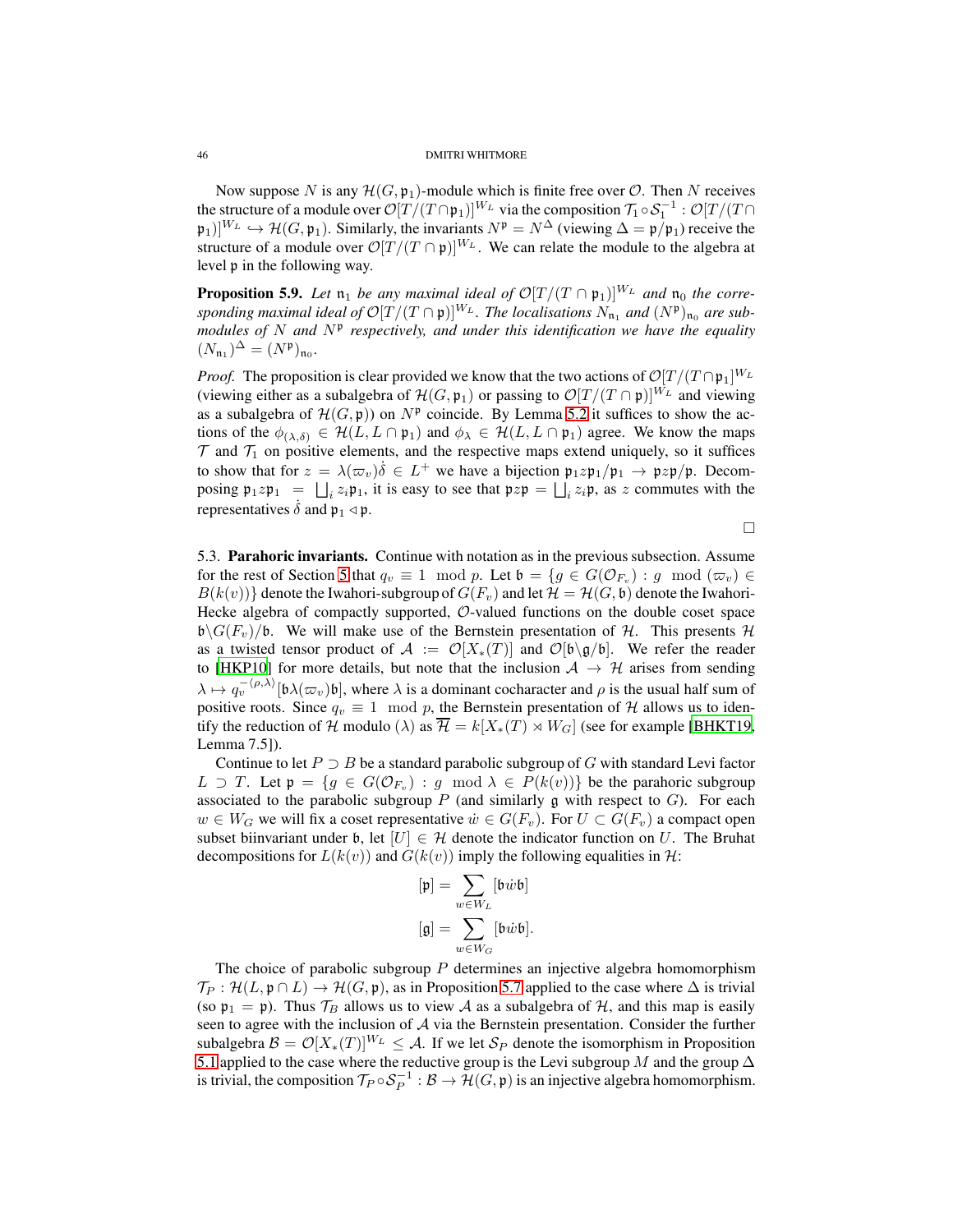If N is any left H-module N then  $[\mathfrak{p}]N$  is a left  $\mathcal{H}(G, \mathfrak{p})$ -module. The map  $\mathcal{T}_P \circ \mathcal{S}_P^{-1}$  allows us to further view  $[p]N$  as a B-module. This action coincides with the restriction of the above action of  $A$  to  $B$  by [\[Tho22](#page-83-1), Proposition 3.4].

Suppose n is a maximal ideal of  $A$  with residue field k. Intersection of n with  $B$  defines a maximal ideal of  $B$ , with maximal ideals n and n' having the same image if and only if they lie in the same orbit under the action of  $W_L$ . This map is also surjective, and hence maximal ideals of B are in bijection with  $W_L$ -orbits of maximal ideals of A. This bijection continues to hold on taking both of these rings modulo  $(\lambda)$ .

<span id="page-46-0"></span>Proposition 5.10. *Let* N *be a left* H*-module, which is either a finite free* O*-module or a finite dimensional k-vector space. Let*  $n_0$  *be a maximal ideal of B and suppose that the centralizer of some (equivalently, any) maximal ideal of*  $A$  *above*  $n_0$  *in*  $W_G$  *is contained in*  $W_L$ . Let q denote the unique maximal ideal of  $\mathcal{O}[X_*(T)]^{W_G}$  lying below  $\mathfrak{n}_0$ . Then *multiplication by* [g] *defines an isomorphism* [g] :  $([\mathfrak{p}]N)_{\mathfrak{n}_0} \to ([\mathfrak{g}]N)_{\mathfrak{q}}$ .

*Proof.* In the case where  $N$  is a finite free  $\mathcal{O}$ -module, the claims will hold true if and only if they hold true for  $N/\lambda N$ . Hence we will take N to be a finite dimensional k-vector space from now on.

As observed,  $\mathcal{H} = k[X_*(T) \rtimes W_G]$  is just the group algebra of a semi-direct product. We may decompose  $N = \bigoplus_{m} N_m$  as a module over  $\overline{A} = k[X_*(T)]$ , since the localisations are given by the generalized eigenspaces for the action of  $k[X_*(T)]$  on N. If n is a maximal ideal of  $\overline{B} = k[X_*(T)]^{W_L}$ , let  $\mathcal{O}_n$  denote the set of maximal ideals of  $\overline{A}$  above n. We claim firstly that  $([p]N)_n = [p](\bigoplus_{m \in \mathcal{O}_n} N_m)$ . Indeed, if  $n \in N$  is in the generalized eigenspace for the character of  $\overline{A}$  defining m, we have that  $(\sum_{w \in W_L} w)n$  is in the generalized eigenspace for the restriction of this character to  $\overline{B}$ ; the other containment is similar.

Now let  $M = \bigoplus_{m \in \mathcal{O}_{n_0}} N_m$  and  $\pi : N = \bigoplus_m N_m \to M$  denote the natural projection. We next claim that the composition  $\pi \circ [g] : ([p]N)_{n_0} \to M$  has image in  $([p]N)_{n_0}$  and is given by multiplication by  $\#W_L \in k^{\times}$ . To see this, let  $n \in ([\mathfrak{p}]N)_{\mathfrak{n}_0}$  and suppose firstly that  $w \in W_G \setminus W_L$ . The only maximal ideals m of  $\overline{A}$  for which the image of wn in the localisation  $N_m$  could be non-zero are such that  $w^{-1}\mathfrak{m} \in \mathcal{O}_{\mathfrak{n}_0}$ . We cannot have both  $\mathfrak{m}$  and wm in  $\mathcal{O}_{\mathfrak{n}_0}$ , since this would contradict that the centralizer of m is contained in  $W_L$  and therefore the composition  $\pi \circ w$  is zero. If  $w \in W_L$ , then  $wn = n$  for any  $n \in ([\mathfrak{p}]N)_{\mathfrak{n}_0}$ , and the claim then follows.

Lastly, we show that  $\pi|_{([{\mathfrak{g}}]N)_{{\mathfrak{q}}}}$  is an injection with image contained in  $([{\mathfrak{p}}]N)_{\mathfrak{n}_0}$ . We will then be done, since  $\frac{1}{\#W_L} \pi$  will provide the inverse to [g] on  $([\mathfrak{p}]N)_{\mathfrak{n}_0}$  (and the image of  $([\mathfrak{p}]N)_{\mathfrak{n}_0}$  under  $[\mathfrak{g}]$  is supported only at maximal ideals in  $\mathcal{O}_{\mathfrak{n}_0}$  as a module over A, and hence only at the maximal ideal q as an  $\mathcal{O}[X_*(T)]^{W_G}$ -module. Let us suppose that  $0 \neq n \in ([\mathfrak{g}]N)_{\mathfrak{q}}$ . Then since  $n = \frac{1}{\#W_L}[\mathfrak{p}]n \in [\mathfrak{p}]N$  there must exist a maximal ideal n of  $\overline{\mathcal{B}} = k[X_*(T)]^{W_L}$  for which the image of n in  $([\mathfrak{p}]N)_{\mathfrak{n}}$  is non-zero. The maximal ideals n and  $\mathfrak{n}_0$  must be conjugate, so there exists a  $w \in W_G$  such that wn has non-zero image in  $([p]N)_{n_0} \subset M$ . Since  $wn = n$ , we have shown that  $\pi|_{[g]N}$  is indeed injective. Multiplication by  $w \in W_L$  commutes with  $\pi$ , so  $\pi(([{\frak g}]N)_{\frak q}) \subset [{\frak p}]N \cap M = ([{\frak p}]N)_{\frak n_0}$  and we are done.

*Remark* 5.11*.* While the statement of Proposition [5.10](#page-46-0) is really about a module over the parahoric Hecke algebra, the proof used the Bernstein presentation of the Iwahori-Hecke algebra. It would be of interest to know whether similar presentations exist of the parahoric Hecke algebras, at least in the case when  $q_v = 1$ .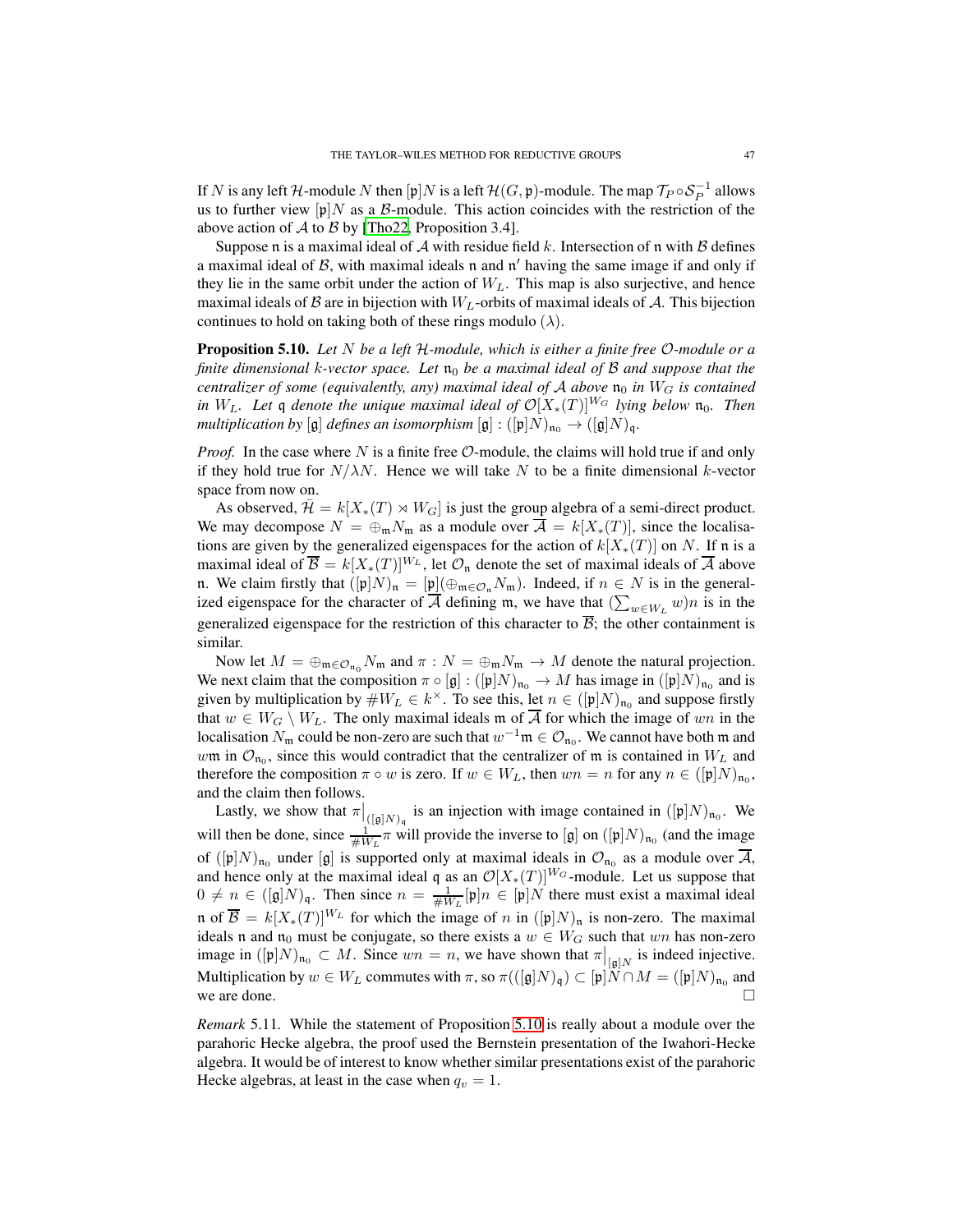Now let  $\hat{G}$  be a reductive group over k and suppose that  $\hat{T}$  is a split maximal torus contained in a Borel subgroup  $\tilde{B}$  of  $\tilde{G}$ . Suppose that the arising pinned root datum is dual to that of G, and let  $\iota$  denote the induced isomorphisms  $X_*(T) \cong X^*(\hat{T})$  and  $X^*(T) \cong$  $X_*(\hat{T})$  (just as in Section [3.3\)](#page-23-0). If we take some  $\bar{q} \in \hat{T}(k)$ , the isomorphism  $\iota$  will allow us to define various objects, firstly via the same construction of a Levi subgroup of  $G$  in Definition [3.22.](#page-24-0)

<span id="page-47-0"></span>*Construction* 5.12*.* Let  $\bar{g} \in \hat{T}(k)$ *.* Then we can form the following:

- (1)  $M_{\bar{g}} = Z_{\hat{G}_k}(\bar{g})$ , the scheme-theoretic centralizer of  $\bar{g}$ .
- (2) A subtorus  $\hat{S}$  of  $\hat{T}$ . This will be given by the connected center of  $M_{\bar{g}}, \hat{S} = Z(M_{\bar{g}})^{\circ}$ .
- (3) A standard Levi subgroup  $\hat{L}$  of  $\hat{G}$  with connected center  $\hat{S}$ . The scheme-theoretic centralizer of  $\hat{S}$ ,  $\hat{L} = Z_{\hat{G}_k}(\hat{S})$ , will be a Levi subgroup of  $\hat{G}$  containing  $M_{\bar{g}}$  and let  $\hat{P}$  denote the standard parabolic subgroup of  $\hat{G}$  admitting  $\hat{L}$  as a Levi factor.
- (4) A standard parabolic subgroup  $P$  of  $G$  with unipotent radical  $N$  and standard Levi subgroup L. These will be the dual standard parabolic subgroup and Levi subgroup to  $\ddot{P}$  and  $\ddot{L}$  via  $\iota$ , as in Section [3.3.](#page-23-0)
- (5) A parahoric subgroup  $\mathfrak{p} \leq G(\mathcal{O}_{F_v})$ . This will be given by those  $g \in G(\mathcal{O}_{F_v})$  for which g mod  $\varpi_v \in P(k(v))$ .
- (6) A finite p-group  $\Delta$ . This will denote the maximal p-power quotient of  $C_L(k(v))$ such that the image of  $Z(G)(k(v))$  is trivial. Here  $C_L = L/L^{\text{der}}$  is the cocenter of L.
- (7) A compact open subgroup  $\mathfrak{p}_1 \leq \mathfrak{p}$ , normal in  $\mathfrak{p}$ , with quotient  $\Delta$ . This will be given by the kernel of the composition

$$
\mathfrak{p} \to P(k(v)) \to L(k(v)) \to C_L(k(v)) \to \Delta.
$$

Associated to the element  $\bar{g} \in \hat{T}(k)$ , we obtain a character

$$
\bar{\chi}: X_*(T) \to k^\times
$$

$$
\alpha \mapsto \iota(\alpha)(\bar{g})
$$

and the same formula defines a bijection  $\hat{T}(k) \cong \text{Hom}(X_*(T), k^\times)$ . The next lemma will place restrictions on the centralizer of  $\bar{\chi}$  under action of the Weyl group  $W_G$ , which will help us verify the hypotheses of Proposition [5.10](#page-46-0) in cases of interest.

<span id="page-47-3"></span><span id="page-47-2"></span><span id="page-47-1"></span>Lemma 5.13. *The following inclusions hold:*

$$
(1) \ \mathrm{Stab}_{W_{\hat{G}}}(\bar{g}) \leq W_{\hat{L}}
$$

$$
(2) \ \mathrm{Stab}_{W_G} \ \bar{\chi} \leq W_L
$$

*with equalities if*  $M_{\bar{q}}$  *is a Levi subgroup.* 

*Proof.* We have by [\[Car85,](#page-81-6) Theorem 3.5.3] that the connected centralizer  $M_{\bar{g}}^{\circ}$  is generated by the maximal torus  $\hat{T}$  and root groups  $U_{\alpha}$  for  $\alpha \in (\Phi^{\vee})^+$  for which  $\alpha(\bar{g}) = 1$ , while the centralizer  $Z_{\hat{G}}(\bar{g})$  is generated by  $Z_{\hat{G}}(\bar{g})^{\circ}$  together with those Weyl elements of  $W_{\hat{G}}$ which centralize  $\bar{g}$ . Since  $\bar{L}$  always contains  $M_{\bar{g}}$ , [1](#page-47-1) therefore holds. If  $M_{\bar{g}} = \hat{L}$  is a Levi subgroup, then  $M_{\bar{g}}^{\circ} = M_{\bar{g}}$  and those elements of  $W_{\hat{G}}$  centralizing  $\bar{g}$  lie in  $M_{\bar{g}}(\bar{k})$ , showing the reverse containment.

By [\[Bor91,](#page-81-7) 14.8] we may view  $W_G$  and  $W_{\hat G}$  as subgroups of  $\mathrm{Aut}(X^*(T)) \cong \mathrm{Aut}(X_*(\hat T))$ generated by reflections corresponding to simple roots of  $G$  (or simple coroots of  $\hat{G}$ ). Therefore,  $\iota$  induces an isomorphism between  $W_G$  and  $W_{\hat{G}}$ . This isomorphism restricts to an isomorphism between  $W_L$  and  $W_{\hat{L}}$ , and also between  $\text{Stab}_{W_G}(\bar{\chi})$  and  $\text{Stab}_{W_{\hat{G}}}(\bar{g})$ . Thus [2](#page-47-2) follows immediately from [1.](#page-47-1)  $\Box$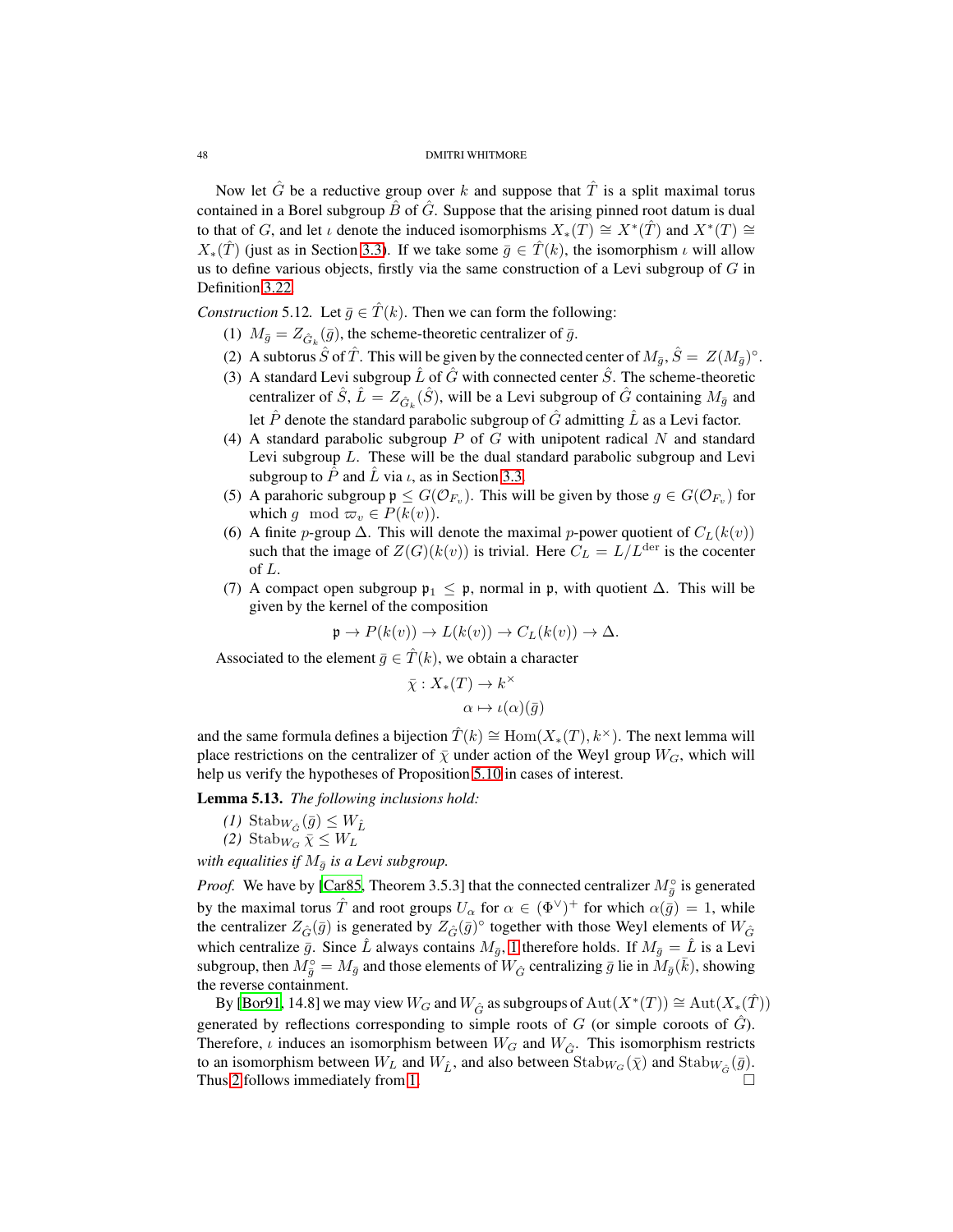We can extend the map  $\bar{\chi}$  to a map  $\mathcal{A} \to k$ , defining a maximal ideal m of  $\mathcal{A}$ . From Lemma [5.13](#page-47-3) and Proposition [5.10](#page-46-0) we deduce the following corollary.

<span id="page-48-2"></span>Corollary 5.14. *Let* N *be a left* H*-module, which is either a finite free* O*-module or a finite dimensional* k-vector space. Let  $\bar{q} \in \hat{T}(k)$  and form p and L as in Construction [5.12.](#page-47-0) *Let*  $\mathfrak{n}_0$  *be the maximal ideal of*  $\mathcal{B} = \mathcal{O}[X_*(T)]^{W_L}$  *corresponding to*  $\bar{g}$  *and let* q *denote the unique maximal ideal of*  $\mathcal{O}[X_*(T)]^{W_G}$  *lying below*  $\mathfrak{n}_0$ *. Then multiplication by* [g] *defines an isomorphism*  $[\mathfrak{g}] : ([\mathfrak{p}]N)_{\mathfrak{n}_0} \to ([\mathfrak{g}]N)_{\mathfrak{q}}.$ 

5.4. Jacquet module computations. Continue with the setup of Section [5.3.](#page-45-0) This required fixing some  $\bar{g} \in \hat{T}(k)$ , and it allowed us to define the data of Construction [5.12.](#page-47-0) We saw already that the maximal ideals of  $\mathcal{O}[T/(T \cap \mathfrak{p}_1)]^{W_L}$  and  $\mathcal{O}[T/(T \cap \mathfrak{p}_1)]^{W_L}$  are naturally in bijection. We will let  $\mathfrak{n}_1$  (respectively  $\mathfrak{n}_0$ ) denote the maximal ideal of  $\mathcal{O}[T/(T \cap \mathfrak{p}_1)]^{W_L}$ (respectively  $\mathcal{O}[T/T(\mathcal{O}_{F_v})]^{W_L}$ ) corresponding to  $\bar{\chi}$ .

If  $\sigma$  is an admissible representation of L, we will let  $i_P^G \sigma$  denote the usual normalised induction of  $\sigma$ , so that left translation by  $p oldsymbol{\in} P(F_v)$  acts via  $\delta_P(p) \frac{1}{2} \sigma(p)$ . If  $\rho$  is a representation of G then let  $r_N(\rho)$  denote the normalised Jacquet module of  $\rho$ , viewed as a representation of L. It will be of use to compute Jacquet modules of parabolically induced representations. A formula for this is given by [\[BZ77,](#page-81-8) 2.12] and we will combine this with  $[BZ77, 2.11(a)]$  to understand the indexing of the stated filtration. The following lemma will help us understand invariants of smooth representations of  $G(F_v)$  in terms of the invariants of the Jacquet module.

<span id="page-48-0"></span>**Lemma 5.15.** Let  $\pi$  be a smooth representation of G. The quotient map gives isomor*phisms*

$$
\pi^{\mathfrak{p}} \xrightarrow{\sim} r_N(\pi)^{(\mathfrak{p} \cap L)}
$$

$$
\pi^{\mathfrak{p}_1} \xrightarrow{\sim} r_N(\pi)^{(\mathfrak{p}_1 \cap L)}.
$$

*Proof.* We saw already in the proof of Proposition [5.7](#page-43-0) that there exists a strongly  $(P, \mathfrak{p}_1)$ positive element of L. The proof then goes through exactly as in the proof of [\[Tho22,](#page-83-1) Proposition 3.2 (4)].

<span id="page-48-1"></span>**Lemma 5.16.** *Let*  $\chi : T(F_v) \to \overline{\mathbb{Q}_p}^{\times}$  *be a smooth character of*  $T$  *and*  $\pi = i_B^G \chi$ *. The space of localized invariants*  $(\pi^{\frak{p}_1})_{\frak{n}_1}$  *is at most one-dimensional. If*  $(\pi^{\frak{p}_1})_{\frak{n}_1} \neq 0$  *then*  $\chi$  *is valued in*  $\overline{\mathbb{Z}_p}^{\times}$ , *there exists*  $w \in W_G$  *such that the action of*  $\mathcal{O}[T/(T \cap \mathfrak{p}_1)]^{W_L}$  *on*  $(\pi^{\mathfrak{p}_1})_{\mathfrak{n}_1}$ *is through*  $w\chi$ *, and this*  $w\chi$  *lifts*  $\bar{\chi}$ *.* 

*Proof.* By [\[BZ77](#page-81-8), 2.12 and 2.11(a)], we can write the semisimplification of the Jacquet module  $r_N(\pi)$  as

$$
\bigoplus_{w\in W_L\backslash W_G} i^L_{B\cap L} w\chi.
$$

Since taking invariants under a compact open subgroup is an exact functor, it suffices to compute the dimension of these localised invariants in the semisimplification of  $r_N(\pi)$ . By Lemma [5.15](#page-48-0) then we just need to compute

$$
(i^L_{B\cap L} w\chi)^{(\mathfrak{p}_1\cap L)}
$$

for  $w \in W_G$ . Viewed as a module over  $\mathcal{O}[T/(T \cap \mathfrak{p}_1)]^{W_L}$ , this is exactly  $(w \chi)^{(T \cap \mathfrak{p}_1)}$  by Proposition [5.6.](#page-42-1) Now suppose that  $(\pi^{\mathfrak{p}_1})_{\mathfrak{n}_1} \neq 0$ . We claim there must be some  $w\chi$  valued in  $\overline{\mathbb{Z}_p}^{\times}$  and lifting  $\bar{\chi}$ .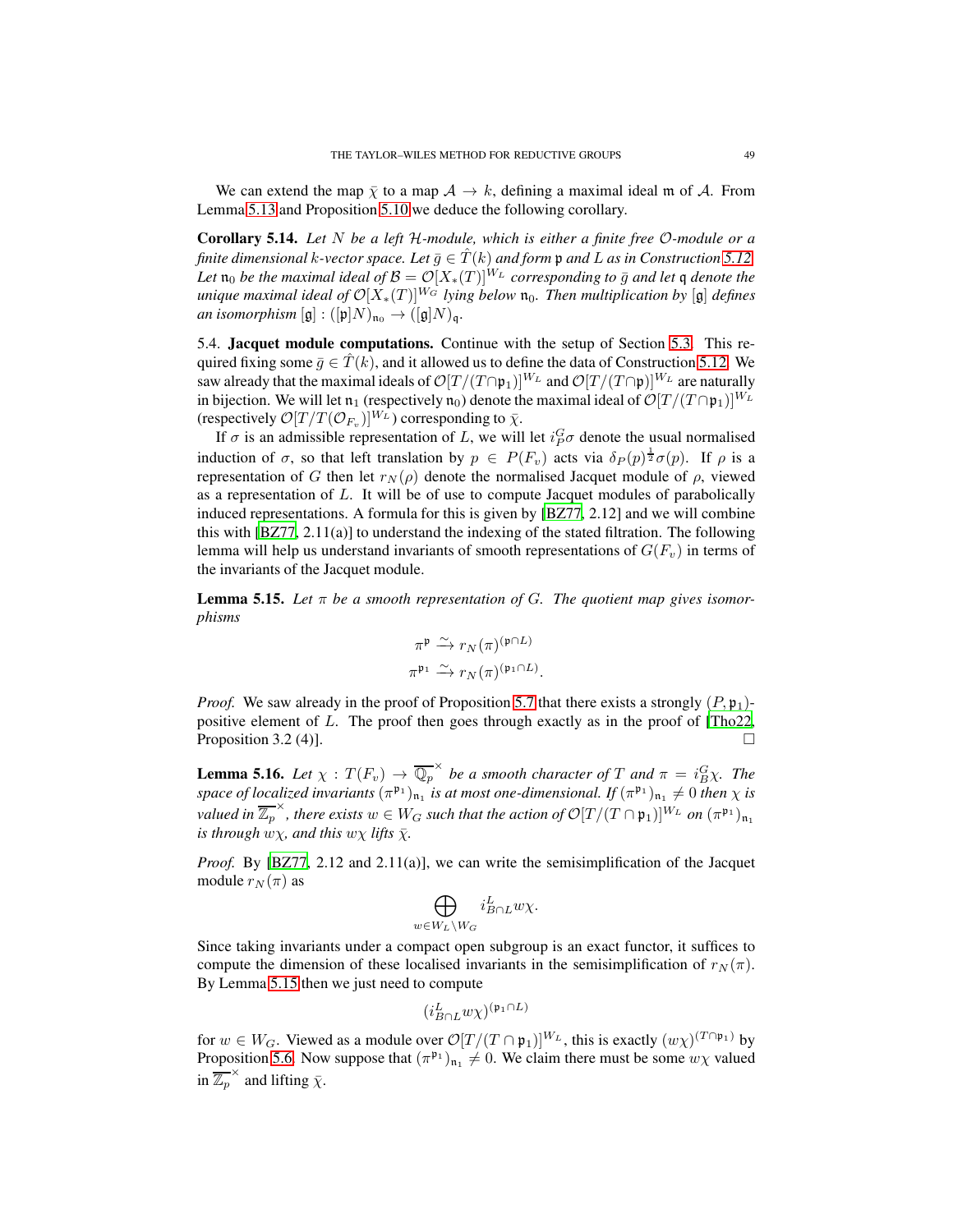If  $((w\chi)^{(T\cap\mathfrak{p}_1)})_{\mathfrak{n}_1}\neq 0$  but  $w\chi$  is not integral then there exists  $t \in T(F_v)$  with  $\alpha =$  $w\chi(t) \equiv 0 \mod m_{\overline{\mathbb{Z}_p}}$ . The element  $\alpha$  is integral over  $\mathcal O$  and hence satisfies  $\alpha^n$  +  $c_{n-1}\alpha^{n-1} + \cdots + c_0 = 0$  for some  $c_i \in \mathcal{O}$ . We can take these  $c_i \in \lambda \mathcal{O}$ , as the coefficients in the minimal polynomial are sums and products of the Galois conjugates of  $\alpha$ , which will all have positive *p*-adic valuation. Then  $t^n + c_{n-1}t^{n-1} + \cdots + c_0 \equiv t^n \not\equiv 0$ mod  $\mathfrak{n}_1$ , so the localisation  $((w\chi)^{(T\cap\mathfrak{p}_1)})_{\mathfrak{n}_1} = 0$ .

We must then have that  $w\chi$  lifts  $\bar{\chi}$ . Indeed, let  $t \in T(F_v)$  with  $\alpha = w\chi(t) \in \overline{\mathbb{Z}_p}^{\times}$  and minimal polynomial over O given by  $f(X) \in \mathcal{O}[X]$ . We must have  $f(t) - f(\alpha) \in \mathfrak{n}_1$ , in order for the localisation to be non-zero. Thus  $f(t) \equiv 0 \mod n_1$ . Let  $\overline{\beta} \in k^{\times}$  denote the image of t under  $\bar{\chi}$  and let  $f(X)$  be the reduction of  $f(X)$  modulo ( $\lambda$ ). We must have  $\bar{f}(\bar{\beta}) = 0$ . Writing  $\bar{f}(X) = \bar{g}(X)\bar{h}(X)$ , where  $\bar{g}(X) = (X - \bar{\beta})^s$  and  $\bar{g}(X), \bar{h}(X) \in$  $k[X]$  are coprime, if  $\bar{h}(X)$  was non-zero we could lift this factorization to a non-trivial factorisation of  $f(X)$  in  $\mathcal{O}[X]$  by Hensel's lemma. So we must have that  $\bar{f}(X) = (X - \bar{\beta})^n$ and  $\alpha$  lifts  $\bar{\beta}$  proving the claim.

Note that there is at most one such coset  $W_Lw$  across  $W_L\backslash W_G$  by Lemma [5.13.](#page-47-3) Moreover, we can find a choice of w for which  $w\chi$  actually lifts  $\bar{\chi}$ , viewing both as characters of  $\mathcal{O}[T/(T \cap \mathfrak{p}_1)]$ , by going up.

In the same way, we can prove the following lemma.

**Lemma 5.17.** Let  $\chi : T(F_v) \to \overline{\mathbb{Q}_p}^{\times}$  be a smooth character of T and  $\pi = i_B^G \chi$ . The *space of localized invariants*  $(\pi^{\mathfrak{p}})_{\mathfrak{n}_0}$  *is at most one-dimensional. If*  $(\pi^{\mathfrak{p}})_{\mathfrak{n}_0} \neq 0$  *then*  $\chi$  *is valued in*  $\overline{\mathbb{Z}_p}^{\times}$ , *there exists*  $w \in W_G$  *such that the action of*  $\mathcal{O}[T/(T \cap \mathfrak{p})]^{W_L}$  *on*  $(\pi^{\mathfrak{p}})_{\mathfrak{n}_0}$  *is through*  $w\chi$ *, and this*  $w\chi$  *lifts*  $\bar{\chi}$ *.* 

<span id="page-49-1"></span>5.5. Computations in the case  $G = \text{GSp}_4$ . We will continue with notation as in the previous section, temporarily suspending our assumption that  $q_v \equiv 1 \mod p$ , and now restricting to the case where  $G = \text{GSp}_4$  and  $F_v$  is characteristic zero. There is an isomorphism  $\hat{G} \cong \mathrm{GSp}_4$ ; in everything that follows we will identify  $\hat{G}$  with  $\mathrm{GSp}_4$  via the isomor-phism of root data given by [\[RS07](#page-83-2), (2.13)]. A local Langlands correspondence for  $GSp<sub>4</sub>$ has been established in [\[GT11,](#page-82-2) Main Theorem], and we will work with  $\mathbb{Q}_p$  coefficients by fixing an isomorphism  $\iota : \mathbb{C} \xrightarrow{\sim} \overline{\mathbb{Q}_p}$  compatible with our choice of  $q_v^{\frac{1}{2}}$ . As in [\[BCGP21,](#page-81-9) 2.3], we will let  $rec_{GT,p}$  denote the local Langlands map sending an equivalence class of a smooth irreducible  $\mathbb{Q}_p$ -valued representation of  $\mathrm{GSp}_4(F_v)$  to a Weil–Deligne representation of  $W_{F_v}$  valued in  $GSp_4(\mathbb{Q}_p)$ .

Suppose once again that  $q_v \equiv 1 \mod p$  now. The goal of this section is to show that if  $\pi$  is an irreducible admissible representation of  $GSp_4(F_v)$  for which a certain space of localized invariants are non-zero, then  $rec_{GT,p}(\pi) = (V_{\pi}, N_{\pi})$  is unramified. We will make this explicit via the description given in [\[RS07,](#page-83-2) Table A.7], where we will need to check that  $N_\pi = 0$ . This description matches up, as stated directly after [\[GT10,](#page-82-3) Proposition 13.1]. The following propositions are similar in statement and allow us to conclude  $N_\pi = 0$ in cases where the localised  $\mathfrak p$  or  $\mathfrak p_1$  invariants are non-zero.

<span id="page-49-0"></span>**Proposition 5.18.** Let  $\pi$  be an admissible irreducible  $\overline{\mathbb{Q}_p}[G(F_v)]$ -module. Suppose that  $(\pi^{\mathfrak{p}})_{\mathfrak{n}_0} \neq 0$ . Then  $\pi$  is a subquotient of a parabolically induced representation  $i_B^G \chi$  for *some unramified smooth character*  $\chi : T(F_v) \to \overline{\mathbb{Z}_p}^{\times}$ *. The characters through which*  $\mathcal{O}[T/T(\mathcal{O}_{F_v})]^{W_L}$  *act on*  $\pi^{\mathfrak{p}}$  *are*  $W_G$ -conjugates of  $\chi$  *and there exists*  $w \in W_G$  *such that*  $w\chi$  *lifts*  $\bar{\chi}$ . The localized invariants  $(\pi^{\mathfrak{p}})_{\mathfrak{n}_0}$  are 1-dimensional and the action of  $\mathcal{O}[T/T(\mathcal{O}_{F_v})]^{W_L}$  *is through*  $w\chi$ *. Finally, if*  $\text{rec}_{\text{GT},p}(\pi) = (V_\pi, N_\pi)$  *is the Weil–Deligne*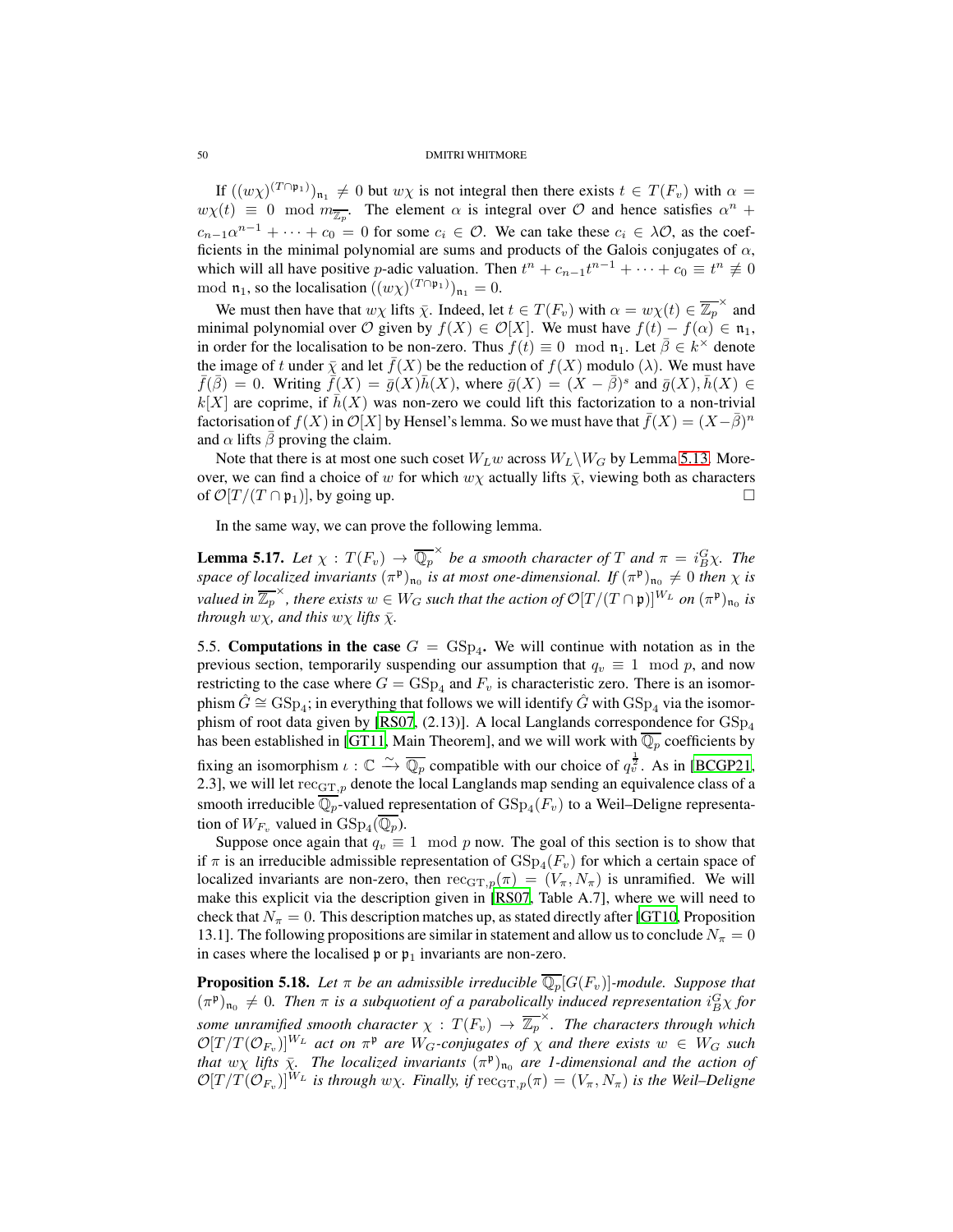*representation associated to* π *under the local Langlands correspondence for*  $GSp<sub>4</sub>$  *then*  $N_{\pi} = 0$  and there is an isomorphism of  $\mathcal{O}[T/T(\mathcal{O}_{F_v})]^{W_G}$ -modules  $(\pi^{\mathfrak{p}})_{\mathfrak{n}_0} \to \pi^{\mathfrak{g}}$ .

<span id="page-50-0"></span>**Proposition 5.19.** Let  $\pi$  be an admissible irreducible  $\overline{\mathbb{Q}_p}[G(F_v)]$ -module. Suppose that  $(\pi^{\mathfrak{p}_1})_{\mathfrak{n}_1} \neq 0$ . Then  $\pi$  is a subquotient of a parabolically induced representation  $i_B^G \chi$ *for some tamely ramified smooth character*  $\chi : T(F_v) \to \overline{\mathbb{Z}_p}^{\times}$ *. The characters through* which  $\mathcal{O}[T/(T \cap \mathfrak{p}_1)]^{W_L}$  *act on*  $\pi^{\mathfrak{p}_1}$  *are*  $W_G$ -conjugates of  $\chi$  *and there exists*  $w \in W_G$  $such$  that  $w\chi$  *lifts*  $\bar{\chi}$ *. The localized invariants*  $(\pi^{\mathfrak{p}_1})_{\mathfrak{n}_1}$  *are 1-dimensional and the action of*  $\mathcal{O}[T/(T \cap \mathfrak{p}_1)]^{W_L}$  *is through*  $w\chi$ . Finally, if  $\operatorname{rec}_{\mathrm{GT},p}(\pi) = (V_\pi, N_\pi)$  *is the Weil–Deligne representation associated to* π *under the local Langlands correspondence for* GSp<sup>4</sup> *then*  $N_{\pi} = 0.$ 

We will prove Proposition [5.19](#page-50-0) firstly, since the proofs are mostly very similar and the nature of the computations are slightly more intricate in this case.

*Proof of Proposition [5.19.](#page-50-0)* The first three points are a standard consequence of Frobenius reciprocity together with Lemma [5.16;](#page-48-1) it follows from [\[BHKT19,](#page-81-5) Lemma 7.4(i)], for example. To show the final point, it is enough by the previous discussion about the map  $L$  to work case by case using the descriptions given in [\[RS07,](#page-83-2) A.5 Table A.7]. The cases will be determined by  $M_{\bar{g}}$  up to conjugacy. In all but one case,  $M_{\bar{g}}$  will be a Levi subgroup and  $\bar{\chi}$  will have centralizer in  $W_G$  equal to  $W_L$  by Lemma [5.13.](#page-47-3) In such cases we will look for characters  $\chi: T(F_v) \to \overline{\mathbb{Z}_p}^{\times}$  for which the centralizer of  $\chi \mod m_{\overline{\mathbb{Z}_p}}$  in  $W_G$  is conjugate to  $W_L$ , since some Weyl conjugate of  $\chi$  will lift  $\bar{\chi}$ . To conclude, we will show that those irreducible subquotients  $\pi$  of  $i_B^G \chi$  for which  $N_{\pi} \neq 0$  satisfy  $(\pi^{\mathfrak{p}_1})_{\mathfrak{n}_1} = 0$ .

- (1) Suppose firstly that  $\bar{g}$  is regular semisimple; this is the only case for which  $L = T$ is a maximal torus and  $W_L$  is trivial. The stabilizer in  $W_G$  of the reduction modulo  $(\lambda)$  of some  $w\chi$  must be trivial. Hence by the discussion of [\[Sch05](#page-83-3), 1.1] the only possibility is that  $\pi$  is an irreducible principal series representation (occurring in group I in [\[RS07,](#page-83-2) A.5 Table A.7]). So  $N_{\pi} = 0$  immediately follows.
- (2) Next suppose that the stabilizer  $M_{\bar{q}}$  of  $\bar{g}$  in  $\hat{G}$  is conjugate to a Levi subgroup of the Klingen parabolic subgroup. Then  $L \cong GL_2 \times GL_1$  is in fact conjugate to a Levi subgroup of the Siegel parabolic subgroup of G ([\[RS07,](#page-83-2) Proof of Lemma 2.3.1]). We know that  $W_L$  is the stabilizer of  $\bar{\chi}$  and so the only possibilities are groups I or II of [\[RS07](#page-83-2), A.5 Table A.7]). Thus we just need to eliminate the possibility that  $\pi$  is conjugate to a representation of the form  $\varphi \operatorname{St}_{GL_2} \rtimes \sigma$  for some smooth characters  $\varphi, \sigma$ .

Without loss of generality, we will take  $\pi = \varphi \operatorname{St}_{\operatorname{GL}_2} \rtimes \sigma$  to be an induced representation from the Siegel parabolic, where  $St_{GL_2} \rtimes \sigma$  is defined on the Levi factor M, a  $W_G$ -conjugate of L. We must then take  $\bar{\chi}$  to be a reduction of the character of T given by  $w\chi$ , where  $\chi := \nu^{\frac{1}{2}} \varphi \otimes \nu^{-\frac{1}{2}} \varphi \otimes \sigma$ ,  $\nu$  is the absolute value on  $F_v$  (notation as in [\[Sch05\]](#page-83-3)) and  $w \in W_G$ . We will show that  $(\pi^{\mathfrak{p}_1})_{\mathfrak{n}_1} = 0$ to obtain a contradiction. We will compute Jacquet modules and take  $(L \cap \mathfrak{p}_1)$ invariants again. By [\[BZ77,](#page-81-8) 2.12 and 2.11(a)] and Lemma [5.15,](#page-48-0) we can write  $(\pi^{\mathfrak{p}_1})$ , up to semisimplification as

$$
\bigoplus_{x \in W_L \backslash W_G / W_M, x(M) \neq L} (i_{B \cap L}^L x s \chi)^{(L \cap \mathfrak{p}_1)}.
$$

Here  $s \in W_M$  is the non-identity element, occurring since the Jacquet module of the Steinberg representation is given by the s twist of the original character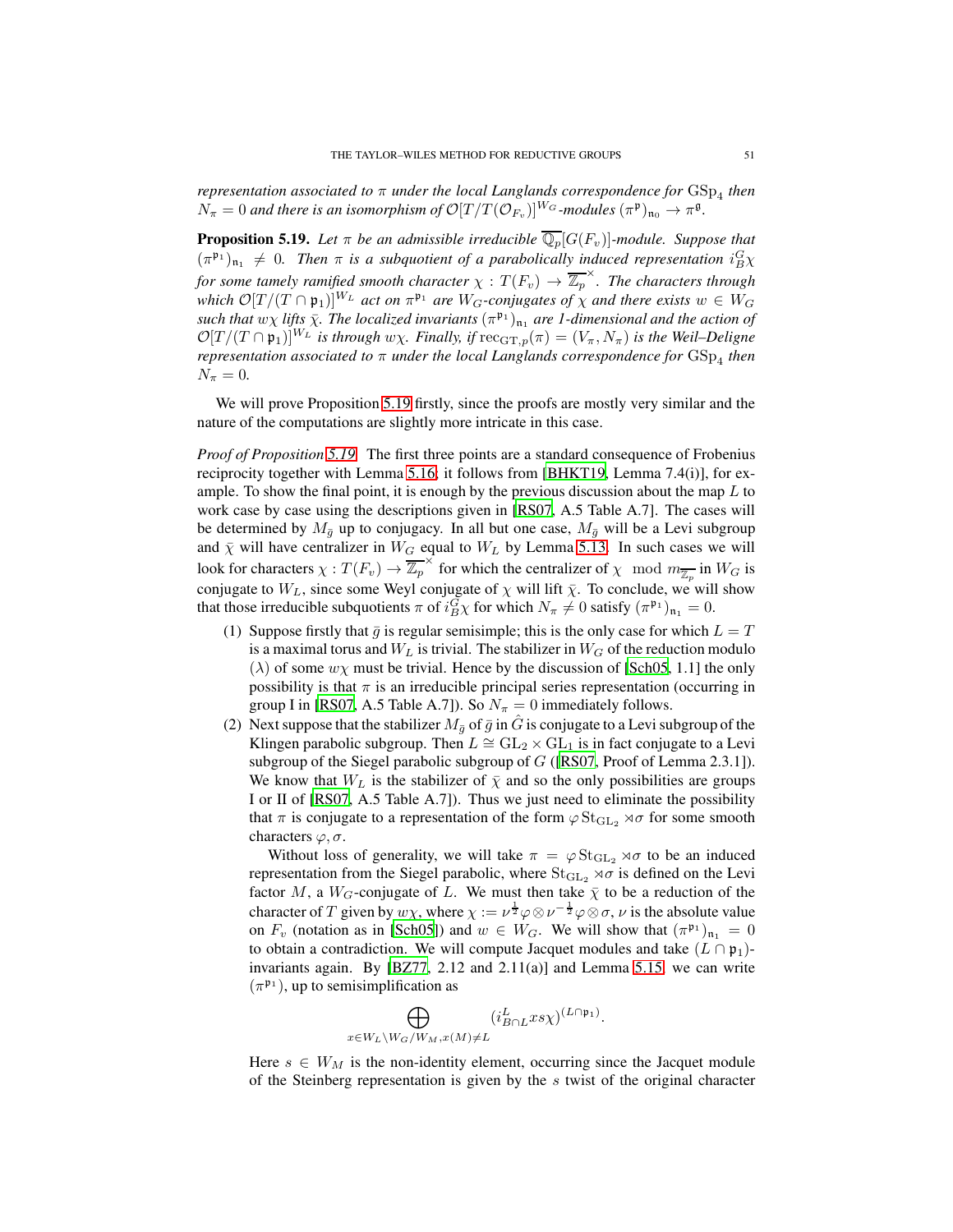for which the Steinberg representation is a submodule of the parabolic induction. Moreover, those x for which  $x(M) = L$  yield the  $(L \cap \mathfrak{p}_1)$ -invariants of a Steinberg representation, which vanish and therefore do not contribute to the sum.

On restricting to T, those characters possibly occurring in  $(i_{B \cap L}^{L} x s \chi)^{(L \cap \mathfrak{p}_1)}$ are of the form  $yxs\chi$  for  $y \in W_L$ . To show  $(\pi^{\mathfrak{p}_1})_{\mathfrak{n}_1} = 0$ , it would suffice to show that if  $w\chi = yxs\chi$  then  $x(M) = L = w(M)$ . We may suppose then that  $w^{-1}yxs = 1$  since  $\chi$  has trivial stabilizer. We have  $w^{-1}W_Lw = W_M$ , so since  $w^{-1}yw \in W_M$  and  $s \in W_M$ , it follows that  $w^{-1}x = (w^{-1}yw)^{-1}s^{-1} \in W_M$ and hence  $w(M) = x(M)$ .

- (3) Suppose that  $M_{\bar{q}}$  is conjugate to a Levi subgroup of the Siegel parabolic subgroup. Then  $L$  is conjugate to a Levi subgroup of the Klingen parabolic, isomorphic to  $GL_1 \times GSp_2 \cong GL_1 \times GL_2$ . The stabilizer of  $\overline{\chi}$  is  $W_L$  and the only possibility we need to consider is that  $\pi$  is conjugate to a representation  $\varphi \rtimes \sigma \operatorname{St}_{\mathrm{GSp}_2}$ .  $\bar{\chi}$ must be a lift of a W<sub>G</sub>-conjugate of  $\chi = \varphi \otimes \nu \otimes \nu^{-\frac{1}{2}}\sigma$ . The remaining analysis to show  $(\pi^{\mathfrak{p}_1})_{\mathfrak{n}_1} = 0$  is then similar to the previous case.
- (4) The remaining possibilities are those for which  $L = G$  (though we do not necessarily have  $M_{\bar{q}} = G$ ). In this case  $\Delta$  is trivial and  $\mathfrak{p}_1 = \mathfrak{g}$ . It follows that  $N_{\pi} = 0$ from inspection of [\[RS07,](#page-83-2) A.10 Table A.15 and A.5 Table A.7].

 $\Box$ 

*Proof of Proposition [5.18.](#page-49-0)* The majority of the proof is very similar to the proof of Propo-sition [5.19.](#page-50-0) We will thus only show the existence of an isomorphism  $(\pi^p)_{n_0} \to \pi^{\mathfrak{g}}$  using the explicit possible descriptions of  $\pi$ , in contrast to the proof of Proposition [5.10.](#page-46-0) As ex-pected, we may observe from [\[RS07,](#page-83-2) A.10 Table A.15]) that those  $\pi$  for which  $N_{\pi} = 0$  are exactly those for which  $\pi^{\mathfrak{g}} \neq 0$  and that in this case  $\pi^{\mathfrak{g}}$  is 1-dimensional. Since  $(\pi^{\mathfrak{p}})_{n_0}$  is also 1-dimensional, with the actions of  $\mathcal{O}[T/T(\mathcal{O}_{F_v})]^{W_G}$  given on both by the  $W_G$ -orbit of  $\chi$ , we see they are isomorphic as  $\mathcal{O}[T/T(\mathcal{O}_{F_v})]^{W_G}$ -modules.

 $\Box$ 

## 6. LOCAL-GLOBAL COMPATIBILITY

We begin this section by proving some lemmas about when torus-valued representations are conjugate in the Weyl group of an ambient reductive group. We use these in proving Proposition [6.3,](#page-53-0) which implies that if we have a sufficiently strong local-global compatibility result then we can deduce a statement necessary for the Taylor–Wiles method applied to our generalized notion of Taylor–Wiles places (as in Section [3.2\)](#page-17-0).

<span id="page-51-0"></span>Lemma 6.1. *Let* H *be a (possibly disconnected) reductive group over an algebraically closed field* K and let T be a maximal torus in  $H^{\circ}$ . Then any tuples  $(s_1, \ldots, s_n)$  and  $(t_1, \ldots, t_n)$  in  $T^n(K)$  are conjugate via the diagonal action of  $H(K)$  if and only if they *are conjugate in*  $N_H(T)(K)$ *.* 

*Proof.* We proceed by induction on n, so suppose that  $n > 0$  and that we can find  $w \in$  $N_H(T)$  with  $\text{Ad}(w)(s_1, \ldots, s_{n-1}) = (t_1, \ldots, t_{n-1})$ . Thus by firstly conjugating by w, we may assume that  $s_i = t_i$  for every  $i < n$ . Then we know that  $s = s_n$  and  $t = t_n$ are conjugate by an element of  $H(K)$  which centralizes  $s_i$  for every  $i < n$ . Let  $Z =$  $Z_H(s_1, \ldots, s_{n-1})$  be the centralizer of  $s_1, \ldots, s_{n-1}$ . Then Z is a (possibly disconnected) reductive group over K containing T as a maximal torus. Thus by replacing H by Z, we just need to prove the lemma in the case where  $n = 1$ .

We may write  $H(K) = H^{\circ}(K) \cdot N_H(T)(K)$ , since  $g \in H(K)$  will conjugate T into some other maximal torus in  $H^{\circ}$ , and these two maximal tori will be conjugate by some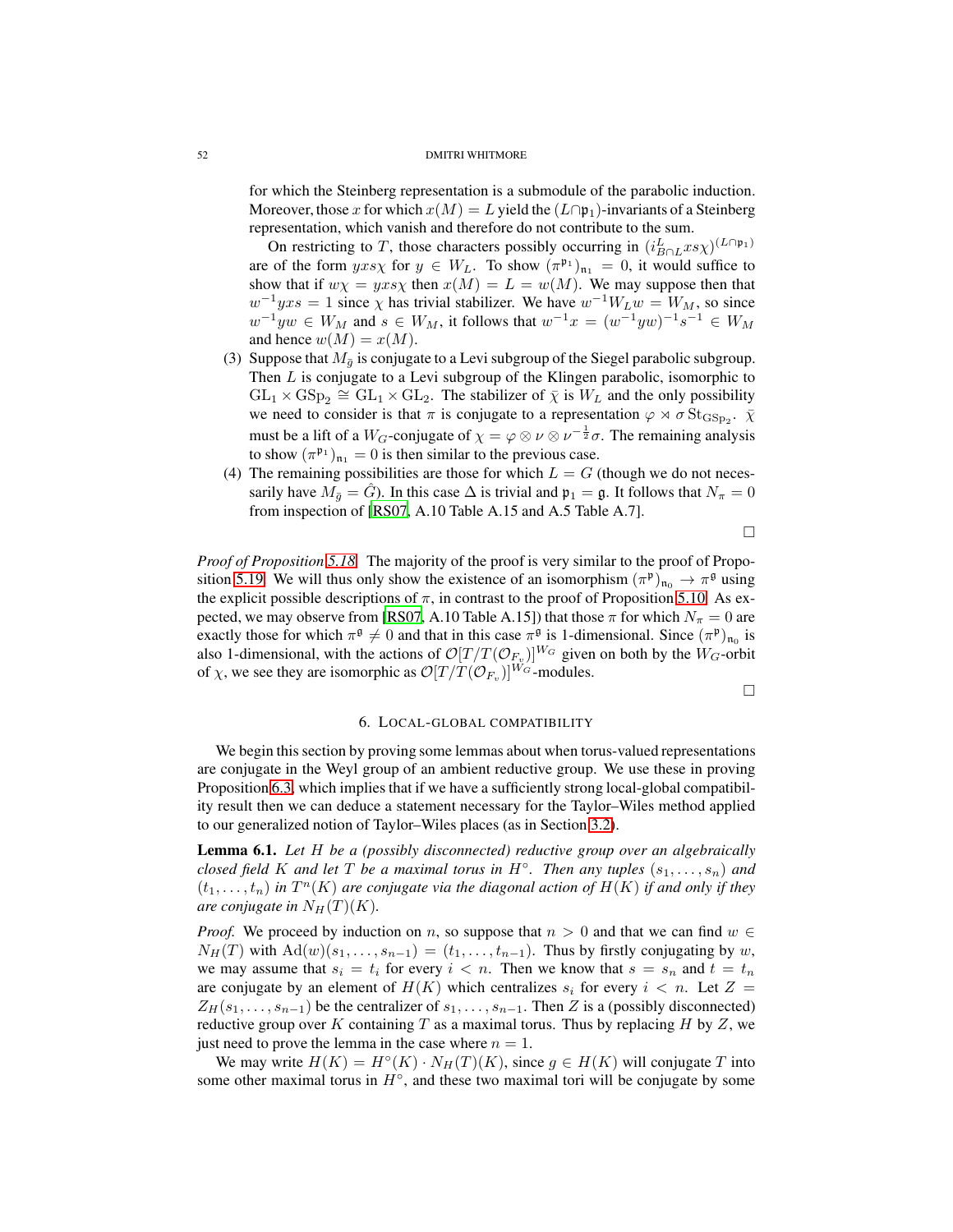element of  $H^{\circ}(K)$ . By writing an element of  $H(K)$  which conjugates s into t as a product of an element of  $H^{\circ}(K)$  and of  $N_H(T)(K)$ , we may without loss of generality take s and t to be conjugate by an element of  $H^{\circ}(K)$ . It is then well-known (see e.g. [\[Car85,](#page-81-6) Proposition 3.7.1]) that s and t must then be conjugate by an element of  $N_{H} \circ (T)$ .

The next lemma uses V. Lafforgue's notion of pseduocharacters. A description of them and some properties can be found in [\[BHKT19](#page-81-5), Section 4]; in particular we will use the construction of a representation from a pseudocharacter.

<span id="page-52-3"></span>Lemma 6.2. *Let* Γ *be a group. Let* H *be a reductive group over an algebraically closed field* K and let  $\iota : T \to H$  be the inclusion of a maximal torus of H, defining a Weyl group  $W = W(H, T)$ *. For*  $i \in \{1, 2\}$ *, let*  $\chi_i : \Gamma \to T(K)$  *be characters and*  $\rho_i = \iota \circ \chi_i : \Gamma \to$ H(K)*. Then the following are equivalent:*

- <span id="page-52-1"></span><span id="page-52-0"></span>*(1) The characters*  $\chi_i$  *are conjugate by an element of* W
- <span id="page-52-2"></span>*(2) The representations*  $\rho_i$  *are conjugate via an element of*  $H(K)$
- *(3) The H-pseudocharacters*  $tr \rho_i$  *are equal.*

*Proof.* That [1](#page-52-0) implies [2](#page-52-1) is clear, and [2](#page-52-1) implies [3](#page-52-2) is also clear from the definition of tr  $\rho_i$ . To prove that [3](#page-52-2) implies [1,](#page-52-0) we shall use the construction of representations from pseudochar-acters given in [\[BHKT19](#page-81-5), Theorem 4.5]. As in the proof, we can choose  $n \geq 1$  and  $\delta = (\delta_1, \ldots, \delta_n) \in \Gamma^n$  such that the centralizer in H of the Zariski closure of the subgroup of  $H(K)$  generated by  $\rho_1(\delta_1), \ldots, \rho_1(\delta_n)$  has minimal dimension, and among those tuples for which this dimension is minimised we choose one for which the component group of this centralizer has minimal order.

Now let  $\gamma \in \Gamma$ , and consider  $(\delta_1, \ldots, \delta_n, \gamma) \in \Gamma^{n+1}$  defining a point of  $(H^{n+1}//H)(K)$ via tr  $\rho_i$ . The construction then shows that  $\rho_i(\gamma)$  is given by the final entry of the unique tuple in  $H^{n+1}(K)$  whose H-orbit is closed, whose image in  $(H^{n+1}//H)(K)$  is the point defined above and whose first *n* entries are given by  $(\rho_i(\delta_1), \ldots, \rho_i(\delta_n))$  (note condition (i) in [\[BHKT19,](#page-81-5) Theorem 4.5] is automatically satisfied for any choice of tuple of elements of Γ). If we can show that the tuples  $(\rho_i(\delta_1), \ldots, \rho_i(\delta_n))$  for  $i \in \{1,2\}$  are conjugate by some element of W then by uniqueness of the above tuples,  $\rho_i(\gamma)$  will be conjugate by the same element of W for every  $\gamma \in \Gamma$ . Since we are assuming tr  $\rho_1 = \text{tr } \rho_2$ , the tuples  $(\rho_i(\delta_1), \ldots, \rho_i(\delta_n))$  are conjugate by some element of  $H(K)$ . By Lemma [6.1](#page-51-0) they are therefore conjugate by some element of  $W$  and we are done.

 $\Box$ 

Now let F be a global field and fix  $\bar{\rho}: G_F \to \hat{G}(k)$  as in Section [3.](#page-14-0) We will also fix a lift  $\rho: G_F \to \hat{G}(\mathcal{O})$  (which we will assume is unramified outside a finite set of places of F) and let the composition  $\hat{G}(\mathcal{O}) \to C_{\hat{G}}(\mathcal{O})$  determine the choice of similitude character. Let v be a Taylor–Wiles place, as in Definition [3.8.](#page-17-1) Let  $\phi_v \in G_{F_v}$  be a choice of Frobenius element and let  $\varpi_v = \text{Art}_{F_v}(\phi_v) \in F_v^\times$  be the corresponding uniformizer. Then set  $g = \rho(\phi_v)$  and  $\bar{g} = \bar{\rho}(\phi_v)$ . In Section [2,](#page-5-0) we saw the construction of a subgroup  $M_{\bar{g}}$  of  $\hat{G}_k$  defined over k, together with a lift  $M_g$  defined over  $\mathcal{O}$ . Fix a split maximal torus  $\hat{T}$  of  $\hat{G}_k$  containing  $Z(M_{\bar{g}})^{\circ}$  and a Borel subgroup  $\hat{B}$  containing  $\hat{T}$ . We also fix a lift of  $\hat{T}$ defined over  $\mathcal O$  and containing  $Z(M_g)^\circ$ , which we also denote by  $\hat T$ .

Let G be the split reductive group dual to  $\hat{G}$ , defined over  $\mathcal{O}_F$ , as described in Section [3.3,](#page-23-0) and let  $T \subset B$  be a split maximal torus and Borel subgroup of G. By Construction [5.12,](#page-47-0) the data of  $\bar{g}$  and our maximal torus and Borel subgroup of  $\hat{G}_k$  determine unique isomorphisms  $X_*(\hat{T}) \cong X^*(T)$  and  $X^*(\hat{T}) \cong X_*(T)$  both denoted by  $\iota$ , dual Levi subgroups  $L \subset G$  and  $\hat{L} \subset \hat{G}_k$ , and compact open subgroups  $\mathfrak{p}_1 \subset \mathfrak{p}_1 \subset G(F_v)$ . We also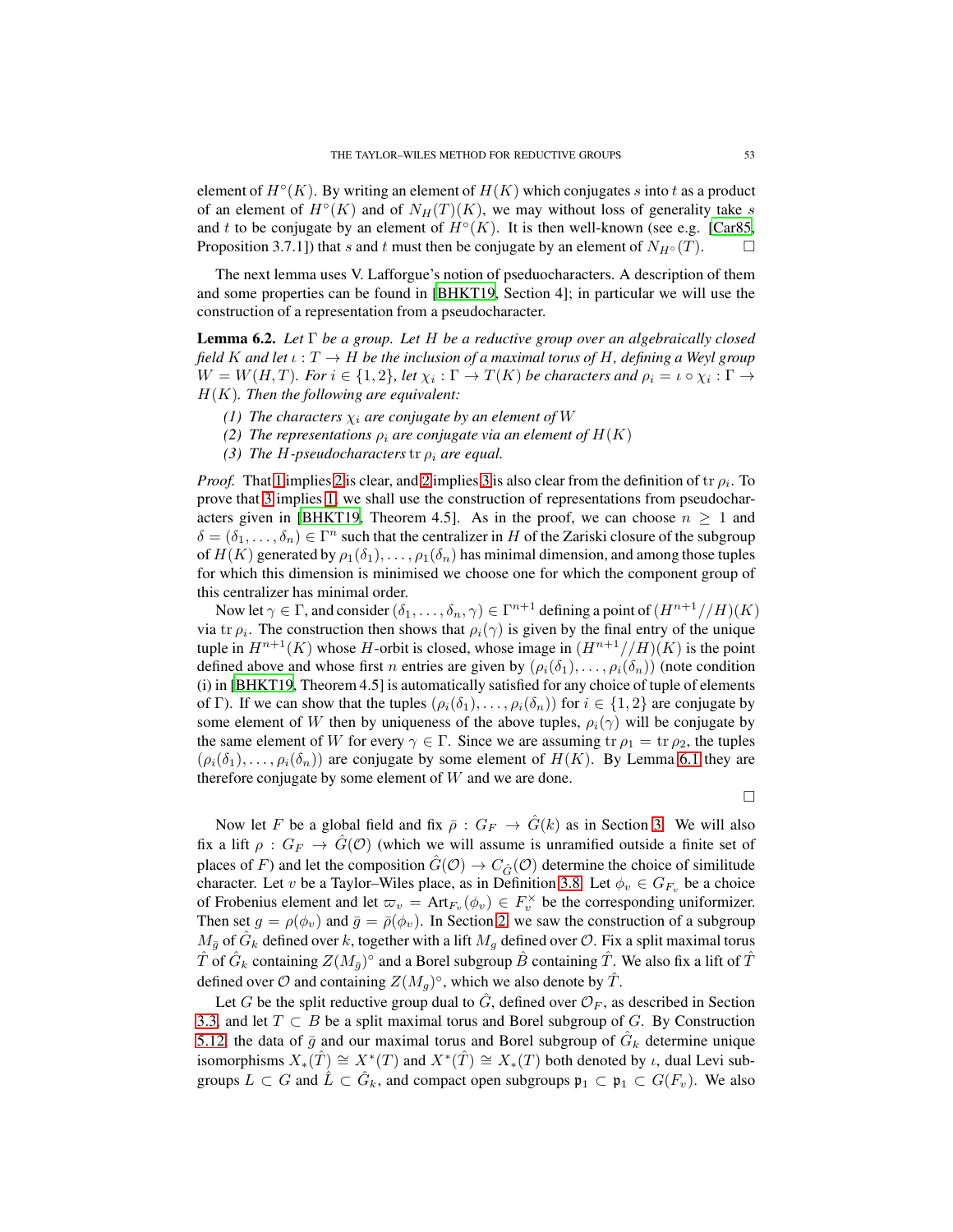have a p-group  $\Delta_v = \mathfrak{p}/\mathfrak{p}_1$ , the maximal p-power quotient of  $C_L(k(v))$  for which the image of  $Z(G)(k(v))$  is trivial. We saw already in Section [3.3](#page-23-0) that the subtorus  $Z(M_{\bar{g}})^{\circ} \subset \hat{T}$ is dual to the quotient torus of T given by the cocenter of the Levi subgroup,  $C_L$ , in the sense that  $X_*(Z(M_{\bar{g}})^{\circ}) \subset X_*(\hat{T})$  is identified with  $X^*(C_L) \subset X^*(T)$  via  $\iota$ .

Let  $\bar{\chi}: T(F_v) \to k^\times$  be the unramified character whose dual  $\bar{\chi}^\vee: F_v^\times \to \hat{T}(k)$  satisfies  $\bar{\chi}^\vee \circ \text{Art}_{F_v}^{-1} = \bar{\rho}\big|_{W_{F_v}}$  on including  $\hat{T}$  into  $\hat{G}_k$ . The character  $\bar{\chi}$  determines a maximal ideal  $\mathfrak{n}_1$  of the subalgebra  $\mathcal{O}[T(F_v)/(T(F_v) \cap \mathfrak{p}_1)]^{W_L}$  of the Hecke algebra  $\mathcal{H}(G(F_v), \mathfrak{p}_1)$ .

Now suppose that  $\pi_v$  is a smooth admissible irreducible representation of  $G(F_v)$  which satisfies  $((\pi_v)^{\mathfrak{p}_1})_{\mathfrak{n}_1} \neq 0$ . By Lemma [5.16,](#page-48-1) we know that  $\pi_v$  is a subquotient of a parabolic induction by some character  $\chi : T(F_v) \to \overline{\mathbb{Q}_p}^{\times}$ , which we may take to be a lift of  $\overline{\chi}$ and that the action of  $\mathcal{O}[T(F_v)/(T(F_v) \cap \mathfrak{p}_1)]^{W_L}$  on  $((\pi_v)^{\mathfrak{p}_1})_{\mathfrak{n}_1}$  is through  $\chi$ . Via  $\iota$  we obtain a dual character  $\chi^{\vee} : F_v^{\times} \to \hat{T}(\overline{\mathbb{Q}_p})$  which in fact has image in  $\hat{T}(\overline{\mathbb{Z}_p})$  and lifts  $\bar{\rho}\Big|_{W_{F_v}} \circ \text{Art}_{F_v}.$ 

We note here that  $\chi^{\vee}(\mathcal{O}_{F_v}^{\times}) \subset Z(M_g)^{\circ}(\overline{\mathbb{Q}_p})$ . Indeed, it suffices to show that if  $\alpha \in$  $X^*(\hat{T})$  and  $x \in \mathcal{O}_{F_v}^{\times}$  with  $\alpha|_{Z(M_g)^{\circ}}$  trivial then  $\alpha(\chi^{\vee}(x)) = 1$ . Equivalently, we need to show that  $\chi(\iota(\alpha)(x)) = 1$ . We must have  $\iota(\alpha)(x) \in \mathfrak{p}_1$ , since  $\iota(\alpha)(x)$  will have trivial image in  $C_L(\mathcal{O}_{F_v})$ , and hence also trivial image in  $C_L(k(v))$ . To conclude, recall that  $\chi$  is trivial on restriction to  $\mathfrak{p}_1 \cap T(F_v)$ .

Recall the local deformation problem  $\mathcal{D}_v^{\square,\text{TW}}$  of Definition [3.10.](#page-17-2) The following proposition will allow us to deduce that  $\rho|_{G_{F_v}}$  defines a lift in  $\mathcal{D}_v^{\square,\text{TW}}(\mathcal{O})$  and an explicit description of the arising map  $\Delta_v \to \mathcal{O}^\times$  in terms of the action of the Hecke algebra on  $\pi_v$ whenever we have sufficiently strong local-global compatibility result.

<span id="page-53-0"></span>**Proposition 6.3.** Suppose  $WD(\rho|_{G_{F_v}})^{F\text{-ss}} \cong ((\chi \otimes \varphi)^{\vee} \circ Art_{F_v}^{-1},0)$  as Weil–Deligne repre $s$ entations over  $\hat G(\overline{\mathbb Q_p})$ , where  $\varphi: G(F_v)\to \overline{\mathbb Q_p^\times}$  is some character which factors through  $C_G(F_v)$  and is trivial on restriction to  $G(\mathcal{O}_{F_v})$ . Then  $\rho|_{G_{F_v}}$  defines a lift in  $\mathcal{D}_v^{\Box,\text{TW}}(\mathcal{O})$ *and the induced map*  $\Delta_v$   $\to$   $\mathcal{O}^\times$  *coincides with the scalar action of*  $\Delta_v$  *on*  $((\pi_v)^{\mathfrak{p}_1})_{\mathfrak{n}_1}$ arising from viewing  $\Delta_v = T(\mathcal{O}_{F_v})/(T(\mathcal{O}_{F_v}) \cap \mathfrak{p}_1)$  as Hecke operators.

*Proof.* Note firstly that since  $\varphi$  factors through  $C_G(F_v)/C_G(\mathcal{O}_{F_v})$ , the only effect it has on the Weil–Deligne representations is to multiply through by an unramified representation valued in  $Z(\hat{G})(\overline{\mathbb{Q}_p})$ . Therefore it has no effect on whether  $\rho \in \mathcal{D}_v^{\square,\text{TW}}(\mathcal{O})$  (aside from changing the similitude character potentially), nor on any arising  $\Delta_v$ -actions. Hence the claims of the proposition hold true if and only if they hold true when  $\varphi = 1$ , so we will assume from now on that  $\varphi = 1$ .

Since  $WD(\rho|_{G_{F_v}})^{F\text{-ss}}$  is semisimple, it follows that  $WD(\rho|_{G_{F_v}})^{F\text{-ss}} = (r,0)$  with  $r(\phi_v) =$  $g_{ss}$ , where  $g = g_{ss}^{g} g_u$  is the Jordan decomposition of g into its semisimple and unipotent parts, but  $\rho|_{I_v} = r|_{I_v}$ . We claim that  $\rho(I_v) \subset Z(M_g)^\circ(\overline{\mathbb{Q}_p})$ . Since  $\chi^\vee(\overline{\omega}_v) \in \hat{T}(\overline{\mathbb{Z}_p})$  lifts  $\bar{g}$ , we can form  $(M_{\chi^\vee(\varpi_v)})_{\overline{\mathbb{Z}_p}}$  as in Section [2.](#page-5-0) Then the equality

$$
Z(M_g)_{\overline{\mathbb{Z}_p}} = Z(M_{\chi^\vee(\varpi_v)})_{\overline{\mathbb{Z}_p}}
$$

follows from Lemma [2.15](#page-12-0) and rigidity of tori, since both are closed subgroup schemes of  $\hat{T}_{\overline{\mathbb{Z}_p}}$  lifting  $Z(M_{\bar{g}})_{\overline{\mathbb{F}_p}}$ . Since

$$
\chi^\vee(\mathcal{O}_{F_v}^\times) \subset Z(M_g)^\circ(\overline{\mathbb{Q}_p}) = Z(M_{\chi^\vee(\varpi_v)})^\circ(\overline{\mathbb{Q}_p})
$$

and  $r \cong \chi^{\vee} \circ \text{Art}_{F_v}^{-1}$ , the claim follows by Corollary [2.20.](#page-14-1)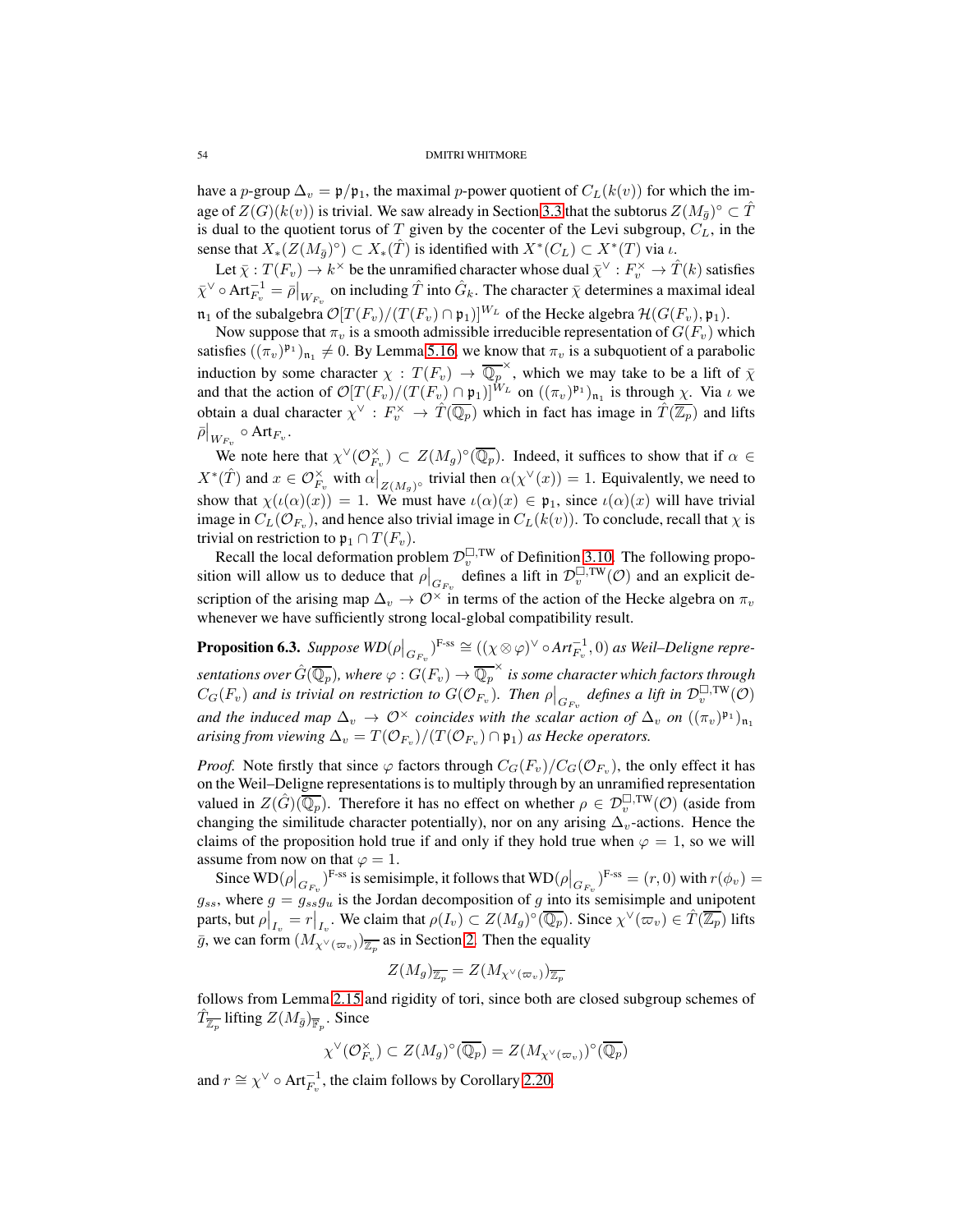Since  $g \in M_q(\overline{\mathbb{Q}_p})$  (by Theorem [2.14\)](#page-11-0), functoriality of the Jordan decomposition implies that  $g_{ss} \in M_g(\mathbb{Q}_p)$ . Hence by the above claim  $r(W_{F_v}) \subset M_g(\mathbb{Q}_p)$ . We can choose some  $h \in M_g(\overline{\mathbb{Q}_p})$  such that  $\text{Ad}(h)(r)$  has image in  $\hat{T}(\overline{\mathbb{Q}_p})$ , since  $g_{ss}$  lies inside (the  $\mathbb{Q}_p$ -points of) a maximal torus of  $(M_g)_{\overline{\mathbb{Q}_p}}$  and all maximal tori in a connected reductive group over an algebraically closed field are conjugate (and all contain  $(Z(M_g)^\circ)_{\overline{\mathbb{Q}_p}}$ ). Now, we know that  $\text{Ad}(h)(r)$  and  $\chi^{\vee} \circ \text{Art}_{F_v}^{-1}$  are  $\hat{G}(\overline{\mathbb{Q}_p})$ -conjugate and both are valued in  $\hat{T}(\overline{\mathbb{Q}_p})$ . Therefore Lemma [6.2](#page-52-3) implies that they are in fact conjugate by some element  $w \in W(\hat{G}, \hat{T})$ , whose class may be represented by an element  $n \in N_{\hat{G}}(\hat{T})(\overline{\mathbb{Z}_p})$ . Our goal will be to show that  $n \in M_q(\overline{\mathbb{Q}_p})$ .

Observe that the  $(M_g)_{\overline{Q_p}}$ -pseudocharacters of r and  $\rho|_{W_{F_v}}$  coincide. This is a conse-quence of [\[Ric88,](#page-82-4) Theorem 5.2], as given  $x = (g^{a_i}z_i)_i$  with  $a_i \in \mathbb{Z}$  and  $z_i \in Z(M_g)^\circ(\overline{\mathbb{Q}_p})$ for  $1 \leq i \leq n$ , we may take  $y = ((g_{ss})^{a_i} z_i)_i$  to be the 'Levi' part of the Levi decomposition of x. These both have the same image in  $(M_g^n//M_g)(\overline{\mathbb{Q}_p})$  since the closed orbit defined by conjugation on  $y$  is the unique closed orbit in the closure of the orbit of  $x$  (see [\[BHKT19](#page-81-5), Proposition 3.7(ii)]).

Let  $\Theta_1$  denote the  $(M_g)_{\overline{\mathbb{Q}_p}}$ -pseudocharacter attached to r and let  $\Theta_2$  be the  $(M_g)_{\overline{\mathbb{Q}_p}}$ pseudocharacter given by  $tr(\chi^{\vee} \circ Art_{F_v}^{-1})$ . Both  $\Theta_1$  and  $\Theta_2$  are defined over  $\overline{\mathbb{Z}_p}$  (since both are given by traces of representations valued in  $M_q(\overline{\mathbb{Z}_p})$  and are lifts of  $\overline{\Theta} = \text{tr}(\overline{\rho})$ , an  $M_q$ -pseudocharacter over  $\overline{\mathbb{F}}_p$ . The representations  $\overline{\rho}$  and the mod p reduction of  $\text{Ad}(h)(r)$ have image contained in  $\hat{T}(\overline{\mathbb{F}}_p)$  and by Lemma [6.2](#page-52-3) they are conjugate by some element  $\bar{x} \in N_{(M_{\bar{g}})_{\overline{\mathbb{F}}_p}}(\hat{T}_{\overline{\mathbb{F}}_p})$ . We also know that these representations are conjugate by the image  $\bar{n}$ of *n* in  $N_{\hat{G}}(\hat{T})(\overline{\mathbb{F}}_p)$ , since  $\bar{\rho}$  is the mod *p* reduction of  $\chi^{\vee} \circ \text{Art}_{F_v}^{-1}$ . The elements  $\bar{x}$  and  $\bar{n}$ of  $W(\hat{G}_{\overline{\mathbb{F}}_p}, \hat{T}_{\overline{\mathbb{F}}_p})$  can differ only up to an element centralizing the image of  $\overline{\rho}$ . Thus their difference must lie in  $M_{\bar{g}}(\overline{\mathbb{F}}_p)$ , as it centralizes  $\bar{g}$ . We see that  $\bar{n} \in N_{M_{\bar{g}}}(\hat{T}_k)(\overline{\mathbb{F}}_p)$ , and hence also  $n \in N_{M_g}(\hat{T})(\overline{\mathbb{Q}_p})$ , as desired.

Thus r and  $\chi^{\vee} \circ \text{Art}_{F_v}^{-1}$  are conjugate in  $M_g(\overline{\mathbb{Q}_p})$  with images of  $I_v$  both contained inside  $Z(M_{\bar{g}})(\overline{\mathbb{Q}_p})$ . It follows that that  $\rho$  and  $\chi^{\vee} \circ \text{Art}_{F_v}^{-1}$  have equal restrictions to  $I_v$ , since we saw that  $\rho|_{I_v} = r|_{I_v}$ . We are now done, since the action of  $T(\mathcal{O}_{F_v})/(T(\mathcal{O}_{F_v}) \cap \mathfrak{p}_1)$  on  $((\pi_v)_i^{\mathfrak{p}_1})_{\mathfrak{n}_1}$  is via  $\chi$  and this will exactly coincide with the  $\Delta_v$ -action arising from  $\chi^\vee$ Art $_{F_v}^{-1}$  constructed in Section [3.3.](#page-23-0)

## 7. MODULARITY OF ABELIAN SURFACES

In this section we will apply the constructions of the earlier sections to showing the modularity of some abelian surfaces over totally real fields, extending the results of [\[BCGP21](#page-81-9)]; for this we will need analogues of many of the results of [\[BCGP21,](#page-81-9) Section 7]. Since many of the arguments will work in exactly the same way, we will focus only on explaining the modifications arising from working with our more general notion of Taylor–Wiles place.

<span id="page-54-0"></span>7.1. Setup and notation. In this section we continue with the setup of Section [3](#page-14-0) but let F be a totally real number field and take  $G = GSp_4$ , defined over  $\mathcal{O}_F$ . We will fix an isomorphism  $\iota : \mathbb{C} \to \overline{\mathbb{Q}_p}$ , through which we will determine a squareroot in  $\overline{\mathbb{Q}_p}$  of every prime number and assume that these are all contained in our coefficient ring  $O$  (which we may since we need only adjoin finitely many elements). Let  $T \leq GSp_4$  be usual diagonal split maximal torus and  $B \leq \text{GSp}_4$  the Borel subgroup of upper triangular matrices. We can identify  $\hat{G}$  with  $GSp_4$  just as in Section [5.5,](#page-49-1) and take  $\hat{G}$  to be defined over  $\mathbb{Z}$ . We let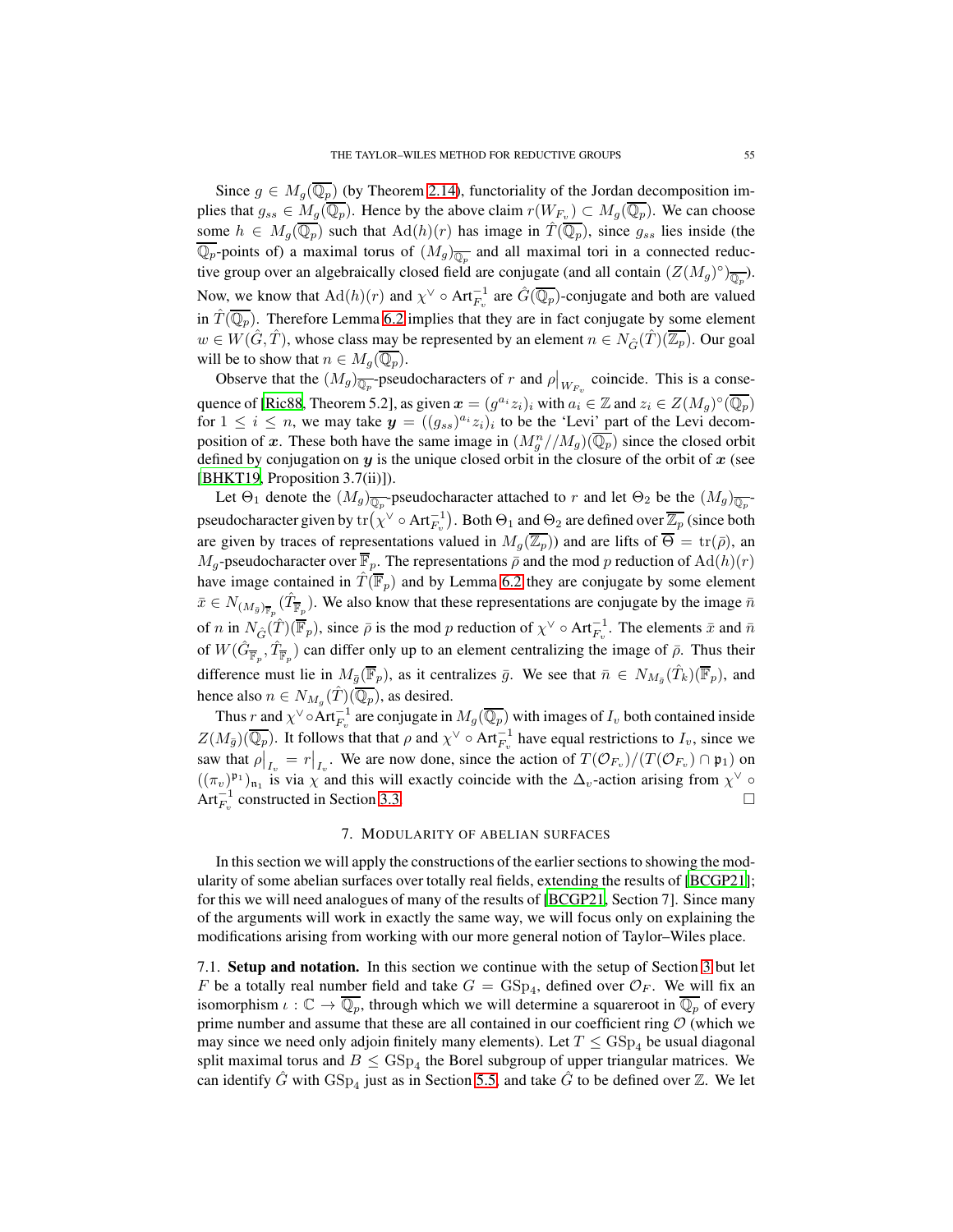$p \geq 3$  be the residue characteristic of O and assume that p that splits completely in F. Note that p is coprime to the order of  $W_G$  and hence of very good characteristic for  $\tilde{G}$ . We let  $S_p$  denote the set of places of F which divide p.

Let  $\bar{\rho}: G_F \to \text{GSp}_4(k)$  be a continuous representation. We recall the following definitions from [\[BCGP21\]](#page-81-9) which will be of repeated use.

<span id="page-55-0"></span>**Definition 7.1.** A representation  $\bar{\rho}$  :  $G_F \rightarrow \text{GSp}_4(k)$  is said to be tidy if there exists  $g \in \bar{\rho}(G_F)$  *such that*  $\nu(g) \neq 1$  *and for every pair of eigenvalues*  $\bar{\alpha} \neq \beta$  *of* g *we have*  $\bar{\alpha}/\beta \neq \nu(q)$ .

<span id="page-55-1"></span>**Definition 7.2.** Let A be either  $\mathcal{O}$  or k, and let  $v \in S_p$ . A representation  $\rho_v : G_{F_v} \to$  $GSp_4(A)$  is said to be p-distinguished weight 2 ordinary if for each place  $v \in S_p$  we have *an isomorphism*

$$
\rho_v \cong \begin{pmatrix} \chi_{\alpha_v} & 0 & * & * \\ & \chi_{\beta_v} & * & * \\ & & \chi_{\beta_v}^{-1} \varepsilon^{-1} & 0 \\ & & & \chi_{\alpha_v}^{-1} \varepsilon^{-1} \end{pmatrix}
$$

*with*  $\alpha_v \neq \beta_v \mod m_A$ *. Here for*  $\lambda \in A^\times$ *,*  $\chi_\lambda : G_{F_v} \to A^\times$  *is the unramified character satisfying*  $\chi_{\lambda}(\phi_v) = \lambda$  *for any choice of Frobenius lift*  $\phi_v$ *.* 

We will suppose that  $\bar{\rho}$  satisfies all of the hypotheses of [\[BCGP21](#page-81-9), 7.8.1] except replacing vastness by the assumption that  $\bar{\rho}$  is  $\text{GSp}_4$ -reasonable. We record explicitly what this means.

The representation  $\bar{\rho}$  is  $GSp_4$ -reasonable, in the sense of Definition [3.20,](#page-22-0) and tidy, in the sense of Definition [7.1.](#page-55-0) For each  $v \in S_p$ ,  $\bar{\rho}|_{G_{F_v}}$  is *p*-distinguished weight 2 ordinary, in the sense of Definition [7.2](#page-55-1) (and fix an ordering  $(\bar{\alpha}_v, \bar{\beta}_v)$  on the eigenvalues of  $\bar{\rho}(\text{Frob}_v)$ ). We suppose that there exists a finite set of finite places R of F, disjoint from  $S_p$ , such that for each  $v \in R$ ,  $q_v \equiv 1 \mod p$  and, if  $p = 3$ , then  $q_v \equiv 1 \mod 9$ . We suppose that  $\bar{\rho}$  is unramified outside of  $S_p \cup R$ . For v a finite place of F let Iw<sub>v</sub> be the Iwahori subgroup of  $G(F_v) = \text{GSp}_4(F_v)$  defined with respect to the Borel subgroup B. Consider  $\pi$  an ordinary cuspidal automorphic representation of  $GSp_4(\mathbb{A}_F)$  of parallel weight 2 and central character  $|\cdot|^2$  such that for  $v \in R \cup S_p$  that  $\pi_v^{\text{Iw}_v} \neq 0$  and for  $v \notin R \cup S_p$  that  $\pi_v^{\text{GSp}_4(\mathcal{O}_{F_v})} \neq 0$ . There exists an associated continuous semi-simple Galois representation  $\rho_{\pi,p}: G_F \to GL_4(\overline{\mathbb{Q}_p})$  (see [\[Mok14,](#page-82-5) Theorem 4.6]), and we assume that there exists such a  $\pi$  as above for which  $\overline{\rho_{\pi,p}} \cong \overline{\rho}$ . Extending k if necessary, we also assume throughout that k is large enough for the results of Section [3](#page-14-0) to apply to  $\bar{\rho}$ .

We will consider the global deformation problem described in [\[BCGP21](#page-81-9), 7.7]. For this we fix, for each  $v \in R$ , a pair of characters  $\chi_v = (\chi_{v,1}, \chi_{v,2})$  where  $\chi_{v,i} : \mathcal{O}_{F_v}^{\times} \to \mathcal{O}^{\times}$  are trivial modulo  $\lambda$ . Let  $\chi = (\chi_v)_{v \in R}$ , and let  $\chi$  also denote the character  $\prod_{v \in R} W_v \to \mathcal{O}^{\times}$ arising from viewing each (necessarily p-power order)  $\chi_v$  as a character on  $T(k_v)$  (via the first two diagonal entries) and inflating. We take the similitude character  $\psi$  of our lifts of  $\bar{\rho}$  as in Section [3](#page-14-0) to be given by  $\epsilon^{-1}$ , the inverse of the cyclotomic character (and assume that  $\bar{\rho}$  has its similitude character given by the reduction of  $\varepsilon^{-1}$ ). We let  $I \subset S_p$  and write  $I^c = S_p \setminus I$ . We can find, by tidiness of  $\bar{\rho}(G_F)$  and the Chebotarev density theorem, an unramified place  $v_0$  such that  $q_{v_0} \not\equiv 1 \mod p$ , char  $k(v_0) > 5$  and such that no pair of eigenvalues of  $\bar{\rho}(\text{Frob}_{v_0})$  are in the ratio  $q_{v_0}$ . Set  $S = S_p \cup R \cup \{v_0\}$ .

For  $v \in I$ , we let  $\Lambda_v = \mathcal{O}[[\mathcal{O}_{F_v}^\times(p)]]$ , where  $\mathcal{O}_{F_v}^\times(p) = 1 + p\mathcal{O}_{F_v}$ . For  $v \in I^c$ , set  $\Lambda_v = \mathcal{O}[[(\mathcal{O}_{F_v}^{\times}(p))^2]]$ . For  $v \in S_p$  fix a choice  $\varsigma_v$  of either  $\bar{\alpha}_v$  or  $\bar{\beta}_v$ , and let  $\bar{\varsigma} = (\bar{\varsigma}_v)_{v \in S_p}$ .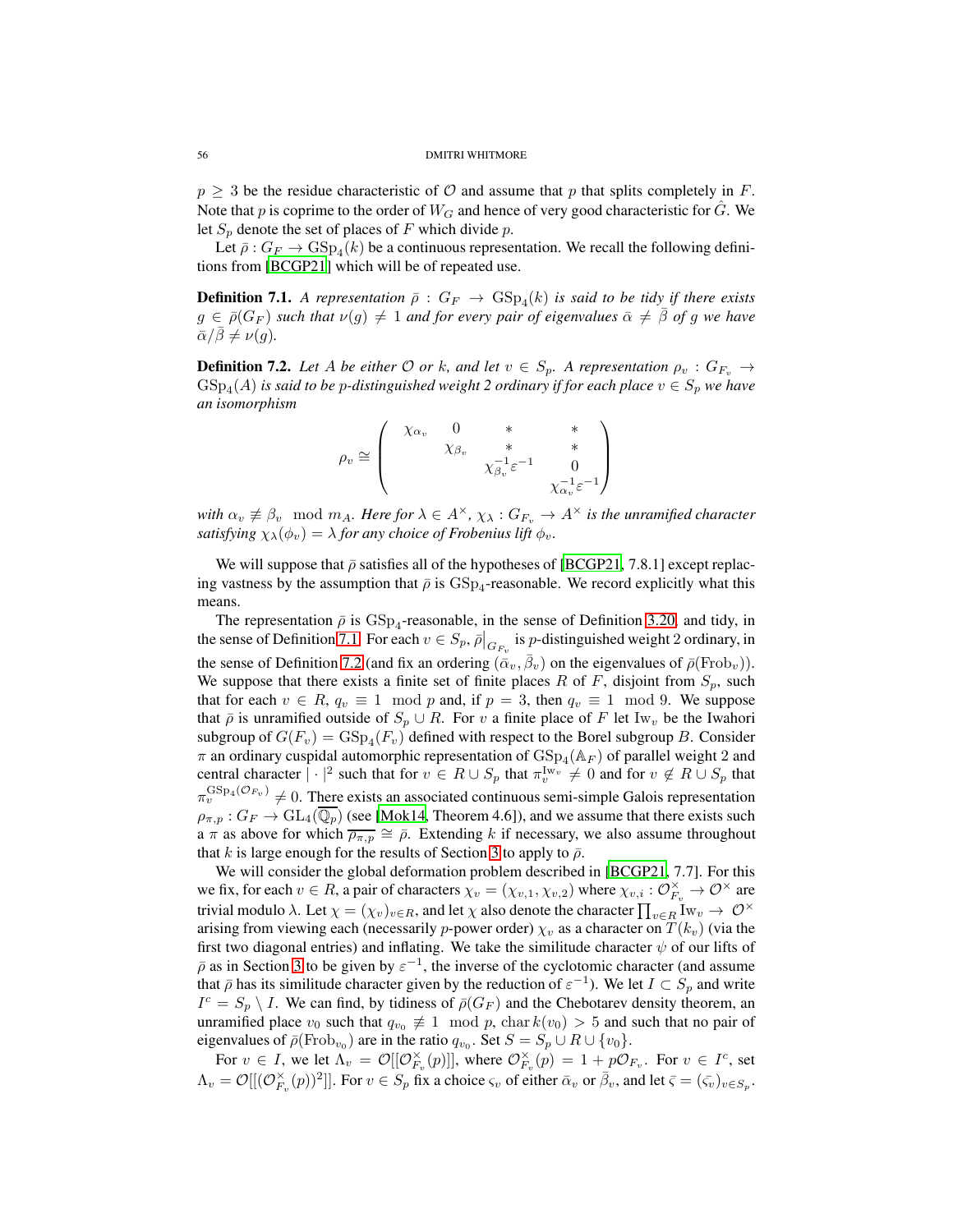We have *p*-adic local deformation problems  $\mathcal{D}_v^P$  for  $v \in I$  and  $\mathcal{D}_v^{B,\bar{c}_v}$  for  $v \in I^c$  described in [\[BCGP21](#page-81-9), 7.3].

For  $v \in R$ , we let  $\Lambda_v = \mathcal{O}$  and consider the Ihara avoidance local deformation problem  $\mathcal{D}_{v}^{\chi_{v}}$  of [\[BCGP21,](#page-81-9) 7.4.5], given roughly by lifts for which the eigenvalues under the image of inertia are given according to  $\chi_v$ . At the place  $v_0$  we will let  $\Lambda_v = \mathcal{O}$  and consider the unrestricted local deformation problem  $D_{v_0}^{\square}$ . The global deformation problem  $S_\chi^{I,s}$  is then defined by these local deformation problems at the places of S.

Now fix a Taylor–Wiles datum  $(Q, \{(\hat{T}_v, \hat{B}_v)\}_{v \in Q})$  as in Definition [3.9.](#page-17-3) We will consider the augmented global deformation problem  $S^{I,\varsigma}_{\chi,Q}$  arising from our Taylor–Wiles da-tum, as in Section [3.2.](#page-17-0) Denote the arising deformation functor by  $\mathcal{D}_{\chi,Q}^{I,s}$ , represented by  $R_{\chi,Q}^{I,\varsigma} \in \text{CNL}_{\Lambda}.$ 

If  $v \in Q$ , then  $\bar{g}_v := \bar{\rho}(\text{Frob}_v)$  is a semisimple element of  $\hat{G}(k) = \text{GSp}_4(k)$  and defines a connected reductive subgroup  $M_{\bar{g}_v} = Z_{\hat{G}_k}(\bar{g}_v)$  of  $(\text{GSp}_4)_k$ . The data of the maximal torus  $\hat{T}_v$  of  $M_{\bar{g}_v}$  and Borel subgroup  $\hat{B}_v$  of  $(\text{GSp}_4)_k$  containing  $\hat{T}_v$  yields dual Levi subgroups  $L_v$  of  $G = \text{GSp}_4$  and compact open subgroups  $\mathfrak{p}_{1,v} \leq \mathfrak{p}_v$  of  $\text{GSp}_4(F_v)$  as in Construction [5.12.](#page-47-0) We also obtain maximal ideals  $\tilde{m}_v$  of  $\mathcal{O}[T(F_v)/(T(F_v)\cap\mathfrak{p}_{1,v})]^{W_{L_v}}$ , which are the ideals denoted  $\mathfrak{n}_1$  of Section [5.15.](#page-48-0) For  $v \in R \cup \{v_0\}$ , let Iw<sub>1,v</sub> denote maximal the pro-v subgroup of Iw<sub>v</sub>, which will be given by the preimage of  $U(k(v))$  in  $GSp_4(\mathcal{O}_{F_v})$ , where U is the unipotent radical of B. For  $v \in R$ , we will let  $L_v = T$ .

<span id="page-56-0"></span>*Remark* 7.3. The notation  $\text{Iw}_{1,v}$  is inconsistent with the notation  $\mathfrak{p}_{1,v}$  for places  $v \in Q$ (but the same as in [\[BCGP21](#page-81-9)]). The quotient  $\text{Iw}_v / \text{Iw}_{1,v}$  can be identified with  $T(k(v))$ . On the other hand, if  $P_v = B$  for  $v \in Q$  then the quotient  $\mathfrak{p}_v / \mathfrak{p}_{1,v}$  would be the maximal *p*-power quotient of  $T(k(v))/Z(G)(k(v))$ .

Let  $\mathbb{A}_F^{\infty,p}$  denote the ring of finite adeles of F away from places dividing p. We will define compact open subgroups of  $GSp_4(\mathbb{A}_F^{\infty,p})$  in a similar manner to [\[BCGP21](#page-81-9), Definition 7.8.2]. We warn the reader that our definitions will not coincide with these exactly, even in the case where Q consists of places with  $\bar{\rho}(\phi_v)$  regular semisimple for the reasons of Remark [7.3.](#page-56-0) The definition of  $K^p = \prod_v K_v$  is the same; we let:

- $K_v = \text{GSp}_4(\mathcal{O}_{F_v}), \text{ if } v \notin S$
- $K_v = \text{Iw}_{1,v}$ , if  $v \in R \cup \{v_0\}.$

Define compact open subgroups  $K^p_{\text{Iw}}(Q), K^p_0(Q), K^p_1(Q) \leq K^p$  and  $K^p_0(Q, R)$  as follows:

- $K_{\text{Iw}}^p(Q)_v = K_0^p(Q)_v = K_1^p(Q)_v = K_0^p(Q, R) = K_v^p$ , if  $v \notin Q \cup R$
- $K_{\text{Iw}}^p(Q)_v = \text{Iw}_v, K_0^p(Q)_v = K_0^p(Q, R)_v = \mathfrak{p}_v$  and  $K_1^p(Q) = \mathfrak{p}_{1,v}$ , if  $v \in Q$
- $K_{\text{Iw}}^p(Q)_v = K_0^p(Q)_v = K_1^p(Q)_v = \text{Iw}_{1,v}$  and  $K_0^p(Q, R)_v = \text{Iw}_v$ , if  $v \in R$ .

Lastly let  $K_1^p(Q,R) = K_1^p(Q)$ . The extra compact open subgroup  $K_{\text{Iw}}^p(Q)$  will be helpful for carrying out computations using the well-understood structure of the Iwahori-Hecke algebra at places  $v \in Q$ . It follows from the existence of  $v_0$  and [\[BCGP21,](#page-81-9) Lemma 7.8.3] that these compact open subgroups are neat.

For  $I \subset S_p$  we will let  $K^p(I) = \prod_{v \in I}$  Kli<sub>v</sub>  $\prod_{v \in I^c} Iw_v$ , where Kli<sub>v</sub> is the parahoric subgroup of  $G(F_v)$  associated to the Klingen parabolic subgroup of G, the latter given by block upper triangular matrices corresponding to the partition  $4 = 1 + 2 + 1$ . These will determine our level structure at  $v \in S_p$ .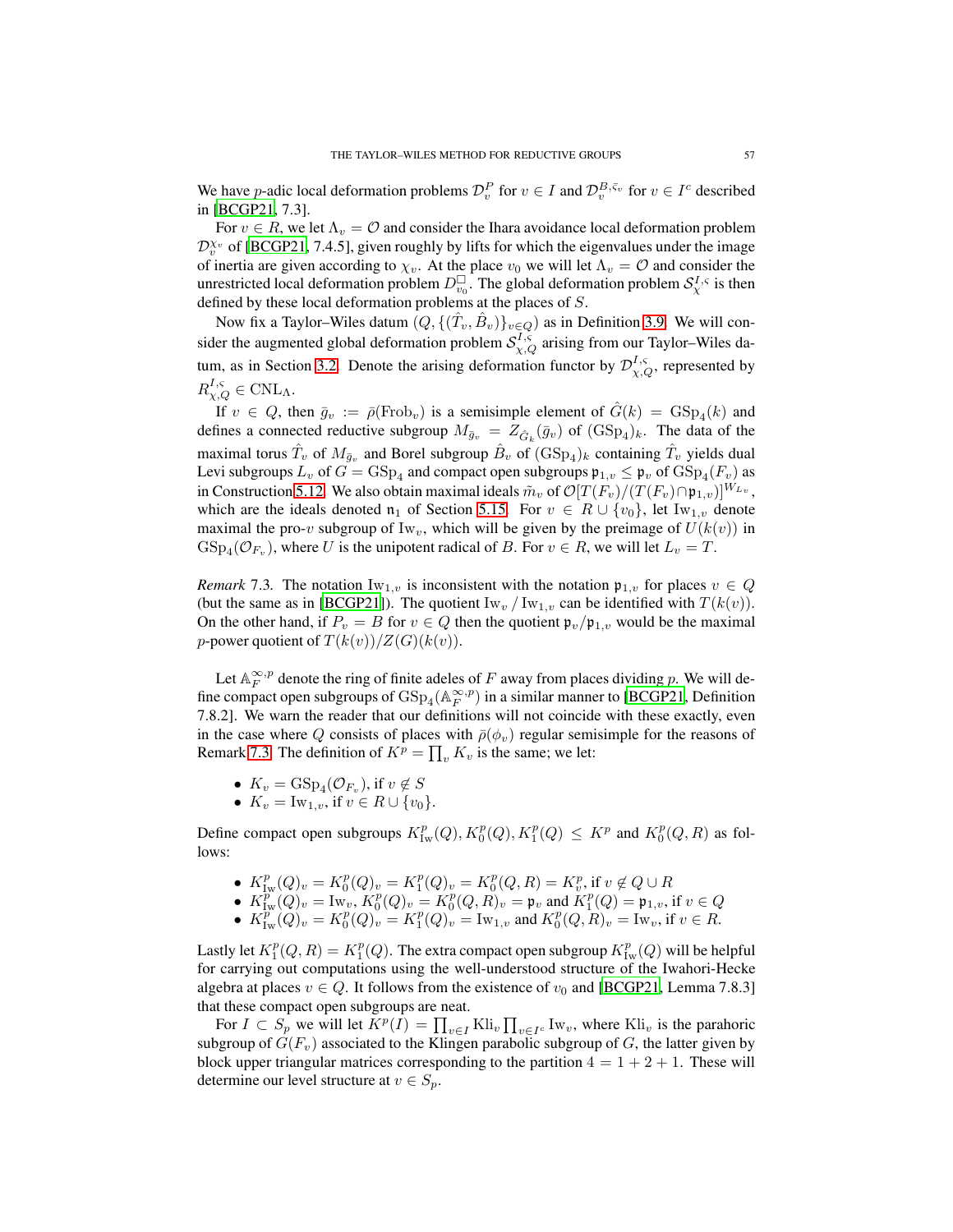We will now define analogous objects to those constructed in the discussion following on from [\[BCGP21](#page-81-9), Lemma 7.8.3]. Firstly, let

$$
\tilde{\mathbb{T}} = \bigotimes_{v \notin S} \mathcal{O}[\text{GSp}_4(F_v)//\text{GSp}_4(\mathcal{O}_{F_v})]
$$

$$
\tilde{\mathbb{T}}^Q = \bigotimes_{v \notin S \cup Q} \mathcal{O}[\text{GSp}_4(F_v)//\text{GSp}_4(\mathcal{O}_{F_v})]
$$

be the natural rings of Hecke operators for these levels at finite places away from  $S$  (respectively  $S \cup Q$ ). For  $v \notin S$ , define the following elements of T

- $\bullet \ \ T_{v,0} = [\mathrm{GSp}_4(\mathcal{O}_{F_v}) \, \mathrm{diag}(\varpi_v, \varpi_v, \varpi_v, \varpi_v) \, \mathrm{GSp}_4(\mathcal{O}_{F_v})]$
- $\bullet$   $T_{v,1} = [\mathrm{GSp}_4(\mathcal{O}_{F_v}) \ \mathrm{diag}(\varpi_v, \varpi_v, 1, 1) \ \mathrm{GSp}_4(\mathcal{O}_{F_v})]$
- $T_{v,2} = [\text{GSp}_4(\mathcal{O}_{F_v}) \text{diag}(\varpi_v^2, \varpi_v, \varpi_v, 1) \text{GSp}_4(\mathcal{O}_{F_v})],$

where we are viewing  $\mathcal{H}(\mathrm{GSp}_4(F_v), \mathrm{GSp}_4(\mathcal{O}_{F_v}))$  as a subalgebra of  $\mathbb{T}$ . Then let

$$
q_v(X) = X^4 - T_{v,1}X^3 + (q_vT_{v,2} + (q_v^3 + q_v)T_{v,0})X^2 - q_v^3T_{v,0}T_{v,1}X + q_v^6T_{v,0}^2 \in \tilde{\mathbb{T}}[X].
$$

We let  $\tilde{m}^{an} \subset \tilde{\mathbb{T}}$  denote the maximal ideal corresponding to  $\overline{\rho}$  in the same way as in this discussion, and similarly for  $\tilde{m}^{an,Q} \subset \tilde{T}^Q$ . We will also let  $\tilde{T}^I$  and  $\tilde{T}^{I,Q}$  be defined in the same way by adjoining Hecke operators dependent on I at places  $v \in S_n$ , and form the maximal ideals  $\tilde{m}^{I,\varsigma}$  and  $\tilde{m}^{I,\varsigma,Q}$  of these respective rings in the same way, corresponding to eigenvalues determined by  $\bar{\rho}$  and the choice of  $\varsigma$ .

We define a  $\Lambda_I[\Delta_Q]$ -module

$$
M^{\chi,I,\varsigma,Q} = \text{RHom}_{\Lambda_I}^0(M_{K_I^p(Q)}^{\bullet,I},\Lambda_I)_{\tilde{m}^{I,\varsigma,Q},\tilde{m}_Q,\chi,|.|^2}
$$

and a  $\Lambda_I$ -module

$$
M^{\chi,I,\varsigma} = \text{RHom}_{\Lambda_I}^0(M^{\bullet,I}_{K^p}, \Lambda_I)_{\tilde{m}^{I,\varsigma}, \chi,|\cdot|^2}.
$$

Here

- The complexes  $M_{K^p_1(Q)}^{\bullet, I}$  and  $M_{K^p}^{\bullet, I}$  are as defined in [\[BCGP21,](#page-81-9) Theorem 4.6.1] at the prime-to-p levels  $K_1^p(Q)$  and  $K^p$  respectively
- The localizations at  $\tilde{m}^{I,\varsigma,Q}$  and  $\tilde{m}^{I,\varsigma}$  are as above
- $\tilde{m}_Q$  is the maximal ideal of the Hecke algebra at places  $v \in Q$

$$
\bigotimes_{\mathcal{O}, v \in Q} \mathcal{O}[T(F_v)/(T(F_v) \cap \mathfrak{p}_{1,v})]^{W_{L_v}}
$$

defined by the maximal ideals  $\tilde{m}_v$  of the tensorands

- $\chi$  denotes taking  $\chi$ -coinvariants for the action of  $\prod_{v \in R} T(k(v))$
- $\bullet$   $|\cdot|^2$  denotes fixing the central character, by taking coinvariants under the Hecke operators  $[\mathrm{GSp}_4(\mathcal{O}_{F_v})$  diag $(\varpi_v, \varpi_v, \varpi_v, \varpi_v)$   $\mathrm{GSp}_4(\mathcal{O}_{F_v})] - q_v^{-2}$  for  $v \notin S$ .

Finally in this section, we will let  $\mathbb{T}^{\chi,I,\varsigma,Q}$  denote the  $\Lambda_{\rm I}$ -subalgebra of  $\mathrm{End}_{\Lambda_{\rm I}}(M^{\chi,I,\varsigma,Q})$ generated by the image of  $\tilde{T}^{I,Q}$ . Similarly, let  $\mathbb{T}^{\chi,I,\varsigma}$  denote the  $\Lambda_I$ -subalgebra of  $\mathrm{End}_{\Lambda_I}(M^{\chi,I,\varsigma})$ generated by the image of  $\tilde{T}^I$ .

7.2. Preparation for the Taylor–Wiles method. In this section fix  $I \subset S_p$  and let  $K_p =$  $K_p(I)$  be the level structure at  $v \in S_p$ . Let  $X_{K_p K_p^p(Q,R), \Sigma}$ ,  $X_{K_p K_1^p(Q,R), \Sigma}$  denote the compactified Shimura varieties at the respective levels  $K_p K_0^p(Q, R)$  and  $K_p K_1^p(Q, R)$ with respect to a compatible choice  $\Sigma$  of polyhedral cone decompositions (as in [\[BCGP21,](#page-81-9) Theorem 3.5.1]). For  $v \in Q \cup R$ , we have a parabolic subgroup  $P_v$  defining a parahoric subgroup  $\mathfrak{p}_v \leq \mathrm{GSp}_4(F_v)$  (these are given by the standard Borel subgroup  $B$  and Iwahori subgroup respectively in the case  $v \in R$ ). This parabolic subgroup  $P_v$  may be viewed as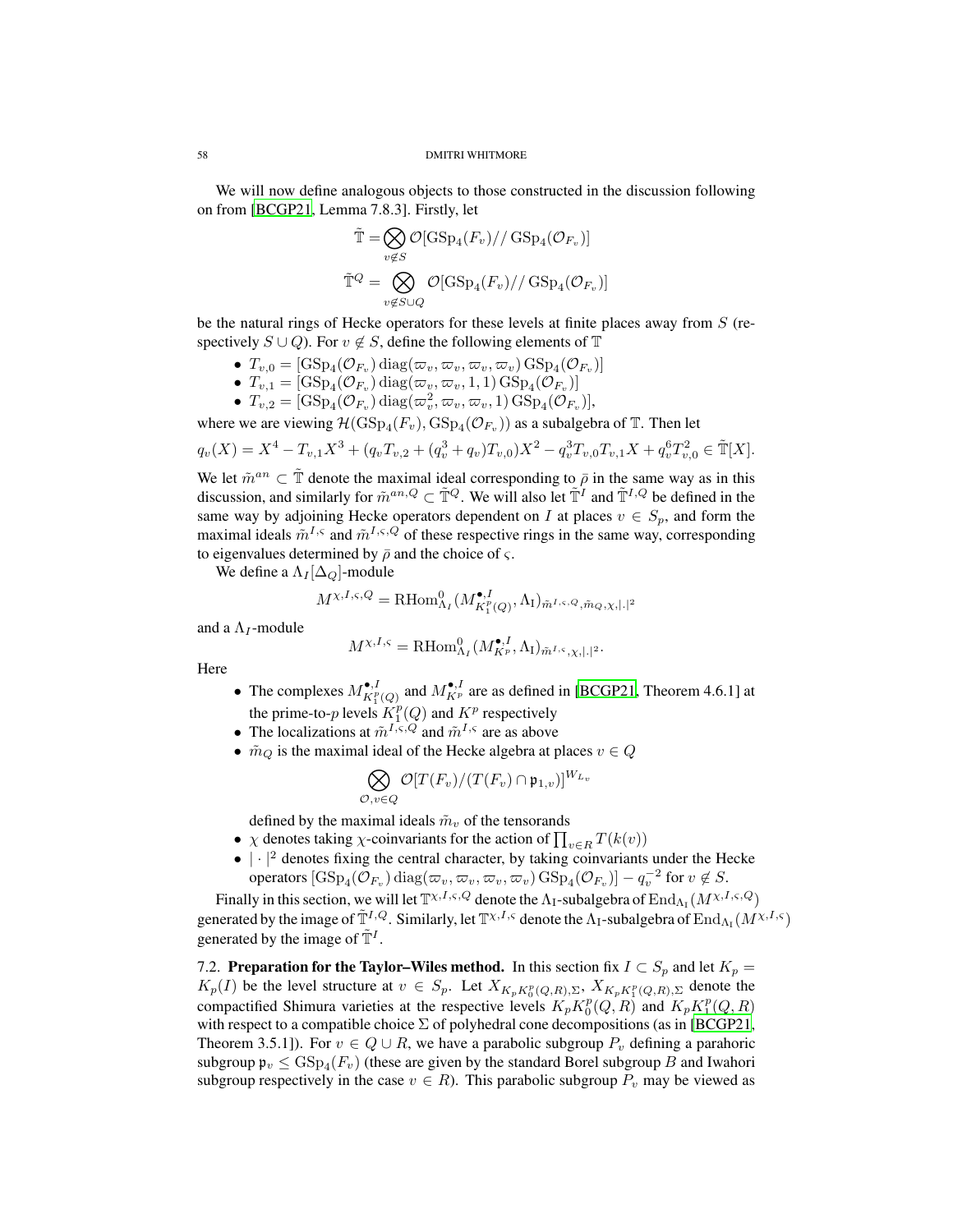the subgroup of  $GSp_4$  which preserves a filtration  $0 = V_{v,0} \leq \ldots \leq V_{v,n_v}$  of isotropic subspaces of V for some  $0 \leq n_v \leq 2$ . Thus from the definition of the moduli prob-lem described in [\[BCGP21](#page-81-9), 3.3], we obtain over the interior  $Y_{K_pK_p^p(Q,R)}$  a filtration of  $k(v)$ -group schemes of  $A[v]$ , which we will denote  $H_{v,0} \leq \ldots \leq H_{v,n_v}$ . To show the natural map between the compactified Shimura varieties at the respective levels is finite ´etale we shall be interested in extending the top exterior powers of the graded pieces of these filtrations.

<span id="page-58-0"></span>**Proposition 7.4.** *For*  $v \in Q \cup R$ *, the group schemes*  $J_{v,m+1} := \det(H_{v,m+1}/H_{v,m})$ defined over  $Y_{K_pK_p^p(Q,R)}$  for  $0 \leq m < n_v$  may be extended to rank 1 finite étale  $k(v)$ *group schemes over*  $X_{K_pK_p^p(Q,R),\Sigma}$ *. Let*  $J_{v,0}$  *denote the constant*  $k(v)$ *-group scheme of rank 1 defined over*  $X_{K_pK_p^p(Q,R),\Sigma}$ *. Let*  $\Xi_Q = \ker(\prod_{v \in Q} C_{L_v}(k(v)) \to \Delta_Q)$ *. The map*  $X_{K_pK_1^p(Q,R),\Sigma} \to X_{K_pK_0^p(Q,R),\Sigma}$  is then finite étale with group  $\Delta_Q \times \prod_{v \in R} T(k(v))$  and we can identify  $X_{K_pK_1^p(Q,R),\Sigma}$  as the torsor of  $\Xi_Q$ -orbits of trivialisations of the extended *group schemes*  $J_{v,m}$  *for each*  $v \in Q \cup R$  *and*  $0 \le m \le n_v$ *.* 

*Proof.* We shall follow an argument along the lines of the proof of [\[BCGP21](#page-81-9), Proposition 7.8.10]. We firstly explain how the second part of the Proposition follows from the first. We claim that the torsor of  $\Xi_{\mathcal{O}}$ -orbits of trivialisations of the extended group schemes  $J_{v,m}$ over  $Y_{K_pK_0^p(Q,R)}$  is isomorphic to  $Y_{K_pK_1^p(Q,R)}$ . If  $\{V_{v,i}\}_{0\leq i\leq n_v}$  is the filtration of V corresponding to the parabolic subgroup  $P_v$  then the Levi subgroup  $L_v$  is isomorphic to an extension of  $\mathbb{G}_m$  (corresponding to the similitude factor) by  $\text{GL}_{r_1} \times \ldots \times \text{GL}_{r_{n_v}} \times \text{Sp}_{2r_0}$ where  $r_i = \dim V_{v,i} - \dim V_{v,i-1}$  for  $1 \leq i \leq n_v$  and  $r_0 = 2 - \sum_{i=1}^{n_v} r_i$ . It then follows that the map  $P_v \to C_{L_v} \cong \mathbb{G}_m^{\{0,1,\ldots,n_v\}}$  is given by the similitude character onto the 0-index copy of  $\mathbb{G}_m$ , and taking determinants of the various  $GL_{r_i}$  factors onto the copy of  $\mathbb{G}_m$  indexed by *i*. Then giving a ker $(P_v(k(v)) \to C_{L_v}(k(v)))$ -orbit of isomorphisms  $V \otimes_{\mathcal{O}_F} k(v) \to A[v]$  of  $\Pi_1(Y_{K_pK_p^p(Q,R)}, \bar{s})$ -modules is equivalent to giving a  $P_v(k(v))$ orbit, together with isomorphism between  $J_{v,m}$  and the trivial  $\Pi_1(Y_{K_pK_p^p(Q,R)},\bar s)$ -module  $k(v)$  for every  $0 \leq m \leq n_v$ . Similarly, giving a  $\ker(P_v(k(v)) \to \Delta_Q)$ -orbit of such isomorphisms is equivalent to giving a  $P_v(k(v))$  orbit, together with a  $\Xi_Q$ -orbit of isomorphisms  $J_{v,m} \to k(v)$ , where  $\Xi_Q$  acts on the isomorphism indexed by m via the map  $C_L(k(v))$  to  $k(v)^\times$  onto the factor indexed by m. As in the proof of [\[BCGP21,](#page-81-9) Proposition 7.8.10] the torsor of  $\Xi_Q$ -orbits of trivializations and  $X_{K_p K_1^p(Q,R), \Sigma}$  are both normal, finite flat over  $X_{K_p K_0^p(Q,R), \Sigma}$  and generically equal, so they are isomorphic.

We thus have to show we can extend each  $J_{v,m}$ . Just as in the proof of [\[BCGP21,](#page-81-9) Proposition 7.8.10] we may reduce to the following situation: we have an open immersion of schemes  $S \subset T$  together with an abelian scheme A defined over S, and a semi-abelian scheme B of constant toric rank defined over T such that A is the quotient of B by a finite free  $\mathcal{O}_F$ -module on restricting to S, as in Mumford's construction. In that proof we saw that  $B[v]$  is already defined as a finite étale group scheme over the whole of T, and that  $A[v]/B[v]$  is a constant group scheme on S. For  $m > 0$  write  $J_{v,m} = \det(D/C)$ , where  $C \leq D \leq A[v]$  are étale subgroup schemes defined on S. Then we have the short exact sequence

$$
0 \to \frac{D \cap B[v]}{C \cap B[v]} \to \frac{D}{C} \to \frac{D + B[v]}{C + B[v]} \to 0,
$$

from which it follows on taking determinants that

$$
\det \frac{D}{C} \cong \det \biggl( \frac{D \cap B[v]}{C \cap B[v]} \biggr) \otimes \det \biggl( \frac{D + B[v]}{C + B[v]} \biggr).
$$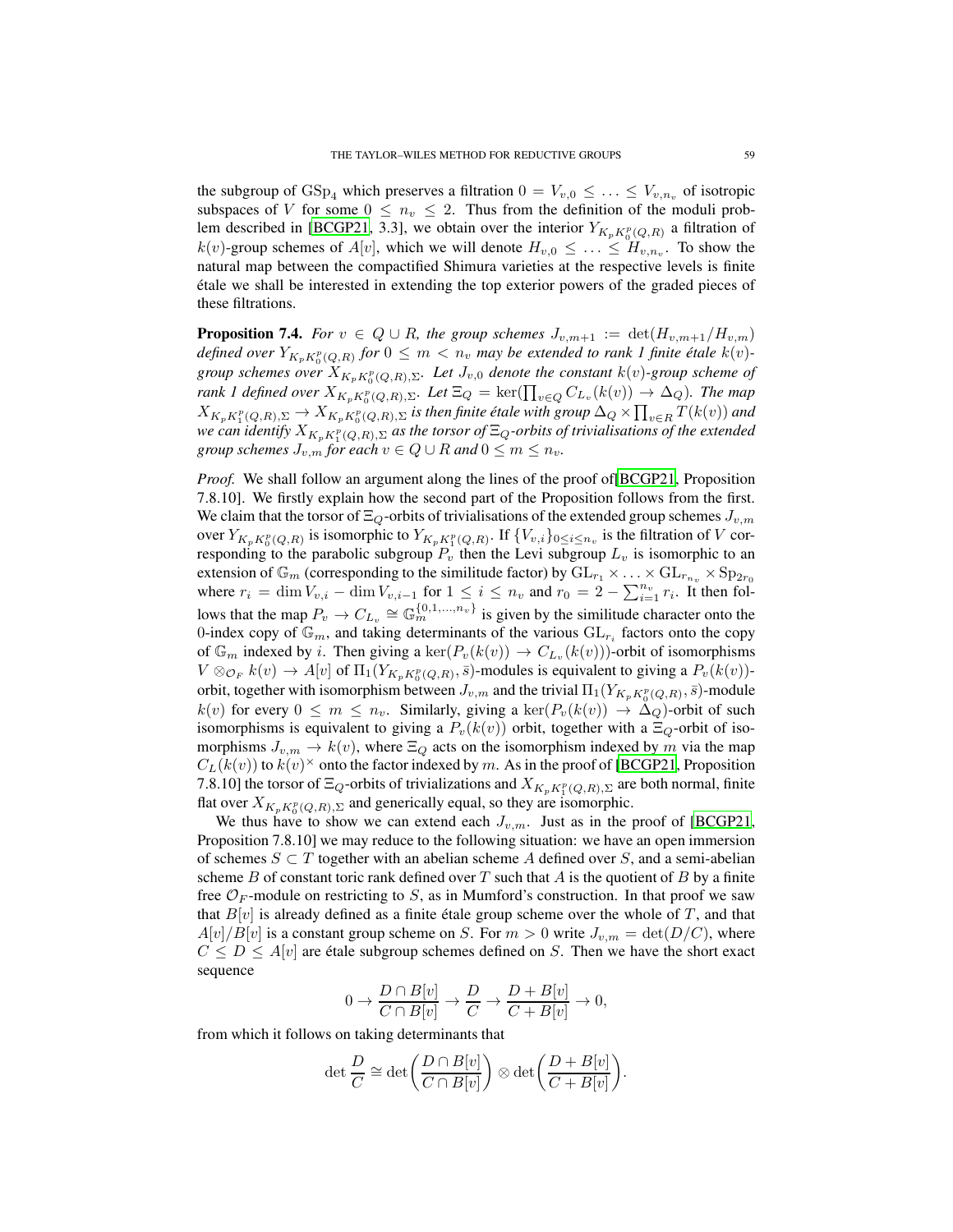The first tensorand is an exterior power of a subquotient of  $B[v]$  defined over T, and therefore extends to T. The second tensorand is an exterior power of a subquotient of  $A[v]/B[v]$ , which is a constant group scheme on S and thus extends to T, so we are done.  $\Box$ 

The following is the direct analogue of [\[BCGP21](#page-81-9), Proposition 7.8.11].

<span id="page-59-0"></span>**Proposition 7.5.** *If*  $I = \emptyset$  *then*  $M^{\chi, I, \varsigma, Q}$  *is a finite free*  $\Lambda_I[\Delta_Q]$ *-module. If*  $\#I = 1$  *then*  $M^{\chi,I,\varsigma,Q}$  is a balanced  $\Lambda_I[\Delta_O]$ -module, in the sense of [\[BCGP21,](#page-81-9) Definition 2.10.1].

*Proof.* Having shown Proposition [7.4,](#page-58-0) the proof is now identical to the proof of [\[BCGP21,](#page-81-9) Proposition 7.8.11].

The final result we need about the module  $M^{\chi,I,\varsigma,Q}$  for the Taylor–Wiles method to go through is the analogue of [\[BCGP21,](#page-81-9) Proposition 7.9.8].

<span id="page-59-1"></span>**Proposition 7.6.** *The map*  $M^{\chi,I,\varsigma,Q} \to M^{\chi,I,\varsigma}$  *arising from the inclusion*  $K_1^p(Q) \subset K^p$ *induces an isomorphism*  $(M^{\chi,I,\varsigma,Q})_{\Delta_Q} \to M^{\chi,I,\varsigma}.$ 

*Proof.* We again follow the proof of [\[BCGP21,](#page-81-9) Proposition 7.9.8]. Recall that the natural map

$$
\bigotimes_{\mathcal{O},v\in Q} \mathcal{O}[T(F_v)/(T(F_v)\cap\mathfrak{p}_{1,v})]^{W_{L_v}} \to \bigotimes_{\mathcal{O},v\in Q} \mathcal{O}[T(F_v)/(T(F_v)\cap\mathfrak{p}_v)]^{W_{L_v}}
$$

induces a bijection on maximal ideals, since  $\Delta_Q$  is of p-power order. Let  $\tilde{m}_{0,Q}$  be the maximal ideal corresponding to  $\tilde{m}_Q$  under this bijection. We can then form

$$
M_{K_0^p(Q)}^{\chi,I,\varsigma,Q} = \text{RHom}_{\Lambda_I}^0(M_{K_0^p(Q)}^{\bullet,I},\Lambda_I)_{\tilde{m}^{I,\varsigma,Q},\tilde{m}_{0,Q},\chi,|.|^2}.
$$

From Proposition [7.4,](#page-58-0) we deduce in the same way as the proof of [\[BCGP21,](#page-81-9) Proposition 7.9.8] that we have an isomorphism

$$
(M^{\chi,I,\varsigma,Q})_{\Delta_Q}\cong M_{K_0^p(Q)}^{\chi,I,\varsigma,Q}.
$$

Then to show that there is an isomorphism

$$
M_{K_0^p(Q)}^{\chi,I,\varsigma,Q} \cong M^{\chi,I,\varsigma}
$$

it suffices to prove by [\[BCGP21](#page-81-9), Lemma 7.9.7] that the composition

$$
H^i(M^{\bullet,I}_{K^p_0(Q)}\otimes k)_{\tilde{m}^{\mathrm{an},Q},\tilde{m}_{0,Q}}\rightarrow H^i(M^{\bullet,I}_{K^p_0(Q)}\otimes k)_{\tilde{m}^{\mathrm{an},Q}}\rightarrow H^i(M^{\bullet,I}_{K^p}\otimes k)_{\tilde{m}^{\mathrm{an},Q}}\rightarrow H^i(M^{\bullet,I}_{K^p}\otimes k)_{\tilde{m}^{\mathrm{an}}}
$$

is an isomorphism for every  $i$ . The action of the Hecke algebra on the various complexes is described in [\[BCGP21](#page-81-9), 3.9]. If we have compact open subgroups  $K' \leq K$  which differ only at places  $v \in Q$ , then we have the equalities

$$
1_{K1K'}1_{K'1K} = [K:K']
$$
  

$$
1_{K'1K}1_{K1K'} = [K],
$$

where  $[K]$  is the Hecke operator arising from the indicator function on  $K$ , a  $K'$ -biinvariant function. Let  $N_i = H^i(M^{\bullet, I}_{K^p_{\text{Iw}}(Q)} \otimes k)_{\tilde{m}^{\text{an}}, Q}$ , viewed as a module over the product of Iwahori–Hecke algebras at places  $v \in Q$ . Since  $p > 2$  it follows that the indices  $[K^p :$  $K_{\text{Iw}}^p(Q)$  and  $[K_0^p : K_{\text{Iw}}^p(Q)]$  are units in k. Thus via the above equalities of Hecke operators we can identify  $H^i(M^{\bullet,I}_{K^p} \otimes k)_{\tilde{m}^{\text{an}},Q}$  (resp.  $H^i(M^{\bullet,I}_{K^p_Q(Q)} \otimes k)_{\tilde{m}^{\text{an}},Q}$ ) with the image of  $N_i$  under the Hecke operator  $[K^p]$  (resp.  $[K_0^p]$ ). This is identification is also compatible with the localizations at the various maximal ideals of the abelian subalgebras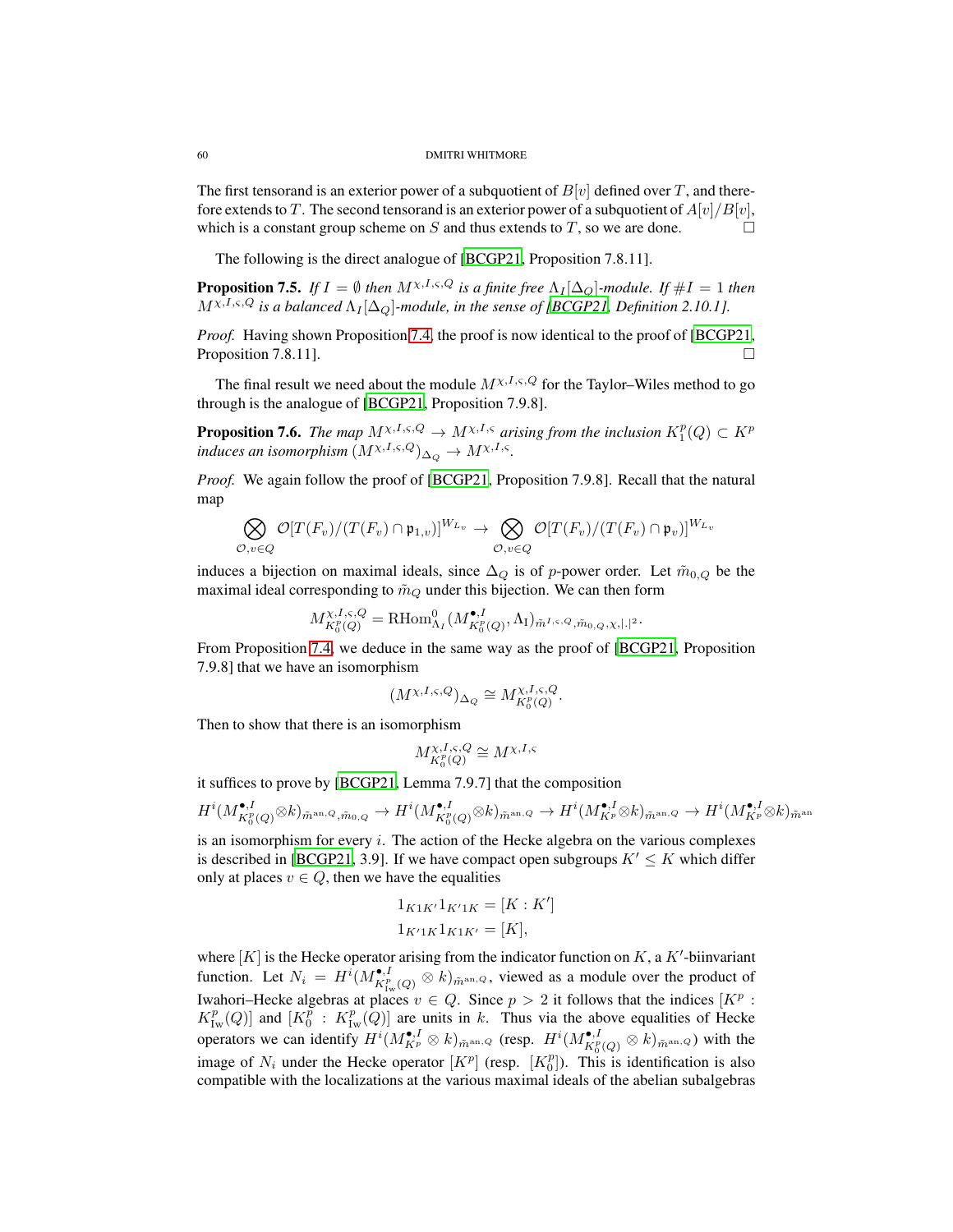of the parahoric and unramified Hecke algebras at places  $v \in Q$ . We are done on applying Corollary [5.14](#page-48-2) since the above composition becomes identified with the isomorphism

$$
([K_0^p(Q)]N_i)_{\tilde{m}^{\mathrm{an},Q},\tilde{m}_{0,Q}} \xrightarrow{\sim} ([K^p(Q)]N_i)_{\tilde{m}^{\mathrm{an}}}
$$

given by the corollary, noting that  $\tilde{m}^{\text{an}}$  is defined at places  $v \in Q$  by the maximal ideal of the unramified Hecke algebra  $\mathcal{O}[X_*(T)]^{W_G}$  corresponding to the  $W_G$ -orbit of  $\bar{g}_v$ .

 $\Box$ 

We now state a theorem on the existence of Galois representations associated to a classical weight cuspidal automorphic respresentation  $\pi$ . Local-global compatibility will then imply these Galois representations define a class in the image of our deformation functor and that the  $\Delta_{\mathcal{Q}}$ -action is the expected one arising from the local factors of  $\pi$ .

<span id="page-60-0"></span>**Theorem 7.7.** Suppose  $\pi$  is a cuspidal automorphic representation of  $\text{GSp}_4(\mathbb{A}_F)$  of clas*sical weight*  $\kappa = (k_v, l_v)$  *with*  $k_v \ge l_v > 2$  *and*  $k_v \equiv l_v \mod 2$  *for all*  $v | \infty$  *with central*  $\emph{character} \ |.|^2$ *. Suppose moreover that*  $(\pi_f^{K_1^p(Q)K_p(\emptyset)}\otimes \bar{E})_{\tilde{m}^{I,s,0}}^{\chi,|.|^2}$  $\frac{\chi, \left| \cdot \right|}{\tilde{m}^{I, \varsigma, Q}, \tilde{m}_Q} \neq 0$ . Then there exists an associated continuous irreducible Galois representation  $\rho_{\pi,p}: G_F \to \mathrm{GSp}_4(\bar{E})$  which *satisfies, for each finite place*  $v \nmid p$ ,

$$
WD(\rho_{\pi,p}|_{G_{F_v}})^{\text{F-ss}} \cong \text{rec}_{\text{GT},p}(\pi_v \otimes |\nu|^{-3/2}).
$$

We may conjugate  $\rho_{\pi,p}$  to a representation  $\rho: G_F \to \text{GSp}_4(\mathcal{O}_{E_{\pi}})$  where  $E_{\pi}/E$  is some *finite extension with ring of integers*  $\mathcal{O}_{E_{\pi}}$  *and residue field*  $k_{\pi}$  *such that*  $\rho$  *lifts*  $\bar{\rho} \otimes_k k_{\pi}$ *.* 

*Then for each*  $v \in Q$  *and any such conjugate*  $\rho$ , we have  $\rho \in \mathcal{D}_{v,\mathcal{O}_{E_{\pi}}}^{TW}(\mathcal{O}_{E_{\pi}})$ . The  $composition \Delta_v \to (R_{v,\mathcal{O}_{E_{\pi}}}^{TW})^{\times} \to \mathcal{O}_{E_{\pi}}^{\times}$  *coincides with the scalar action of*  $\Delta_v$  *on the*  $space\left(\pi_{f}^{K_{1}^{p}(Q)K_{p}(\emptyset)}\otimes\bar{E}\right)_{\tilde{m}^{I,\varsigma,\{1,2\}}}^{\chi,\left|.\right|^{2}}$  $\stackrel{\chi,|\cdot|}{\tilde{m}^{I,\varsigma,Q},\tilde{m}_Q}.$ 

Recall here that  $rec_{GT,p}$  is the local Langlands correspondence described in Section [5.5.](#page-49-1)

*Proof of Theorem* [7.7.](#page-60-0) The existence of  $\rho_{\pi,p}$  is stated in [\[BCGP21](#page-81-9), Theorem 2.7.2] and to show the desired properties from this we will firstly explain why  $\rho_{\pi,p}$  is conjugate to a lift of  $\bar{\rho}$ . Continuity of  $\rho_{\pi,p}$  implies that it is conjugate to a representation valued in the ring of integers of some such extension of  $O$ . As in the proof of [\[BCGP21](#page-81-9), Theorem 7.9.4], it follows that the reduction of  $\rho$  on a dense subset of  $G_F$  (given by Frobenius elements at places outside  $S_p \cup Q \cup R \cup \{v_0\}$  has characteristic polynomial coinciding with that of  $\bar{\rho}$ , and so the two residual representations are conjugate in  $GSp_4(k_{\pi})$ . Thus we may take such a conjugate  $\rho$ , lifting  $\bar{\rho} \otimes_k k_\pi$ . By absolute irreducibility of  $\bar{\rho}$ ,  $\rho$  itself must also be absolutely irreducible and hence the stated local-global compatibility holds by [\[BCGP21,](#page-81-9) Theorem 2.7.2] again.

Now let  $v \in Q$  be a Taylor–Wiles place. We know that  $\pi_v$  satisfies  $((\pi_v)^{\mathfrak{p}_{1,v}})_{\tilde{m}_v} \neq 0$ . By Proposition [5.19,](#page-50-0) we know that  $rec_{GT,p}(\pi_v)$  is a semisimple Weil–Deligne representation with  $\mathrm{rec}_{\mathrm{GT},p}(\pi_v) = (\chi^{\vee} \circ \mathrm{Art}_{F_v}^{-1}, 0)$  for some character  $\chi : G(F_v) \to \overline{\mathbb{Q}_p}^{\times}$ , with  $\pi_v$  an irreducible subquotient of the parabolic induction  $i_B^G \chi$ . Note then that  $\text{rec}_{\text{GT},p}(\pi_v \otimes \pi_v)$  $|\nu|^{-3/2}$ ) equals  $((\chi \otimes |\nu|^{-3/2})^{\vee} \circ \text{Art}_{F_v}^{-1}, 0)$  by [\[BCGP21,](#page-81-9) Proposition 2.4.6]. Hence we are done on applying Proposition [6.3.](#page-53-0)

 $\Box$ 

<span id="page-60-1"></span>**Theorem 7.8.** *There exists a continuous Galois representation*  $\rho^{\chi,I,\varsigma,Q}$  :  $G_F \to \text{GSp}_4(\mathbb{T}^{\chi,I,\varsigma,Q})$ defining a class in  $\mathcal{D}^{I,\varsigma}_{\chi,Q}(\mathbb{T}^{\chi,I,\varsigma,Q})$  and such that the composition  $\Delta_Q\to (R^{I,\varsigma}_{\chi,Q})^\times\to$  $(\mathbb{T}^{\chi,I,\varsigma,Q})^{\times}$  defines the same action of  $\Delta_Q$  on  $M^{\chi,I,\varsigma,Q}$  as the action arising from viewing ∆<sup>Q</sup> *as a set of Hecke operators at places in* Q*. Moreover, we have*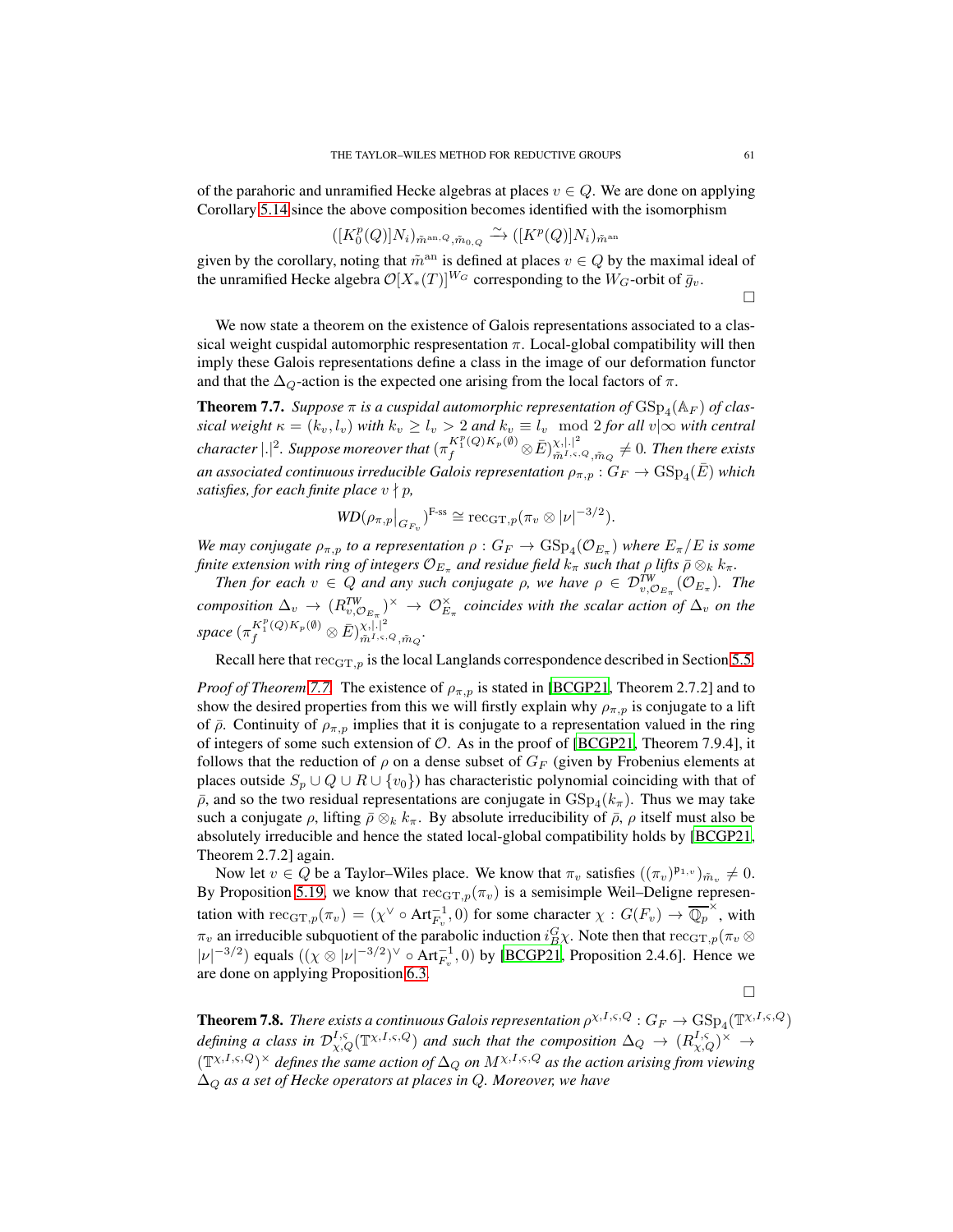*(1)* If  $v \notin S_p \cup R \cup \{v_0\} \cup Q$ , then  $\det(X - \rho^{\chi, I, \varsigma, Q}(\text{Frob}_v)) = Q_v(X)$ . *(2) If*  $v \in I$ *, then* 

$$
\rho^{\chi,I,\varsigma,Q}\big|_{G_{F_v}}\cong \begin{pmatrix} \lambda_{\tilde{\alpha}_v}\theta_v & 0 & * & *\\ 0 & \lambda_{\tilde{\beta}_v}\theta_v & * & *\\ 0 & 0 & \lambda_{\tilde{\beta}_v}^{-1}\theta_v^{-1}\varepsilon^{-1} & 0\\ 0 & 0 & 0 & \lambda_{\tilde{\alpha}_v}^{-1}\theta_v^{-1}\varepsilon^{-1}\end{pmatrix}
$$

(3) If  $v \in I^c$ , then

$$
\rho^{\chi,I,\varsigma,Q}\big|_{G_{F_v}} \cong \begin{pmatrix} \lambda_{U_{v,1}}\theta_{v,1} & 0 & * & * & * \\ 0 & \lambda_{U_{v,2}/U_{v,1}}\theta_{v,2} & * & * & * \\ 0 & 0 & \lambda_{U_{v,2}/U_{v,1}}^{-1}\theta_{v,2}^{-1}\varepsilon^{-1} & 0 \\ 0 & 0 & 0 & \lambda_{U_{v,1}}^{-1}\theta_{v,1}^{-1}\varepsilon^{-1} \end{pmatrix}.
$$

*Proof.* We will follow the proof of [\[BCGP21](#page-81-9), Theorem 7.9.4] and suppose that  $I = \emptyset$ firstly. Consider the set W of cuspidal automorphic representations  $\pi$  of classical weight  $\kappa = (k_v, l_v)$  with  $k_v \ge l_v \ge 4$  and  $k_v \equiv l_v \equiv 2$  or  $p + 1 \mod 2(p - 1)$  such that  $e(\emptyset)(\pi_{f}^{K_1^p(Q)K_p(\emptyset)}\otimes \bar{E})_{\tilde{m}^{\emptyset,s},\tau}^{\chi,|.|^2}$  $\tilde{m}^{\theta,\varsigma,Q},\tilde{m}_Q \neq 0$ . Here  $\pi_f$  is the finite part of  $\pi$  and  $e(\emptyset)$  is the ordinary projector of [\[BCGP21](#page-81-9), 2.4]. For each such  $\pi \in W$ , we have an associated Galois representation  $\rho_{\pi,p}: G_F \to \text{GSp}_4(\mathcal{O}_{E_{\pi}})$ , with  $\rho_{\pi,p}$  and  $\mathcal{O}_{E_{\pi}}$  as in Theorem [7.7.](#page-60-0) We have an inclusion

<span id="page-61-0"></span>
$$
(7.1) \qquad M^{\chi,\emptyset,\varsigma,Q} \subset \prod_{\kappa} \bigoplus_{\pi \in W, \mathrm{wt}(\pi) = \kappa} (e(\emptyset)(\pi_f^{K_1^p(Q)K_p(\emptyset)} \otimes \bar{E})_{\tilde{m}^{I,\varsigma,Q},\tilde{m}_Q}^{\chi,|\cdot|^2})^*
$$

respecting the actions of the Hecke operators  $\tilde{\mathbb{T}}^{x,I,\varsigma,Q}$  at places away from Q and

$$
\bigotimes_{\mathcal{O}, v \in Q} \mathcal{O}[T(F_v)/(T(F_v) \cap \mathfrak{p}_{1,v})]^{W_{L_v}}.
$$

The above inclusion allows us to view  $\mathbb{T}^{\chi,I,\varsigma,Q}$  as a subalgebra of

$$
A = \{(a, (a_{\pi})) \in k \times \prod_{\pi \in W} \mathcal{O}_{E_{\pi}} : a_{\pi} \mod m_{E_{\pi}} = a\}
$$

given by the scalar action of a Hecke operator on the space of localised invariants of  $\pi$ .

The same construction of the proof of [\[BCGP21](#page-81-9), Theorem 7.9.4] yields a lift  $\rho^{\chi,I,\varsigma,Q}$ :  $G_F \to \text{GSp}_4(\mathbb{T}^{\chi,I,\varsigma,Q})$  when  $I = \emptyset$ , and the desired properties away from places  $v \in Q$ can be proved in the same way. We can assume from the construction of  $\rho^{\chi,I,\varsigma,Q}$  that the composition of  $\rho^{x,I,s,Q}$  with the maps  $\mathbb{T}^{x,I,s,Q} \to A \to \mathcal{O}_{E_{\pi}}$  will yield a representation conjugate in  $\ker(\text{GSp}_4(\mathcal{O}_{E_{\pi}}) \to \text{GSp}_4(k_{\pi}))$  to  $\rho_{\pi,p}$ . This composition will be valued in the ring of integers of a totally ramified extension of  $O$  and will satisfy the consequences of Theorem [7.7.](#page-60-0) We may write  $\mathbb{T}^{\chi,I,\varsigma,Q}$  as an inverse limit of Artinian quotients  $\mathbb{T}_n =$  $\mathbb{T}^{\chi,I,\varsigma,Q}/I_n$  where each  $\mathbb{T}_n$  can be written as a finite fibre product over k of quotients of some such rings  $\mathcal{O}_{E_{\pi}}$ . Then the image of  $\rho^{\chi,I,\varsigma,Q}$  in  $\operatorname{GSp}_4(\mathbb{T}_n)$  will lie in  $\mathcal{D}_v^{\square,\mathrm{TW}}(\mathbb{T}_n)$  by Lemma [3.12,](#page-18-0) and hence  $\rho^{\chi,I,\varsigma,Q}$  itself will lie in  $\mathcal{D}^{\square,\text{TW}}_{\nu}(\mathbb{T}^{\chi,I,\varsigma,Q})$ .

For each  $\pi \in W$ , the composition  $\Delta_v \to (\mathbb{T}^{\chi, I, \varsigma, Q})^{\times} \to \mathcal{O}_{E_{\pi}}^{\times}$  will also coincide with  $E_\pi$ the action of  $\Delta_v$  on  $e(\emptyset) (\pi_f^{K_1^p(Q)K_p(\emptyset)} \otimes \bar{E})_{\tilde{m}^{\emptyset,\varsigma}}^{\chi,|\cdot|^2}$  $\tilde{m}^{\chi_1|\cdot|}$  by Theorem [7.7.](#page-60-0) The inclusion [7.1](#page-61-0) implies that the map  $\Delta_v \to (\mathbb{T}^{\chi,I,\varsigma,Q})^{\times}$  defines an action on  $M^{\chi,\emptyset,\varsigma,Q}$  coinciding with the one arising from viewing  $\Delta_v \subset \mathcal{O}[T(\mathcal{O}_{F_v})/(T(\mathcal{O}_{F_v}) \cap \mathfrak{p}_{1,v})]^{W_{L_v}}$ .

We are now done in the case where  $I = \emptyset$ . The case  $I \neq \emptyset$  can now be proved by luction on  $\#I$  via the same argument of [BCGP21, Theorem 7.9.4]. induction on  $#I$  via the same argument of [\[BCGP21,](#page-81-9) Theorem 7.9.4].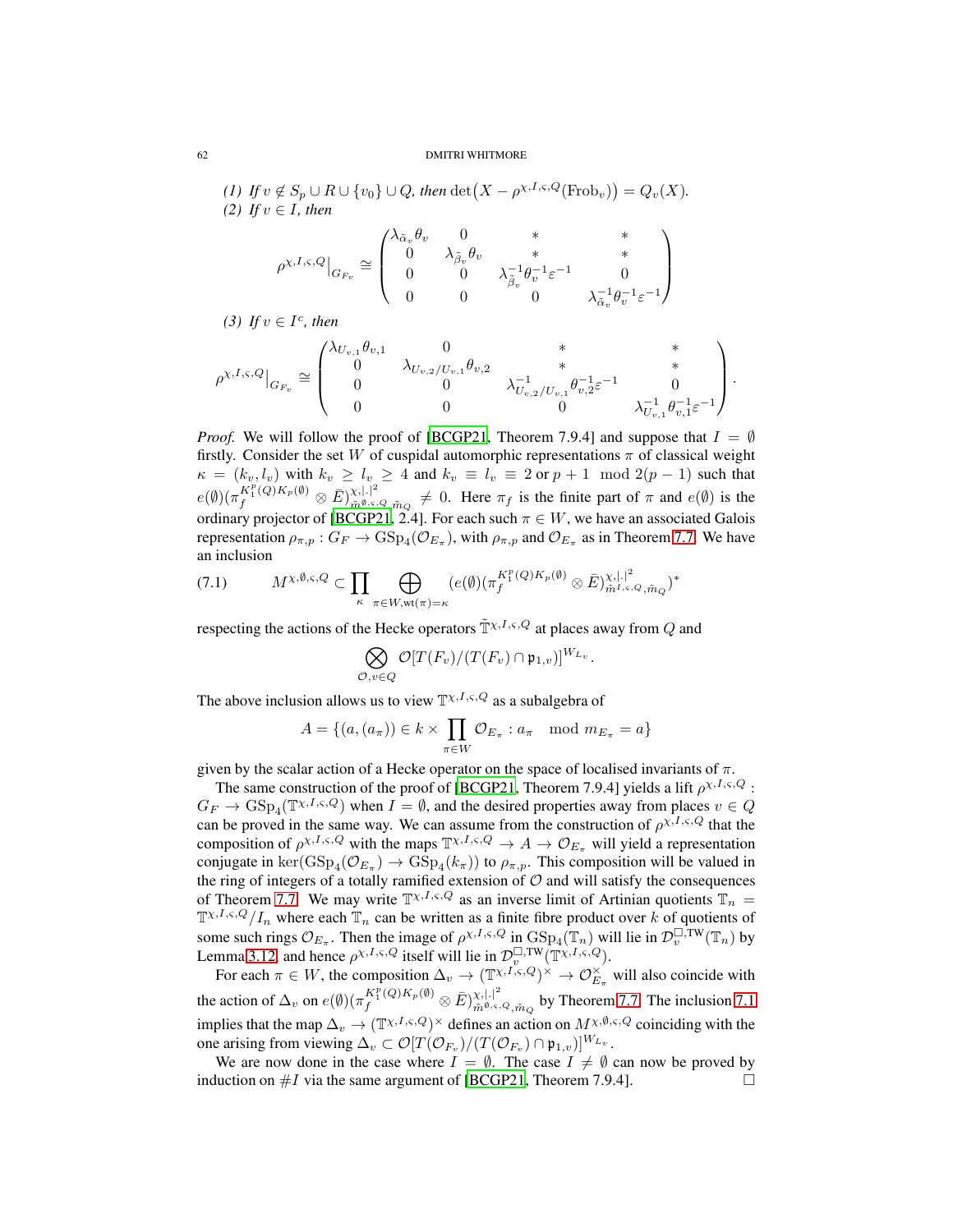To finish this section, we will state the analogue of [\[BCGP21,](#page-81-9) Corollary 7.9.6], which we will use in proving our modularity results.

<span id="page-62-1"></span>**Corollary 7.9.** Suppose that  $\pi$  is cuspidal automorphic representation of  $GSp_4(\mathbb{A}_F)$  of *parallel weight 2, and that* π *is ordinary in the sense of [\[BCGP21,](#page-81-9) Definition 2.4.25]. There exists a continuous semisimple Galois representation*  $\rho_{\pi,p}: G_F \to GL_4(\mathbb{Q}_p)$  *satisfying* 

*(1) If*  $v \nmid p$  *is such that*  $\pi_v$  *is unramified, then*  $\rho_{\pi,p}\big|_{G_{F_v}}$  *is unramified and* 

$$
\det(X - \rho_{\pi, p}(\text{Frob}_v)) = Q_v(X).
$$

*Suppose moreover that*  $\overline{\rho_{\pi,p}}$  *is G*-*reasonable and that for each v*|*p, the ordinary Hecke parameters*  $\alpha_v$  *and*  $\beta_v$  *satisfy*  $\overline{\alpha_v} \neq \beta_v$ . Then  $\rho_{\pi,p}$  can be conjugated into GSp<sub>4</sub>( $\mathbb{Q}_p$ ) *and satisfies*

- (2)  $\nu \circ \rho_{\pi,p} = \varepsilon^{-1}$
- *(3) For each* v ∤ p*, we have*

$$
\textit{WD}(\rho_{\pi,p}\big|_{G_{F_v}})^{ss}\cong \mathrm{rec}_{\mathrm{GT},p}(\pi_v\otimes |\nu|^{-3/2})^{ss}
$$

*(4) For each* v|p*, we have*

$$
\rho_{\pi,p}|_{G_{F_v}}\cong\begin{pmatrix} \lambda_{\alpha_v}\theta_v & 0 & * & *\\ 0 & \lambda_{\beta_v}\theta_v & * & *\\ 0 & 0 & \lambda_{\beta_v}^{-1}\varepsilon^{-1} & 0\\ 0 & 0 & 0 & \lambda_{\alpha_v}^{-1}\varepsilon^{-1}\end{pmatrix}.
$$

*Proof.* This follows from Theorem [7.8](#page-60-1) and [\[Mok14\]](#page-82-5) in the same way as in the proof of [\[BCGP21,](#page-81-9) Corollary 7.9.6].

7.3. Patching. We are now ready to carry out a patching argument analogous to [\[BCGP21](#page-81-9), 7.11]. Most of the notation and constructions will be similar, so we will firstly highlight the main difference arising from our more general notion of Taylor–Wiles places of Section [3.2](#page-17-0) in the following lemma. Let  $q = h^1(G_{F,S}, \mathfrak{sp}_4^{\vee}(1)).$ 

<span id="page-62-0"></span>**Lemma 7.10.** *There exists*  $0 \le t \le 2q$  *such that for every*  $N \ge 1$  *there exists a Taylor– Wiles datum*

$$
(Q_N, \{(\hat{T}_v, \hat{B}_v)\}_{v \in Q_N})
$$

*of level* N *with*  $Q_N$  *as in Corollary* [3.24,](#page-27-0)  $\#Q_N = q$  *and such that*  $\Delta_{Q_N}$  *has t cyclic factors as an abelian group.*

*Proof.* We can, for each  $N \ge 1$ , fix a Taylor–Wiles datum  $(Q_N, \{(\hat{T}_v, \hat{B}_v)\}_{v \in Q_N})$  of level N with  $Q_N$  as in Corollary [3.24](#page-27-0) and  $\#Q_N = q$ . These  $(Q_N)_{N \geq 1}$  may induce pgroups  $\Delta_{Q_N}$  for which the number of cyclic factors may differ with N. The number of such cyclic factors is bounded by 2q (since each  $\Delta_v$  is the maximal p-power quotient of  $S(k(v))$ , where S is a torus of rank at most 2), so by the pigeonhole principle we can find an infinite sequence  $(N_i)_{i\geq 1}$  for which our  $\Delta_{Q_{N_i}}$  all have an equal number  $0 \leq t \leq 2q$ of cyclic factors. Since a Taylor–Wiles datum of level  $N$  is also a Taylor–Wiles datum of level N' for  $N' \leq N$ , we can use our subsequence to obtain Taylor–Wiles data as in the statement of the lemma.

Fix for  $N \geq 1$  Taylor–Wiles data

$$
(Q_N, \{(\hat{T}_v, \hat{B}_v)\}_{v \in Q_N})
$$

as in Lemma [7.10,](#page-62-0) and when  $N = 0$  we will take  $Q_0 = \emptyset$ . Let  $q = t - 4[F: Q] + \#S - 1$ , with  $t$  as in Lemma [7.10](#page-62-0) for our choice of Taylor–Wiles data. Note that this coincides with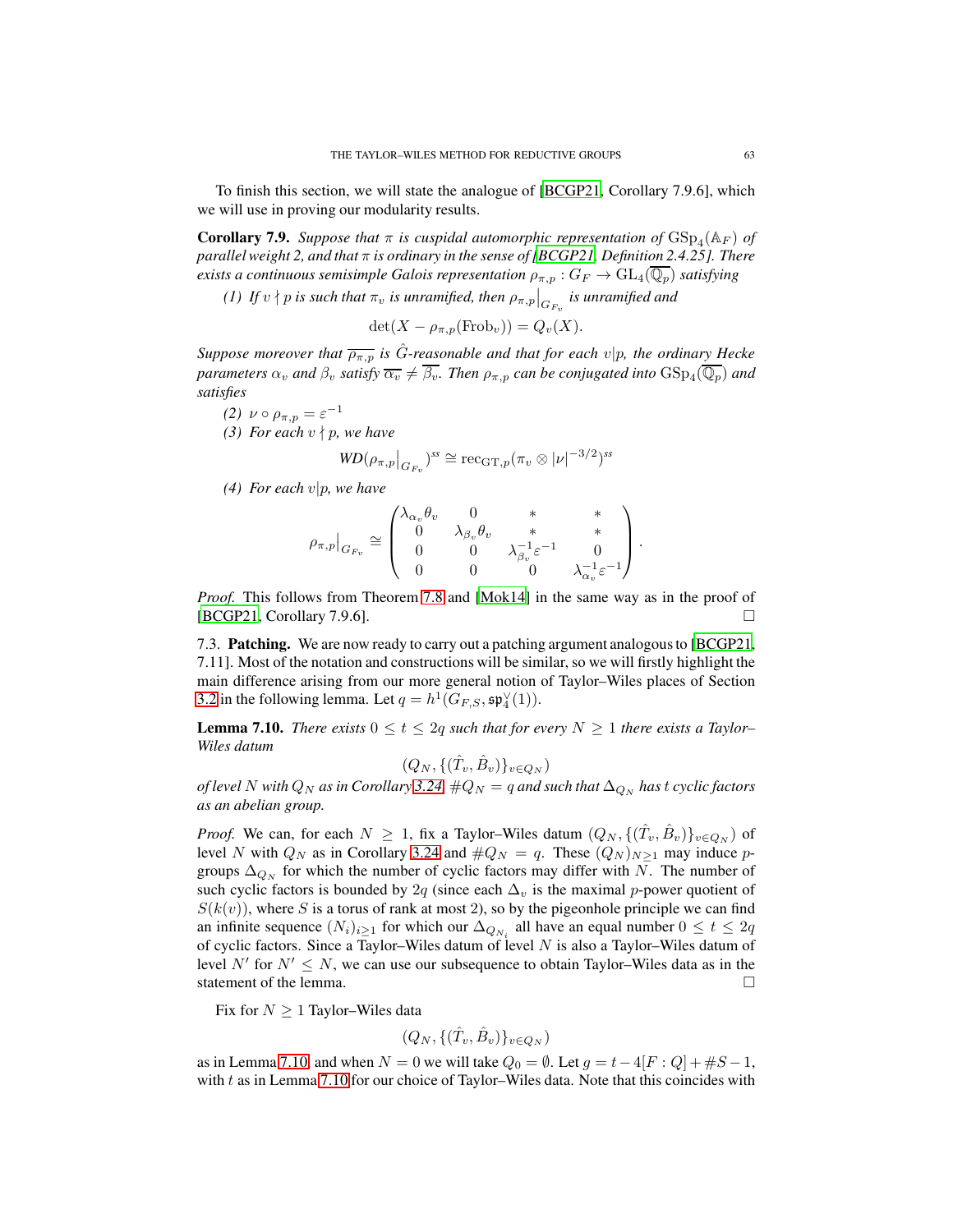the g of Corollary [3.24.](#page-27-0) Indeed we have that  $z = \dim Z(\text{GSp}_4) = 1$ ,  $n_v$  is the number of cyclic factors in  $\Delta_v$  and for each  $v \mid \infty$  we have  $h^0(G_{F_v}, \mathfrak{sp}_4) = 4$ , which follows from a straightforward computation using that  $\bar{\rho}$  is odd in the sense of [\[BCGP21,](#page-81-9) Definition 7.6.2], as the similitude character is the inverse cyclotomic character. Set  $\Delta_{\infty} = \mathbb{Z}_p^t$  and, for each  $N \ge 1$ , let  $\Delta_N = \Delta_{Q_N}$  and fix a surjection  $\Delta_\infty \to \Delta_N$ . Set  $\Delta_0$  to be the trivial group equipped with the unique map from  $\Delta_{\infty}$ .

With this notation in place, the rest of the setup will be almost identical to that of [\[BCGP21,](#page-81-9) 7.11], but we shall include it for clarity. We fix  $I \subset S_p$  with  $\#I \leq 1$  and let  $\Lambda = \Lambda_I$ . By enlarging E if required, we suppose that E contains a primitive pth root of unity, and that if  $p = 3$  then E contains a primitive 9th root of unity. Then let  $\mathcal{T} = \Lambda[(\prod_{v \in S} \widehat{\text{GSp}_4})/\widehat{\mathbb{G}_m}]$ , a power series ring in  $11 \# S - 1$  variables over  $\Lambda$ . Set  $S_{\infty} =$  $\mathcal{T}[[\Delta_{\infty}]]$  and let  $\mathbf{a} = \ker(S_{\infty} \to \Lambda)$  be the augmentation ideal. Fix, for each  $v \in R$ , a pair of non-trivial characters  $\chi_v = (\chi_{v,1}, \chi_{v,2})$  as in Section [7.1](#page-54-0) with  $\chi_{v,1} \neq \chi_{v,2}^{\pm 1}$ . In what follows, write  $\chi$  for these choice of characters and 1 for the trivial characters.

Let  $N \geq 0$ . We will write  $S_N = \mathcal{T}[\Delta_N]$ . Recall the augmented global deformation problems of Section [7.1.](#page-54-0) Let  $R_N^{1,I,\varsigma} = R_{1,Q_N}^{I,\varsigma}$  and  $R_N^{\chi,I,\varsigma} = R_{\chi,Q_N}^{I,\varsigma}$ . Let  $R^{1,I,\varsigma,\text{loc}} =$  $R_{\sigma I,\varsigma}^{S,\text{loc}}$  $S_1^{\text{I},\text{c}}$  and  $R^{\chi,I,\varsigma,\text{loc}} = R_{\mathcal{S}_{\chi}^{I,\varsigma}}^{S,\text{loc}}$  $S_{\mathcal{S}_{\mathcal{X}}^{J,\varsigma}}^{S,\text{loc}}$  be the completed tensor product of deformation rings described in Section [3.4.](#page-25-0)

<span id="page-63-3"></span>There are still canonical isomorphisms

(7.2) 
$$
R^{1,I,\varsigma,\mathrm{loc}}/(\lambda) \cong R^{\chi,I,\varsigma,\mathrm{loc}}/(\lambda)
$$

and, for every  $N \geq 0$ ,

<span id="page-63-0"></span>(7.3) 
$$
R_N^{1,I,\varsigma}/(\lambda) \cong R_N^{\chi,I,\varsigma}/(\lambda).
$$

For  $N \ge 1$ , we saw in Section [3.3](#page-23-0) that our Taylor-Wiles datum give both  $R_N^{1,I,\varsigma}$  and  $R_N^{\chi,I,\varsigma}$ the structure of a  $\Lambda[\Delta_N]$ -algebra, and it is easy to see that there are isomorphisms

<span id="page-63-1"></span>
$$
(7.4) \t\t R_N^{1,I,\varsigma} \otimes_{\Lambda[\Delta_N]} \Lambda \cong R_0^{1,I,\varsigma}
$$

<span id="page-63-2"></span>
$$
(7.5) \t\t R_N^{\chi, I, \varsigma} \otimes_{\Lambda[\Delta_N]} \Lambda \cong R_0^{\chi, I, \varsigma}
$$

compatible with the isomorphisms [7.3.](#page-63-0)

For each  $N \ge 0$ , fix representatives  $\rho_N^{1,I,\varsigma}$  of  $\mathcal{D}_{\mathcal{S}_{1,\varsigma_{N}}^{I,\varsigma}}$  and  $\rho_N^{\chi,I,\varsigma}$  of  $\mathcal{D}_{\mathcal{S}_{\chi,\varsigma_{N}}^{I,\varsigma}}$  which are compatible with [7.3](#page-63-0) and also compatible with the isomorphisms [7.4](#page-63-1) and [7.5.](#page-63-2) As ex-plained in [\[BCGP21](#page-81-9), Lemma 7.1.6], the natural map of functors  $\mathcal{D}^{S}_{\mathcal{S}^{I,\varsigma}_{1,Q_N}} \to \mathcal{D}_{\mathcal{S}^{I,\varsigma}_{1,Q_N}}$  has the structure of a torsor with group T, and our choice of representatives determine an isomorphism  $R_{\mathcal{S}^{I,\mathrm{c}}_{I,\varsigma}}^{S,\mathrm{loc}}$  $S_{1,\varsigma_N}^{S,\text{loc}} \cong R_N^{1,I,\varsigma} \hat{\otimes}_{\Lambda} \mathcal{T}$  (and similarly, an isomorphism  $R_{\mathcal{S}_{\chi,\varsigma_N}^{I,\varsigma}}^{S,\text{loc}}$  $S^{S,\mathrm{loc}}_{S^{I,\varsigma}_{\chi,Q_N}} \cong R_N^{\chi,I,\varsigma} \hat{\otimes}_{\Lambda} \mathcal{T}.$ Therefore, we obtain an  $R^{1,I,\varsigma,\text{loc}}$ -algebra structure on  $R^{1,I,\varsigma}_N \hat{\otimes}_\Lambda \mathcal{T}$  and a  $R^{\chi,I,\varsigma,\text{loc}}$ -algebra structure on  $R_N^{\chi,I,\varsigma} \hat{\otimes}_{\Lambda} \mathcal{T}$ , and these are again compatible with [7.2](#page-63-3) and [7.3.](#page-63-0) Now let  $R_{\infty}^{1,I,\varsigma}$ , denote the ring of formal power series in g variables over  $R^{1,I,\varsigma,\mathrm{loc}}$  and similarly for  $R_{\infty}^{\chi,I,\varsigma$ over  $R^{\chi,I,\varsigma,\text{loc}}$ ; we then have

<span id="page-63-4"></span>
$$
(7.6) \t\t R_{\infty}^{1,I,\varsigma}/(\lambda) \cong R_{\infty}^{\chi,I,\varsigma}/(\lambda)
$$

via [7.2.](#page-63-3) As in Corollary [3.24,](#page-27-0) we can find local Λ-algebra surjections  $R^{1,I,\varsigma}_{\infty} \to R^{1,I,\varsigma}_{N} \hat{\otimes}_{\Lambda} \mathcal{T}$ and  $R_{\infty}^{\chi,I,\varsigma} \to R_N^{\chi,I,\varsigma} \hat{\otimes}_{\Lambda} \mathcal{T}$ , which we may again assume are compatible modulo  $(\lambda)$  in the sense of [7.6](#page-63-4) and [7.3,](#page-63-0) and with the isomorphisms [7.4](#page-63-1) and [7.5.](#page-63-2)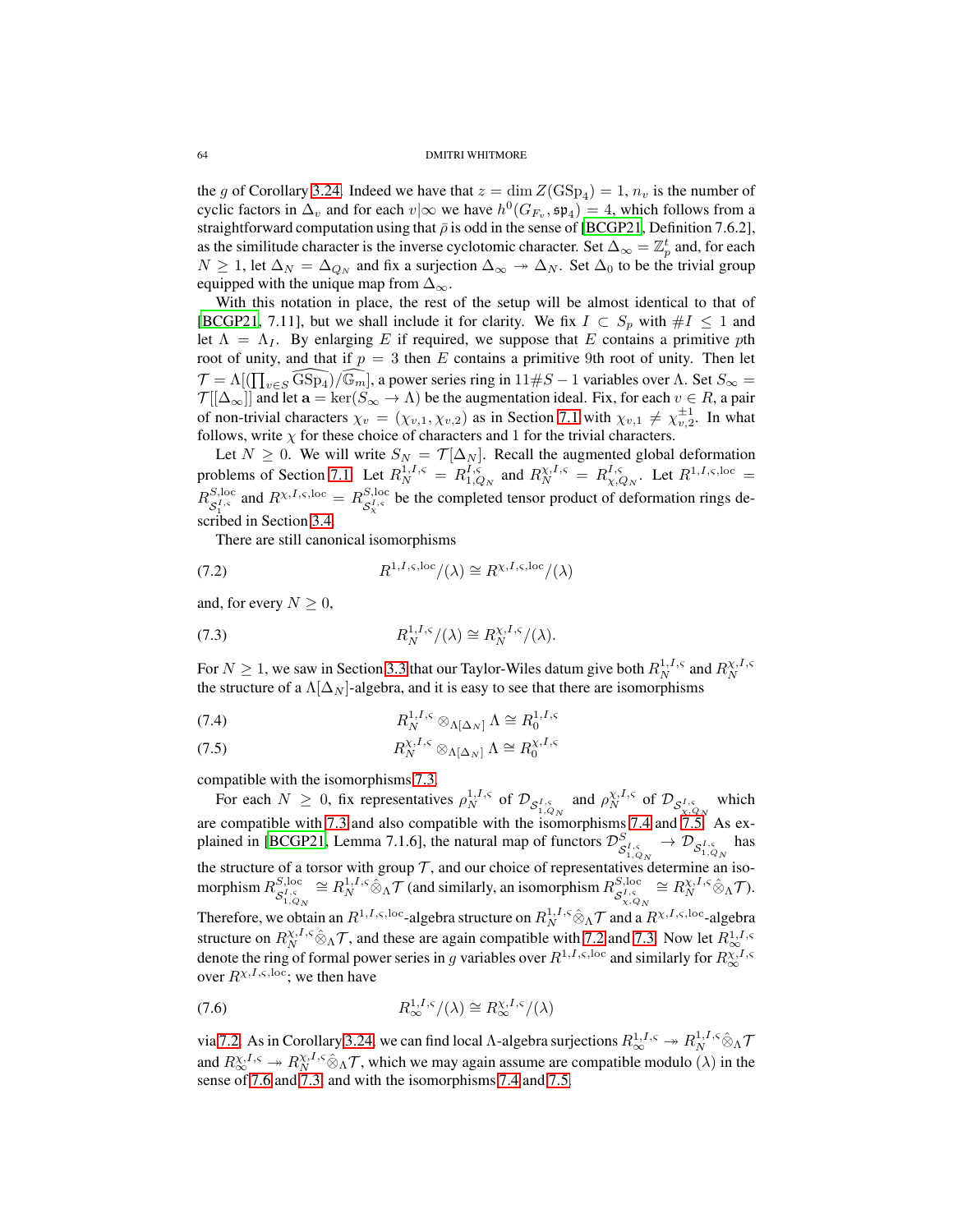We will apply the patching criterion of [\[BCGP21](#page-81-9), Proposition 7.10.1] together with Theorem [7.8,](#page-60-1) Proposition [7.5](#page-59-0) and Proposition [7.6.](#page-59-1) Before we summarize the main consequences of this in a proposition, we will introduce the following notation. If  $R \in \text{CNL}_{\mathcal{O}}$ we will let  $R'$  denote the maximal  $\mathcal{O}$ -flat quotient of R.

<span id="page-64-6"></span>Proposition 7.11. *There exists the following data:*

- Maps  $S_{\infty} \to R_{\infty}^{1,I,s}$  and  $S_{\infty} \to R_{\infty}^{\chi,I,s}$  of  $\Lambda_{\rm I}$ -algebras
- *Finite*  $S_{\infty}$ -modules  $M_{\infty}^{1, I, \varsigma}$  and  $M_{\infty}^{\chi, I, \varsigma}$
- *Isomorphisms*

<span id="page-64-0"></span>
$$
(7.7) \t\t\t M_{\infty}^{1,I,\varsigma}/\mathbf{a} \cong M^{1,I,\varsigma}
$$

<span id="page-64-1"></span>
$$
(7.8) \t\t\t M_{\infty}^{\chi, I, \varsigma}/\mathbf{a} \cong M^{\chi, I, \varsigma}
$$

- *Maps*  $R_\infty^{1,I,\varsigma} \to \text{End}_{S_\infty}(M^{1,I,\varsigma})$  and  $R_{\infty}^{\chi,I,\varsigma} \to \text{End}_{S_\infty}(M^{\chi,I,\varsigma})$  of  $S_\infty$ -algebras *which respect the respective actions of*  $R_0^{1, I, \varsigma}$  and  $R_0^{\chi, I, \varsigma}$  *on*  $M^{1, I, \varsigma}$  and  $M^{\chi, I, \varsigma}$
- *Isomorphisms*  $M_{\infty}^{1,I,s}/\lambda M_{\infty}^{1,I,s} \cong M_{\infty}^{\chi,I,s}/\lambda M_{\infty}^{\chi,I,s}$  respecting [7.6](#page-63-4) and  $M^{1,I,s}/\lambda M^{1,I,s} \cong$ Mχ,I,ς/λMχ,I,ς *respecting [7.3,](#page-63-0) which are also compatible with [7.7](#page-64-0) and [7.8.](#page-64-1)*

<span id="page-64-3"></span><span id="page-64-2"></span>The modules  $M^{1,I,s}_{\infty}$  and  $M^{X,I,s}_{\infty}$  satisfy the following properties:

- *(1)* If  $\#I = 0$  then  $M^{1,I,s}_{\infty}$  and  $M^{X,I,s}_{\infty}$  are free  $S_{\infty}$ -modules
- (2) If  $\#I = 1$  then  $M_\infty^{1,I,s}$  and  $M_\infty^{\chi,I,s}$  are balanced  $S_\infty$ -modules, in the sense of *[\[BCGP21](#page-81-9), Definition 2.10.1]*
- <span id="page-64-4"></span>(3)  $M^{1,I,\varsigma}_{\infty}$  (resp.  $M^{X,I,\varsigma}_{\infty}$ ) is a maximal Cohen–Macaulay module over  $R^{1,I,\varsigma}_{\infty}$  (resp.  $R_\infty^{\chi,I,\varsigma}$ ).

*Proof.* The existence of the stated data satisfying properties [1](#page-64-2) and [2](#page-64-3) follows in the same way as in [\[BCGP21](#page-81-9), 7.11] with our above setup in place. In order to satisfy the patching criteria of [\[BCGP21,](#page-81-9) 7.10.1], we are appealing to Theorem [7.8,](#page-60-1) Proposition [7.5](#page-59-0) and Proposition [7.6,](#page-59-1) which are the direct analogues of the corresponding statements of [\[BCGP21\]](#page-81-9).

It remains to show [3,](#page-64-4) which is the statement corresponding to [\[BCGP21,](#page-81-9) Proposition 7.11.2]. The same proof would go through, provided we have the analogue of [\[BCGP21,](#page-81-9) Equation 7.11.1]:

<span id="page-64-5"></span>(7.9) 
$$
\dim(R^{1,I,\varsigma}_{\infty})' = \dim(R^{X,I,\varsigma}_{\infty})' = \dim S_{\infty} - \#I.
$$

The same argument still shows that  $S_{\infty}$  is formally smooth over  $\Lambda_I$  of relative dimension  $t+11\#S-1$ , while  $(R^{1,I,\varsigma}_{\infty})'$  and  $(R^{X,I,\varsigma}_{\infty})'$  are both equidimensional of relative dimension  $g + 10 \#S + 4[F: Q] - \#I$  over  $\Lambda_I$ . Since  $g = t - 4[F: Q] + \#S - 1$ , the equalities in [7.9](#page-64-5) hold and we are done.

<span id="page-64-8"></span>7.4. Modularity results for abelian surfaces. We can now use the patched modules of Proposition [7.11](#page-64-6) to prove modularity lifting theorems, by exactly the same methods of [\[BCGP21\]](#page-81-9). From the work of the previous sections, this amounts to replacing the vastness assumptions on  $\bar{\rho}$  by our assumption that  $\bar{\rho}$  is  $GSp_4$ -reasonable. The following is the analogue of [\[BCGP21,](#page-81-9) Theorem 8.4.1], and is a more precise version of Theorem [1.4](#page-3-0) stated in the introduction.

<span id="page-64-7"></span>**Theorem 7.12.** Let F be a totally real field in which  $p \geq 3$  splits completely. Suppose that  $\rho: G_F \to \mathrm{GSp}_4(\mathbb{Q}_p)$  is a continuous Galois representation satisfying:

- *(1)*  $\nu \circ \rho = \varepsilon^{-1}$
- *(2)*  $\bar{\rho}$  *is*  $GSp_4$ -reasonable and tidy in the senses of Definition [3.20](#page-22-0) and Definition [7.1](#page-55-0)
- (3) For every  $v|p$ ,  $\rho\big|_{G_{F_v}}$  is  $p$ -distinguished weight  $2$  ordinary in the sense of Definition *[7.2](#page-55-1)*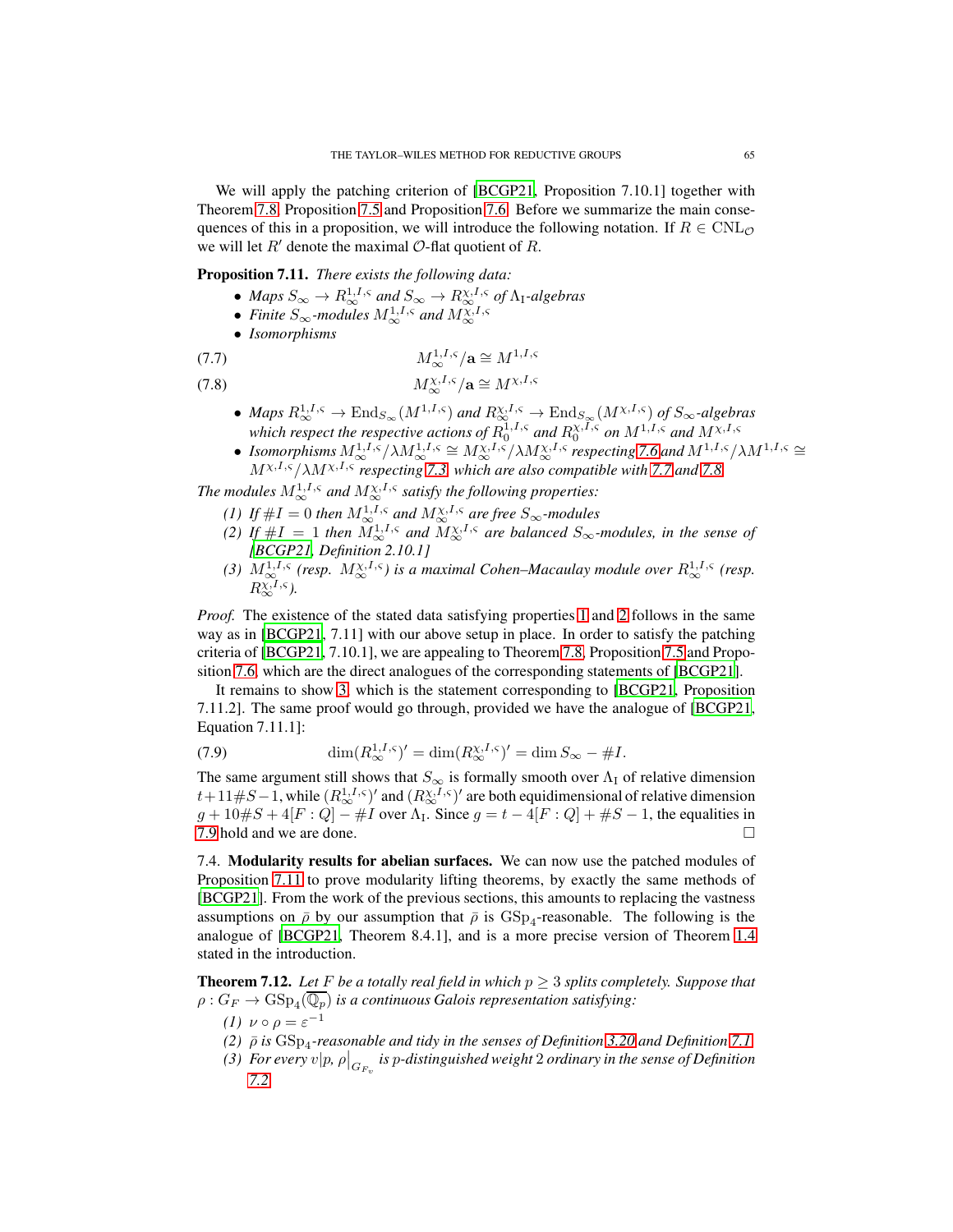- (4) There exists an automorphic representation  $\pi$  of  $\mathrm{GSp}_4(\mathbb{A}_F)$  of parallel weight 2 *and central character* | · |<sup>2</sup> *, ordinary in the sense of [\[BCGP21,](#page-81-9) Definition 2.4.25], such that*  $\overline{\rho_{\pi,p}} \cong \overline{\rho}$ *, where*  $\rho_{\pi,p}$  *is as in Corollary* [7.9.](#page-62-1)
- *(5) For every finite place v of F, the representations*  $\rho|_{G_{F_v}}$  and  $\rho_{\pi,p}|_{G_{F_v}}$  are pure.

*Then* ρ *is modular, in the sense that there exists an ordinary automorphic representation*  $\pi'$  *of*  $GSp_4(\mathbb{A}_F)$  *of parallel weight 2 and central character*  $|\cdot|^2$  *satisfying*  $ρ_{\pi',p} \cong ρ$ *. For every finite place* v *of* F *we have full local-global compatibility, in the sense that*

$$
WD(\rho|_{G_{F_v}})^{\text{F-ss}} \cong \text{rec}_{\text{GT},p}(\pi'_v \otimes |\nu|^{-3/2}).
$$

*Proof.* The theorem now follows from Proposition [7.11](#page-64-6) and Corollary [7.9](#page-62-1) by the same arguments used to prove [\[BCGP21,](#page-81-9) Theorem 8.4.1]. More precisely, one could use the two results mentioned to firstly prove analogues of [\[BCGP21](#page-81-9), Theorem 7.13.6, Theorem 8.2.1, Corollary 8.2.2, Lemma 8.3.2] in which vastness of  $\bar{\rho}$  is replaced by the assumption that  $\bar{\rho}$  is  $GSp_4$ -reasonable, from which the theorem would follow by the same proof word for word.  $\square$ 

We can now apply Theorem [7.12](#page-64-7) to deduce a modularity lifting theorem for abelian surfaces. We recall as in [\[BCGP21,](#page-81-9) Definition 9.1.8] that a Galois representation  $\rho: G_F \to$  $GSp_4(\mathbb{Q}_p)$  is said to be modular if there exists a cuspidal automorphic representation  $\pi$  of  $GSp_4(\mathbb{A}_F)$  of parallel weight 2 and central character  $|\cdot|^2$  such that  $\overline{\rho_{\pi,p}} \cong \overline{\rho}$ . We then say an abelian surface  $A/F$  is modular if the associated Galois representation  $\rho_{A,l}$  (given by the *l*-adic cohomology group  $H^1(A_{\bar{F}}, \overline{\mathbb{Q}_l})$  is modular for some prime number *l*. The following modularity lifting theorem is the analogue of [\[BCGP21,](#page-81-9) Proposition 10.1.1] with the identical proof via Theorem [7.12.](#page-64-7)

<span id="page-65-0"></span>Theorem 7.13. *Let* A/F *be an abelian surface such that*

- *(1)* A has good ordinary reduction at every  $v|p$
- *(2) for each*  $v|p$ *, the unit root crystalline eigenvalues*  $\alpha_v$ *,*  $\beta_v$  *are distinct modulo* p
- *(3)* A *admits a polarization of degree prime to* p*.*

*Suppose that the residual Galois representation*  $\overline{\rho_{A,p}}$  *is such that* 

- *(4)*  $\overline{\rho_{A,p}}$  *is* GSp<sub>4</sub>-reasonable and tidy
- (5)  $\overline{\rho_{A,p}}$  is ordinarily modular: there exists  $\pi$  an automorphic representation of  $\mathrm{GSp}_4(\mathbb{A}_F)$ *for which*
	- *(a)* <sup>π</sup> *has parallel weight* <sup>2</sup> *and central character* | · |<sup>2</sup>
	- *(b) for every*  $v|p, \pi_v$  *is ordinary*
	- *(c)*  $\overline{\rho_{A,p}} \cong \overline{\rho_{\pi,p}}$
	- *(d) for every finite place*  $v$  *of*  $F$ *,*  $\rho_{\pi, p}$  *is pure.*

*Then* A *is modular.*

The assumption that  $\bar{\rho}$  is tidy is still enforced in the above modularity lifting theorems. However, due to the other assumptions on  $\bar{\rho}$ , only a small number of possible images  $\Gamma' = \bar{\rho}(G_F)$  are ruled out in practice. The assumptions that p is unramified in F and that the similitude character is given by  $\varepsilon^{-1}$  imply that the image  $\Gamma'$  must surject onto  $\mathbb{F}_p^{\times}$  via the similitude character. The intersection  $\Gamma = \bar{\rho}(G_{F(\zeta_p)})$  of  $\Gamma'$  with  $Sp_4(k)$  must also be absolutely  $GL_4$ -irreducible for  $\bar{\rho}$  to be  $GSp_4$ -reasonable. When  $k = \mathbb{F}_3$ , 22 of the 25 such possible images Γ' are tidy, as can be seen from Table [4.](#page-80-0) A similar story holds for  $k = \mathbb{F}_5$ and  $k = \mathbb{F}_7$  with 65/69 and 86/86 respective possible images being tidy.

Now suppose that  $K/F$  is a quadratic extension by a totally real field. One source of modular mod p Galois representations comes from inductions of representations  $\bar{\varrho}: G_K \to$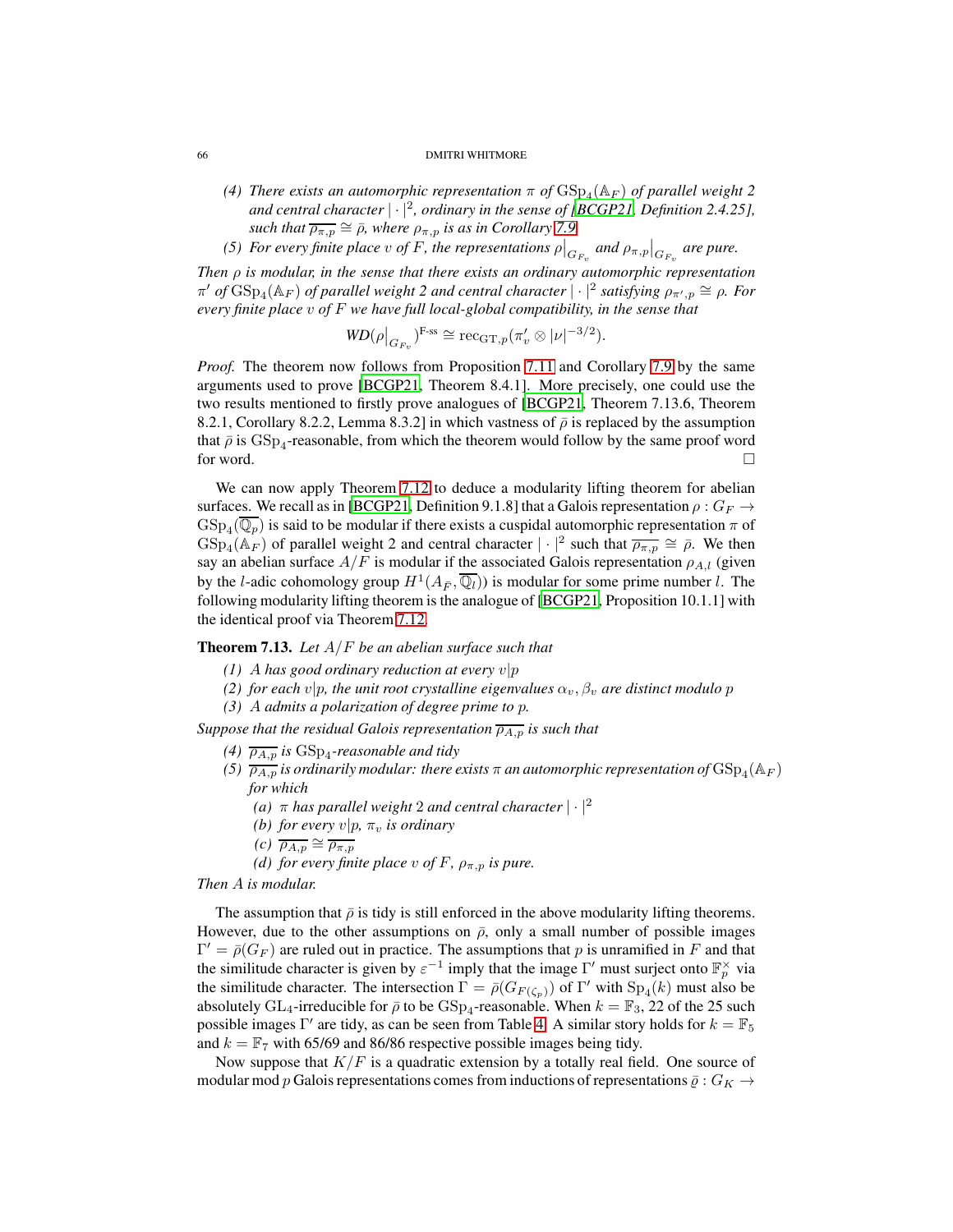$GL_2(\mathbb{F}_q)$  for some small q. While we study these inductions more closely in Section [8,](#page-66-0) we have included the following variation of [\[BCGP21](#page-81-9), Proposition 10.1.3] in this section for convenience. In combination with Theorem [7.13](#page-65-0) it yields more explicit criteria on the mod p Galois representation of an abelian surface  $A/F$  under which we can establish modularity of A.

**Proposition 7.14.** *Let*  $q \in \{5, 7, 9\}$ *. Suppose that*  $K/F$  *is a quadratic extension by a totally real field in which p is unramified and*  $\bar{\varrho}: G_K \to GL_2(\mathbb{F}_q)$  *is a continuous representation of determinant* ε<sup>-1</sup> *which is semistable ordinary of weight* 0*, in the sense of* Definition [8.4.](#page-69-0) Let  $\bar{\rho} = \text{Ind}_{G_K}^{G_F} \bar{\varrho} : G_F \to \text{GSp}_4(\mathbb{F}_q)$  be the induced representation with *similitude character* ε <sup>−</sup><sup>1</sup> *as in the start of Section [8.1.](#page-66-1) Then*

- $(1)$   $\bar{\rho}$  *is ordinarily modular, in the sense that there exists an automorphic representa-* $\it{tion\,\,\pi\,\,of}\,\mathrm{GSp}_4(\mathbb{A}_F)\; such\; that$ 
	- *(a)*  $\pi$  *has parallel weight* 2 *and central character*  $|\cdot|^2$
	- *(b) for every*  $v|p, \pi_v$  *is ordinary*
	- *(c)*  $\bar{\rho} \cong \overline{\rho_{\pi,p}}$
	- *(d) for every finite place* v of F,  $\rho_{\pi, p}$  *is pure.*
- *(2) If for every place*  $v \in S_p$  *which splits into places*  $w, w'$  *of*  $K$  *we have*

$$
\bar{\varrho}\big|_{G_{K_w}} \cong \begin{pmatrix} \chi_w & * \\ 0 & \chi_w^{-1}\varepsilon^{-1} \end{pmatrix}
$$

*with*  $\chi_w$  *unramified and not equal to its* Gal( $K/F$ )-conjugate then  $\bar{\rho}$  is p-distinguished *weight 2 ordinary.*

*(3) Suppose that*  $\bar{\varrho}(G_{K(\zeta_p)})$  *and*  $\bar{\varrho}(G_{F(\zeta_p)})$  *are both absolutely*  $GL_n$ *-irreducible. If*  $p = 3$  *suppose that*  $\overline{\rho}$  *is valued in*  $GL_2(\mathbb{F}_p)$ *. If*  $p = 3$  *or*  $p = 5$  *suppose that*  $\overline{\rho}(G_F)$ *is not isomorphic to the group*  $C_2$ . $C_2$   $\wr$   $C_4$  *of order 128 (group ID 128,77). Then*  $\bar{\rho}$ *is tidy and* GSp<sup>4</sup> *-reasonable.*

*Proof.* As in the proof of [\[BCGP21](#page-81-9), Proposition 10.1.3], it follows from [\[BLGG13,](#page-81-10) Theorem A] that modularity of  $\bar{\rho}$  implies that  $\bar{\rho}$  is the mod p Galois representation attached to an ordinary Hilbert modular form, and that  $\bar{\rho}$  is therefore ordinarily modular by automorphic induction. Modularity of  $\bar{\rho}$  then follows by the known cases of Serre's conjecture stated in [\[AKT21,](#page-80-1) Theorem 1.1]. The second part can be proved in the same way as Proposition [8.5.](#page-69-1) For the third part, tidiness follows from Lemma [8.1](#page-67-0) and  $\bar{\rho}$  is  $\text{GSp}_4$ -reasonable by the same computation as in the proof of Proposition [8.3.](#page-68-0)

 $\Box$ 

# 8. INDUCTIONS FROM  $GL_2$  AND MODULARITY OF ELLIPTIC CURVES

<span id="page-66-1"></span><span id="page-66-0"></span>8.1. Modularity lifting for elliptic curves. Suppose for now that  $K/F$  is an arbitrary quadratic extension of number fields and that  $\bar{\varrho}: G_K \to GL_2(\overline{\mathbb{F}}_p)$  is a continuous representation with det  $\bar{\varrho} = \varepsilon^{-1}$ . The induced representation

$$
\bar{\rho} = \operatorname{Ind}_{G_K}^{G_F} \bar{\varrho} : G_F \to \operatorname{GL}_4(\overline{\mathbb{F}}_p)
$$

may be viewed as taking values in  $\mathrm{GSp}_4(\overline{\mathbb{F}}_p)$  with similitude character  $\varepsilon^{-1}$ . We recall how this is done in [\[BCGP21,](#page-81-9) 2.2]. Let V denote the underlying representation of  $\bar{\varrho}$  and let  $\sigma \in G_F \setminus G_K$ . Writing  $\bar{\rho} = V \oplus \sigma V$  and choosing an arbitrary symplectic form  $\wedge$  on  $V$ , we can extend this form to  $V \oplus \sigma V$  by taking V and  $\sigma V$  to be orthogonal and by setting  $\sigma v_1 \wedge \sigma v_2 = \varepsilon^{-1}(\sigma) v_1 \wedge v_2$ . As noted in [\[BCGP21,](#page-81-9) 2.2], this is compatible with formation of restriction of scalars of an elliptic curve  $E/K$  in the sense that if  $A = \text{Res}_{K/F} E$  has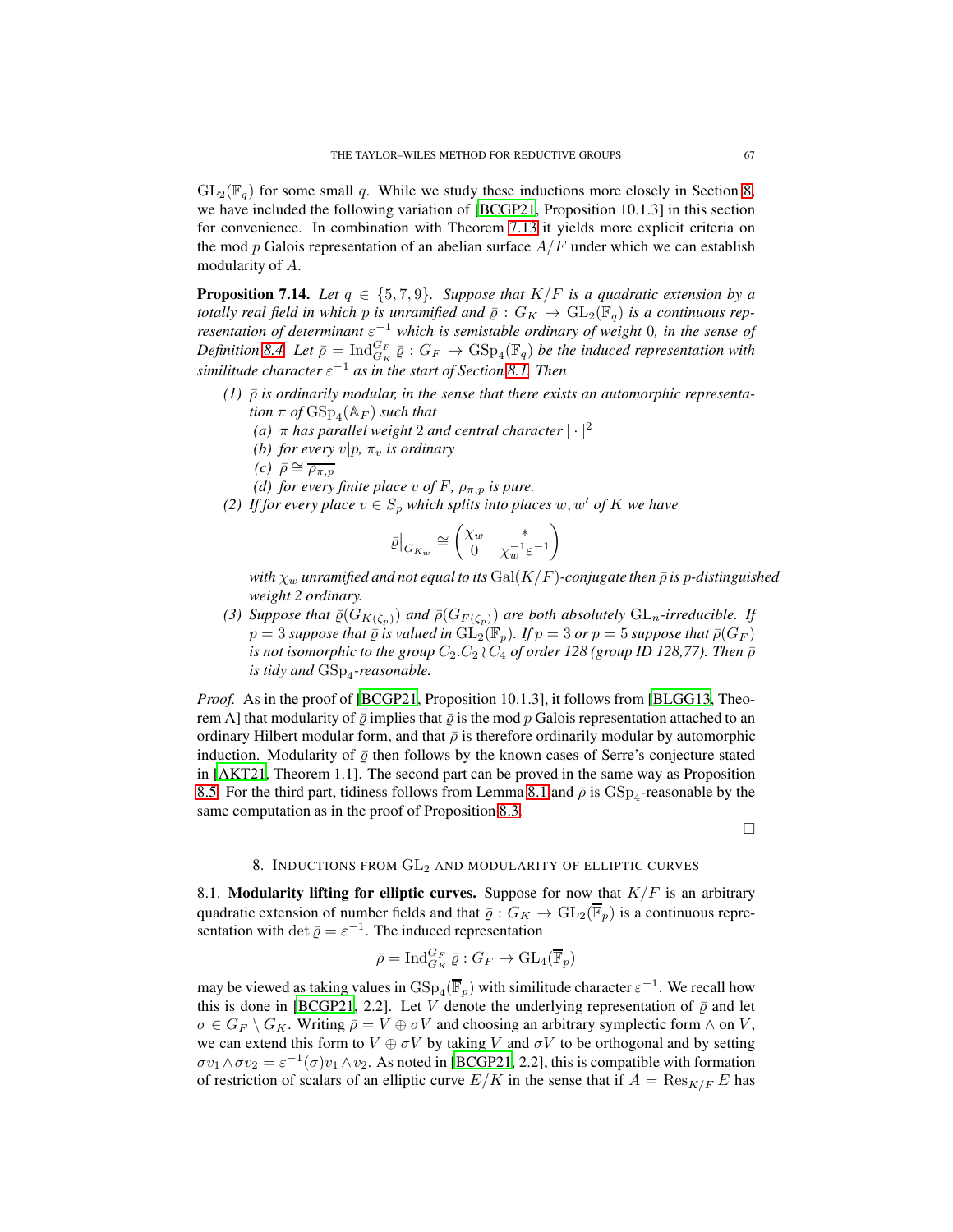associated mod p Galois representation  $\overline{\rho_{A,p}}$  then this is exactly the induction of the mod p Galois representation  $\overline{\varrho_{E,p}}$  of determinant  $\varepsilon^{-1}$  given by the dual of  $E[p]$ .

We make some observations about G, the image of the induced representation  $\bar{\rho}$ . Certainly  $G \subset \Delta \rtimes \mathbb{Z}/2\mathbb{Z}$ , where

$$
\Delta = \{(A, B) \in \mathrm{GL}_2(\mathbb{F}_p) \times \mathrm{GL}_2(\mathbb{F}_p) | \det A = \det B\} \subset \mathrm{GSp}_4(\mathbb{F}_p)
$$

and  $\mathbb{Z}/2\mathbb{Z}$  permutes the two factors of  $GL_2(\mathbb{F}_p)$ . The similitude character of  $(A, B) \in \Delta$ is easily seen to be equal to det  $A = \det B$ . We then have the following lemma about tidiness of induced representations.

<span id="page-67-0"></span>**Lemma 8.1.** Let  $K/F$  be a quadratic extension of number fields with  $p \geq 3$  unramified *in* K*.* Suppose that  $\bar{\varrho}: G_K \to GL_2(\mathbb{F}_p)$  *is a continuous representation with* det  $\bar{\varrho} = \varepsilon^{-1}$ *such that*  $\bar{\varrho}(G_{K(\zeta_p)})$  *is absolutely irreducible and that the induced representation*  $\bar{\rho}$  =  ${\rm Ind}_{G_K}^{G_F}$   $\bar \varrho$  *is absolutely irreducible. If*  $p=3$  *or*  $p=5$  *suppose that*  $\bar \rho (G_F)$  *is not isomorphic to the group*  $C_2$ . $C_2 \wr C_4$  *of order 128 (group ID 128,77). Then*  $\bar{\rho}$  *is tidy.* 

*Proof.* Let  $G = \overline{\rho}(G_F)$  and  $\Gamma = \overline{\rho}(G_K)$ . By Definition [7.1,](#page-55-0) G is tidy if there exists  $g \in G$ such that  $\nu(g) \neq 1$  and for every pair of distinct eigenvalues  $\alpha \neq \beta$  of g we have  $\frac{\alpha}{\beta} \neq \nu(g)$ . A computation in magma gives the result when  $p \leq 7$ , so suppose throughout the rest of this proof that  $p > 7$ . Consider  $G \cap \Delta = \overline{\rho}(G_K)$ , isomorphic to a subgroup of  $\Gamma \times \Gamma$ (since  $\bar{\varrho}^{\sigma}(G_K) \cong \Gamma$ , where  $Gal(K/F) = \{1, \sigma\})$ . Goursat's lemma states that subgroups of  $\Gamma \times \Gamma$  with surjective projections onto the two factors of  $\Gamma$  are parameterised by triples

$$
(H_1 \triangleleft \Gamma, H_2 \triangleleft \Gamma, \varphi : \Gamma/H_1 \xrightarrow{\sim} \Gamma/H_2)
$$

with the corresponding subgroup given by

$$
\{(\gamma_1, \gamma_2) \in \Gamma \times \Gamma : \varphi(\gamma_1 H_1) = \gamma_2 H_2\}.
$$

We show tidiness of  $G$  by giving a lower bound on the number of elements of  $G$  of the form  $(\gamma_1, \gamma_2)$ , where each  $\gamma_i$  is a scalar matrix.

We firstly bound the order of the center of  $\Gamma$  by an argument similar to [\[DT94,](#page-82-6) Lemma 3]. We have a surjection

$$
\det : (\Gamma/Z(\Gamma))^{\rm ab} \to \mathbb{F}_p^{\times}/\det(Z(\Gamma)).
$$

By the classification of subgroups of  $PGL_2(\mathbb{F}_p)$ , the abelianization of  $\Gamma/Z(\Gamma)$  must be either trivial,  $\mathbb{Z}/2\mathbb{Z}$  or  $(\mathbb{Z}/2\mathbb{Z})^2$  in order for  $\Gamma$  to act absolutely irreducibly. Thus  $\det Z(\Gamma)$ must be index 2 inside  $\mathbb{F}_p^{\times}$ . Therefore, if  $p \equiv 1 \mod 4$  we must have  $Z(\Gamma) \cong \mathbb{F}_p^{\times}$  and otherwise we only have that  $#Z(\Gamma) \geq \frac{p-1}{2}$ .

Now suppose that  $H \triangleleft \Gamma$  is a normal subgroup. We consider the possibilities for the index of the image of  $Z(\Gamma)$  inside of  $Z(\Gamma/H)$ . The short exact sequence of groups

<span id="page-67-1"></span>(8.1) 
$$
1 \to Z(\Gamma)H/H \to \Gamma/H \to \Gamma/(Z(\Gamma)H) \to 1
$$

implies that  $Z(\Gamma/H)$  :  $Z(\Gamma)H/H$  |  $\#Z(\Gamma/(Z(\Gamma)H))$ . Thus we need to compute the possibilities for the center of a quotient of an irreducible subgroup of  $PGL_2(\mathbb{F}_p)$ . If  $\Gamma$ is projectively dihedral then any quotient will either be  $D_{2n}$  (where  $n \geq 1$ ) or trivial. Hence in that case  $Z(\Gamma/(Z(\Gamma)H))$  is isomorphic to a subgroup of  $(\mathbb{Z}/2\mathbb{Z})^2$ . Otherwise,  $Z(\Gamma/(Z(\Gamma)H))$  must be trivial unless  $\Gamma/Z(\Gamma)$  is isomorphic to either  $A_4$  or  $S_4$ . In the case of  $A_4$ ,  $Z(\Gamma/(Z(\Gamma)H))$  must have order 1 or 3. In the case of  $S_4$ ,  $Z(\Gamma/(Z(\Gamma)H))$ must have order 1 or 2.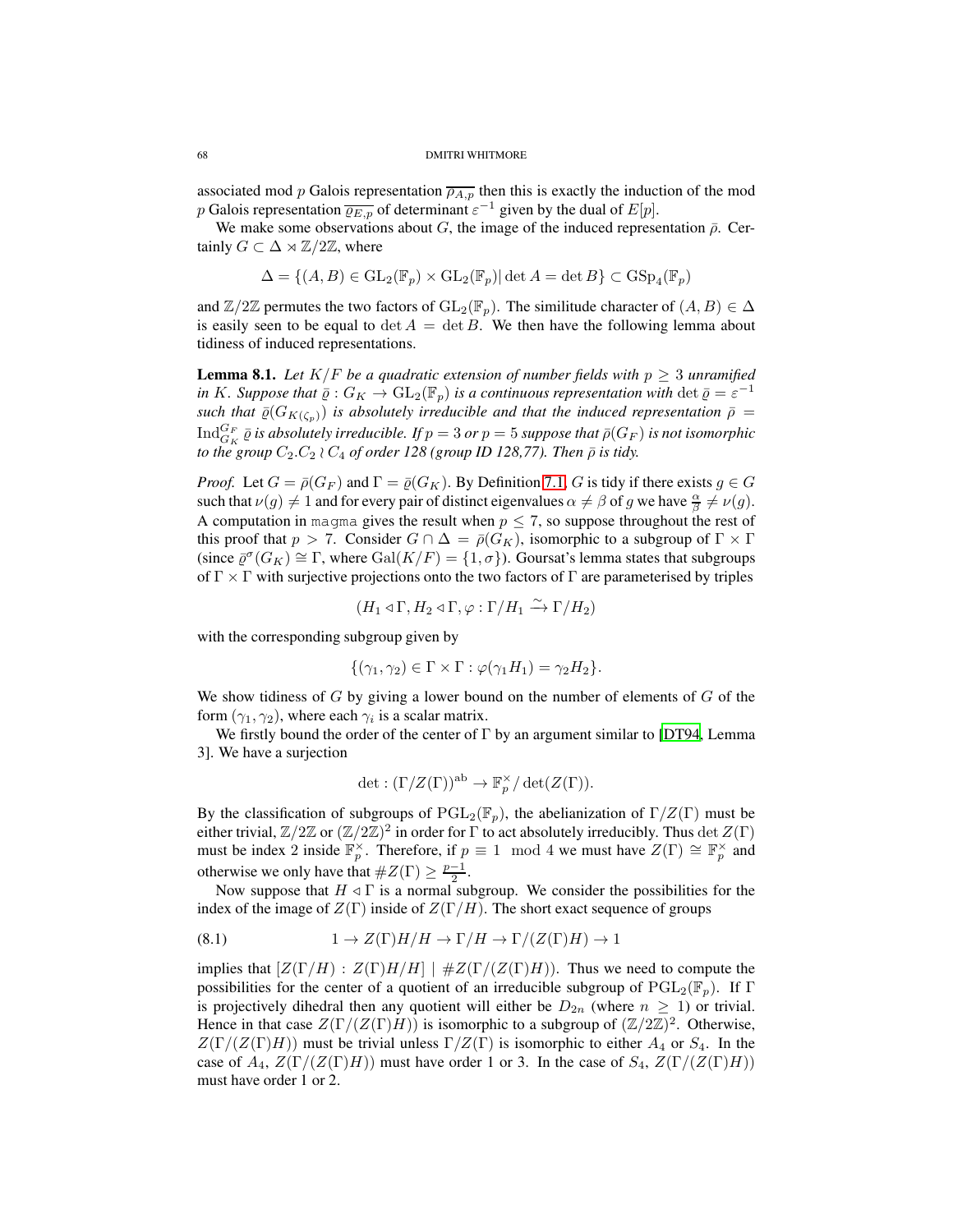Now suppose that  $G \cap \Delta$  is defined (on fixing an isomorphism  $\Gamma \cong \overline{\varrho}^{\sigma}(G_K)$ ) by subgroups  $H_1, H_2 \triangleleft \Gamma$  and  $\varphi : \Gamma/H_1 \stackrel{\sim}{\to} \Gamma/H_2$ . Then  $\varphi$  restricts to an isomorphism  $Z(\Gamma/H_1) \xrightarrow{\sim} Z(\Gamma/H_2)$ . Let  $Z \leq Z(\Gamma)$  be the preimage of

$$
Z(\Gamma)H_1/H_1 \cap \varphi^{-1}(Z(\Gamma)H_2/H_2).
$$

For every  $A \in Z$  there exists  $B \in Z(\Gamma)$  with  $diag(A, B) \in G$  and from the above paragraph,  $m := |Z(\Gamma) : Z| \le 4$ . In the case where  $Z(\Gamma/(Z(\Gamma)H)) \cong (Z/2\mathbb{Z})^2$  we claim that  $m \leq 2$ . Indeed, suppose not and note firstly that  $\Gamma/(Z(\Gamma)H)$  must be abelian in order for its center to be order 4. Then since  $m = 4$  the short exact sequence [8.1](#page-67-1) shows that  $\Gamma/H$  is also an abelian group given by an extension of  $(\mathbb{Z}/2\mathbb{Z})^2$  by  $\mathbb{Z}/k\mathbb{Z}$  for some  $k \geq 1$ . In that case,  $\Gamma/H$  is isomorphic to either  $\mathbb{Z}/(2k\mathbb{Z}) \oplus \mathbb{Z}/2\mathbb{Z}$  or  $\mathbb{Z}/k\mathbb{Z} \oplus (\mathbb{Z}/2\mathbb{Z})^2$ . Then  $Z(\Gamma)H/H$  is a cyclic subgroup of index 4, and any two such cyclic subgroups of index 4 cannot generate all of  $\Gamma/H$ . It follows that  $Z \leq Z(\Gamma)$  must be index at most 2. Writing  $A = \text{diag}(\zeta, \zeta)$  we must have  $B = A^{\pm 1}$  in order for the equality  $\det A = \det B$  to hold. We then see that  $G$  is tidy if the order of  $Z$  does not divide 4.

Putting together our above observations, we see that Z is a subgroup of  $Z(\Gamma)$  of index at most 3. If  $p \equiv 3 \mod 4$  then we need  $p - 1$  to not be divisible by 6 to guarantee that #Z does not divide 4; this holds since  $p > 7$ . If  $p \equiv 1 \mod 4$  then  $Z(\Gamma) \cong \mathbb{F}_p^{\times}$  and Z is a subgroup of  $\mathbb{F}_p^{\times}$  of index at most 3. We therefore need to rule out when  $(p-1)|8$  or  $(p-1)|12$ . Since  $p > 5$ , the only case left to consider then is when  $p = 13$  and  $\Gamma/Z(\Gamma) \cong$  $A_4$ . Another computation in magma shows that all such subgroups are necessarily tidy.  $\square$ 

Now continue, as in Section [7.4,](#page-64-8) to fix  $p > 3$  a prime which splits completely in a totally real field F, and fix a quadratic extension  $K/F$  in which p is unramified. Continue to let  $S_p$ denote the set of places of F dividing p. We recall the idea of twisting  $\bar{\varrho}: G_K \to GL_2(\mathbb{F}_p)$ by a quadratic character in order to ensure that the induction  $\bar{\rho}$  has sufficiently large image (as in [\[BCGP21](#page-81-9), 7.5.24]), which is the content of the following propositions.

<span id="page-68-3"></span>**Proposition 8.2.** *Let*  $L/K$  *be an arbitrary finite extension and*  $\Sigma \subset \{v \in S_p | v \text{ splits in } K\}.$ *There exists a finite extension* H/K *with the following properties.*

- *(1)*  $H/F$  *is Galois with group* Gal $(H/F) \cong D_8$ *, the dihedral group of order 8*
- *(2)* Gal( $H/K$ ) ≅  $(\mathbb{Z}/2\mathbb{Z})^2$
- *(3)* H *is the Galois closure over* F *of a quadratic extension* M/K
- <span id="page-68-1"></span>*(4) For each*  $v|p$ *, H/F is unramified at*  $v$
- <span id="page-68-2"></span>*(5) For each*  $v|p$ , Frob<sub>v</sub>  $\in$  Gal $(H/F)$  *is central if and only if*  $v \in \Sigma$
- *(6)* H/K *is disjoint from* L*.*

*Proof.* We follow the proof of [\[BCGP21,](#page-81-9) Proposition 7.5.25], with the above statement being a modification only in properties [5](#page-68-1) and [6.](#page-68-2) In that proof an intermediate extension  $F(\sqrt{\beta})$  is introduced, where  $\beta = x^2 - \alpha y^2 \notin (F^*)^2$  for some  $x, y \in F$  and  $K = F(\sqrt{\alpha})$ . The field M is then taken to be  $K(\sqrt{x+y\sqrt{\alpha}})$ .

We deviate from this proof by choosing  $\beta$  so that, for  $v \in S_p$ ,  $\beta \mod v$  is a quadratic residue if and only if  $v \in \Sigma$ . We then see that  $v \in \Sigma$  will split in the compositum  $F(\sqrt{\beta}) \cdot K$ , which we saw is the fixed field of the center of  $Gal(H/F)$ . Thus Frob<sub>v</sub> is necessarily central if  $v \in \Sigma$  and the remaining parts of the proposition follow in almost the same way by appropriate choice of x and u. same way by appropriate choice of  $x$  and  $y$ .

<span id="page-68-0"></span>**Proposition 8.3.** Let  $\bar{\varrho}: G_K \to GL_2(\mathbb{F}_p)$  be a continuous representation with determinant  $\varepsilon^{-1}$ *. Let*  $L/K$  *be such that*  $\ker(\bar{\varrho}) \cap \ker(\bar{\varrho}^{\sigma}) = G_L$ *, where*  $Gal(K/F) = \{1, \sigma\}$ *. Let*  $\Sigma \subset \{v \in S_p | v \text{ splits in } K\}$ . Form the extension  $H/K$  *as in Proposition* [8.2,](#page-68-3) *disjoint from*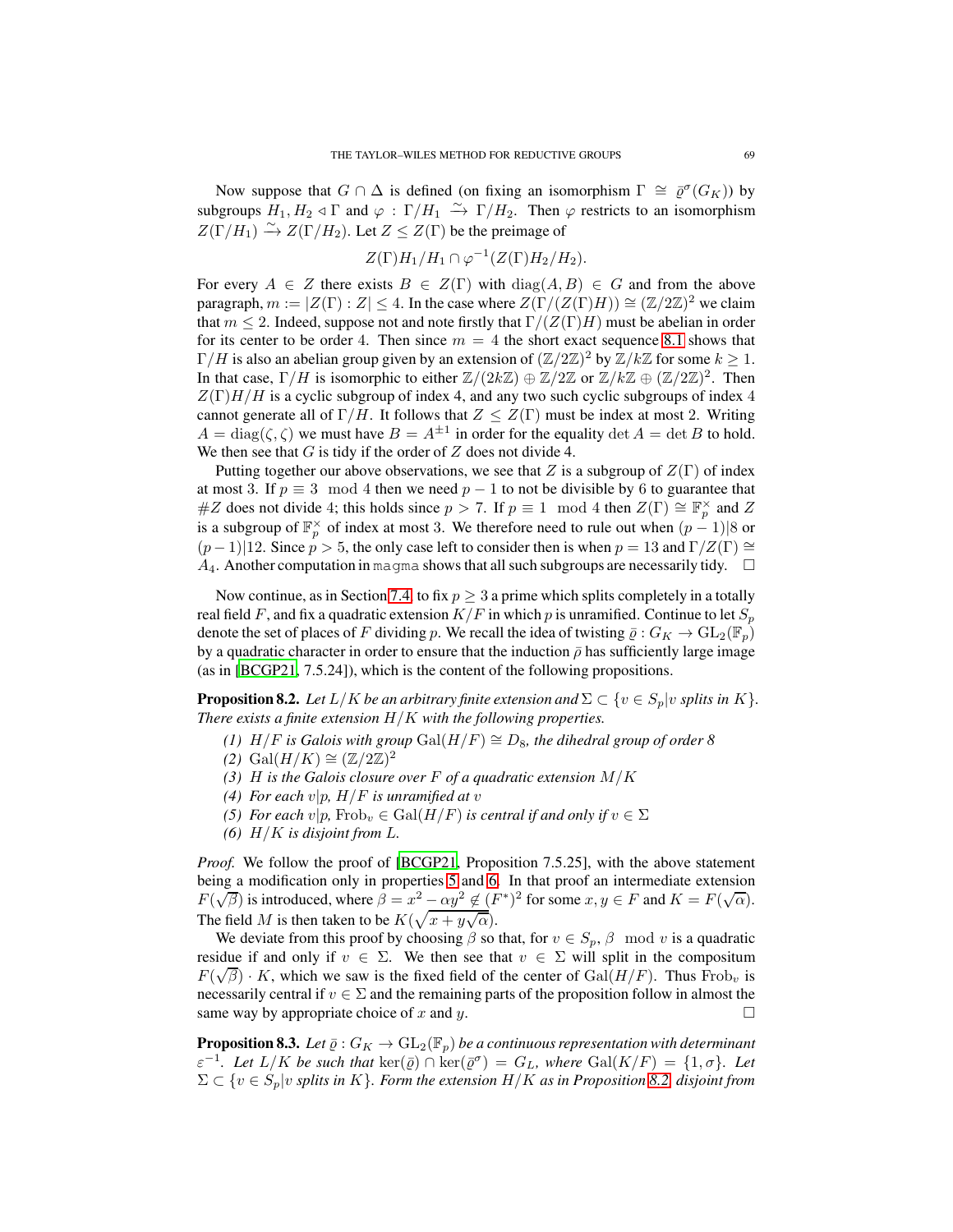$L/K$ *. Let*  $\delta_{M/K}$  be the character of  $G_K$  associated to the arising quadratic extension  $M/K$  and let  $\bar{\rho} = \text{Ind}_{G_K}^{G_F}(\bar{\varrho} \otimes \delta_{M/K})$ . Suppose that  $\bar{\varrho}(G_K) \cap \text{SL}_2(G_K) = \bar{\varrho}(G_{K(\zeta_p)})$  is absolutely irreducible. Then  $\bar{\rho}$  is  $\mathrm{GSp}_4$ -reasonable.

*Proof.* Let  $\Gamma = \overline{\varrho}(G_K)$  and let  $G = \overline{\rho}(G_F)$ . We show absolute  $GL_4$ -irreducibility of  $G \cap \mathrm{Sp}_4(\mathbb{F}_p)$ . Since  $\Gamma \cap \mathrm{SL}_2(\mathbb{F}_p)$  is absolutely irreducible, it suffices to note that  $\bar{\rho}|_{G_{K(\zeta_p)}}$ is not isomorphic to its conjugate under an element of  $\sigma \in G_{F(\zeta_p)} \setminus G_{K(\zeta_p)}$ . This follows,

as such a  $\sigma$  necessarily acts non-trivially on the character  $\delta_{M(\zeta_p)/K(\zeta_p)}$ . We see by Lemma [4.16](#page-35-0) that G is automatically  $GSp_4$ -adequate if  $p > 5$ , and therefore  $\bar{\rho}$  is  $GSp_4$ -reasonable by Lemma [3.21.](#page-22-1) Hence suppose that  $p = 3$  or  $p = 5$  and consider those subgroups  $G_{bad} \subset \text{GSp}_4(\mathbb{F}_p)$  for which

- (1)  $G_{bad} \cap \mathrm{Sp}_4(\mathbb{F}_p)$  is absolutely  $\mathrm{GL}_4$ -irreducible
- (2)  $G_{bad}$  surjects onto  $\mathbb{F}_p^{\times}$  via the similitude character
- (3) there exists an index 2 subgroup  $G'_{bad} \leq G_{bad}$  such that  $G'_{bad} \subset GL_4(\mathbb{F}_p)$  is reducible over  $\mathbb{F}_p$
- (4) at least one of the following hold
	- (a)  $H^1(G_{bad} \cap \mathrm{Sp}_4(\mathbb{F}_p), \mathbb{F}_p) \neq 0$
	- (b)  $H^1(G_{bad} \cap \mathrm{Sp}_4(\mathbb{F}_p), \mathfrak{sp}_4) \neq 0.$

Any other possible image will be  $GSp_4$ -adequate and hence our  $\bar{\rho}$  will still be  $GSp_4$ reasonable.

As computed in magma, the only failure of vanishing of the above cohomology groups when  $p = 3$  is the existence of such subgroups  $G_{bad}$  for which  $H^1(G_{bad} \cap Sp_4(\mathbb{F}_p), \mathbb{F}_p) \neq 0$ (as in all cases  $H^1(G_{bad} \cap \text{Sp}_4(\mathbb{F}_p), \mathfrak{sp}_4) = 0$ ). By [\[BCGP21,](#page-81-9) Lemma 7.5.5], to show that  $\bar{\rho}$  is  $GSp_4$ -reasonable in these cases, it suffices to check that for every normal subgroup  $H_{bad} \subset G_{bad} \cap \mathrm{Sp}_4(\mathbb{F}_p)$  of index 3 or index 9 we have  $H^1(H_{bad}, \mathfrak{sp}_4) = 0$  and  $H_{bad}$  is absolutely  $GL_4$ -irreducible. A further computation shows that this is always the case.

When  $p = 5$ , the failure occurs from subgroups for which  $H^1(G_{bad} \cap Sp_4(\mathbb{F}_p), \mathfrak{sp}_4) \neq 0$ , with the other cohomology group vanishing. A further computation then shows that the image in  $PGSp_4(\mathbb{F}_p)$  of every such subgroup  $G_{bad}$  does not admit a surjective quotient onto  $\mathbb{Z}/4\mathbb{Z}$ . It follows, just as in [\[BCGP21,](#page-81-9) Lemma 7.5.19], that  $\zeta_p$  cannot lie in the fixed field of the adjoint action on  $\mathfrak{sp}_4$  and that  $\bar{\rho}$  is therefore  $\mathrm{GSp}_4$ -reasonable.

 $\Box$ 

<span id="page-69-0"></span>**Definition 8.4.** Suppose that  $A \in \text{CNL}_{\mathcal{O}}$  and  $\varrho : G_K \to \text{GL}_2(A)$  is a continuous rep*resentation. We say that* ̺ *is semistable ordinary of weight* 0 *if for every place* w|p *of* K *there is an isomorphism*

(8.2) 
$$
\left. \varrho \right|_{G_{K_w}} \cong \begin{pmatrix} \chi_w & * \\ 0 & \chi_w^{-1} \varepsilon^{-1} \end{pmatrix}
$$

*for some unramified character*  $\chi_w$  :  $G_{K_w} \to A^{\times}$ .

<span id="page-69-1"></span>**Proposition 8.5.** Suppose that we are in the setup of Proposition [8.3.](#page-68-0) Let  $A \in CNL_{\mathcal{O}}$  and *let*  $\varrho$  :  $G_K \to GL_2(A)$  *be a lift of*  $\overline{\varrho}$  *which is semistable ordinary of weight* 0*. For* w|p, let  $\chi_w: G_{K_W} \to A^\times$  denote the character defining the eigenvalue of the image of Frobenius, *as in [\(8.2\)](#page-69-2) and let*  $\overline{\chi_w}$  :  $G_{K_w} \rightarrow \overline{\mathbb{F}}_p^{\times}$  $\hat{p}$  be the reduction of  $\chi_w$  modulo the maximal ideal of A*. Set*

<span id="page-69-2"></span>
$$
\Sigma = \{ v \in S_p | v = ww' \text{ and } \overline{\chi_w} \neq (\overline{\chi_{w'}})^\sigma \},
$$

*where*  $\sigma \in G_F \setminus G_K$ *. Then the induced representation* 

$$
\rho = \operatorname{Ind}_{G_K}^{G_F} (\varrho \otimes \delta_{M/K})
$$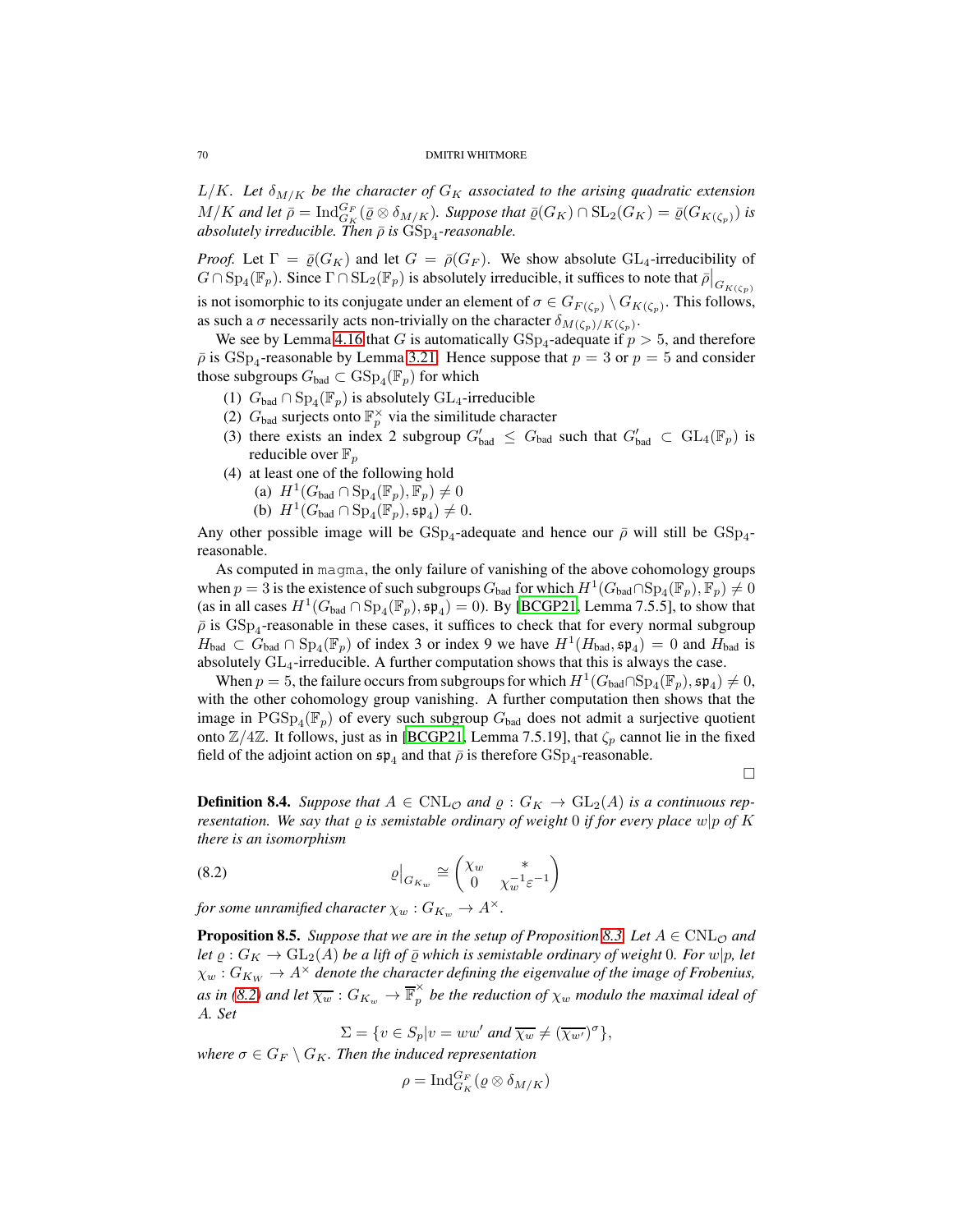## *is* p*-distinguished weight* 2 *ordinary, in the sense of Definition [7.2.](#page-55-1)*

*Proof.* Suppose  $v \in S_p$  is inert in K firstly and let w be the unique place of K above v. Then  $\rho|_{G_{F_v}} = \text{Ind}_{G_{K_w}}^{G_{F_v}} (\varrho \otimes \delta_{M/K})|_{G_{K_w}}$ . This has the desired form, with the unramified characters defining the diagonal entries being given by the two choices of extensions of  $\chi_w$ to  $G_{F_v}$  (which differ by a sign on  $Frob_v \in G_{F_v}$ ).

Now suppose that  $v \in S_p$  splits as  $v = ww'$  in K, so that there are isomorphisms  $F_v \cong K_w$  and  $F_v \cong K_{w'}$  interchanged via  $\sigma$ . Then  $\rho|_{G_{F_v}} = \varrho|_{G_{K_w}} \oplus (\varrho^{\sigma})|_{G_{K_w}}$ . This has the required form, provided that the mod p reduction of these summands,  $\overline{\varrho}|_{G_{K_w}}^{\bullet}$  and  $(\bar{\varrho}^{\sigma})|_{G_{K_w}}$ , are not isomorphic. Thus it suffices to show that the characters  $\overline{\chi_w} \otimes \delta_{M/K}|_{G_{K_w}}$ and  $(\overline{\chi_{w'}} \otimes \delta_{M/K}|_{G_{K_{w'}}})^{\sigma}$  are not equal. By choice of  $\Sigma$ , the following are equivalent

(1)  $v \in \Sigma$ (2)  $\delta_{M/K}|_{G_{K_w}} = (\delta_{M/K}|_{G_{K_{w'}}})^{\sigma}$ (3)  $\overline{\chi_w} \neq (\overline{\chi_{w'}})^{\sigma}$ 

and we are therefore done.

Now let  $E/K$  be an elliptic curve. The curve E is said to be modular if there exists a cuspidal automorphic representation  $\pi$  of  $GL_2(\mathbb{A}_K)$  of weight 0 (see [\[BCGP21](#page-81-9), 2.6]) and trivial central character such that  $\varrho_{E,p} \cong \varrho_{\pi,p}$ . Here  $\varrho_{E,p}$  is the Galois representation given by the *p*-adic cohomology group  $H^1(E_{\overline{K}}, \overline{\mathbb{Q}_p})$  and the Galois representation  $\varrho_{\boldsymbol{\pi},p}$  attached to  $\pi$  is as in [\[BCGP21,](#page-81-9) Theorem 2.7.3]. Similarly, we say an irreducible representation  $\overline{\varrho}: G_K \to GL_2(\overline{\mathbb{F}}_p)$  is modular if there exists such a  $\pi$  as above with  $\overline{\varrho} \cong \overline{\varrho_{\pi,p}}$ . We also say  $\bar{\varrho}$  is ordinarily modular if we can take such a  $\pi$  as above which is also semistable weight 0 ordinary, in the sense that there exists, for every place  $w|p$  of K, a non-zero eigenvector in  $\pi_w^{\mathrm{Iw}_w}$  whose eigenvalues under the Hecke operators

$$
U_w^1 = [\text{Iw}_w \text{ diag}(\varpi_w, 1) \text{Iw}_w]
$$
  

$$
U_w^2 = [\text{Iw}_w \text{ diag}(\varpi_w, \varpi_w) \text{Iw}_w]
$$

lie in  $\overline{\mathbb{Z}_p}^{\times}$  (under our fixed isomorphism  $\iota : \mathbb{C} \cong \overline{\mathbb{Q}_p}$ ). Here  $\varpi_w$  is a uniformizer of  $K_w$  and Iw<sub>w</sub> is the standard Iwahori subgroup of  $GL_2(K_w)$  given by those matrices in  $GL_2(\mathcal{O}_{K_w})$ whose reduction modulo  $\varpi_w$  is upper triangular.

We now apply Theorem [7.12](#page-64-7) to the mod p Galois representation attached to  $\text{Res}_{K/F} E$ together with our above results to deduce a modularity lifting theorem for  $E$  under mild conditions on the image of  $\overline{\varrho_{E,p}}$ . This is an attempt at a generalization of [\[BCGP21](#page-81-9), Theorem 10.1.4].

**Theorem 8.6.** Let F be a totally real field in which  $p \geq 3$  splits completely and let  $K/F$ *be a quadratic extension in which* p *is unramified with Galois group*  $\{1, \sigma\}$ *. Let*  $E/K$  *is an elliptic curve and let*  $\overline{\varrho} = \overline{\varrho_{E,p}}$  *be the attached mod p Galois representation of determinant* ε −1 *. Suppose that the following conditions hold:*

- *(1)* E has ordinary good reduction or multiplicative reduction at every place  $w|p$
- *(2)*  $\bar{\varrho}(G_{K(\zeta_n)})$  *is absolutely irreducible*
- $(3)$   $\bar{\varrho}$  *is ordinarily modular*
- *(4) if*  $p = 3$  *or*  $p = 5$  *then order of the subgroup of*  $GL_2(\mathbb{F}_p) \times GL_2(\mathbb{F}_p)$  *generated by the image of*  $\bar{\varrho} \oplus \bar{\varrho}^{\sigma}$  *together with the matrices*  $\mathrm{diag}(I, -I), \mathrm{diag}(-I, I)$  *is not equal to* 64*.*

*Then* E *is modular.*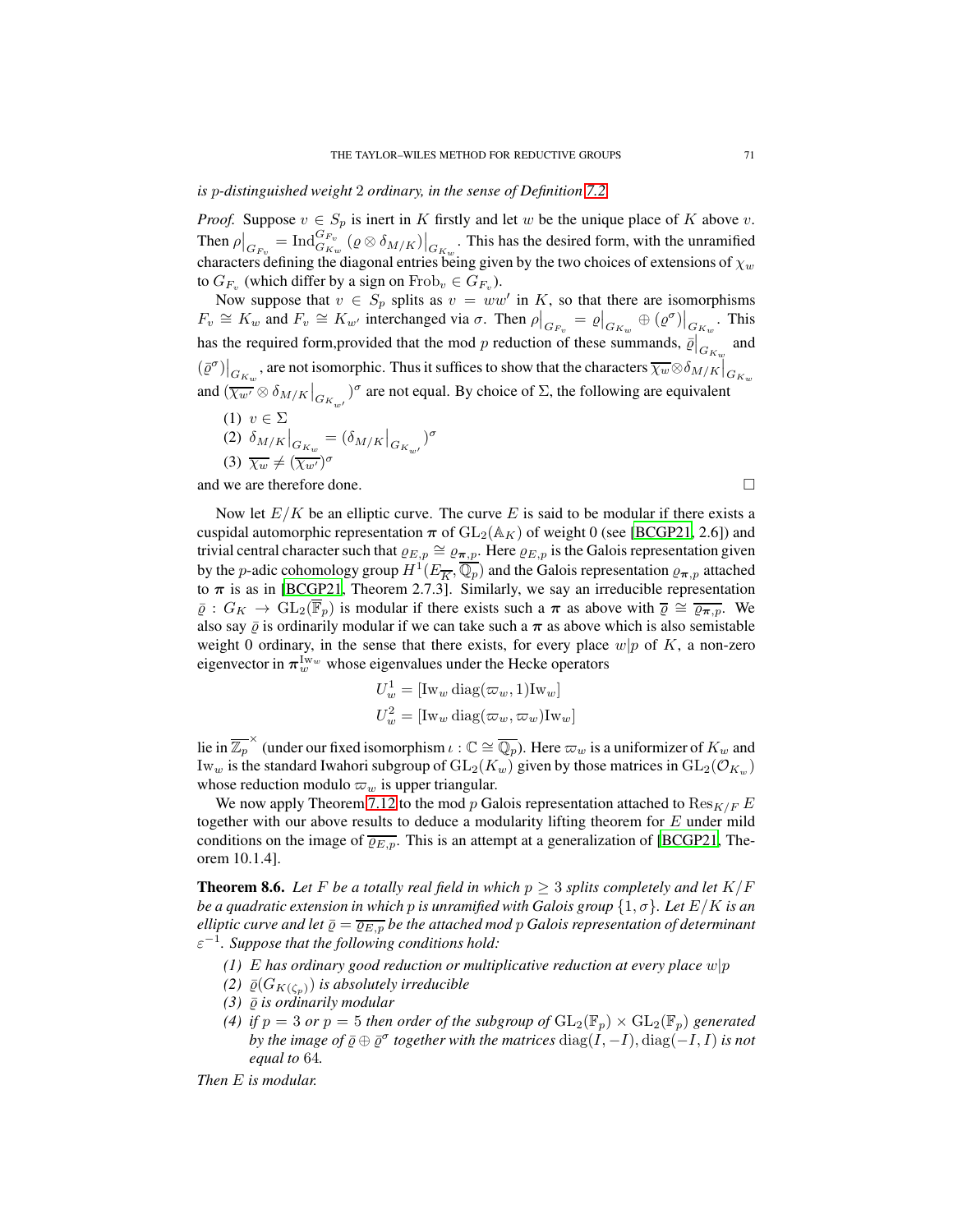*Proof.* Since E has ordinary good reduction or multiplicative reduction at every place  $w|p$ , the representation  $\varrho_{E,p}$  is semistable ordinary of weight 0. Thus we may form the induction  $\bar{\rho} = \text{Ind}_{G_K}^{G_F}(\bar{\varrho} \otimes \delta_{M/K})$  by taking  $\Sigma$  as in Proposition [8.5](#page-69-1) and then taking  $M/K$  as in Proposition [8.3](#page-68-0) for this choice of  $\Sigma$  and  $\overline{\varrho}$ . This is the mod p reduction of the Galois representation attached to the abelian surface  $A = \text{Res}_{K/F} E'$ , where  $E'/K$  is the quadratic twist of E corresponding to  $\delta_{M/K}$ . Modularity of  $\rho = \rho_{A,p}$  then implies modularity of E', just as in the proof of [\[BCGP21](#page-81-9), Theorem 9.3.4], and hence modularity of  $E$ . So we just have to show that  $\rho$  satisfies the hypotheses of Theorem [7.12](#page-64-7) to deduce modularity of E.

We see from Proposition [8.3](#page-68-0) that  $\bar{\rho}$  is  $GSp_4$ -reasonable. By Lemma [8.1,](#page-67-0) we see that  $\bar{\rho}$  is tidy, except possibly if  $p \le 5$  and  $\#\bar{\rho}(G_F) = 128$ . The image of  $\bar{\rho}|_{G_K}$  is exactly the subgroup of  $GL_2(\mathbb{F}_p) \times GL_2(\mathbb{F}_p)$  generated by the image of  $\overline{\varrho} \oplus \overline{\varrho}^{\sigma}$  and the matrices  $\text{diag}(I, -I), \text{diag}(-I, I)$ , since the extensions of K given by the Galois closure of  $M/F$ and the fixed field of  $\ker(\bar{\varrho} \oplus \bar{\varrho}^{\sigma})$  are linearly disjoint by Proposition [8.2.](#page-68-3) Since  $\bar{\rho}(G_K)$  is an index 2 subgroup of  $\bar{\rho}(G_F)$ , it follows from our hypotheses that  $\bar{\rho}(G_F)$  does not have order 128 and  $\bar{\rho}$  is therefore tidy.

As in the proof of [\[BCGP21,](#page-81-9) Theorem 10.1.4] we can find, by automorphic induction and our assumption that  $\bar{\rho}$  is ordinarily modular, a parallel weight 2 automorphic representation  $\pi$  of  $GSp_4(\mathbb{A}_F)$  of central character  $|\cdot|^2$  which is ordinary at all  $v|p$  such that  $\overline{\rho_{\pi,p}} \cong \overline{\rho}$  and with  $\rho_{\pi,p}$  pure. By Proposition [8.5,](#page-69-1) we see that  $\rho$  is  $p$ -distinguished weight 2 ordinary. Purity of  $\rho$  follows from [\[BCGP21](#page-81-9), Proposition 2.8.1]. Thus all of the hypotheses of Theorem [7.12](#page-64-7) hold for  $\rho$  and we are done.

8.2. Projectively dihedral representations. One case amenable to establishing modularity of  $\bar{\varrho}$  directly is when the projective image of  $\bar{\varrho}$  is dihedral, in which case we can find a quadratic extension  $L/K$  and a character  $\bar{\psi}: G_L \to \overline{\mathbb{F}}_p^{\times}$  $\sum_{p}^{\infty}$  such that  $\bar{\varrho} \cong \text{Ind}_{G_L}^{G_K} \bar{\psi}$ . We wish to control the Hodge–Tate weights of a lift  $\psi$  :  $G_L \to \overline{\mathbb{Z}_p}^{\times}$  and use automorphic induction to deduce that  $\bar{\rho}$  is ordinarily modular. This motivates the following definition.

<span id="page-71-0"></span>**Definition 8.7.** Let  $K/F$  be a quadratic extension of number fields in which  $p \geq 3$  is *unramified. We say a continuous Galois representation*  $\bar{\varrho}: G_K \to GL_2(\overline{\mathbb{F}}_p)$  *is CMcompositum induced if*  $\bar{\varrho}(G_{K(\zeta_p)})$  *is absolutely irreducible with*  $\det \bar{\varrho} = \varepsilon^{-1}$  *and there exists*

*(1) an imaginary CM quadratic extension* F ′/F*, disjoint from* K/F

*(2) a continuous character*  $\bar{\psi}: G_L \rightarrow \overline{\mathbb{F}}_p^\times$  $\sum_{p}^{\infty}$ , where  $L = F' \cdot K$  is the compositum *such that*

- <span id="page-71-1"></span>*(3) each place* w|p *of* K *splits in* L
- *(4) for every place*  $z|p$  *of L there exists an unramified character*  $\overline{\chi_z}:G_{L_z}\to \overline{\mathbb{F}}_p^\times$  with  $\{\bar{\psi}\big|_{G_{L_z}},\bar{\psi}^{\sigma}\big|_{G_{L_z}}\}=\{\overline{\chi_z},\overline{\chi_z}^{-1}\varepsilon^{-1}\},$  where  $\mathrm{Gal}(L/K)=\{1,\sigma\}$  $(5)$   $\bar{\varrho} \cong \text{Ind}_{G_L}^{G_K} \bar{\psi}.$

Note that if such an extension  $F'/F$  in Definition [8.7](#page-71-0) exists then it is unique. There are then two choices of  $\psi$ , which are conjugate under  $\sigma$  and whose product is the inverse cyclotomic character. We also observe that if k is a finite field and  $\bar{\varrho}$  is CM-compositum induced and conjugate to a representation valued in  $GL_2(k)$ , then  $\bar{\psi}$  is also valued in  $k^{\times}$ . Indeed, letting  $q = \#k$  we must have  $\{\bar{\psi}, \bar{\psi}^{\sigma}\} = \{\bar{\psi}^q, (\bar{\psi}^{\sigma})^q\}$  by considering  $\bar{\varrho}|_{G_L}$  and the action of Frobenius. On the other hand we must also have that  $\bar{\psi}^{\sigma} \neq \bar{\psi}^{\bar{q}}$  due to condition [4.](#page-71-1) In particular, there can never exist a CM-compositum induced representation valued in  $GL_2(\mathbb{F}_3)$ , since  $\psi$  would have image of order at most 2 and thus  $\bar{\varrho}(G_{K(\zeta_p)})$  would have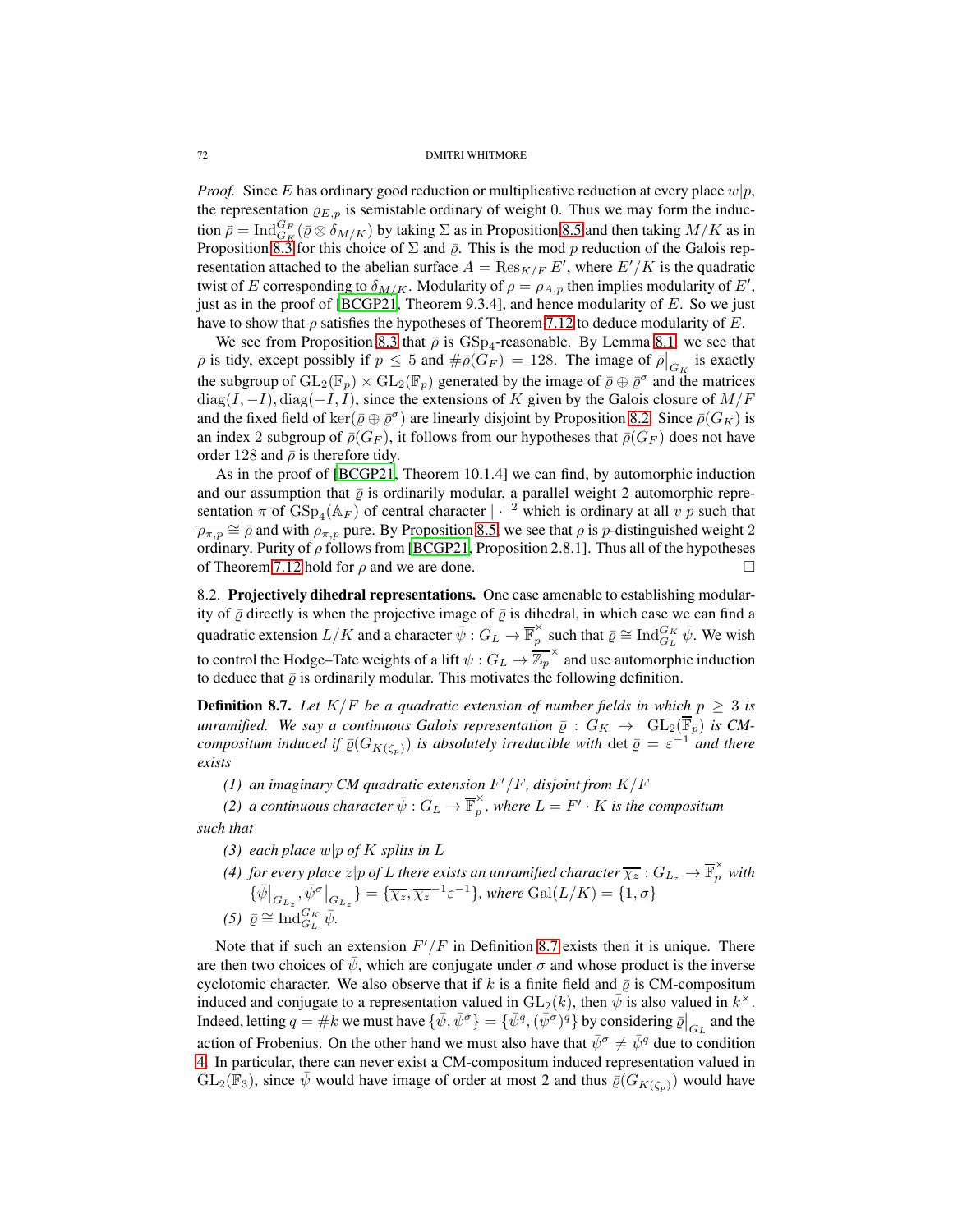order at most 4 (noting that  $D_8 \subset \text{PGL}_2(\mathbb{F}_3)$  is irreducible over  $\mathbb{F}_3$ ). In what follows, if  $\overline{\varrho}$ is CM-compositum induced then we shall use notation as in Definition [8.7.](#page-71-0)

<span id="page-72-0"></span>Proposition 8.8. *Suppose that* F *is a totally real field and* K/F *is a quadratic extension in which*  $p \geq 3$  *is unramified. Suppose that*  $\overline{\varrho}: G_K \to GL_2(\overline{\mathbb{F}}_p)$  *is CM-compositum induced. Then*

*(1) for every place* w|p *of* K *there is an isomorphism*

$$
\bar{\varrho}\big|_{G_{K_w}} \cong \begin{pmatrix} \overline{\chi_w} & 0 \\ 0 & \overline{\chi_w}^{-1}\varepsilon^{-1} \end{pmatrix}
$$

*for some unramified character*  $\overline{\chi_w}:G_{K_w}\rightarrow \overline{\mathbb{F}}_p^{\times}$ p *(2)*  $\bar{\rho}$  *is ordinarily modular.* 

*Proof.* If  $w|p$  is a place of K then by Definition [8.7](#page-71-0) w splits in L into places  $z, z'$  and we can find an unramified character  $\overline{\chi_z}$  :  $G_{L_z} \rightarrow \overline{\mathbb{F}}_p^{\times}$  $\int_{p}^{\infty}$  such that  $\bar{\psi}\Big|_{G_{L_z}} = \overline{\chi_z}$  and  $\bar{\psi}\Big|_{G_{L_{z'}}} =$  $(\overline{\chi_z}^{-1})^{\sigma_z-1}$ . It follows that  $\overline{\varrho}$  is of the required form for the first part of the proposition. Next observe that z and z' lie above distinct places of  $F'$  (as if v, the place of F below w, splits completely in L then the action of  $Gal(L/F)$  is transitive on the places of L above v, but  $\{z, z'\}$  would be an orbit if these places both lie over the same places of K and F'). We claim that we can find an algebraic p-adic character  $\varphi: G_L \to \overline{\mathbb{Z}_p}^\times$  such that  $\bar{\varphi}$  differs from  $\bar{\psi}$  by a character which is unramified at the places dividing p. Indeed, suppose that for every  $\tau: F' \to \overline{\mathbb{Q}_p}$  we have  $k_{\tau} \in \{0, 1\}$  satisfying  $k_{\tau} + k_{\tau \circ c} = 1$  with  $c \in \text{Gal}(F'/F)$ complex conjugation. Then we can find a character of  $G_{F'}$  with Hodge–Tate weights  ${k_{\tau}}_{\tau}$  since  $F'/F$  is a quadratic extension of a totally real field by an imaginary CM field (by [\[Pat19,](#page-82-0) Corollary 2.3.16], for example). Composing such a character with the inclusion  $G_L \rightarrow G_{F'}$  yields the desired  $\varphi$  by our above observation about the places of L dividing p in relation to those of  $F'$  and  $K$ .

Now let  $\theta : \overline{\mathbb{F}}_p^{\times} \to \overline{\mathbb{Z}_p}^{\times}$  be the Teichmuller map and let  $\psi = \varphi \cdot \theta(\bar{\psi}/\bar{\varphi})$ , an algebraic lift of  $\bar{\psi}$ . Let  $\psi^{\vee}$  :  $\mathbb{A}_{L}^{\times} \to \mathbb{C}^{\times}$  denote the algebraic Hecke character corresponding to  $\psi$ . Then the automorphic induction of  $\psi^{\vee} \otimes | \cdot |^{1/2}$  to  $GL_2(\mathbb{A}_K)$  is a weight 0 cuspidal automorphic representation  $\pi$  with trivial central character for which the attached Galois representation  $\varrho_{\pi,p}$  lifts  $\bar{\varrho}$ . Moreover, for  $w|p$  a place of K,  $\pi_w$  can be identified with  $(\psi_z^{\vee} \otimes | \cdot |^{1/2}) \boxplus (\psi_z^{\vee} \otimes | \cdot |^{1/2})$  and we shall distinguish z from z' by supposing that  $\psi|_{I_{L_z}}$ is trivial. Since  $\psi^{\vee}$  is unramified at places dividing p by construction,  $\pi_w$  is Iwahorispherical and there exists an eigenvector whose eigenvalues  $u_w^i$  under the operators  $U_w^i$ have p-adic valuation given by

$$
v_p(u_w^1) = v_p(\iota(\psi_z^{\vee} \otimes |\cdot|^{1/2})(\varpi_w)) - \sum_{\tau:K \hookrightarrow \mathbb{C},\iota\tau=w} 1/2
$$
  

$$
v_p(u_w^2) = v_p(\iota(\psi_{z'}^{\vee} \otimes |\cdot|^{1/2})(\varpi_w)) - (\sum_{\tau:K \hookrightarrow \mathbb{C},\iota\tau=w} -1/2) + v_p(u_w^1)
$$

by (the proof of) [\[CT14](#page-81-0), Lemma 2.5]. Here  $\iota : \mathbb{C} \longrightarrow \overline{\mathbb{Q}_p}$  was our fixed choice of isomorphism and we have identified embeddings  $K \to \overline{\mathbb{Q}_p}$  with places of K dividing p.

We compute  $v_p(\iota \psi_z^{\vee}(\varpi_{z'}))$ ; the computation for z is similar. Choose  $\alpha \in L^{\times}$  whose valuation is non-zero only at the place z' and equal to some  $m > 0$ . Raising  $\alpha$  to a sufficiently large power, we can suppose that  $\psi_v^{\vee}(\alpha) = 1$  for every finite place  $v \neq z'$  and  $\psi_{z'}^{\vee}(\alpha) = \psi_{z'}^{\vee}(\varpi_{z'}^{m})$ . Then  $v_p(\psi_{v}^{\vee}(\alpha)) = -v_p(\psi_{\infty}^{\vee}(\alpha))$  since  $\psi^{\vee}$  is trivial on  $L^{\times}$ . We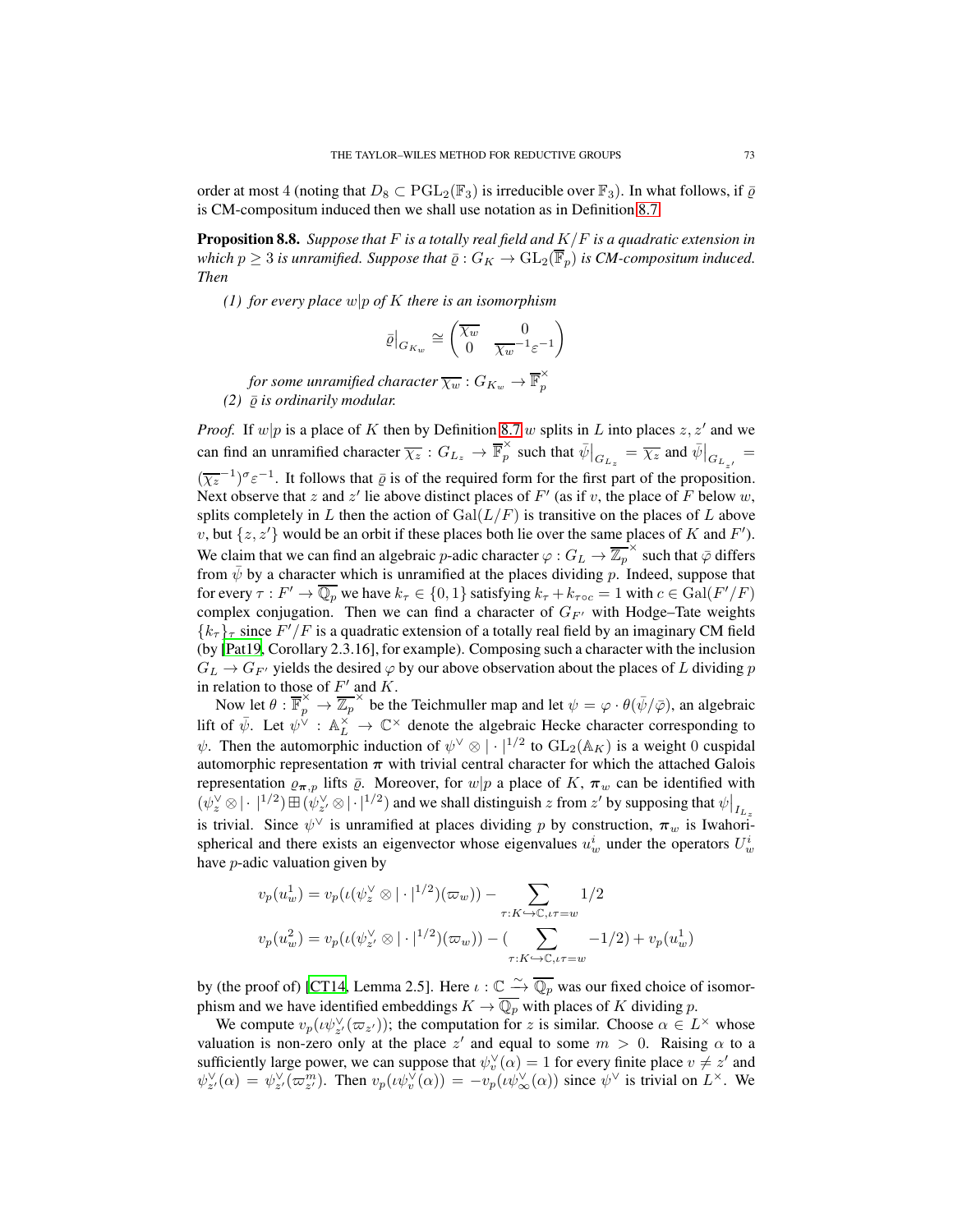have  $\psi_{\infty}^{\vee}(\alpha) = \prod_{\tau:L\to\mathbb{C}} \tau(\alpha)^{n_{\tau}}$  where  $n_{\tau} = -1$  for every  $\tau:L\to\mathbb{C}$  inducing the place z' via  $\iota$ , since we supposed that  $\psi^{\vee}|_{I_{L_{z'}}} = \varepsilon^{-1}$ . We see that

$$
v_p(\iota\psi_\infty^{\vee}(\alpha)) = \sum_{\tau:L\hookrightarrow\mathbb{C}} m \cdot (-1)
$$

where the sum is over complex embeddings  $\tau$  of L whose composition with  $\iota$  induces the place z' (as  $v_p(\iota(\tau(\alpha))) = 0$  for any  $\tau$  not inducing the place z' by choice of  $\alpha$ ). We deduce that

$$
v_p(\iota(\psi_z^{\vee} \otimes |\cdot|^{1/2})(\varpi_w)) = -f_w + f_w/2
$$

and similarly that

$$
v_p(\iota(\psi_z^{\vee} \otimes |\cdot|^{1/2})(\varpi_w)) = 0 + f_w/2,
$$

where  $f_w = |K_w : \mathbb{Q}_p|$ . Thus  $v_p(u_w^1) = v_p(u_w^2) = 0$ , which shows the second point and concludes the proof.  $\Box$ 

We deduce a modularity theorem for some elliptic curves over  $K$  with CM-compositum induced Galois representation.

**Corollary 8.9.** Let F be a totally real field in which  $p \ge 7$  splits completely and let  $K/F$ *be a quadratic extension in which* p *is unramified. Suppose that* E/K *is an elliptic curve which has ordinary good reduction or multiplicative reduction at every place* w|p *and that*  $\overline{\rho_{E,n}}$  *is CM-compositum induced in the sense of Definition* [8.7.](#page-71-0) *Then E is modular.* 

*Proof.* This follows immediately from Theorem [8.6](#page-70-0) and Proposition [8.8.](#page-72-0)

In order to apply Theorem [7.12](#page-64-0) we required the elliptic curve  $E/K$  to have ordinary good reduction or multiplicative reduction at the places dividing p. We show that this automatically holds in some cases when  $\overline{\rho_{E,p}}$  is CM-compositum induced.

<span id="page-73-0"></span>**Lemma 8.10.** *Let*  $p \ge 5$  *be a prime number with*  $p \equiv 2 \mod 3$  *and let*  $K/\mathbb{Q}_p$  *be a finite unramified extension. Suppose that* E/K *is an elliptic curve such that there is an isomorphism*

$$
\overline{\varrho_{E,p}} \cong \begin{pmatrix} \overline{\chi} & 0\\ 0 & \overline{\chi}^{-1} \varepsilon^{-1} \end{pmatrix}
$$

*over*  $\mathbb{F}_p$ *, where*  $\overline{\chi}: G_K \to \mathbb{F}_p$  *is an unramified character. Then* 

- *(1) if*  $p \geq 11$  *then either* E *has multiplicative reduction or ordinary good reduction* 
	- *(2) if* p = 5 *then either* E *has multiplicative reduction, or the degree of a minimal totally ramified extension over which* E *acquires good reduction is either* 1 *or* 4 *and* E *acquires ordinary good reduction over this extension.*

*Proof.* Let v be the valuation on K and suppose firstly that  $v(j(E)) < 0$ , so that E has potentially multiplicative reduction. Then E is the quadratic twist of an elliptic curve  $A/K$ with split multiplicative reduction by a quadratic character  $\delta: G_K \to {\pm 1}$ . The mod p Galois representation of A is, on the one hand, the twist of  $\overline{\varrho_{E,p}}$  by  $\delta$  and thus can be written as a direct sum of the characters  $\overline{\chi} \delta$  and  $\overline{\chi}^{-1} \delta \varepsilon^{-1}$ . On the other hand, since A has split multiplicative reduction we have an isomorphism

$$
\overline{\varrho_{A,p}}\big|_{I_{K}}\cong \begin{pmatrix}1&*\\0&\varepsilon^{-1}\end{pmatrix}.
$$

Since  $\varepsilon: I_K \to \mathbb{F}_p^{\times}$  has order  $p-1 \geq 4$ , we must have that  $\delta$  is unramified and that E has multiplicative reduction over K.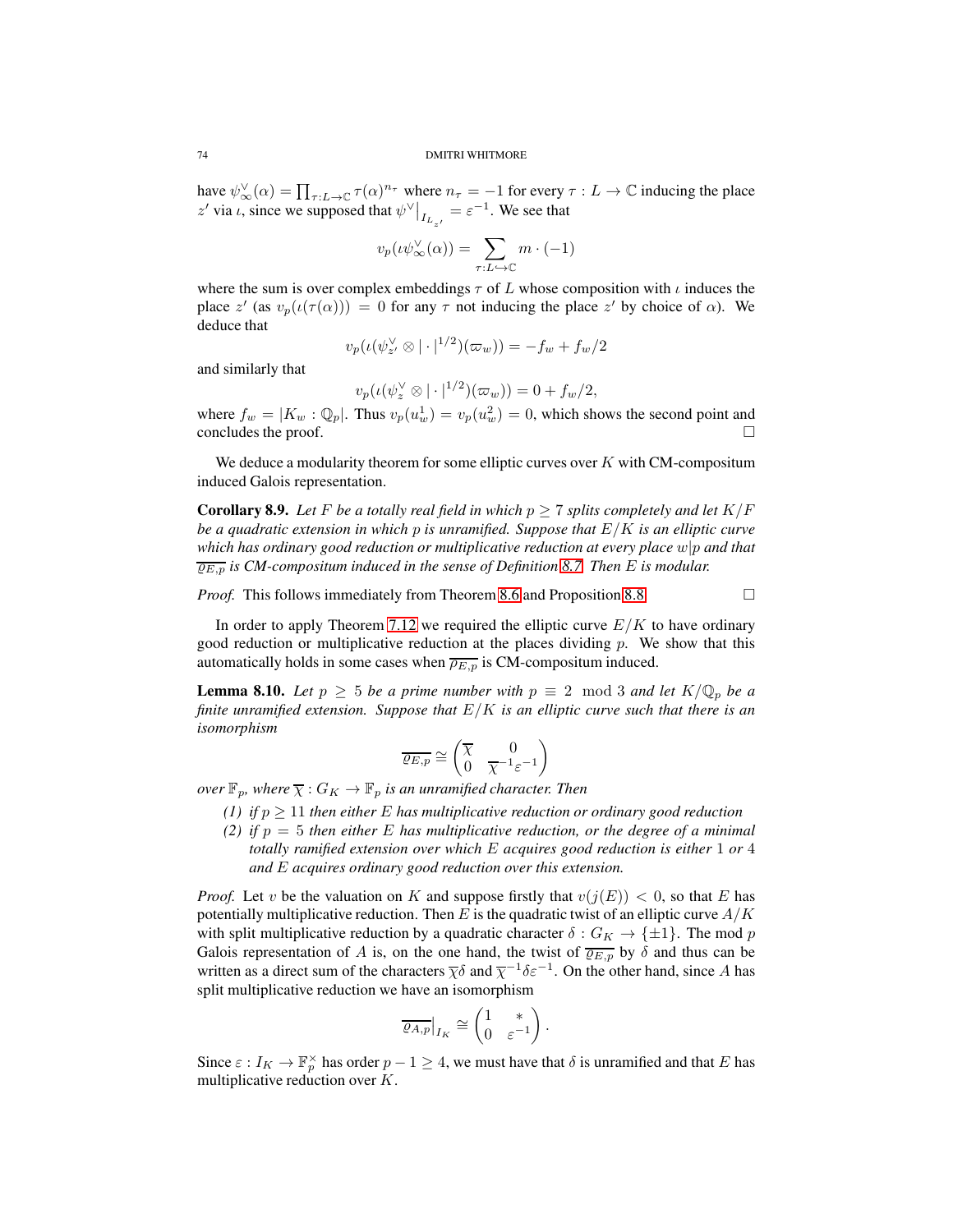Now suppose that  $E$  does not have (potentially) multiplicative reduction. The elliptic curve E acquires good reduction on base change to a totally ramified extension  $L/K$  of degree  $e \in \{1, 2, 3, 4, 6\}$ , with E having bad reduction on base change to any proper subfield of L containing K. We can take  $L = K(\varpi^{1/e})$ , where  $\varpi$  is any choice of uniformizer for K. We firstly show that  $E_L$  has ordinary good reduction. Suppose not, so that  $E_L$  has supersingular reduction. The same argument as in the proof of [\[LR13](#page-82-1), Theorem 3.1 2] then shows that either the image of inertia under the dual representation  $\overline{\varrho_{E,p}}^{\vee}(I_L)$  contains an element of order  $p$ , or is the given by matrices of the form

<span id="page-74-0"></span>(8.3) 
$$
\left\{ \begin{pmatrix} a & \eta b \\ b & a \end{pmatrix}^e | (a, b) \in \mathbb{F}_p^2 \setminus \{ (0, 0) \} \right\}
$$

with respect to some basis for  $E[p]$  and where  $\eta \in \mathbb{F}_p^{\times}$  is a non-quadratic residue. By hypothesis,  $\overline{\varrho_{E,p}}(I_L)$  does not contain any element of order p and the only diagonal matrix it contains is the identity. On the other hand, the group of matrices [8.3](#page-74-0) contains a subgroup of diagonal matrices of order  $p - 1$  (since  $\left(\frac{p^2 - 1}{e \ge p - 1}\right)$ , as  $p \ge 5$  and  $e \le 6$ ) which gives a contradiction.

Next we show that  $e \in \{1, 2, 4\}$ . Again we suppose not, so that  $e \in \{3, 6\}$ . This can only happen when E has a Weierstrass equation of the form  $E: y^2 = x^3 + ax + b$ with  $3v(A) > 2v(B)$ . In that case, a Weierstrass equation for the reduction of E modulo  $\varpi^{1/e}$  is given by  $\tilde{E}_L : y^2 = x^3 + B$  for some  $B \in \overline{\mathbb{F}}_p^{\times}$  $\hat{p}$ . This defines a supersingular elliptic curve by [\[Sil09](#page-83-0), V.4.1(a)] since the coefficient of  $x^{(p-1)/2}$  in  $(x^3 + B)^{p-1}$  is zero, as  $p \equiv 2 \mod 3$ . We have therefore reached a contradiction since  $\tilde{E}_L$  was already shown to be ordinary.

Now suppose that  $e \in \{2, 4\}$ . Let  $K' = K(\varpi^{2/e})$ , so that  $L/K'$  is a ramified quadratic extension. Then  $E_{K'}$  is the quadratic twist of an elliptic curve  $A/K'$  with good reduction. It follows that

$$
\overline{\varrho_{A,p}}|_{I_{K'}} \cong \begin{pmatrix} \delta & 0 \\ 0 & \delta \varepsilon^{-1} \end{pmatrix}
$$

where  $\delta: I_{K'} \to {\pm 1}$  is the quadratic character arising from  $L/K'$ . Firstly suppose that A has supersingular reduction. Again, the same argument as in [\[LR13,](#page-82-1) Theorem 3.1 2] shows that  $\overline{\varrho_{A,p}}^{\vee}(I_{K'})$  either contains an element of order p or is of the form [8.3](#page-74-0) where the exponent is  $e_{K' / \mathbb{Q}_p} \in \{1, 2\}$ . In either case, this gives an immediate contradiction.

We are left with the case that A has ordinary reduction. The only possibility is that  $\delta =$  $\varepsilon^{-1}$  as characters of  $I_{K'}$ , so we must have  $p = 5$  and  $e = 4$  since  $\#\varepsilon(I_{K'}) = 2(p-1)/e$ . We deduce the desired statement when  $p = 5$ . When  $p \ge 11$ , we see that  $e = 1$  so that  $E/K$  has good reduction and  $\tilde{E}$  was already shown to be ordinary.  $E/K$  has good reduction and E was already shown to be ordinary.

**Lemma 8.11.** Let  $p \ge 5$  with  $p \equiv 2 \mod 3$ . Let F be a totally real field in which p splits *completely and let* K/F *be a quadratic extension in which* p *is unramified. Suppose that*  $E/K$  *is an elliptic curve such that*  $\overline{QE,p}$  *is CM-compositum induced. If*  $p = 5$  *and E has potentially good reduction suppose further that* E *has good reduction over* K*. Then* E *has either ordinary good reduction or multiplicative reduction at every place* w|p*.*

*Proof.* This is immediate from Lemma [8.10](#page-73-0) and Proposition [8.8.](#page-72-0) □

We can also satisfy the constraints on  $\bar{\rho}$  arising from tidiness considerations when  $p = 5$ by imposing a condition on  $\bar{\psi}$ .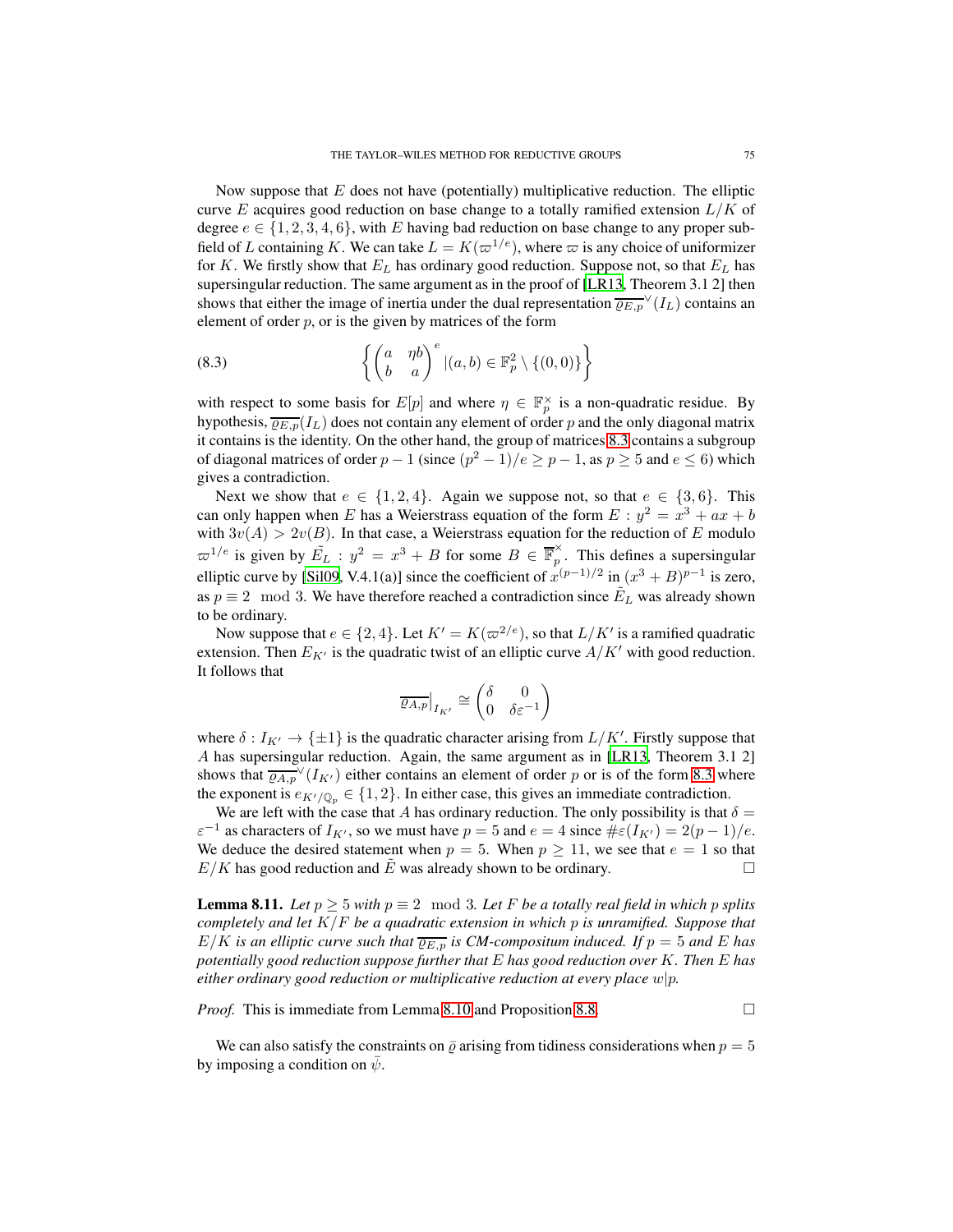<span id="page-75-0"></span>**Lemma 8.12.** *Suppose that*  $p = 5$ ,  $\bar{\varrho}$  :  $G_K \to GL_2(\mathbb{F}_5)$  *is CM-compositum induced and*  $\det\tau\in G_F\setminus G_K$ . If  $(\bar\psi^2)^\tau\big|_{G_{L(\zeta_5)}}\neq \bar\psi^2\big|_{G_{L(\zeta_5)}}$  then  $\bar\rho=\mathrm{Ind}_{G_F}^{G_K}(\bar\varrho\otimes \delta)$  is tidy whenever  $\delta: G_K \to {\{\pm 1\}}$  *is chosen such that*  $\bar{\rho}$  *is absolutely irreducible.* 

*Proof.* We claim that it suffices to show the order of the image of  $\bar{\rho}|_{G_{K(\zeta_5)}} = \bar{\varrho}|_{G_{K(\zeta_5)}} \oplus$  $\overline{\varrho}^{\tau}|_{G_{K(\zeta_5)}}$  is at least 32. Indeed, then  $\overline{\rho}(G_F)$  would be order at least  $32 \cdot 2 \cdot 4 = 256$ , since  $\bar{\rho}$  is absolutely irreducible and the similitude character surjects onto  $\mathbb{F}_5^{\times}$ . It follows from Lemma [8.1](#page-67-0) that  $\bar{\rho}$  is then tidy. Since  $\bar{\varrho}(G_{K(\zeta_5)})$  is necessarily of order 8, it suffices to show that the extensions of  $L(\zeta_p)$  cut out by  $\overline{\varrho}|_{G_{L(\zeta_5)}}^{\overline{\varrho}}$  and  $\overline{\varrho}^{\tau}|_{G_{L(\zeta_5)}}$  are linearly disjoint. Since  $\bar{\psi}^{\sigma}|_{G_{L(\zeta_5)}} = \bar{\psi}^{-1}|_{G_{L(\zeta_5)}},$  we just need to show that the extensions of  $L(\zeta_5)$  cut out by  $\bar{\psi}|_{G_{L(\zeta_5)}}$  and  $\bar{\psi}^{\tau}|_{G_{L(\zeta_5)}}$  are linearly disjoint. If they were not linearly disjoint, then certainly the squares of both characters would cut out the same quadratic extension of  $L(\zeta_5)$ , contradicting our hypothesis.

<span id="page-75-1"></span>*Example* 8.13*.* Continue to fix F a totally real field in which  $p \geq 5$  splits completely and  $K/F$  a quadratic extension in which p is unramified. We give a construction of some CM-compositum induced representations  $\bar{\varrho}: G_K \to GL_2(\mathbb{F}_p)$ .

Let  $F'/F$  be the compositum of F with an imaginary quadratic field N which is disjoint from K and in which p splits completely. Set  $L = K \cdot F'$  and  $Gal(L/K) = \{1, \sigma\}$ . We wish to construct characters  $\bar{\psi}: G_L \to \mathbb{F}_p^{\times}$  as in Definition [8.7.](#page-71-0) We can find  $\bar{\psi}$  such that for every place  $z|p$  of L we have  $\{\overline{\psi}\big|_{G_{L_z}}, \overline{\psi}^{\sigma}\big|_{G_{L_z}}\} = \{1, \varepsilon^{-1}\}$  and  $\overline{\psi}\overline{\psi}^{\sigma} = \varepsilon^{-1}$  by taking the restriction of the mod p reduction of a p-adic algebraic character on  $G_{F'}$ . We just need  $\bar{\psi}\Big|_{G_{L(\zeta_p)}} \neq \bar{\psi}^{\sigma}\Big|_{G_{L(\zeta_p)}}$  for  $\bar{\varrho} = \text{Ind}_{G_L}^{G_K}(\bar{\psi})$  to be CM-compositum induced, so suppose this is not the case.

Suppose that  $\bar{\chi}$  :  $G_L \to \mathbb{F}_p^{\times}$  is unramified at every place dividing p and satisfies  $\bar{\chi}\bar{\chi}^{\sigma} = 1$ . Setting  $\bar{\varphi} = \bar{\psi}\bar{\chi}, \bar{\varrho} = \text{Ind}_{G_L}^{G_K}(\bar{\varphi})$  will be CM-compositum induced provided that  $\bar{\varphi}|_{G_{L(\zeta_p)}} \neq \bar{\varphi}^{\sigma}|_{G_{L(\zeta_p)}}$ . If  $\bar{\chi}$  (and hence  $\bar{\chi}|_{G_{L(\zeta_p)}}$ ) has image of order at least 3 then  $\overline{\varphi}|_{G_{L(\zeta_p)}}$  will not be equal to its conjugate, since otherwise  $1 = \overline{\varphi}(\overline{\varphi})^{\sigma}|_{G_{L(\zeta_p)}} =$  $\bar{\chi}(\bar{\chi})^{\sigma}|_{G_{L(\zeta_p)}} = \bar{\chi}^2|_{G_{L(\zeta_p)}}.$ 

We can obtain such a  $\bar{\chi}$  by considering a dihedral extension  $M/K$  which contains L. If  $p \equiv 1 \mod 4$ , then similarly to Proposition [8.2](#page-68-0) we can find an extension  $M/L$  for which

- (1)  $M/K$  is Galois with Gal $(M/K) \cong D_8$  and Gal $(M/L) \cong \mathbb{Z}/4\mathbb{Z}$
- (2)  $p$  is unramified in  $M$ .

When  $p = 5$ , we can choose  $\bar{\chi}$  such that the induction of a suitable twist of  $\bar{\rho}$  will be tidy by Lemma [8.12.](#page-75-0) Explicitly, write  $L = K(\sqrt{\beta})$ . Then for  $x, y, \alpha \in K$  with  $y \neq 0$  and  $\alpha \notin (L^*)^2$  consider  $\gamma = x + y\sqrt{\alpha}$  satisfying  $x^2 - \alpha y^2 = \beta$ . Then  $M = L(\sqrt{\gamma})/K$ is Galois with group  $D_8$ . For tidiness of  $\bar{\rho}$  we need  $({\bar{\varphi}}^2)^{\tau}\big|_{G_{L(\zeta_p)}} \neq {\bar{\varphi}}^2\big|_{G_{L(\zeta_p)}}$  where  $\tau \in G_F \setminus G_K$ . The extension of  $L(\zeta_p)$  cut out by  $\overline{\varphi}^2|_{G_{L(\zeta_p)}}$  is given by adjoining the square roots of  $\alpha$ . If  $L(\zeta_p, \sqrt{\delta})$  is the extension of  $L(\zeta_p)$  cut out by  $\bar{\chi}^2\Big|_{G_{L(\zeta_p)}},$  where  $\delta$  can be taken to lie inside  $L^{\times}$ , then we just require that  $(\alpha \delta)^{\tau} (\alpha \delta)^{-1} \notin (L(\zeta_p)^{\times})^2$ . It is then straightforward to choose such an  $\alpha$  which is also a w-adic unit for every place w|p of K.

If  $p \equiv 3 \mod 4$ , choose an odd prime  $l|(p-1)$ . Then by [\[Bar09,](#page-81-1) Theorem 3.3] (applied with  $k_2$  greater than the number of rational primes which ramify in F) we can find a Galois extension  $N'/\mathbb{Q}$  containing our imaginary quadratic field N such that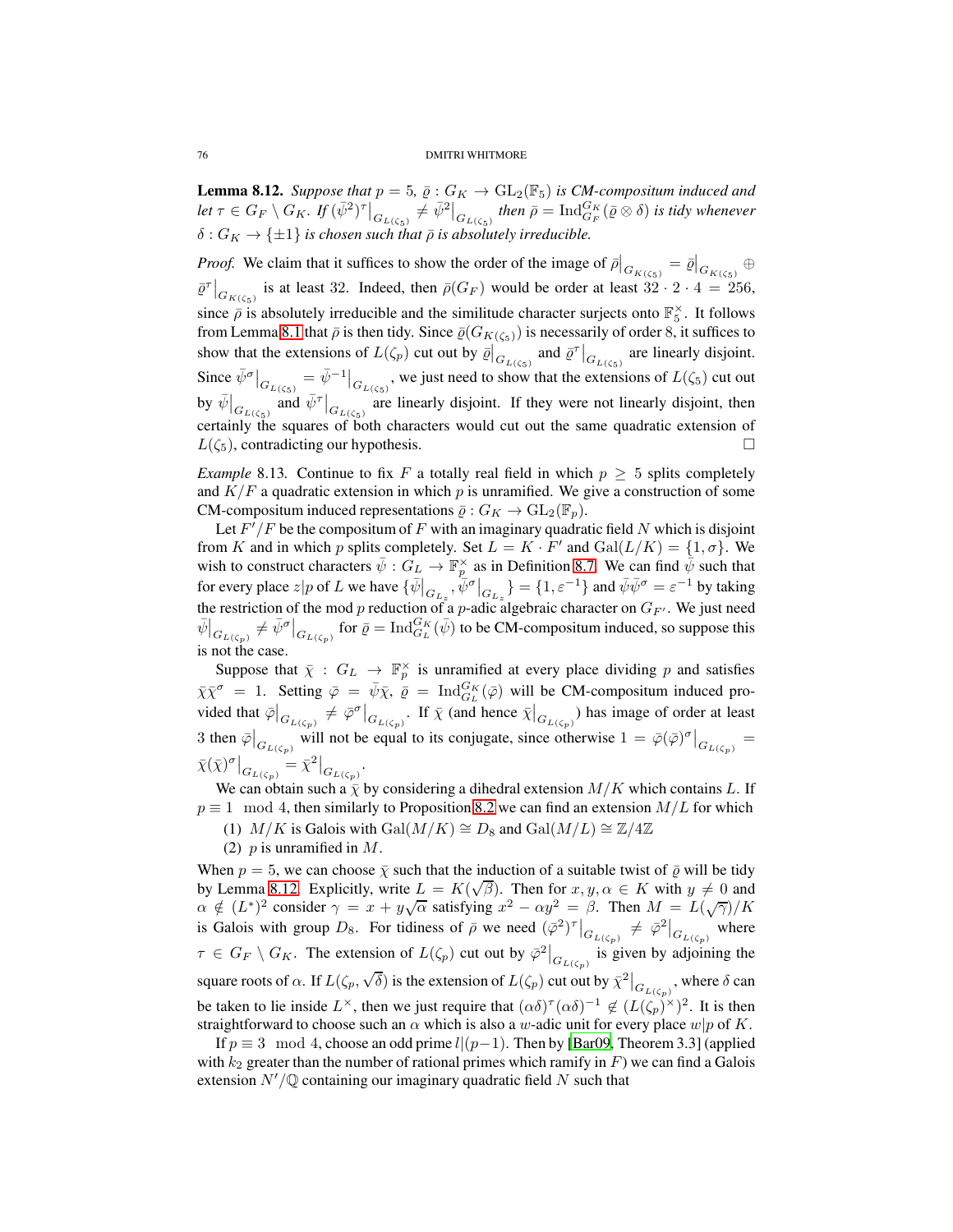- (3) Gal $(N' / Q) = D_{2l}$  and Gal $(N' / N) \cong \mathbb{Z} / l \mathbb{Z}$
- (4)  $p$  is unramified in  $N'$
- (5) there exists a rational prime  $r$  which is unramified in  $K$  and whose ramification index in  $N'$  divisible by  $l$ .

Taking  $M = N' \cdot K$ , we have  $Gal(M/K) \cong D_{2l}$  with  $Gal(M/L) \cong \mathbb{Z}/l\mathbb{Z}$  and p is unramified in M. Then in either of the above cases let  $\bar{\chi}$  be the character corresponding to  $Gal(M/L).$ 

8.3. **Modularity when**  $p = 5$ . For now, suppose again that K is an arbitrary number field and that  $\overline{\varrho}: G_K \to GL_2(\mathbb{F}_p)$  is a continuous representation of determinant  $\varepsilon^{-1}$ . Let V denote the underlying  $\mathbb{F}_p$ -vector space of  $\bar{\varrho}$  and fix an isomorphism  $\iota_0$  :  $\bigwedge^2 \bar{\varrho} \cong \mu_p^{\vee}$ . Let  $Y_{\bar{e}}$  denote the uncompactified moduli space of pairs  $(E, \iota)$  where E is an elliptic curve and  $\iota: V \xrightarrow{\sim} E[p]^\vee$  satisfies  $\bigwedge^2 \iota = \iota_0$  via the isomorphism  $\bigwedge^2 E[p]^\vee \cong \mu_p^\vee$  coming from the Weil pairing.

Now suppose that  $p = 5$ . The compactified curve  $X_{\bar{g}}$  is isomorphic to  $\mathbb{P}^1$  over K (by the same argument as in [\[SBT97,](#page-83-1) Lemma 1.1]). We use this to give a notion of a positive density of a subset of  $X_{\bar{\rho}}(K)$ . For v a place of K lying above a place w of Q define the valuation  $|| \cdot ||_v$  to equal  $|| \cdot ||_v^{K_v \cdot \mathbb{Q}_w}$ , where  $|| \cdot ||_v$  extends the usual absolute value on  $\mathbb{Q}$ defined by w. Then the absolute height of  $[x_0 : \ldots : x_n] \in \mathbb{P}^n(K)$  is given by

$$
H([x_0:\ldots:x_n])=\prod_v \max(||x_0||_v,\ldots,||x_n||_v)^{1/|K:\mathbb{Q}|},
$$

where the product is over all places of  $K$ . We have the following lemma on the asymptotic behaviour of the number of points of bounded height.

<span id="page-76-0"></span>Lemma 8.14. *Let* K *be a number field of degree* d *over* Q *and let* Σ *be a finite set of finite places of* K*.* Consider the subset  $S = \{(\alpha : 1) \in \mathbb{P}^1(K)|v_w(\alpha) = 0$  for all  $w \in \Sigma\}$  of  $\mathbb{P}^1(K)$ , where  $v_w$  denotes the valuation corresponding to the place w. Then there exists a *constant*  $C_{\Sigma} > 0$  *such that* 

$$
\# \{ P \in S | H(P) \le X \} = C_{\Sigma} X^{2d} + \begin{cases} O(X^d \log X) & \text{if } d = 1 \\ O(X^{2d-1}) & \text{if } d > 1. \end{cases}
$$

where  $H$  is the absolute height on  $\mathbb{P}^1(K)$ . An explicit value for  $C_{\Sigma}$  is given by

$$
C_{\Sigma} = \frac{hR}{w\zeta_{K}(2)} \gamma_{K,2} \prod_{w \in \Sigma} \frac{(N(\mathfrak{p}_{w}) - 1)^{2}}{N(\mathfrak{p}_{w})^{2} - 1}
$$

*where*

- h *is the class number of* K
- R *is the regulator of* K
- w *is the number of roots of unity in* K
- $\zeta_K$  *is the Dedekind zeta function of* K
- $\gamma_{K,2} = \frac{(2^{r_1}(2\pi)^{r_2})^2 2^r}{|D_K|}$  $\frac{2\pi i^2}{|D_K|}$  where
	- $r_1$  *is the number of real embeddings and*  $r_2$  *is the number of pairs of complex embeddings of* K
	- $-r = r_1 + r_2 1$
	- $D<sub>K</sub>$  *is the discriminant of* K
- $N(\mathfrak{p}_w)$  *is the norm of the prime ideal corresponding to w.*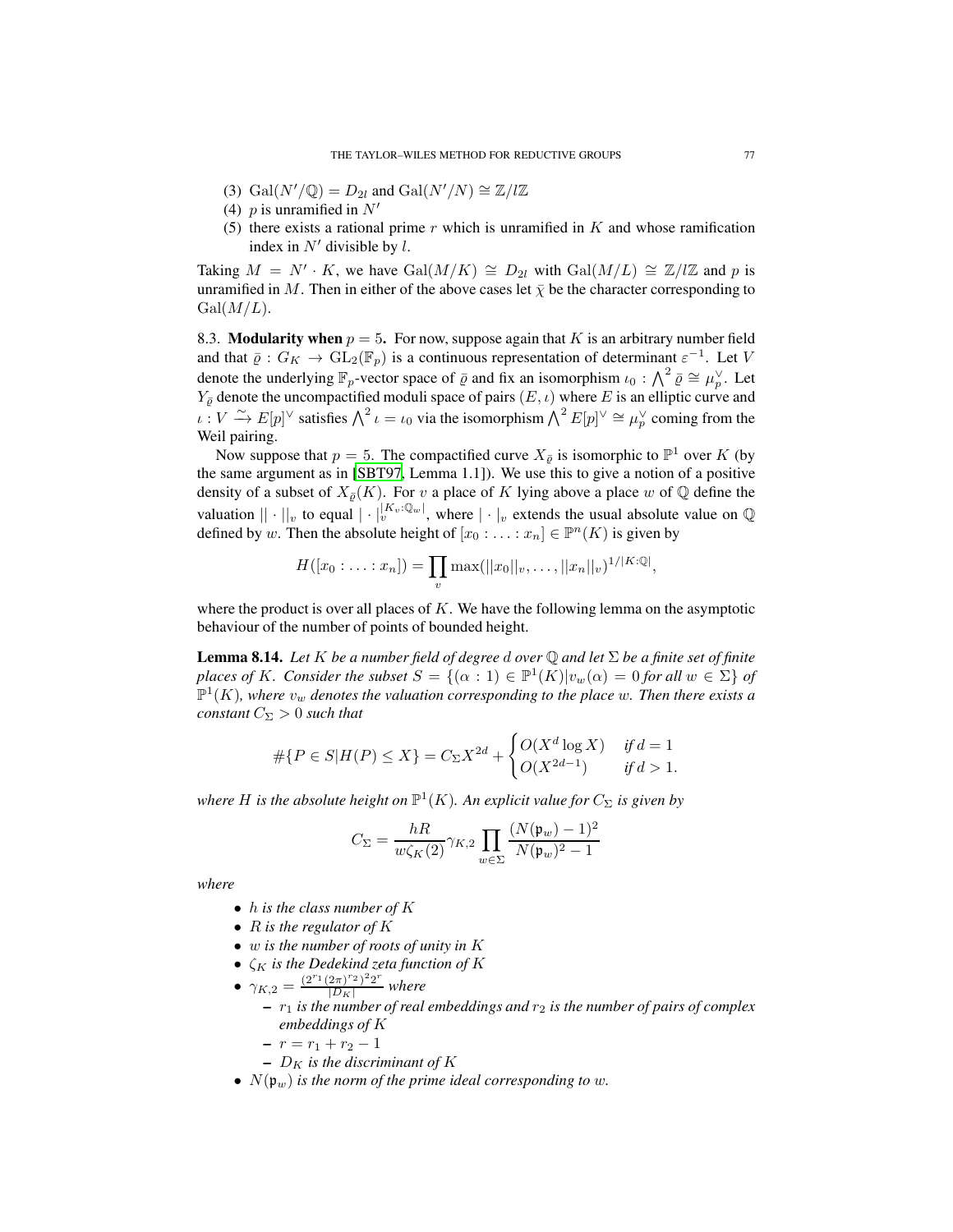*Proof.* The case where  $\Sigma = \emptyset$  is stated in [\[Lan13,](#page-82-2) Chapter 3, Theorem 5.3]. We show how the lemma follows by the same proof of this case, which was due to Schanuel. If  $P = (x_0 : x_1) \in \mathbb{P}^1(K)$  with  $x_0, x_1 \in K$  then we let  $a_P$  denote the fractional ideal of K generated by  $x_0, x_1$ . In what follows we say two points in  $K^2$  are equivalent if they differ by an element of  $\mathcal{O}_K^{\times}$ . It suffices to show that the same asymptotic, on dividing through by a factor of h, holds when restricting only to  $P \in \mathbb{P}^1(K)$  for which  $\mathfrak{a}_P$  lies in a fixed class in the ideal class group of K. This is the same as fixing an ideal  $\alpha$  (which we may assume is prime to the prime ideals defined by the places in  $\Sigma$ ) and counting  $(x_0, x_1) \in \mathfrak{a}^2$ up to equivalence for which  $a_P = a$ ,  $v_w(x_0) = v_w(x_1) = 0$  and  $H(x_0 : x_1) \leq X$ . Now suppose we have an asymptotic formula with the same order of leading term and same error term for counting pairs  $(x_0, x_1) \in \mathfrak{a}^2$  up to equivalence for which  $v_w(x_0) =$  $v_w(x_1) = 0$  and  $H(x_0 : x_1) \leq X$ . Then by Möbius inversion (see [\[Lan13,](#page-82-2) p73] for the  $\Sigma = \emptyset$  case; in our case we can restrict to sums over integral ideals coprime to  $\mathfrak{p}_w$  for  $w \in \Sigma$ ) the same asymptotic will hold for the sum of interest above, but we gain a factor of  $\zeta_K(2)^{-1} \prod_{w \in \Sigma} (1 - N \mathfrak{p}_w^{-2})^{-1}$ .

For  $i \in \{0, 1\}$ ,  $w \in \Sigma$  and  $X > 0$ , let

$$
A_{i,w,X} = \{(x_0, x_1) \in \mathfrak{a}^2 | x_i \in \mathfrak{p}_w, H(x_0 : x_1) \le X\},\
$$

viewed as a subset of the set of such pairs whose height is bounded by  $X$  but without any conditions at places in Σ. For  $T \subset \{0,1\} \times \Sigma$ , the asymptotic behaviour of #  $\bigcap_{(i,w)\in T} A_{i,w,X}$  can be computed in exactly the same way as the  $T = \emptyset$  computation as in [\[Sch79,](#page-83-2) p442], since the size of this intersection is also given by counting the number of lattice points in a homogeneously expanding domain. The formula [\[Sch79,](#page-83-2) Thm 2] and the  $T = \emptyset$  computation then gives that

$$
\# \bigcap_{(i,w)\in T} A_{i,w,X} = \big(\prod_{(i,w)\in T} N(\mathfrak{p}_w)^{-1}\big) \frac{R\gamma_{K,2}}{w} X^{2d} + \begin{cases} O(X^d \log X) & \text{if } d = 1 \\ O(X^{2d-1}) & \text{if } d > 1. \end{cases}
$$

A straightforward application of the inclusion-exclusion principle then yields the result.  $\Box$ 

We state one more fact about H that will be of repeated use. If  $f: \mathbb{P}^1_K \to \mathbb{P}^1_K$  is an isomorphism over K then there exists  $C_1, C_2 > 0$  depending only on f such that for every  $P \in \mathbb{P}^1(K)$  we have the inequalities

$$
(8.4) \tC1H(P) \le H(f(P)) \le C2H(P).
$$

<span id="page-77-1"></span>**Definition 8.15.** Let K be a number field and let  $\bar{\varrho}: G_K \to GL_2(\mathbb{F}_5)$  be a continuous *representation of determinant*  $\varepsilon^{-1}$ . We say a subset  $S \subset X_{\bar{\varrho}}(K)$  has positive density if *there exists a constant*  $C > 0$  *such that for every* X *sufficiently large* 

<span id="page-77-0"></span>
$$
\frac{\#\{P \in S : H(P) \le X\}}{\#\{P \in X_{\bar{e}}(K) : H(P) \le X\}} \ge C
$$

*where H* is a height function on  $X_{\bar{\rho}}$  arising from some (equivalently, any by Lemma [8.14](#page-76-0) and [8.4\)](#page-77-0) isomorphism  $X_{\bar{\varrho}} \cong \mathbb{P}^1$  over  $K$  via the absolute height on  $\mathbb{P}^1$ .

The following lemma provides us with a subset of positive density on this modular curve, which we use to deduce a positive density of modular elliptic curves under certain hypotheses.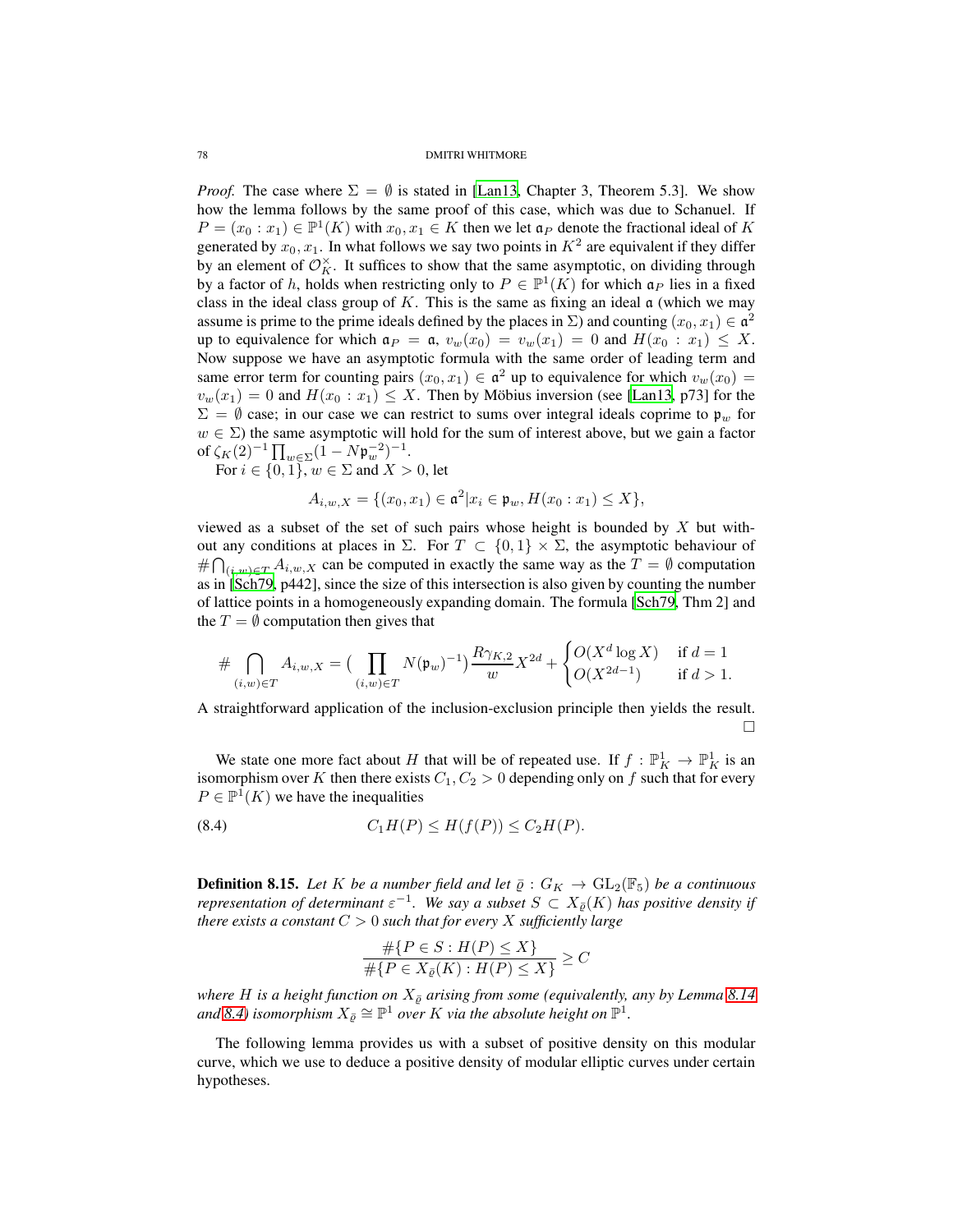<span id="page-78-1"></span>Lemma 8.16. *Let* K *be a number field such that each place* w|5 *is unramified and every such residue field*  $k(w)$  *is an extension of*  $\mathbb{F}_5$  *of degree at most* 2*. Let*  $\bar{\varrho}: G_K \to GL_2(\mathbb{F}_5)$ *be a representation of determinant*  $\varepsilon^{-1}$  such that for each  $w|5$ ,  $\bar{\varrho}|_{G_{K_w}}$  is isomorphic to a *direct sum of characters over*  $\mathbb{F}_5$ *.* 

- *(1) There exists non-empty p-adic open subsets*  $\Omega_w \subset X_{\bar{\rho}}(K_w)$  *for each place*  $w|5$ *such that if*  $P \in \Omega_w$  *then*  $E_P$  *is an elliptic curve with ordinary good reduction or potentially multiplicative reduction.*
- *(2) Let*  $\Sigma$  *be a finite set of finite places of* K *and let*  $\Omega_w \subset X_{\overline{\rho}}(K_w)$  *be a non-empty* p*-adic open subset for each* w ∈ Σ*. Then*

$$
\Omega = \{ P \in X_{\bar{\varrho}}(K) | P \in \Omega_w \text{ for every } w \in \Sigma \}
$$

*has positive density in the sense of Definition [8.15.](#page-77-1)*

*Proof.* Let  $w \mid 5$  and write  $\bar{\varrho}|_{G_{K_w}} \cong \psi_w \oplus \psi_w^{-1} \varepsilon^{-1}$  with  $\psi_w$  an unramified character of  $G_{K_w}$ , which we can therefore view as a character of  $G_{k(w)}$ . We can find an ordinary elliptic curve  $\tilde{E}$  over  $k(w)$  such that  $\tilde{E}[5](\overline{k(w)})$  is isomorphic, as a  $G_{k(w)}$ -module, to  $\mathbb{F}_5[\psi_w^{-1}]$ . Indeed,  $\psi_w$  has order dividing 4 and there are only 4 possibilities for  $\psi_w$ ; examples are listed in Table [2](#page-78-0) below. Here when  $|k(w): \mathbb{F}_5| = 2, \alpha \in k(w) \setminus \mathbb{F}_5$  satisfies  $\alpha^2 + 4\alpha + 2 =$ 0.

TABLE 2. Some ordinary elliptic curves over finite fields of characteristic 5 with specified 5-torsion

<span id="page-78-0"></span>

|                             | $ k(w): \mathbb{F}_5  \quad # \psi_w(G_{k(w)})$ | E                        |
|-----------------------------|-------------------------------------------------|--------------------------|
|                             |                                                 | $y^2 = x^3 + 3x$         |
|                             | $\mathcal{D}_{\mathcal{L}}$                     | $y^2 = x^3 + 2x$         |
|                             | 4                                               | $y^2 = x^3 \pm x$        |
| $\mathcal{D}_{\mathcal{L}}$ | 1                                               | $y^2 = x^3 + 3x$         |
| $\mathcal{D}_{\mathcal{A}}$ | 2                                               | $y^2 = x^3 + x$          |
| $\mathcal{D}$               | 4                                               | $y^2 = x^3 + \alpha x$   |
|                             |                                                 | $y^2 = x^3 + \alpha^3 x$ |

Now consider the Serre–Tate canonical lifting of  $\tilde{E}$  to an elliptic curve  $\mathcal E$  defined over  $\mathcal{O}_{K_w}$ . This has the property that the *p*-divisible group of  $\mathcal E$  splits as a direct sum of a connected group scheme and an étale group scheme. Letting  $E = \mathcal{E}_{K_w}$ , it therefore follows that the action of  $G_{K_w}$  on  $E[5]^\vee$  is given by a direct sum of characters which must be  $\psi_w$ and  $\psi_w^{-1} \varepsilon^{-1}$ . Thus E is an elliptic curve over  $K_w$  with ordinary good reduction that defines a point of  $X_{\bar{\rho}}(K_w)$ .

Consider the modular curve  $Y_{\bar{\rho}, \overline{\rho_{E,T}}}$  parameterising triples  $(A, \iota, \iota_7)$  where A is an elliptic curve,  $\iota$  is a symplectic isomorphism between  $A[5]^\vee$  and  $\bar{\varrho}$ , and  $\iota_7$  is a symplectic isomorphism between  $A[7]^\vee$  and  $E[7]^\vee$  compatible with the action of Galois. The natural map  $Y_{\bar{\rho}, \overline{\rho_{E,T}}} \to (Y_{\bar{\rho}})_{K_w}$  is étale (since after base change by a separable extension the map defines a  $PGL_2(\mathbb{F}_7)$ -torsor). Hence there is an open neighbourhood in the 5-adic topology of the point of  $Y_{\bar{\varrho}, \overline{\varrho_{E,7}}}(K_w)$  defined by E which is mapped isomorphically onto an open subset  $\Omega_w \subset Y_{\bar{\varrho}}(K_w)$  under the map  $Y_{\bar{\varrho}, \overline{\varrho_{E, 7}}}(K_w) \to Y_{\bar{\varrho}}(K_w)$ . Let  $P \in \Omega_w$  define an elliptic curve  $A_P$  and suppose that  $A_P$  potentially multiplicative reduction. Then  $A_P$  must in fact have multiplicative reduction over K, as the quadratic twist of  $A_P$  by a ramified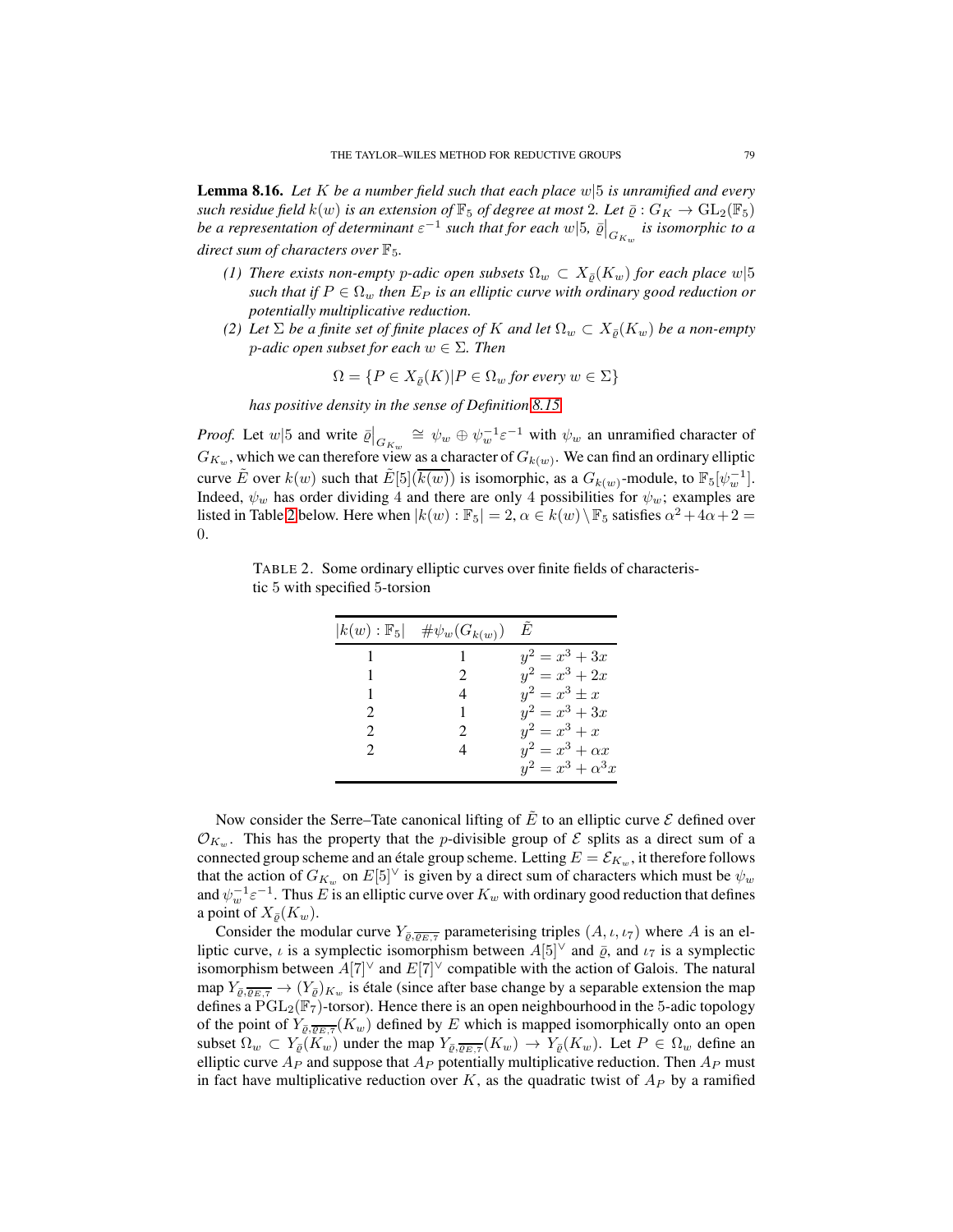character cannot have the mod 5 Galois representation of an elliptic curve with split multiplicative reduction. Now suppose instead that  $A<sub>P</sub>$  has potentially good reduction. Then since  $A_P[7]$  is unramified as a  $G_{K_w}$ -module, it follows by a variation of the Néron–Ogg– Shafarevich criterion that  $A_P$  has good reduction and the reduction  $\tilde{A}_P$  is ordinary by Lemma [8.10.](#page-73-0) This shows the first part of the lemma.

For the second part, choose an isomorphism  $f: X_{\bar{e}} \stackrel{\sim}{\to} \mathbb{P}^1$  over K such that  $P \in$  $X_{\overline{\varrho}}(K)$  lies inside each  $\Omega_w$  whenever  $f(P) = (x : 1)$  has  $v_w(x) = 0$  for every  $w \in \Sigma$ . It then follows from Lemma 8.14 that  $\Omega$  has positive density then follows from Lemma [8.14](#page-76-0) that  $\Omega$  has positive density.

Corollary 8.17. *Let* F *be a totally real field in which* 5 *splits completely and let* K/F *be a quadratic extension in which* 5 *is unramified. There exists representations*  $\bar{\rho}$  :  $G_K \rightarrow$  $\widehat{\mathrm{GL}}_2(\mathbb{F}_5)$  which are CM-compositum induced from a character  $\overline{\psi}: G_L \to \mathbb{F}_5^\times$  (see Defini- $\frac{1}{2}$ ( $\frac{1}{2}$ ) which are CM-composition matter appoint a character  $\psi : GL \to \mathbb{F}_5$  (see Definition [8.7\)](#page-71-0), where  $L/K$  is a quadratic extension, and  $\bar{\psi}$  satisfies  $(\bar{\psi}^2)^{\tau} \big|_{G_{L(\zeta_p)}} \neq \bar{\psi}^2 \big|_{G_{L(\zeta_p)}}$ 

*for*  $\tau \in G_F \setminus G_K$ *. Fix such a representation*  $\overline{\varrho}$  *and suppose that*  $E/K$  *is an elliptic curve* for which  $\overline{\varrho_{E,5}}\cong\overline{\varrho}$  and that  $E$  has ordinary good reduction or multiplicative reduction at *every*  $w|5$ *. Then E is modular. Moreover, the subset of*  $X_{\overline{\rho}}(K)$  *given by such elliptic curves which in addition do not have complex multiplication nor have* j*-invariant contained in a proper subfield of* K *is of positive density (in the sense of Definition [8.15\)](#page-77-1).*

*Proof.* Such representations  $\overline{\varrho}$  were constructed in Example [8.13.](#page-75-1) A point  $P \in Y_{\overline{\varrho}}(K)$  for which  $E_P$  has ordinary good reduction or multiplicative reduction at every  $w/5$  is modular by (the proofs of) Theorem [8.6,](#page-70-0) Lemma [8.12](#page-75-0) and Proposition [8.8.](#page-72-0)

We now turn our attention to the positive density statement. Note that only finitely many points  $P \in Y_{\overline{\theta}}(K)$  correspond to a CM elliptic curve  $E_P$ . Indeed, there are only finitely many possible values of  $j(E_P) \in K$  and if  $Q \in Y_{\overline{\varrho}}(K)$  satisfies  $j(E_P) = j(E_Q)$  then  $E_Q$ is a twist of  $E_P$  which must be equal to  $E_P$  since  $\overline{\varrho_{E_P,5}} \cong \overline{\varrho_{E_Q,5}}$ . Thus we can ignore the existence of CM elliptic curves in showing the density statement.

Now let  $l \neq 5$  be a prime number that splits completely in K. For each place v of K above l we can find non-empty l-adic open subsets  $\Omega_v \subset X_{\bar{\rho}}(K_v)$  whose images under the *j*-invariant,  $j(\Omega_v) \subset \mathbb{P}^1(\mathbb{Q}_l)$ , are pairwise disjoint. We can therefore find a positive density subset  $\Omega \subset X_{\bar{\rho}}(K)$  such that each point  $P \in \Omega$  defines an elliptic curve with ordinary good reduction or multiplicative reduction and whose image in  $X_{\bar{\rho}}(K_v)$  lies in  $\Omega_v$  for each v|l by Lemma [8.16](#page-78-1) (which we may apply by Proposition [8.8\)](#page-72-0). We are done, since the elliptic curves corresponding to points of  $\Omega$  cannot have j-invariant contained in a proper subfield of K and were already shown to be modular. (One can also show further that the set of elliptic curves arising from points of  $X_{\bar{\rho}}(K)$  whose j-invariant is contained inside a proper subfield of  $K$  is of density zero, but we have not done so since it makes no difference for the purpose of this corollary.)

 $\Box$ 

## APPENDIX A.

In this appendix we record the output of computations carried out in the computer algebra software magma, as explained in Section [4.3.](#page-35-0)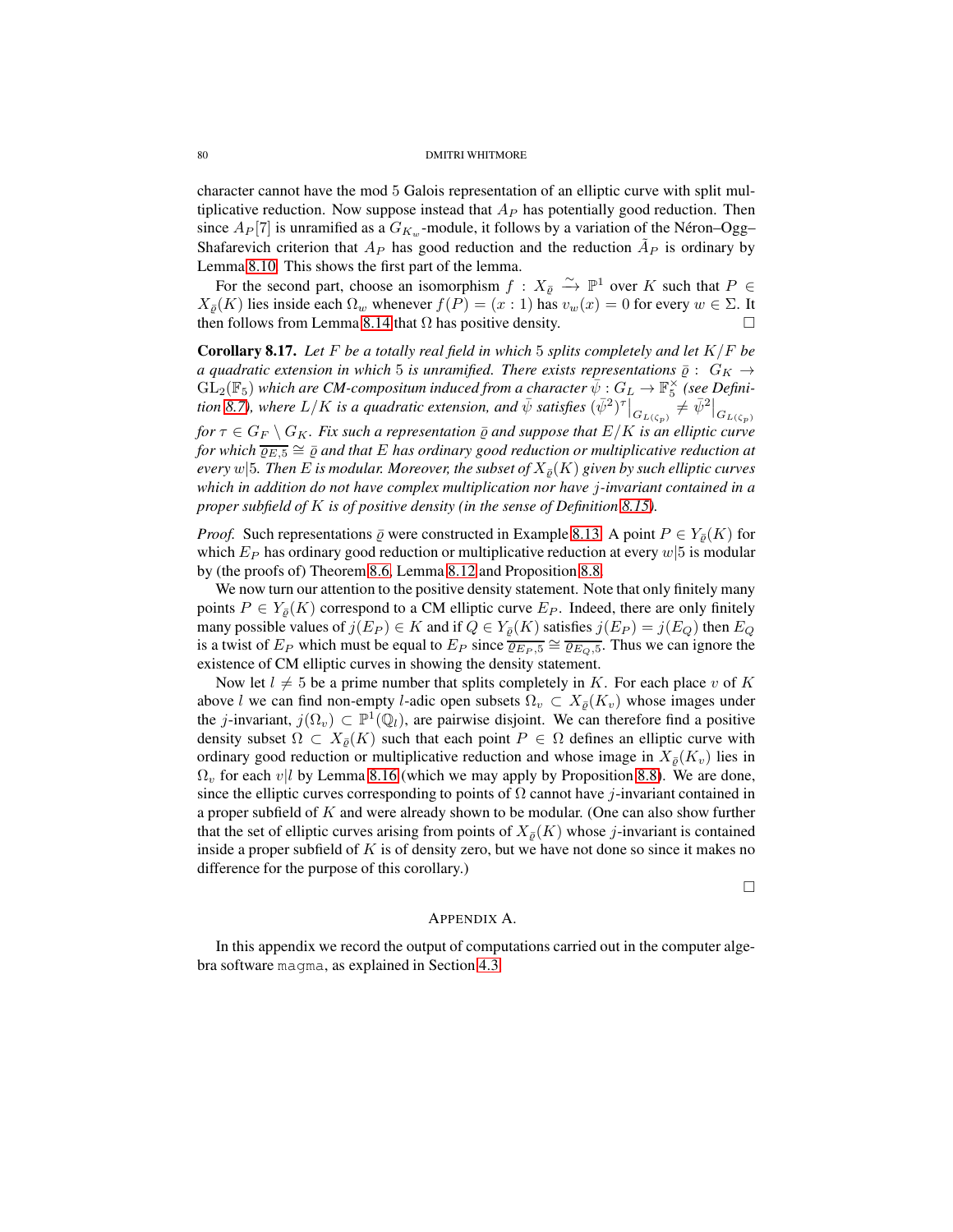TABLE 3. Conjugacy classes of absolutely GL<sub>4</sub>-irreducible subgroups  $\Gamma \leq \mathrm{Sp}_4(\mathbb{F}_p)$  which are not  $\mathrm{Sp}_4$ -adequate

| $\boldsymbol{p}$ | $\#\Gamma$ | Label                        | $h^1(\Gamma, \mathfrak{sp}_4)$ | $h^1(\Gamma, \mathbb{F}_p)$ | ID        |
|------------------|------------|------------------------------|--------------------------------|-----------------------------|-----------|
| 3                | 96         | $D_4.A_4$                    | 0                              |                             | 96,202    |
| 3                | 96         | $SL(2,3)$ . $C_2^2$          |                                | $\Omega$                    | 96,191    |
| 3                | 240        | $C_2.S_5$                    |                                | 0                           | 240,89    |
| 3                | 384        | $Q_8^2.C_6$                  | $\Omega$                       |                             | 384,618   |
| 3                | 1440       | $C_2.A_6.C_2$                |                                | 0                           | 1440,4591 |
| 3                | 1152       | $C_2^2.A_4$ wr $C_2$         | $\Omega$                       |                             |           |
| 5                | 160        | $(C_4.C_2^3): C_5$           | 0                              |                             | 160, 199  |
| 5                | 480        | $D_4.A_5$                    |                                | 0                           | 480,957   |
| 5                | 480        | $(C_2 \times SL(2,5)) : C_2$ |                                | 0                           | 480,953   |
| 5                | 720        | $S_3 \times SL(2,5)$         |                                | 0                           | 720,417   |
|                  | 28800      | $C_2^2.A_5^2.C_2$            |                                | 0                           |           |

TABLE 4. Conjugacy classes of subgroups  $\Gamma' \leq \text{GSp}_4(\mathbb{F}_3)$  with  $\nu(\Gamma') \neq 1$  for which  $\Gamma = \Gamma' \cap \mathrm{Sp}_4(\mathbb{F}_3)$  is absolutely  $\mathrm{GL}_4$ -irreducible

| $\#\Gamma'$ | $\#\Gamma$ | (A)         | (B)          | $h^1(\Gamma, \mathfrak{sp}_4)$ | $h^1(\Gamma, \mathbb{F}_3)$ | Adequate     | Tidy         | Induced      | Split-induced |
|-------------|------------|-------------|--------------|--------------------------------|-----------------------------|--------------|--------------|--------------|---------------|
| 64          | 32         | <b>TRUE</b> | <b>FALSE</b> | $\Omega$                       | $\Omega$                    | <b>TRUE</b>  | <b>TRUE</b>  | <b>TRUE</b>  | <b>TRUE</b>   |
| 64          | 32         | <b>TRUE</b> | <b>FALSE</b> | $\theta$                       | $\Omega$                    | <b>TRUE</b>  | <b>TRUE</b>  | <b>TRUE</b>  | <b>TRUE</b>   |
| 64          | 32         | TRUE        | <b>FALSE</b> | $\boldsymbol{0}$               | $\Omega$                    | <b>TRUE</b>  | <b>TRUE</b>  | <b>TRUE</b>  | <b>TRUE</b>   |
| 64          | 32         | <b>TRUE</b> | <b>FALSE</b> | $\theta$                       | 0                           | <b>TRUE</b>  | <b>TRUE</b>  | <b>TRUE</b>  | <b>TRUE</b>   |
| 80          | 40         | <b>TRUE</b> | <b>TRUE</b>  | $\boldsymbol{0}$               | $\Omega$                    | <b>TRUE</b>  | <b>TRUE</b>  | <b>TRUE</b>  | <b>FALSE</b>  |
| 128         | 64         | <b>TRUE</b> | <b>FALSE</b> | $\theta$                       | $\Omega$                    | <b>TRUE</b>  | <b>TRUE</b>  | <b>TRUE</b>  | <b>TRUE</b>   |
| 128         | 64         | <b>TRUE</b> | <b>FALSE</b> | $\theta$                       | $\Omega$                    | <b>TRUE</b>  | <b>TRUE</b>  | <b>TRUE</b>  | <b>TRUE</b>   |
| 128         | 64         | <b>TRUE</b> | <b>FALSE</b> | $\theta$                       | $\mathbf{0}$                | <b>TRUE</b>  | <b>FALSE</b> | <b>TRUE</b>  | <b>TRUE</b>   |
| 128         | 64         | <b>TRUE</b> | <b>FALSE</b> | $\mathbf{0}$                   | $\Omega$                    | <b>TRUE</b>  | <b>FALSE</b> | <b>TRUE</b>  | <b>TRUE</b>   |
| 192         | 96         | <b>TRUE</b> | <b>FALSE</b> | 1                              | 0                           | <b>FALSE</b> | <b>TRUE</b>  | <b>TRUE</b>  | <b>FALSE</b>  |
| 192         | 96         | <b>TRUE</b> | <b>FALSE</b> | $\theta$                       | 1                           | <b>FALSE</b> | <b>TRUE</b>  | <b>TRUE</b>  | <b>TRUE</b>   |
| 192         | 96         | <b>TRUE</b> | <b>FALSE</b> | 1                              | $\mathbf{0}$                | <b>FALSE</b> | <b>TRUE</b>  | <b>TRUE</b>  | <b>FALSE</b>  |
| 192         | 96         | <b>TRUE</b> | <b>FALSE</b> | $\theta$                       | 1                           | <b>FALSE</b> | <b>TRUE</b>  | <b>TRUE</b>  | <b>FALSE</b>  |
| 192         | 96         | <b>TRUE</b> | <b>FALSE</b> | $\mathbf{0}$                   | 0                           | <b>TRUE</b>  | <b>TRUE</b>  | <b>TRUE</b>  | <b>TRUE</b>   |
| 256         | 128        | <b>TRUE</b> | <b>TRUE</b>  | $\mathbf{0}$                   | $\Omega$                    | <b>TRUE</b>  | <b>TRUE</b>  | <b>TRUE</b>  | <b>TRUE</b>   |
| 384         | 192        | <b>TRUE</b> | <b>TRUE</b>  | $\theta$                       | $\Omega$                    | <b>TRUE</b>  | <b>TRUE</b>  | <b>TRUE</b>  | <b>FALSE</b>  |
| 480         | 240        | <b>TRUE</b> | <b>TRUE</b>  | 1                              | $\Omega$                    | <b>FALSE</b> | <b>TRUE</b>  | <b>TRUE</b>  | <b>FALSE</b>  |
| 480         | 240        | <b>TRUE</b> | <b>TRUE</b>  | $\boldsymbol{0}$               | $\Omega$                    | <b>TRUE</b>  | <b>TRUE</b>  | <b>TRUE</b>  | <b>FALSE</b>  |
| 640         | 320        | <b>TRUE</b> | <b>TRUE</b>  | $\mathbf{0}$                   | $\Omega$                    | <b>TRUE</b>  | <b>FALSE</b> | <b>FALSE</b> | <b>FALSE</b>  |
| 768         | 384        | <b>TRUE</b> | <b>TRUE</b>  | $\mathbf{0}$                   | $\Omega$                    | <b>TRUE</b>  | <b>TRUE</b>  | <b>TRUE</b>  | <b>TRUE</b>   |
| 768         | 384        | <b>TRUE</b> | <b>TRUE</b>  | $\theta$                       | 1                           | <b>FALSE</b> | <b>TRUE</b>  | <b>TRUE</b>  | <b>TRUE</b>   |
| 2304        | 1152       | <b>TRUE</b> | <b>TRUE</b>  | $\boldsymbol{0}$               |                             | <b>FALSE</b> | <b>TRUE</b>  | <b>TRUE</b>  | <b>TRUE</b>   |
| 2880        | 1440       | <b>TRUE</b> | <b>TRUE</b>  | 1                              | $\Omega$                    | <b>FALSE</b> | <b>TRUE</b>  | <b>TRUE</b>  | <b>FALSE</b>  |
| 3840        | 1920       | <b>TRUE</b> | <b>TRUE</b>  | $\boldsymbol{0}$               | $\Omega$                    | <b>TRUE</b>  | <b>TRUE</b>  | <b>FALSE</b> | <b>FALSE</b>  |
| 103680      | 51840      | <b>TRUE</b> | <b>TRUE</b>  | $\theta$                       | $\mathbf{0}$                | <b>TRUE</b>  | <b>TRUE</b>  | <b>FALSE</b> | <b>FALSE</b>  |

# **REFERENCES**

[AKT21] Patrick B. Allen, Chandrashekhar B. Khare, and Jack A. Thorne. Modularity of  $PGL_2(F_p)$ -representations over totally real fields. Proceedings of the National Academy of Sciences, 118(33), 2021.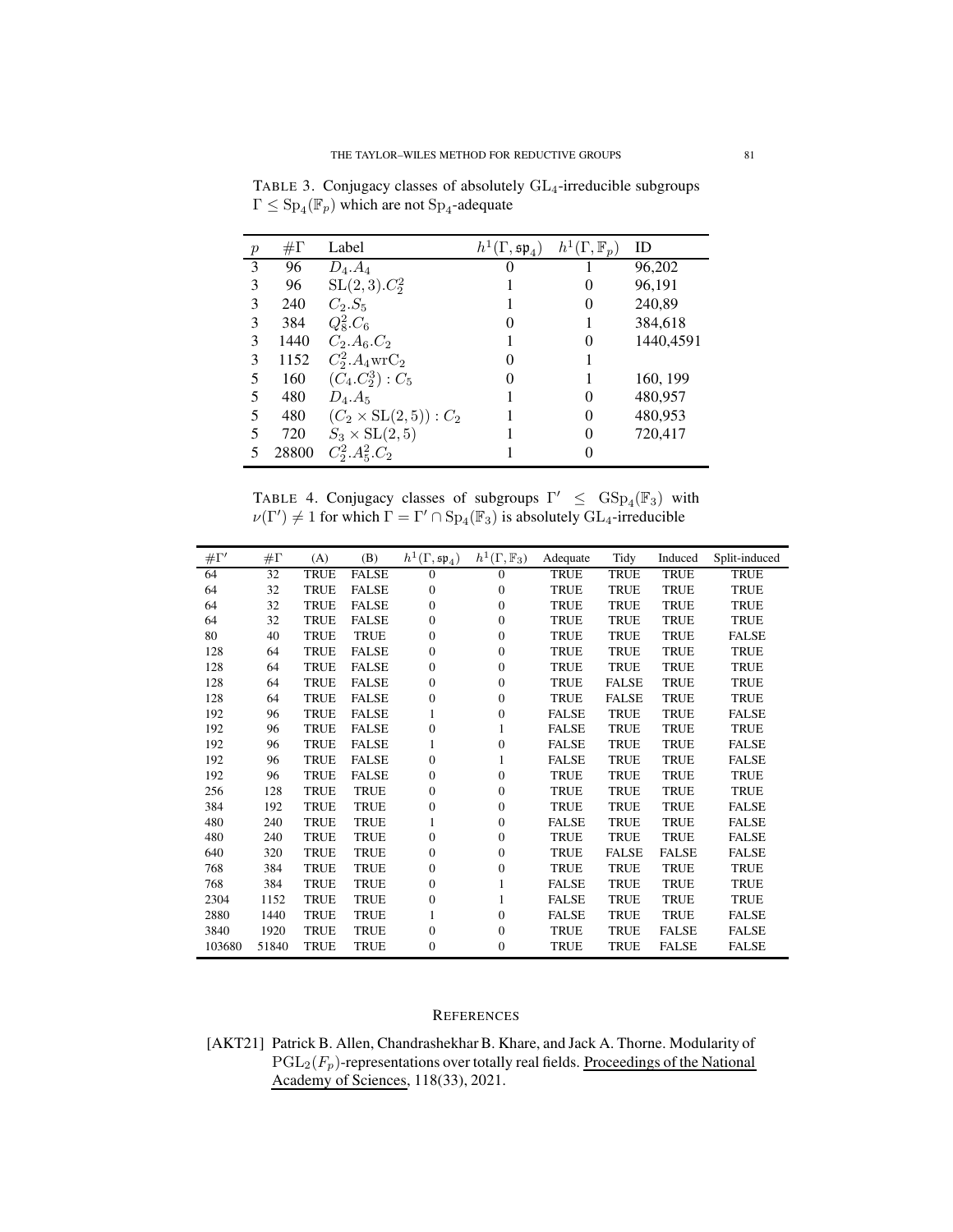- [Bal12] S. Balaji. G-valued Potentially Semi-stable Deformation Rings. University of Chicago, Division of the Physical Sciences, Department of Mathematics, 2012.
- <span id="page-81-1"></span>[Bar09] Alex Bartel. Large Selmer groups over number fields. Mathematical Proceedings of the Cambridge Philosophical Society, 148(1):73–86, Jul 2009.
- [BC20] Alexis Bouthier and Kestutis Cesnavicius. Torsors on loop groups and the Hitchin fibration. Annales Scientifiques de l'École Normale Supérieure, 2020.
- [BCGP21] George Boxer, Frank Calegari, Toby Gee, and Vincent Pilloni. Abelian surfaces over totally real fields are potentially modular. Publications mathématiques de l'IHÉS, pages 1–349, 2021.
- [BHKT19] Gebhard Böckle, Michael Harris, Chandrashekhar Khare, and Jack A. Thorne.  $\hat{G}$ -local systems on smooth projective curves are potentially automorphic. Acta Mathematica, Volume 223 (2019)(1):1–111, 2019.
	- [BK98] CJ Bushnell and PC Kutzko. Smooth representations of reductive p-adic groups: structure theory via types. Proceedings of the London Mathematical Society, 77(3):582–634, 1998.
- <span id="page-81-0"></span>[BLGG13] Thomas Barnet-Lamb, Toby Gee, and David Geraghty. Congruences between Hilbert modular forms: Constructing ordinary lifts, II. Mathematical Research Letters, 20:67–72, 2013.
	- [Bor91] A. Borel. Linear Algebraic Groups. Graduate Texts in Mathematics. Springer New York, 1991.
	- [BT72] François Bruhat and Jacques Tits. Groupes réductifs sur un corps local : I. Données radicielles valuées. Publications Mathématiques de l'IHÉS, 41:5– 251, 1972.
	- [BZ77] I. N. Bernstein and Andrei Zelevinsky. Induced representations of reductive p-adic groups. i. Annales scientifiques de l'École Normale Supérieure, Ser. 4, 10(4):441–472, 1977.
	- [Car79] P. Cartier. Representations of p-adic groups: a survey. In Automorphic forms, representations and L-functions (Proc. Sympos. Pure Math., Oregon State Univ., Corvallis, Ore., 1977), Part 1, Proc. Sympos. Pure Math., XXXIII, pages 111–155. Amer. Math. Soc., Providence, R.I., 1979.
	- [Car85] R.W. Carter. Finite Groups of Lie Type: Conjugacy Classes and Complex Characters. Pure and Applied Mathematics Series. John Wiley & Sons, 1985.
	- [CGP15] B. Conrad, O. Gabber, and G. Prasad. Pseudo-reductive Groups. New Mathematical Monographs. Cambridge University Press, 2015.
	- [CHT08] Laurent Clozel, Michael Harris, and Richard Taylor. Automorphy for some l-adic lifts of automorphic mod l Galois representations. Publications Mathématiques de l'IHÉS, 108:1-181, 2008.
	- [Con14] Brian Conrad. Reductive group schemes. Autour des schémas en groupes, 1:93–444, 2014.
	- [CSS13] Gary Cornell, Joseph H Silverman, and Glenn Stevens. Modular forms and Fermat's last theorem. Springer Science & Business Media, 2013.
	- [CT14] Laurent Clozel and Jack A Thorne. Level-raising and symmetric power functoriality, I. Compositio Mathematica, 150(5):729–748, 2014.
	- [DDT95] Henri Darmon, Fred Diamond, and Richard Taylor. Fermat's last theorem. Current developments in mathematics, 1995(1):1–154, 1995.
	- [DG70] M. Demazure and A. Grothendieck. Schemas en Groupes. Seminaire de Geometrie Algebrique du Bois Marie 1962/64 (SGA 3). Springer-Verlag,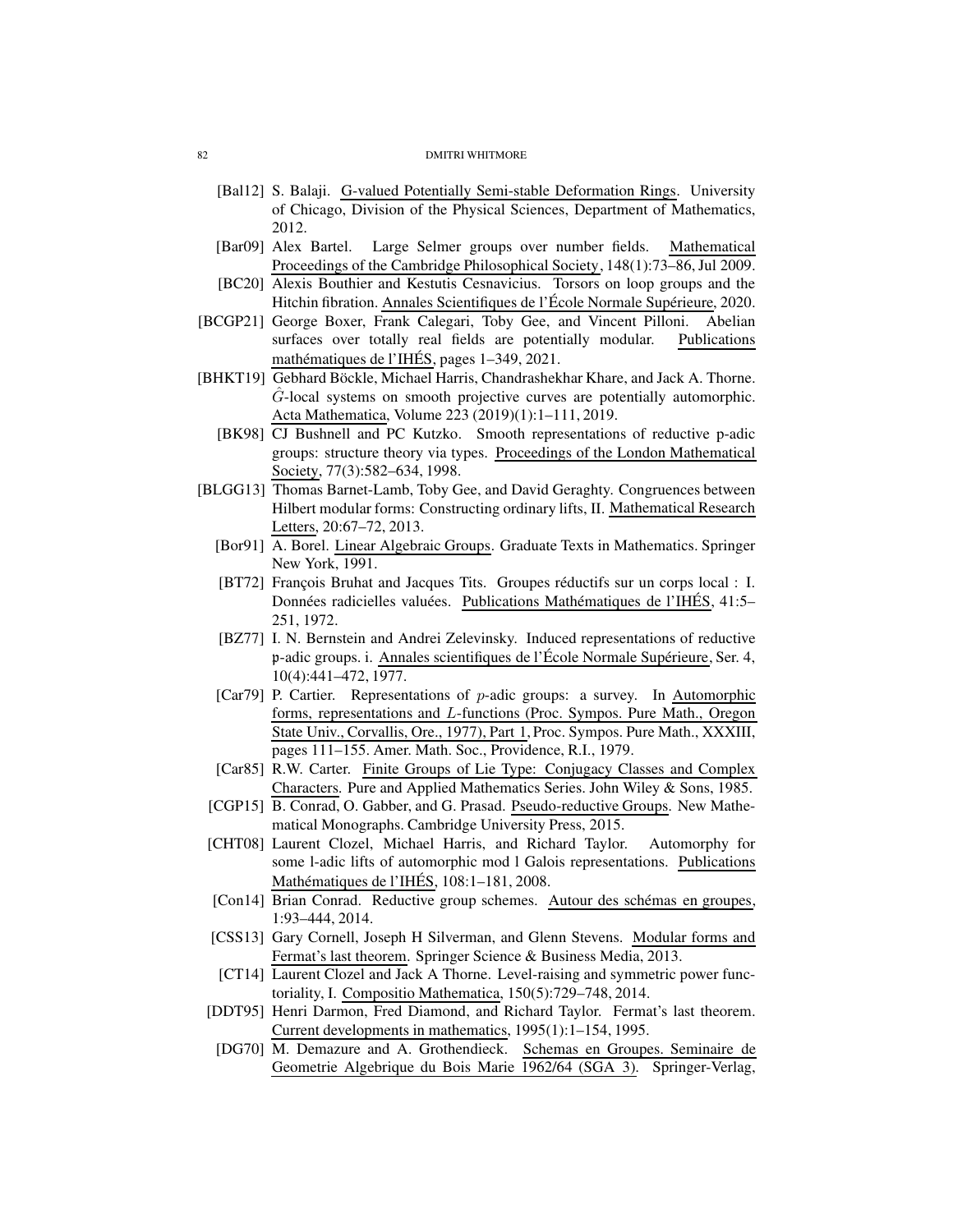1970.

- [DT94] Fred Diamond and Richard Taylor. Lifting modular  $\mod \ell$  representations. Duke Mathematical Journal, 74(2):253 – 269, 1994.
- [GG06] Wee Gan and Nadya Gurevich. Nontempered A-packets of  $G_2$ : Liftings from SL2. American Journal of Mathematics, 128:1105–1185, 10 2006.
- [GHTT11] Robert Guralnick, Florian Herzig, Richard Taylor, and Jack Thorne. Adequate subgroups. J. Inst. Math. Jussieu, 11, 07 2011.
	- [Gro60] Alexander Grothendieck. Technique de descente et théorèmes d'existence en géométrie algébriques. II. Le théorème d'existence en théorie formelle des modules. In Séminaire Bourbaki : années 1958/59 - 1959/60, exposés 169-204, number 5 in Séminaire Bourbaki. Société mathématique de France, 1960. talk:195.
	- [GT10] Wee Gan and Shuichiro Takeda. Theta correspondences for  $GSp(4)$ . Representation Theory of the American Mathematical Society, 15, 06 2010.
	- [GT11] Wee Teck Gan and Shuichiro Takeda. The local Langlands conjecture for GSp(4). Annals of Mathematics, 173(3):1841–1882, 2011.
	- [Her13] Sebastian Herpel. On the smoothness of centralizers in reductive groups. Transactions ofthe American Mathematical Society, 365(7):3753–3774, 2013.
	- [HKP10] Thomas Haines, Robert Kottwitz, and Amritanshu Prasad. Iwahori-Hecke Algebras. Journal of the Ramanujan Mathematical Society, 25, No 2:113–145, 2010.
		- [29] Marty (https://mathoverflow.net/users/3545/marty). Fixed points of the weyl group action on a maximal torus and the center of a reductive group. Math-Overflow, 2018. URL:https://mathoverflow.net/q/307885 (version: 2018-08- 09).
	- [Hum11] J.E. Humphreys. Conjugacy Classes in Semisimple Algebraic Groups. Conjugacy Classes in Semisimple Algebraic Groups. American Mathematical Society, 2011.
	- [Lan13] Serge Lang. Fundamentals of Diophantine geometry. Springer Science & Business Media, 2013.
	- [LR13] Álvaro Lozano-Robledo. On the field of definition of  $p$ -torsion points on elliptic curves over the rationals. Mathematische Annalen, 357(1):279–305, 2013.
	- [Lus89] George Lusztig. Affine Hecke Algebras and Their Graded Version. Journal of the American Mathematical Society, 2(3):599–635, 1989.
	- [Maz89] Barry Mazur. Deforming Galois representations. In Galois Groups over Q, pages 385–437. Springer, 1989.
	- [Mil06] James S Milne. Arithmetic duality theorems. Citeseer, 2006.
	- [Mok14] Chung Pang Mok. Galois representations attached to automorphic forms on GL<sup>2</sup> over CM fields. Compositio Mathematica, 150(4):523–567, 2014.
- <span id="page-82-2"></span><span id="page-82-1"></span><span id="page-82-0"></span>[NSW13] Jürgen Neukirch, Alexander Schmidt, and Kay Wingberg. Cohomology of number fields, volume 323. Springer Science & Business Media, 2013.
	- [Pat15] Stefan Patrikis. Deformations of Galois representations and exceptional monodromy. Inventiones mathematicae, 205(2):269–336, Nov 2015.
	- [Pat19] Stefan Patrikis. Variations on a theorem of Tate, volume 258. American Mathematical Society, 2019.
	- [Ric88] R. W. Richardson. Conjugacy classes of  $n$ -tuples in Lie algebras and algebraic groups. Duke Mathematical Journal, 57:1–35, 1988.